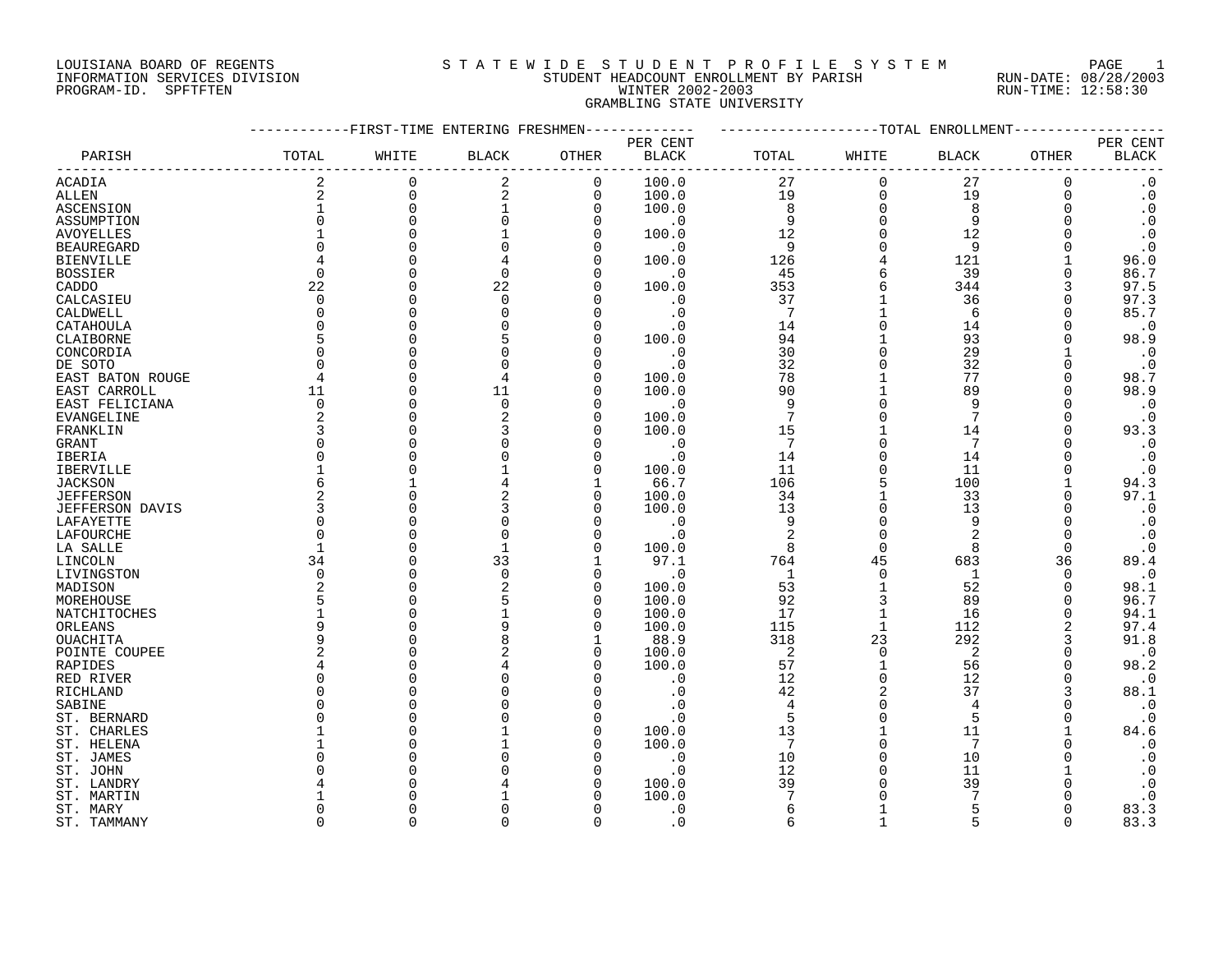### LOUISIANA BOARD OF REGENTS SOURCLEARIE WIDE STUDENT PROFILE SYSTEM PAGE 2 INFORMATION SERVICES DIVISION STUDENT HEADCOUNT ENROLLMENT BY PARISH RUN-DATE: 08/28/2003 PROGRAM-ID. SPFTFTEN WINTER 2002-2003 RUN-TIME: 12:58:30 GRAMBLING STATE UNIVERSITY

|                     |       | -FIRST-TIME ENTERING FRESHMEN- |       |       |                          |       |       | --TOTAL ENROLLMENT- |       |                   |
|---------------------|-------|--------------------------------|-------|-------|--------------------------|-------|-------|---------------------|-------|-------------------|
| PARISH              | TOTAL | WHITE                          | BLACK | OTHER | PER CENT<br><b>BLACK</b> | TOTAL | WHITE | <b>BLACK</b>        | OTHER | PER CENT<br>BLACK |
| TANGIPAHOA          |       |                                |       |       | 100.0                    | 21    |       | 21                  |       |                   |
| TENSAS              |       |                                |       |       |                          | 12    |       | 12                  |       |                   |
| TERREBONNE          |       |                                |       |       | 100.0                    | 20    |       | 20                  |       |                   |
| UNION               |       |                                |       |       | 92.3                     | 65    |       | 60                  |       | 92.3              |
| VERMILLION          |       |                                |       |       |                          |       |       |                     |       |                   |
| VERNON              |       |                                |       |       |                          |       |       |                     |       | $\cdot$ 0         |
| WASHINGTON          |       |                                |       |       |                          |       |       |                     |       | 90.0              |
| WEBSTER             |       |                                |       |       | 100.0                    |       |       | 86                  |       | 98.9              |
| WEST BATON ROUGE    |       |                                |       |       |                          |       |       |                     |       |                   |
| WEST CARROLL        |       |                                |       |       | 100.0                    |       |       |                     |       |                   |
| WEST FELICIANA      |       |                                |       |       |                          |       |       |                     |       |                   |
| WINN                |       |                                |       |       | 100.0                    | 34    |       | 33                  |       | $\cdot$ 0         |
| LOUISIANA TOTALS    | 163   |                                | 158   |       | 96.9                     | 3,082 | 113   | 2,914               | 55    | 94.5              |
| OUT-OF-STATE TOTALS | 62    |                                | 61    |       | 98.4                     | 1,201 | 10    | 1,169               | 22    | 97.3              |
| LA./OUT-OF-STATE    | 225   |                                | 219   |       | 97.3                     | 4,283 | 123   | 4,083               | 77    | 95.3              |
| FOREIGN TOTALS      | 11    |                                |       |       | 18.2                     | 60    |       |                     | 54    | $\cdot$ 0         |
| INSTITUTION TOTALS  | 236   |                                | 221   | 13    | 93.6                     | 4,343 | 123   | 4,089               | 131   | 94.2              |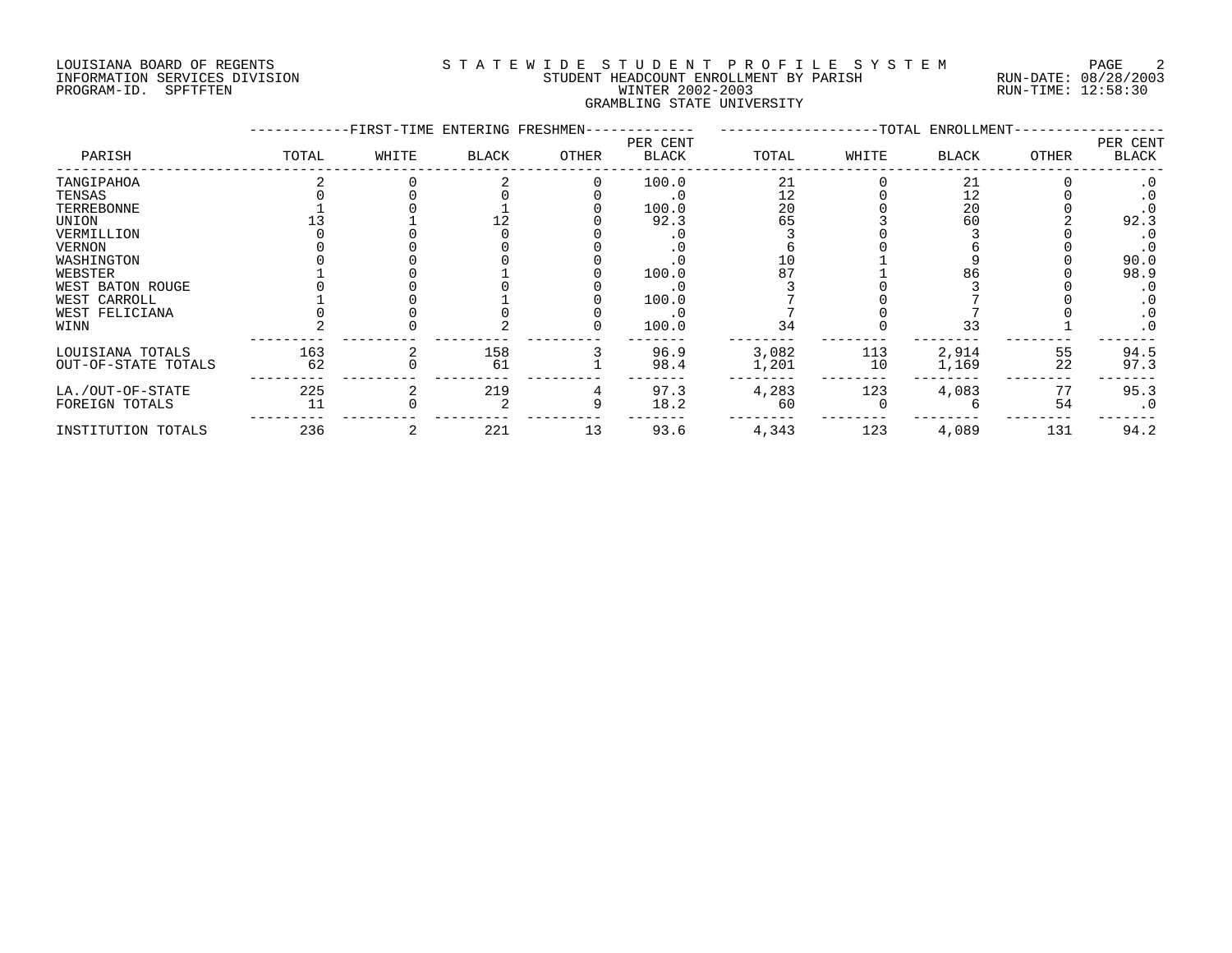## LOUISIANA BOARD OF REGENTS SOURCLEARIE STA T E W I D E S T U D E N T P R O F I L E S Y S T E M PAGE 3 INFORMATION SERVICES DIVISION STUDENT HEADCOUNT ENROLLMENT BY PARISH RUN-DATE: 08/28/2003 PROGRAM-ID. SPFTFTEN WINTER 2002-2003 RUN-TIME: 12:58:30 LOUISIANA TECH UNIVERSITY

|                   |             | -FIRST-TIME ENTERING FRESHMEN |                |              |                        |       |                | ------------TOTAL ENROLLMENT |             |              |
|-------------------|-------------|-------------------------------|----------------|--------------|------------------------|-------|----------------|------------------------------|-------------|--------------|
|                   |             |                               |                |              | PER CENT               |       |                |                              |             | PER CENT     |
| PARISH            | TOTAL       | WHITE                         | <b>BLACK</b>   | OTHER        | <b>BLACK</b>           | TOTAL | WHITE          | <b>BLACK</b>                 | OTHER       | <b>BLACK</b> |
|                   |             |                               |                |              |                        |       |                |                              |             |              |
| ACADIA            | $\mathbf 0$ | $\mathbf 0$                   | $\mathbf 0$    | $\mathbf 0$  | $\cdot$ 0              | 27    | 20             | 6                            | 1           | 22.2         |
| ALLEN             | $\mathbf 0$ | 0                             | 0              | 0            | $\boldsymbol{\cdot}$ 0 | 19    | 17             | $\overline{c}$               | 0           | 10.5         |
| ASCENSION         | $\mathbf 0$ | 0                             | $\mathbf 0$    | $\mathbf 0$  | $\cdot$ 0              | 33    | 26             | 5                            | 2           | 15.2         |
| ASSUMPTION        | $\Omega$    | $\Omega$                      | $\Omega$       | $\Omega$     | $\cdot$ 0              | 13    | 8              | 5                            | 0           | 38.5         |
|                   | $\cap$      |                               | $\Omega$       | $\Omega$     | $\cdot$ 0              | 22    | 16             |                              | 2           | 18.2         |
| <b>AVOYELLES</b>  |             |                               | $\Omega$       |              |                        |       |                |                              |             |              |
| <b>BEAUREGARD</b> | $\Omega$    |                               |                | $\Omega$     | $\cdot$ 0              | 62    | 49             | 5                            | 8           | $8.1\,$      |
| <b>BIENVILLE</b>  | 5           | 3                             | 2              | 0            | 40.0                   | 155   | 107            | 33                           | 15          | 21.3         |
| <b>BOSSIER</b>    | 27          | 15                            | 6              | 6            | 22.2                   | 830   | 604            | 98                           | 128         | 11.8         |
| CADDO             | 20          | 9                             | 6              | 5            | 30.0                   | 1,218 | 808            | 310                          | 100         | 25.5         |
| CALCASIEU         | $\cap$      |                               | $\Omega$       | $\Omega$     | $\cdot$ 0              | 122   | 103            | 12                           | 7           | 9.8          |
| CALDWELL          | $\Omega$    |                               | $\Omega$       | $\Omega$     | $\cdot$ 0              | 41    | 31             | 7                            | 3           | 17.1         |
| CATAHOULA         |             |                               | $\Omega$       | 0            | $\cdot$ 0              | 44    | 36             | 6                            | 2           | 13.6         |
| CLAIBORNE         |             |                               |                | $\Omega$     | 50.0                   | 175   | 133            | 35                           | 7           | 20.0         |
| CONCORDIA         | ∩           |                               | $\Omega$       | $\Omega$     | $\cdot$ 0              | 70    | 56             | 12                           | 2           | 17.1         |
| DE SOTO           |             |                               | $\Omega$       | $\Omega$     | $\cdot$ 0              | 65    | 44             | 18                           | 3           | 27.7         |
| EAST BATON ROUGE  |             |                               | $\Omega$       | $\mathbf 0$  | $\cdot$ 0              | 279   | 225            | 39                           | 15          | 14.0         |
|                   |             |                               | $\Omega$       | 0            |                        | 15    | 10             | 5                            | 0           | 33.3         |
| EAST CARROLL      |             |                               |                |              | $\cdot$ 0              |       |                |                              |             |              |
| EAST FELICIANA    |             |                               | $\Omega$       | $\Omega$     | $\cdot$ 0              | 10    | 8              | 1                            | 1           | 10.0         |
| EVANGELINE        | $\cap$      |                               | $\Omega$       | $\Omega$     | $\cdot$ 0              | 17    | 14             | 3                            | $\Omega$    | 17.6         |
| FRANKLIN          |             |                               |                | $\Omega$     | $\cdot$ 0              | 68    | 57             | 9                            | 2           | 13.2         |
| GRANT             |             |                               | $\Omega$       | $\mathbf 0$  | $\cdot$ 0              | 37    | 32             | $\mathbf{1}$                 | 4           | 2.7          |
| IBERIA            |             |                               | $\Omega$       | 0            | . 0                    | 34    | 22             | 12                           | 0           | 35.3         |
| IBERVILLE         |             |                               | $\Omega$       | $\Omega$     | $\cdot$ 0              | 13    | 8              | 5                            | $\Omega$    | 38.5         |
| <b>JACKSON</b>    |             |                               |                | $\Omega$     | 20.0                   | 208   | 174            | 26                           | 8           | 12.5         |
| <b>JEFFERSON</b>  | $\cap$      |                               | $\Omega$       | $\Omega$     | $\cdot$ 0              | 154   | 108            | 25                           | 21          | 16.2         |
| JEFFERSON DAVIS   | $\Omega$    |                               | $\Omega$       | $\Omega$     | $\cdot$ 0              | 12    | 12             | $\mathbf 0$                  | $\Omega$    | $\cdot$ 0    |
| LAFAYETTE         | $\Omega$    |                               | $\Omega$       | 0            | $\cdot$ 0              | 49    | 43             | $\overline{2}$               | 4           | 4.1          |
| LAFOURCHE         |             |                               |                | $\Omega$     | . 0                    | 54    | 49             |                              | 3           | 3.7          |
| LA SALLE          | $\Omega$    | $\Omega$                      | $\Omega$       | $\Omega$     | $\cdot$ 0              | 34    | 30             | $\overline{0}$               | 4           | $\cdot$ 0    |
|                   |             |                               | 3              |              |                        |       |                |                              |             |              |
| LINCOLN           | 26          | 20                            |                |              | 11.5                   | 1,246 | 997            | 136                          | 113         | 10.9         |
| LIVINGSTON        | $\Omega$    | $\Omega$                      | $\mathbf 0$    | $\Omega$     | $\cdot$ 0              | 46    | 45             | 1                            | $\mathbf 0$ | 2.2          |
| MADISON           | $\cap$      | $\Omega$                      | $\Omega$       | $\Omega$     | $\cdot$ 0              | 45    | 26             | 18                           | 1           | 40.0         |
| MOREHOUSE         |             |                               | $\overline{2}$ | $\mathbf{1}$ | 40.0                   | 157   | 108            | 40                           | 9           | 25.5         |
| NATCHITOCHES      |             |                               | $\Omega$       | $\mathbf 0$  | $\cdot$ 0              | 52    | 47             | $\overline{2}$               | 3           | 3.8          |
| ORLEANS           |             |                               |                | $\Omega$     | 100.0                  | 135   | 62             | 57                           | 16          | 42.2         |
| OUACHITA          | 12          |                               | 3              | 1            | 25.0                   | 938   | 772            | 114                          | 52          | 12.2         |
| PLAQUEMINES       | 2           |                               |                | 1            | 50.0                   | 54    | 38             | 13                           | 3           | 24.1         |
| POINTE COUPEE     | $\Omega$    |                               | $\Omega$       | $\Omega$     | $\cdot$ 0              | 16    | 13             | 3                            | $\mathbf 0$ | 18.8         |
| RAPIDES           |             |                               |                | $\Omega$     | 50.0                   | 364   | 297            | 45                           | 22          | 12.4         |
| RED RIVER         |             |                               | $\Omega$       | $\Omega$     | $\cdot$ 0              | 29    | 15             | 13                           | 1           | 44.8         |
| RICHLAND          |             |                               | 3              | $\Omega$     | 100.0                  | 69    | 48             | 18                           | 3           | 26.1         |
| SABINE            |             |                               | $\Omega$       | $\Omega$     | . 0                    | 20    | 13             | 4                            | 3           | 20.0         |
|                   |             |                               | $\Omega$       |              |                        |       |                | $\mathbf{1}$                 |             |              |
| ST. BERNARD       |             |                               |                | 0            | $\cdot$ 0              | 14    | 10             |                              | 3           | 7.1          |
| ST. CHARLES       |             |                               | $\Omega$       | $\Omega$     | $\cdot$ 0              | 47    | 36             | 5                            | 6           | 10.6         |
| ST. HELENA        |             |                               | $\Omega$       | $\Omega$     | $\cdot$ 0              | 3     | $\overline{3}$ | $\Omega$                     | 0           | $\cdot$ 0    |
| ST. JAMES         |             |                               |                | $\Omega$     | 100.0                  | 21    | 10             | 9                            | 2           | 42.9         |
| ST. JOHN          |             |                               | $\Omega$       | $\Omega$     | $\cdot$ 0              | 21    | 18             |                              |             | 9.5          |
| ST. LANDRY        |             |                               |                |              | . 0                    | 30    | 22             | 5                            | 3           | 16.7         |
| ST. MARTIN        |             |                               | $\Omega$       |              | . 0                    | 4     | 3              |                              |             | 25.0         |
| ST. MARY          | $\Omega$    | $\Omega$                      | $\Omega$       | $\Omega$     | $\cdot$ 0              | 18    | 16             | $\overline{2}$               | $\Omega$    | 11.1         |
|                   |             |                               |                |              |                        |       |                |                              |             |              |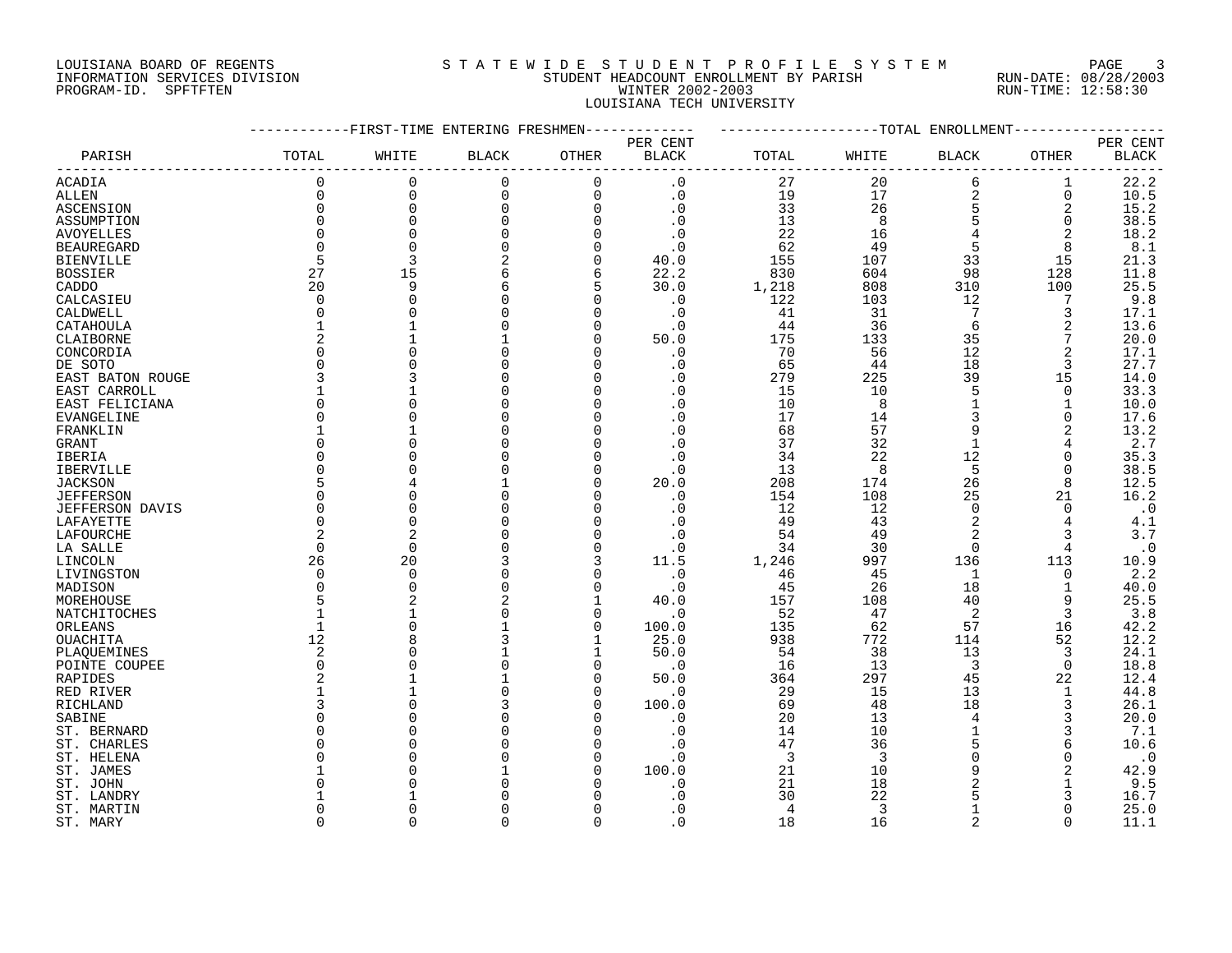## LOUISIANA BOARD OF REGENTS S T A T E W I D E S T U D E N T P R O F I L E S Y S T E M PAGE 4 INFORMATION SERVICES DIVISION STUDENT HEADCOUNT ENROLLMENT BY PARISH RUN-DATE: 08/28/2003 PROGRAM-ID. SPFTFTEN WINTER 2002-2003 RUN-TIME: 12:58:30 LOUISIANA TECH UNIVERSITY

|                     |       | -FIRST-TIME ENTERING FRESHMEN- |              |       |                   |        |       | ----------------TOTAL ENROLLMENT- |       |                   |
|---------------------|-------|--------------------------------|--------------|-------|-------------------|--------|-------|-----------------------------------|-------|-------------------|
| PARISH              | TOTAL | WHITE                          | <b>BLACK</b> | OTHER | PER CENT<br>BLACK | TOTAL  | WHITE | <b>BLACK</b>                      | OTHER | PER CENT<br>BLACK |
| ST. TAMMANY         |       |                                |              |       | . 0               | 213    | 196   |                                   | 13    | 1.9               |
| TANGIPAHOA          |       |                                |              |       |                   | 36     | 31    |                                   |       | 5.6               |
| TENSAS              |       |                                |              |       |                   | 22     | 21    |                                   |       | 4.5               |
| TERREBONNE          |       |                                |              |       |                   | 37     | 31    |                                   |       | 8.1               |
| UNION               |       |                                |              |       | 40.0              | 285    | 241   | 26                                | 18    | 9.1               |
| VERMILLION          |       |                                |              |       |                   | 13     | 12    |                                   |       | 7.7               |
| <b>VERNON</b>       |       |                                |              |       |                   | 69     | 50    | 10                                |       | 14.5              |
| WASHINGTON          |       |                                |              |       |                   | 32     | 32    |                                   |       | $\cdot$ 0         |
| WEBSTER             |       |                                |              |       | 66.7              | 301    | 239   | 44                                | 18    | 14.6              |
| WEST BATON ROUGE    |       |                                |              |       | 100.0             |        |       |                                   |       | 33.3              |
| WEST CARROLL        |       |                                |              |       |                   | 59     | 46    |                                   |       | 18.6              |
| WEST FELICIANA      |       |                                |              |       |                   |        |       |                                   |       | $\cdot$ 0         |
| WINN                |       |                                |              |       | . 0               | 80     | 68    |                                   |       | 8.8               |
| LOUISIANA TOTALS    | 138   | 82                             | 36           | 20    | 26.1              | 8,374  | 6,430 | 1,289                             | 655   | 15.4              |
| OUT-OF-STATE TOTALS | 87    | 37                             | 19           | 31    | 21.8              | 1,307  | 892   | 247                               | 168   | 18.9              |
| LA./OUT-OF-STATE    | 225   | 119                            | 55           | 51    | 24.4              | 9,681  | 7,322 | 1,536                             | 823   | 15.9              |
| FOREIGN TOTALS      |       |                                |              |       | .0                | 540    |       |                                   | 535   | $\cdot$ 2         |
| INSTITUTION TOTALS  | 229   | 120                            | 55           | 54    | 24.0              | 10,221 | 7,326 | 1,537                             | 1,358 | 15.0              |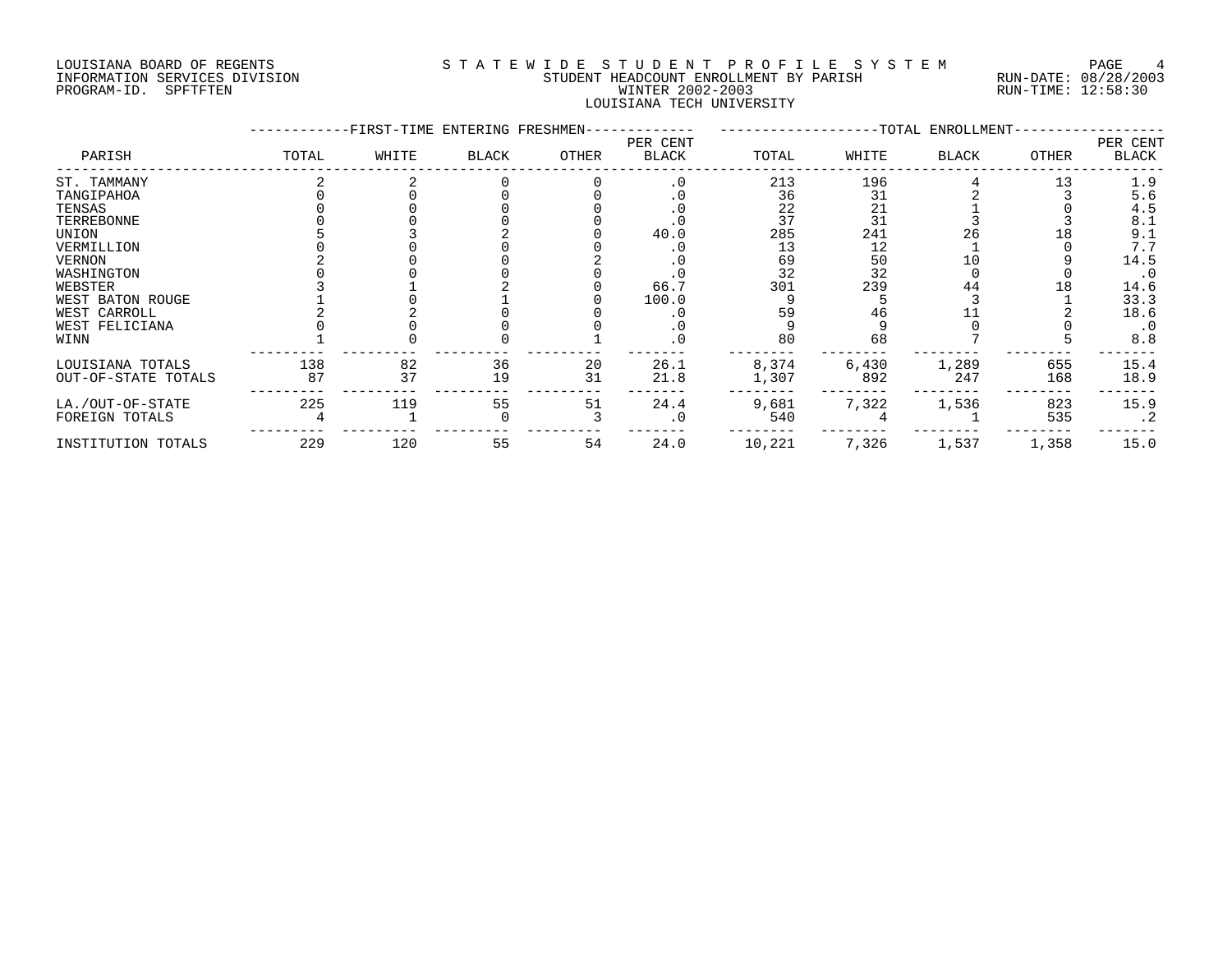# LOUISIANA BOARD OF REGENTS SOURCLEARIE STA T E W I D E S T U D E N T P R O F I L E S Y S T E M PAGE 5 INFORMATION SERVICES DIVISION STUDENT HEADCOUNT ENROLLMENT BY PARISH RUN-DATE: 08/28/2003 PROGRAM-ID. SPFTFTEN WINTER 2002-2003 RUN-TIME: 12:58:30 MCNEESE STATE UNIVERSITY

|                        |              | -FIRST-TIME ENTERING FRESHMEN- |              |             |                |                |                | ------------TOTAL ENROLLMENT |             |                        |
|------------------------|--------------|--------------------------------|--------------|-------------|----------------|----------------|----------------|------------------------------|-------------|------------------------|
|                        |              |                                |              |             | PER CENT       |                |                |                              |             | PER CENT               |
| PARISH                 | TOTAL        | WHITE                          | <b>BLACK</b> | OTHER       | <b>BLACK</b>   | TOTAL          | WHITE          | BLACK                        | OTHER       | $\operatorname{BLACK}$ |
| <b>ACADIA</b>          | 6            | 4                              | 2            | $\mathbf 0$ | 33.3           | 183            | 138            | 43                           | 2           | 23.5                   |
| <b>ALLEN</b>           | 8            | 5                              | 2            | $\mathbf 1$ | 25.0           | 235            | 192            | 33                           | 10          | 14.0                   |
| ASCENSION              | 0            | $\Omega$                       | $\mathbf 0$  | $\Omega$    | $\cdot$ 0      | 8              | 5              | 3                            | $\mathbf 0$ | 37.5                   |
| ASSUMPTION             | $\Omega$     | $\Omega$                       | 0            |             | $\cdot$ 0      | $\overline{4}$ | 3              | $\mathbf{1}$                 | 0           | 25.0                   |
| <b>AVOYELLES</b>       | $\Omega$     | $\Omega$                       |              |             | $\cdot$ 0      | 3              |                | 2                            | $\mathbf 0$ | 66.7                   |
| <b>BEAUREGARD</b>      | 8            | 8                              | 0            |             | $\cdot$ 0      | 445            | 391            | 42                           | 12          | 9.4                    |
| <b>BOSSIER</b>         | $\Omega$     | $\cap$                         | $\Omega$     | $\Omega$    | $\cdot$ 0      | 11             | 8              | 3                            | 0           | 27.3                   |
| CADDO                  | 2            |                                | 1            | $\Omega$    | 50.0           | 31             | 18             | 12                           | 1           | 38.7                   |
| CALCASIEU              | 157          | 111                            | 45           |             | 28.7           | 4,289          | 3,378          | 799                          | 112         | 18.6                   |
| CALDWELL               | $\Omega$     | $\mathbf 0$                    | $\Omega$     | ∩           | $\cdot$ 0      | 1              | 1              | $\mathbf 0$                  | $\Omega$    | $\cdot$ 0              |
| CAMERON                | 6            | 6                              | $\Omega$     | $\Omega$    | $\cdot$ 0      | 215            | 206            | 6                            | 3           | 2.8                    |
| CATAHOULA              | $\Omega$     |                                |              | $\Omega$    | $\cdot$ 0      | 4              | 1              | 3                            | 0           | 75.0                   |
| CLAIBORNE              | $\Omega$     |                                |              |             | $\cdot$ 0      | $\overline{c}$ | $\overline{2}$ | $\mathbf 0$                  | $\Omega$    | $\cdot$ 0              |
| CONCORDIA              | <sup>0</sup> |                                |              |             | . 0            | $\overline{2}$ | 2              | $\mathbf 0$                  | 0           |                        |
|                        | $\Omega$     |                                |              |             |                |                |                |                              |             | $\cdot$ 0              |
| DE SOTO                |              |                                |              |             | . 0            | 9              | 3              | 6                            | $\Omega$    | 66.7                   |
| EAST BATON ROUGE       |              |                                |              | $\cap$      | 100.0          | 68             | 41             | 26                           |             | 38.2                   |
| EAST FELICIANA         | $\Omega$     |                                |              | $\cap$      | $\cdot$ 0      | 6              | 3              | 3                            | $\Omega$    | 50.0                   |
| EVANGELINE             | 3            |                                |              |             | 66.7           | 104            | 78             | 25                           |             | 24.0                   |
| FRANKLIN               | $\Omega$     |                                |              |             | $\cdot$ 0      | $\overline{2}$ | $\Omega$       | $\overline{2}$               | $\Omega$    | $\cdot$ 0              |
| <b>GRANT</b>           | $\Omega$     |                                |              | $\cap$      | $\cdot$ 0      | $\overline{4}$ | 4              | $\Omega$                     | $\Omega$    | $\cdot$ 0              |
| IBERIA                 | 3            |                                |              | $\Omega$    | 100.0          | 52             | 20             | 32                           | 0           | 61.5                   |
| IBERVILLE              | $\Omega$     |                                |              | ∩           | $\cdot$ 0      | $\overline{4}$ | 1              | 3                            | 0           | 75.0                   |
| <b>JACKSON</b>         | O            |                                |              |             | $\cdot$ 0      | 3              | $\overline{2}$ |                              | $\Omega$    | 33.3                   |
| <b>JEFFERSON</b>       | $\Omega$     |                                |              | $\Omega$    | $\cdot$ 0      | 27             | 16             | 9                            | 2           | 33.3                   |
| <b>JEFFERSON DAVIS</b> | 12           | q                              |              |             | 16.7           | 504            | 437            | 57                           | 10          | 11.3                   |
| LAFAYETTE              | 3            |                                |              | ∩           | 33.3           | 65             | 36             | 27                           | 2           | 41.5                   |
| LAFOURCHE              | $\Omega$     | $\Omega$                       |              |             | $\cdot$ 0      | 10             | 4              | 6                            | $\Omega$    | 60.0                   |
| LA SALLE               | <sup>0</sup> | C                              |              |             | . 0            | 6              | 6              | $\Omega$                     | O           | $\cdot$ 0              |
| LINCOLN                | $\Omega$     |                                |              |             | . 0            | 2              | $\Omega$       | $\overline{2}$               | $\Omega$    | $\cdot$ 0              |
| LIVINGSTON             | O            |                                |              |             | . 0            | 5              | 5              | $\Omega$                     | O           | $\cdot$ 0              |
| MADISON                | O            |                                |              | ∩           | . 0            | $\overline{4}$ | $\overline{2}$ | $\overline{a}$               | $\Omega$    | 50.0                   |
| MOREHOUSE              | <sup>0</sup> |                                |              |             | . 0            | $\overline{c}$ |                |                              | $\Omega$    | 50.0                   |
| NATCHITOCHES           | $\Omega$     |                                |              |             | $\overline{0}$ | 14             | 11             | 3                            | $\Omega$    | 21.4                   |
| ORLEANS                |              |                                |              |             | $\Omega$       | 41             | 10             | 30                           |             | 73.2                   |
| OUACHITA               | $\Omega$     |                                |              | $\Omega$    | $\Omega$       | 14             | 9              | 5                            | $\Omega$    | 35.7                   |
| PLAQUEMINES            | <sup>0</sup> |                                |              |             | . 0            | $\overline{2}$ | 1              |                              | O           | 50.0                   |
| POINTE COUPEE          | <sup>0</sup> |                                |              |             | . 0            | 5              | $\overline{4}$ |                              | 0           | 20.0                   |
| RAPIDES                | <sup>0</sup> |                                |              |             | . 0            | 64             | 43             | 19                           | 2           | 29.7                   |
| RICHLAND               | $\Omega$     |                                |              |             | . 0            | $\mathbf{1}$   | $\mathbf 1$    | $\Omega$                     | $\Omega$    | $\cdot$ 0              |
| SABINE                 | O            |                                |              |             |                | 8              | 5              | 3                            | $\Omega$    | 37.5                   |
| ST. BERNARD            | $\Omega$     |                                |              |             | . 0            | 5              | 5              | $\Omega$                     | $\Omega$    | $\cdot$ 0              |
| ST. CHARLES            | $\Omega$     |                                |              |             | $\cdot$ 0      | 16             | 10             | 5                            |             | 31.3                   |
| ST. JAMES              | $\Omega$     |                                |              |             | . 0            | $\overline{4}$ | $\overline{2}$ | $\overline{2}$               | $\Omega$    | 50.0                   |
| ST. JOHN               | O            |                                |              |             | $\cdot$ 0      | 8              | 4              | 4                            | O           | 50.0                   |
| ST. LANDRY             |              |                                |              | ∩           | 25.0           | 120            | 75             | 43                           | 2           | 35.8                   |
| ST. MARTIN             |              |                                |              |             | 100.0          | 29             | 5              | 24                           |             | 82.8                   |
| ST. MARY               | N            |                                |              |             | $\cdot$ 0      | 14             | 7              | 6                            |             | 42.9                   |
| ST. TAMMANY            |              |                                |              |             | 100.0          | 32             | 19             | 13                           |             | 40.6                   |
| TANGIPAHOA             | <sup>0</sup> |                                |              | ∩           | $\cdot$ 0      | 6              | 2              | 4                            |             | 66.7                   |
| TENSAS                 | $\cap$       | $\cap$                         | $\Omega$     | $\Omega$    | $\Omega$       | $\overline{2}$ | $\overline{2}$ | $\Omega$                     | $\Omega$    | $\cdot$ 0              |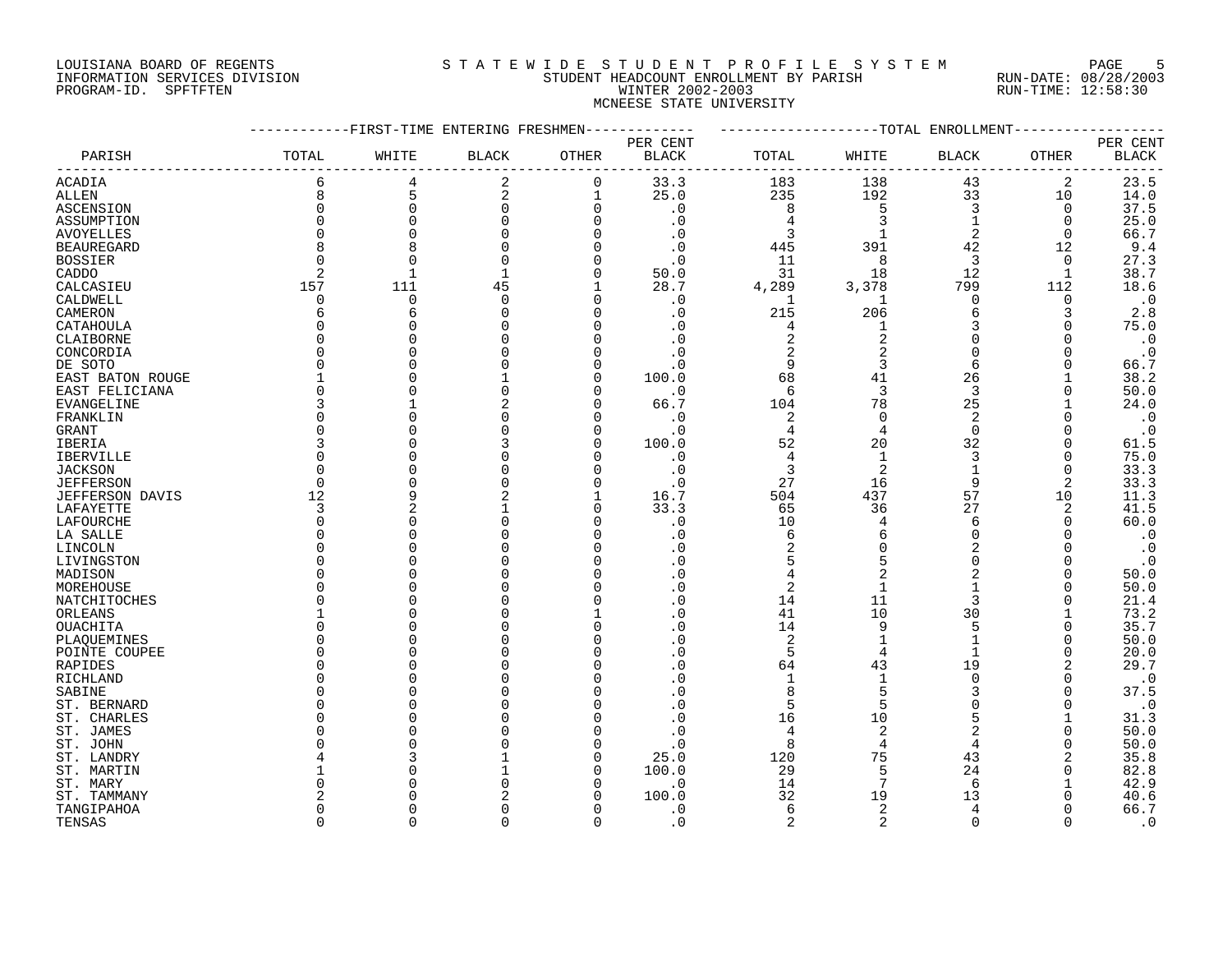# LOUISIANA BOARD OF REGENTS SOURCLEARIE STA T E W I D E S T U D E N T P R O F I L E S Y S T E M PAGE 6 INFORMATION SERVICES DIVISION STUDENT HEADCOUNT ENROLLMENT BY PARISH RUN-DATE: 08/28/2003 PROGRAM-ID. SPFTFTEN WINTER 2002-2003 RUN-TIME: 12:58:30 MCNEESE STATE UNIVERSITY

|                     |       | -FIRST-TIME ENTERING FRESHMEN- |              |       |                          |       |       | -TOTAL ENROLLMENT- |       |                          |
|---------------------|-------|--------------------------------|--------------|-------|--------------------------|-------|-------|--------------------|-------|--------------------------|
| PARISH              | TOTAL | WHITE                          | <b>BLACK</b> | OTHER | PER CENT<br><b>BLACK</b> | TOTAL | WHITE | <b>BLACK</b>       | OTHER | PER CENT<br><b>BLACK</b> |
| TERREBONNE          |       |                                |              |       | $\cdot$ 0                | 15    |       |                    |       | 53.3                     |
| UNION               |       |                                |              |       |                          |       |       |                    |       | 66.7                     |
| VERMILLION          |       |                                |              |       |                          | 120   | 108   |                    |       | 8.3                      |
| VERNON              |       |                                |              |       | 50.0                     | 107   | 80    | 14                 |       | 13.1                     |
| WASHINGTON          |       |                                |              |       |                          |       |       |                    |       | 40.0                     |
| WEBSTER             |       |                                |              |       |                          |       |       |                    |       | $\cdot$ 0                |
| WEST FELICIANA      |       |                                |              |       |                          |       |       |                    |       | 33.3                     |
| WINN                |       |                                |              |       | . 0                      |       |       |                    |       | $\cdot$ 0                |
| LOUISIANA TOTALS    | 220   | 152                            | 64           |       | 29.1                     | 6,953 | 5,424 | 1,350              | 179   | 19.4                     |
| OUT-OF-STATE TOTALS |       |                                |              |       | 20.0                     | 451   | 329   | 96                 | 26    | 21.3                     |
| LA./OUT-OF-STATE    | 225   | 154                            | 65           |       | 28.9                     | 7,404 | 5,753 | 1,446              | 205   | 19.5                     |
| FOREIGN TOTALS      | 14    |                                |              | 13    | 7.1                      | 191   |       |                    | 189   | $\cdot$ 0                |
| INSTITUTION TOTALS  | 239   | 154                            | 66           | 19    | 27.6                     | 7,595 | 5,753 | 1,448              | 394   | 19.1                     |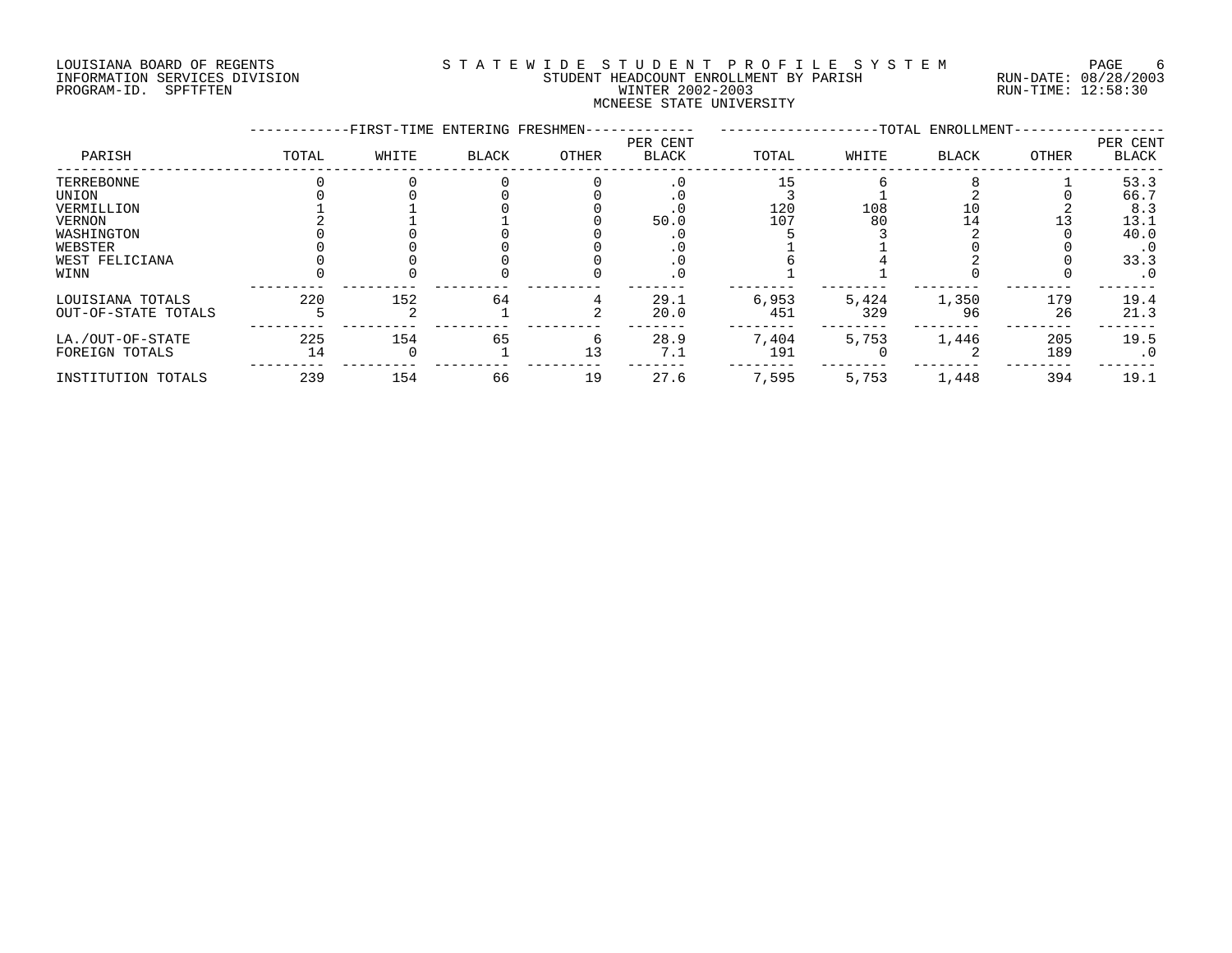# LOUISIANA BOARD OF REGENTS SOURCLEARIE STA T E W I D E S T U D E N T P R O F I L E S Y S T E M PAGE 7 INFORMATION SERVICES DIVISION STUDENT HEADCOUNT ENROLLMENT BY PARISH RUN-DATE: 08/28/2003 PROGRAM-ID. SPFTFTEN WINTER 2002-2003 RUN-TIME: 12:58:30 NICHOLLS STATE UNIVERSITY

|                   |              |                | -FIRST-TIME ENTERING FRESHMEN |             |              |              | TOTAL -        | ENROLLMENT     |              |                        |
|-------------------|--------------|----------------|-------------------------------|-------------|--------------|--------------|----------------|----------------|--------------|------------------------|
|                   |              |                |                               |             | PER CENT     |              |                |                |              | PER CENT               |
| PARISH            | TOTAL        | WHITE          | <b>BLACK</b>                  | OTHER       | <b>BLACK</b> | TOTAL        | WHITE          | <b>BLACK</b>   | <b>OTHER</b> | <b>BLACK</b>           |
| ACADIA            | $\mathbf 0$  | $\mathbf 0$    | $\mathbf 0$                   | 0           | $\cdot$ 0    | 3            | $\overline{2}$ | $\mathbf{1}$   | $\Omega$     | 33.3                   |
| ALLEN             | $\Omega$     | $\mathbf 0$    | $\Omega$                      | 0           | $\cdot$ 0    | 4            | 3              | $\overline{0}$ |              | $\cdot$ 0              |
| ASCENSION         |              | $\mathbf 1$    |                               | $\mathbf 0$ | 50.0         | 89           | 62             | 24             | 3            | 27.0                   |
| ASSUMPTION        | 10           | 6              |                               | 1           | 30.0         | 257          | 202            | 50             |              | 19.5                   |
| <b>AVOYELLES</b>  |              |                |                               | U           | . 0          | 4            |                | ∩              |              | $\boldsymbol{\cdot}$ 0 |
| <b>BEAUREGARD</b> |              | $\Omega$       |                               | O           | . 0          | 3            | 3              | $\Omega$       |              | $\cdot$ 0              |
| <b>BOSSIER</b>    |              |                |                               | O           | . 0          |              |                |                |              | 25.0                   |
| CADDO             |              |                |                               |             |              | 8            |                |                |              | 25.0                   |
| CALCASIEU         |              | U              |                               |             | . 0          | 13           | 10             |                |              | 23.1                   |
| CAMERON           |              | U              |                               |             | $\sqrt{ }$   | $\mathbf{1}$ |                |                |              | $\boldsymbol{\cdot}$ 0 |
| CATAHOULA         |              | O              |                               |             | . 0          |              |                |                |              | $\boldsymbol{\cdot}$ 0 |
| CONCORDIA         |              | U              |                               |             | . 0          |              |                |                |              | 57.1                   |
| EAST BATON ROUGE  |              |                |                               | U           | 75.0         | 74           | 54             | 16             |              | 21.6                   |
| EAST FELICIANA    |              | ∩              |                               |             | . 0          | 6            | 6              | $\Omega$       |              | $\cdot$ 0              |
| <b>EVANGELINE</b> |              | $\Omega$       |                               |             | . 0          | 9            |                | $\Omega$       |              | $\boldsymbol{\cdot}$ 0 |
|                   |              |                |                               |             | 66.7         | 59           | 23             | 34             |              | 57.6                   |
| IBERIA            |              | O              | 2                             | O           | 100.0        | 49           | 34             | 12             | 3            | 24.5                   |
| <b>IBERVILLE</b>  |              |                |                               |             |              |              | 179            | 117            |              | 36.6                   |
| <b>JEFFERSON</b>  | 16           |                | 12                            |             | 75.0         | 320          |                |                | 24           |                        |
| JEFFERSON DAVIS   | $\Omega$     | $\mathbf 0$    | $\mathbf 0$                   | 0           | . 0          | $\mathbf{1}$ |                | $\mathbf 0$    | 0            | $\cdot$ 0              |
| LAFAYETTE         |              | $\mathbf{1}$   | $\Omega$                      | 1           | . 0          | 17           |                | 9              | 1            | 52.9                   |
| LAFOURCHE         | 69           | 53             | 13                            | 3           | 18.8         | 2,039        | 1,752          | 182            | 105          | 8.9                    |
| LINCOLN           | <sup>n</sup> | $\Omega$       | $\Omega$                      | O           | . 0          | 1            | <sup>0</sup>   | 1              | O            | $\cdot$ 0              |
| LIVINGSTON        |              | $\Omega$       |                               | U           | . 0          | 8            |                | $\Omega$       |              | $\cdot$ 0              |
| MOREHOUSE         |              | $\Omega$       |                               | O           | . 0          | 2            |                | 1              |              | 50.0                   |
| NATCHITOCHES      |              | O              |                               |             | . 0          |              |                | 2              |              | 50.0                   |
| ORLEANS           |              |                |                               | U           | 71.4         | 183          | 29             | 145            |              | 79.2                   |
| OUACHITA          |              | ∩              |                               |             | . 0          | 4            | 4              | $\Omega$       |              | $\boldsymbol{\cdot}$ 0 |
| PLAQUEMINES       |              |                |                               |             | . 0          | 24           | 12             | 11             |              | 45.8                   |
| POINTE COUPEE     |              | $\Omega$       |                               | O           | . 0          | 3            | 2              | 1              | O            | 33.3                   |
| RAPIDES           |              | U              |                               |             | . 0          | 13           | 9              | 4              | $\Omega$     | 30.8                   |
| ST. BERNARD       |              |                |                               | ∩           | . 0          | 17           | 10             |                | 3            | 23.5                   |
| ST. CHARLES       |              |                |                               | O           | 50.0         | 233          | 195            | 28             | 10           | 12.0                   |
| ST. JAMES         |              | O              |                               | 0           | . 0          | 145          | 96             | 47             | 2            | 32.4                   |
| ST. JOHN          |              |                |                               | O           | 66.7         | 88           | 53             | 31             |              | 35.2                   |
| ST. LANDRY        |              | $\Omega$       |                               | O           | . 0          | 7            | 5              | $\overline{2}$ | O            | 28.6                   |
| ST. MARTIN        |              | $\overline{c}$ |                               | U           | . 0          | 10           | 8              | $\overline{2}$ | ∩            | 20.0                   |
| ST. MARY          | 30           | 19             |                               | 3           | 26.7         | 571          | 427            | 100            | 44           | 17.5                   |
| ST. TAMMANY       |              | 0              |                               | 0           | . 0          | 43           | 39             | 3              | 1            | 7.0                    |
| TANGIPAHOA        |              | $\Omega$       |                               | O           | . 0          | 10           |                | $\overline{2}$ |              | 20.0                   |
| TENSAS            | ∩            | $\Omega$       | $\Omega$                      | $\mathbf 0$ | . 0          | 3            |                | $\Omega$       | $\Omega$     | $\cdot$ 0              |
| TERREBONNE        | 79           | 50             | 17                            | 12          | 21.5         | 2,070        | 1,728          | 199            | 143          | 9.6                    |
| VERMILLION        |              | 0              | $\Omega$                      | $\mathbf 0$ | . 0          | 9            |                |                | 1            | 11.1                   |
| VERNON            |              | $\Omega$       |                               | O           | . 0          |              |                |                |              | $\cdot$ 0              |
| WASHINGTON        |              | $\Omega$       |                               | O           | . 0          |              |                |                |              | 50.0                   |
| WEBSTER           |              | O              |                               | U           | . 0          |              |                |                |              | 25.0                   |
| WEST BATON ROUGE  |              | $\Omega$       |                               | 0           | . 0          | 4            |                |                | 0            | 25.0                   |
| WEST FELICIANA    |              | $\Omega$       |                               | O           | . 0          | 2            |                |                | O            | 50.0                   |
| WINN              |              | U              |                               | 0           | . 0          | 4            |                | 2              | $\Omega$     | 50.0                   |
|                   |              |                |                               |             |              |              |                |                |              |                        |
| LOUISIANA TOTALS  | 237          | 144            | 71                            | 22          | 30.0         | 6,433        | 5,021          | 1,045          | 367          | 16.2                   |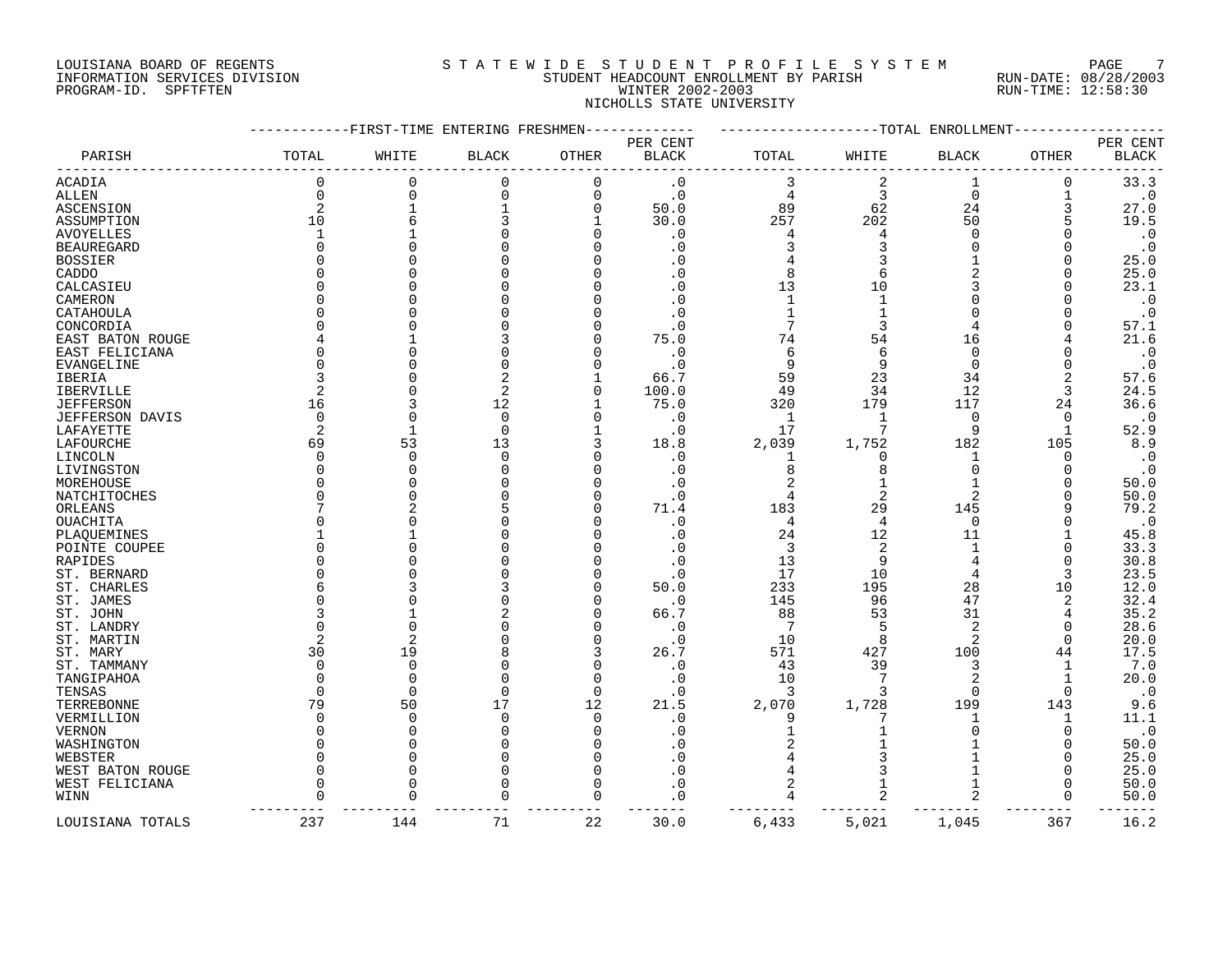# LOUISIANA BOARD OF REGENTS SOURCLEARIE STA T E W I D E S T U D E N T P R O F I L E S Y S T E M PAGE 8 INFORMATION SERVICES DIVISION STUDENT HEADCOUNT ENROLLMENT BY PARISH RUN-DATE: 08/28/2003 PROGRAM-ID. SPFTFTEN WINTER 2002-2003 RUN-TIME: 12:58:30 NICHOLLS STATE UNIVERSITY

|                                    |       | -FIRST-TIME ENTERING FRESHMEN- |              |       |                          |       |       | -TOTAL ENROLLMENT- |           |                   |
|------------------------------------|-------|--------------------------------|--------------|-------|--------------------------|-------|-------|--------------------|-----------|-------------------|
| PARISH                             | TOTAL | WHITE                          | <b>BLACK</b> | OTHER | PER CENT<br><b>BLACK</b> | TOTAL | WHITE | <b>BLACK</b>       | OTHER     | PER CENT<br>BLACK |
| OUT-OF-STATE TOTALS                |       |                                |              |       | 25.0                     | 170   | 98    | 41                 | 31        | 24.1              |
| LA./OUT-OF-STATE<br>FOREIGN TOTALS | 241   | 146                            |              | 23    | 29.9<br>$\cdot$ 0        | 6,603 | 5,119 | 1,086              | 398<br>74 | 16.4              |
| INSTITUTION TOTALS                 | 244   | 146                            | 72           | 26    | 29.5                     | 6,677 | 5,119 | 1,086              | 472       | 16.3              |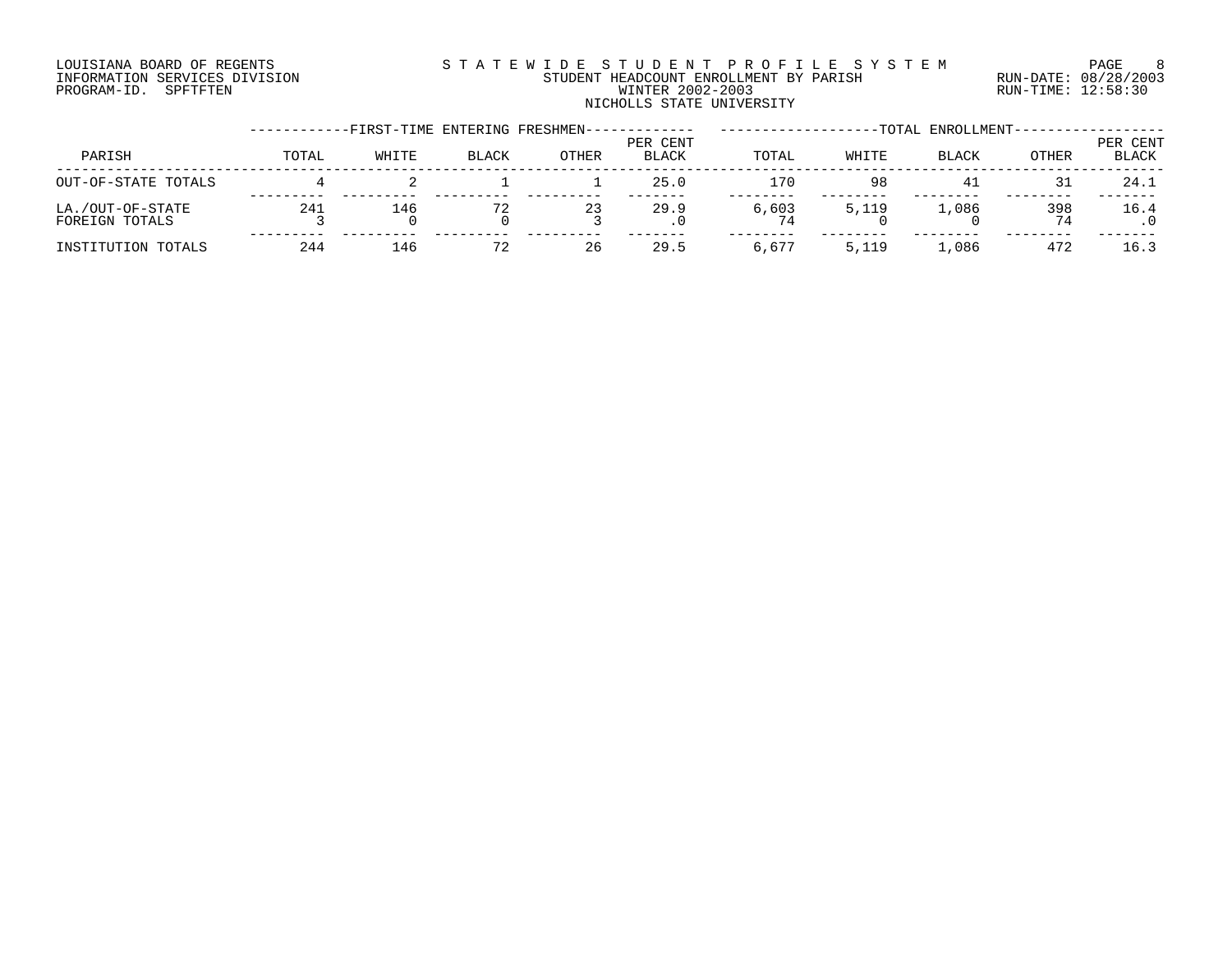# LOUISIANA BOARD OF REGENTS SOURCLEARIE WIDE STUDENT PROFILE SYSTEM PAGE 9 INFORMATION SERVICES DIVISION STUDENT HEADCOUNT ENROLLMENT BY PARISH RUN-DATE: 08/28/2003 PROGRAM-ID. SPFTFTEN WINTER 2002-2003 RUN-TIME: 12:58:30 UNIVERSITY OF LA. IN MONROE

|                        |                | -FIRST-TIME ENTERING FRESHMEN- |              |             |                        |                |                | -------------TOTAL ENROLLMENT |          |              |
|------------------------|----------------|--------------------------------|--------------|-------------|------------------------|----------------|----------------|-------------------------------|----------|--------------|
|                        |                |                                |              |             | PER CENT               |                |                |                               |          | PER CENT     |
| PARISH                 | TOTAL          | WHITE                          | <b>BLACK</b> | OTHER       | <b>BLACK</b>           | TOTAL          | WHITE          | BLACK                         | OTHER    | <b>BLACK</b> |
| <b>ACADIA</b>          | 0              | $\mathbf 0$                    | 0            | $\mathbf 0$ | $\cdot$ 0              | 24             | 21             | 2                             | 1        | 8.3          |
| <b>ALLEN</b>           | $\Omega$       | $\mathbf 0$                    | $\mathbf 0$  | $\Omega$    | $\cdot$ 0              | 11             | 10             | 1                             | $\Omega$ | 9.1          |
| ASCENSION              | 0              | $\Omega$                       | 0            | $\Omega$    | $\cdot$ 0              | 12             | 9              | $\overline{a}$                | 1        | 16.7         |
| ASSUMPTION             | $\Omega$       | $\Omega$                       | $\Omega$     | $\Omega$    | $\boldsymbol{\cdot}$ 0 | 8              | 5              | 3                             | $\Omega$ | 37.5         |
| <b>AVOYELLES</b>       |                | $\cap$                         |              | $\Omega$    | 100.0                  | 29             | 24             | 5                             | 0        | 17.2         |
| <b>BEAUREGARD</b>      | $\Omega$       |                                |              | ∩           | $\cdot$ 0              | 13             | 10             | 3                             | 0        | 23.1         |
| <b>BIENVILLE</b>       | U              |                                |              | $\Omega$    | $\cdot$ 0              | 19             | 9              | 10                            | $\Omega$ | 52.6         |
| <b>BOSSIER</b>         |                |                                |              | $\Omega$    | 100.0                  | 121            | 66             | 50                            |          | 41.3         |
| CADDO                  |                |                                |              | $\Omega$    | 100.0                  | 184            | 66             | 110                           | 8        | 59.8         |
| CALCASIEU              | $\Omega$       |                                |              |             | $\cdot$ 0              | 75             | 48             | 22                            |          | 29.3         |
| CALDWELL               | 5              |                                |              |             | $\cdot$ 0              | 117            | 103            | 13                            |          | 11.1         |
| CAMERON                | 0              |                                |              |             | $\cdot$ 0              | $\overline{4}$ | 3              | $\mathbf 0$                   |          | $\cdot$ 0    |
|                        | 0              |                                |              |             |                        | 74             | 53             | 21                            | $\Omega$ |              |
| CATAHOULA              | 2              |                                |              |             | $\cdot$ 0<br>50.0      | 24             | 11             | 13                            | 0        | 28.4<br>54.2 |
| CLAIBORNE              |                |                                |              |             |                        |                |                |                               |          |              |
| CONCORDIA              |                |                                |              |             | $\cdot$ 0              | 120            | 69             | 50                            |          | 41.7         |
| DE SOTO                | $\Omega$       |                                |              | $\cap$      | $\cdot$ 0              | 18             | 5              | 13                            | $\Omega$ | 72.2         |
| EAST BATON ROUGE       | 3              |                                |              | $\Omega$    | 100.0                  | 126            | 64             | 33                            | 29       | 26.2         |
| EAST CARROLL           | 8              |                                |              |             | 62.5                   | 86             | 34             | 50                            | 2        | 58.1         |
| EAST FELICIANA         | $\Omega$       |                                |              |             | $\cdot$ 0              | 5              | 3              | $\overline{2}$                | 0        | 40.0         |
| <b>EVANGELINE</b>      | $\mathbf{1}$   |                                |              |             | $\cdot$ 0              | 21             | 18             | 3                             | $\Omega$ | 14.3         |
| FRANKLIN               | 19             |                                |              |             | 47.4                   | 352            | 253            | 92                            |          | 26.1         |
| GRANT                  | $\Omega$       |                                |              | n           | . 0                    | 27             | 24             | 3                             | 0        | 11.1         |
| IBERIA                 | $\Omega$       |                                |              |             | $\cdot$ 0              | 20             | 11             | 5                             |          | 25.0         |
| <b>IBERVILLE</b>       | $\Omega$       | $\cap$                         | $\Omega$     |             | $\cdot$ 0              | 6              | 5              | $\mathbf{1}$                  | 0        | 16.7         |
| <b>JACKSON</b>         | 4              |                                |              |             | 50.0                   | 67             | 49             | 17                            |          | 25.4         |
| <b>JEFFERSON</b>       | $\overline{2}$ | $\cap$                         | 2            | n           | 100.0                  | 103            | 42             | 24                            | 37       | 23.3         |
| <b>JEFFERSON DAVIS</b> | $\Omega$       |                                |              |             | $\cdot$ 0              | 19             | 8              | 11                            | $\Omega$ | 57.9         |
| LAFAYETTE              | 0              |                                |              |             | . 0                    | 34             | 26             | 8                             | 0        | 23.5         |
| LAFOURCHE              | $\Omega$       | $\cap$                         |              |             | . 0                    | 30             | 29             | $\Omega$                      |          | $\cdot$ 0    |
| LA SALLE               |                |                                |              | n           | . 0                    | 82             | 75             | 5                             | 2        | 6.1          |
| LINCOLN                |                | $\bigcap$                      |              | n           | 100.0                  | 91             | 68             | 22                            |          | 24.2         |
| LIVINGSTON             | $\Omega$       | $\Omega$                       |              | n           | . 0                    | 16             | 15             | $\mathbf{1}$                  | $\Omega$ | 6.3          |
| MADISON                | 9              | $\overline{2}$                 |              |             | 77.8                   | 135            | 61             | 74                            | $\Omega$ | 54.8         |
| MOREHOUSE              | 15             | 11                             |              | 1           | 20.0                   | 440            | 284            | 151                           | 5        | 34.3         |
| NATCHITOCHES           | $\Omega$       | $\Omega$                       | 0            | $\Omega$    | $\cdot$ 0              | 41             | 25             | 16                            | 0        | 39.0         |
| ORLEANS                | 1              | $\overline{0}$                 | 1            | $\Omega$    | 100.0                  | 56             | 17             | 27                            | 12       | 48.2         |
| OUACHITA               | 139            | 70                             | 65           |             | 46.8                   | 3,208          | 2,232          | 903                           | 73       | 28.1         |
| PLAQUEMINES            | 0              | $\Omega$                       | $\Omega$     | $\Omega$    | $\cdot$ 0              | 7              |                | $\Omega$                      | $\Omega$ | $\cdot$ 0    |
| POINTE COUPEE          | $\Omega$       | $\cap$                         | $\Omega$     | $\Omega$    | $\cdot$ 0              | 6              | 6              | $\Omega$                      | $\Omega$ | $\cdot$ 0    |
| RAPIDES                | 2              |                                | 2            | $\Omega$    | 100.0                  | 192            | 132            | 50                            | 10       | 26.0         |
| RED RIVER              | $\Omega$       |                                |              |             | $\cdot$ 0              | 8              | 7              | $\mathbf{1}$                  | $\Omega$ | 12.5         |
| RICHLAND               | 10             |                                |              |             | 30.0                   | 338            | 252            | 80                            | 6        | 23.7         |
| SABINE                 | $\Omega$       |                                |              |             | $\cdot$ 0              | 12             | 8              | $\overline{2}$                | 2        | 16.7         |
| ST. BERNARD            | $\Omega$       |                                |              |             | . 0                    | 17             | 13             | $\Omega$                      | 4        | $\cdot$ 0    |
| ST. CHARLES            | O              |                                |              |             | . 0                    | 18             | 11             |                               | 2        | 27.8         |
| ST. HELENA             |                |                                |              |             | . 0                    | 2              | 2              |                               | $\Omega$ | $\cdot$ 0    |
| ST. JAMES              | U              |                                |              |             | . 0                    | 3              | $\overline{2}$ |                               | $\Omega$ | 33.3         |
| ST. JOHN               |                |                                |              |             | $\Omega$               | 21             | 19             |                               |          | 9.5          |
| ST. LANDRY             | <sup>0</sup>   |                                |              |             | $\cdot$ 0              | 42             | 33             | 7                             |          | 16.7         |
| ST. MARTIN             | $\cap$         | $\cap$                         | U            | $\Omega$    | $\Omega$               | 7              | $\mathbf{3}$   | $\mathbf{3}$                  |          | 42.9         |
|                        |                |                                |              |             |                        |                |                |                               |          |              |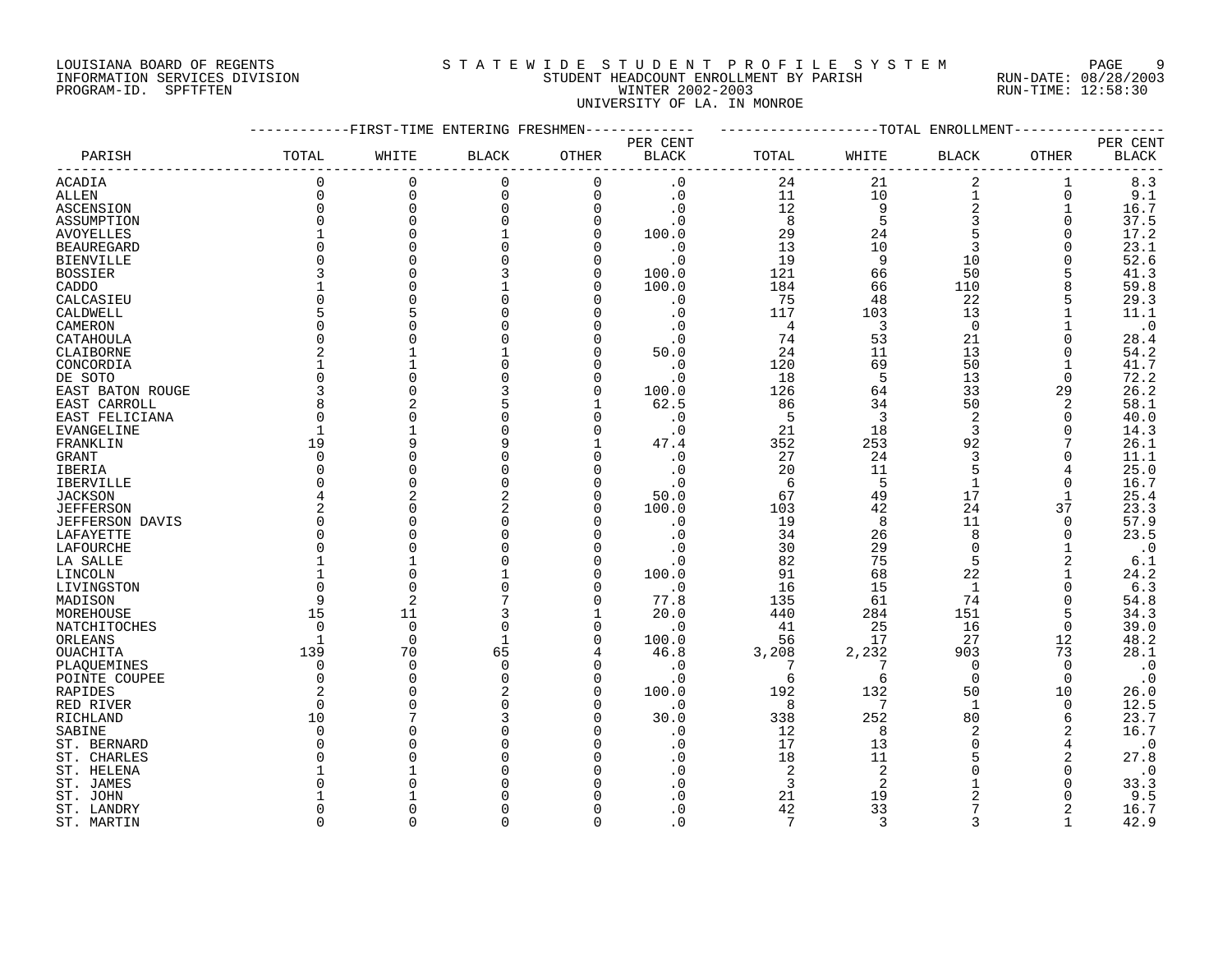# LOUISIANA BOARD OF REGENTS S T A T E W I D E S T U D E N T P R O F I L E S Y S T E M PAGE 10 INFORMATION SERVICES DIVISION STUDENT HEADCOUNT ENROLLMENT BY PARISH RUN-DATE: 08/28/2003 PROGRAM-ID. SPFTFTEN WINTER 2002-2003 RUN-TIME: 12:58:30 UNIVERSITY OF LA. IN MONROE

|                     |       | -FIRST-TIME ENTERING FRESHMEN- |       |       |                   |       |       | --TOTAL ENROLLMENT- |       |                   |
|---------------------|-------|--------------------------------|-------|-------|-------------------|-------|-------|---------------------|-------|-------------------|
| PARISH              | TOTAL | WHITE                          | BLACK | OTHER | PER CENT<br>BLACK | TOTAL | WHITE | <b>BLACK</b>        | OTHER | PER CENT<br>BLACK |
| ST. MARY            |       |                                |       |       | . 0               | 18    |       |                     |       | 16.7              |
| ST. TAMMANY         |       |                                |       |       |                   | 34    | 28    |                     |       | 8.8               |
| TANGIPAHOA          |       |                                |       |       |                   | 39    | 22    |                     |       | 43.6              |
| TENSAS              |       |                                |       |       | 100.0             | 47    | 27    | 20                  |       | 42.6              |
| TERREBONNE          |       |                                |       |       | . 0               | 21    | 19    |                     |       | $\cdot$ 0         |
| UNION               |       |                                |       |       | 16.7              | 135   | 118   |                     |       | 12.6              |
| VERMILLION          |       |                                |       |       |                   | 30    | 27    |                     |       | 6.7               |
| VERNON              |       |                                |       |       |                   | 41    | 27    | 14                  |       | 34.1              |
| WASHINGTON          |       |                                |       |       |                   | 24    | 21    |                     |       | 12.5              |
| WEBSTER             |       |                                |       |       |                   | 48    | 29    | 9.                  |       | 39.6              |
| WEST BATON ROUGE    |       |                                |       |       | 100.0             |       |       |                     |       | 50.0              |
| WEST CARROLL        |       |                                |       |       |                   | 236   | 210   | 26                  |       | 11.0              |
| WEST FELICIANA      |       |                                |       |       | . U               |       |       |                     |       | 16.7              |
| WINN                |       |                                |       |       |                   | 36    | 26    | 10                  |       | 27.8              |
| LOUISIANA TOTALS    | 249   | 130                            | 112   |       | 45.0              | 7,208 | 4,916 | 2,053               | 239   | 28.5              |
| OUT-OF-STATE TOTALS |       |                                |       |       | 40.0              | 513   | 371   | 112                 | 30    | 21.8              |
| LA./OUT-OF-STATE    | 254   | 132                            | 114   |       | 44.9              | 7,721 | 5,287 | 2,165               | 269   | 28.0              |
| FOREIGN TOTALS      |       |                                |       |       | $\cdot$ 0         | 210   |       |                     | 210   | $\cdot$ 0         |
| INSTITUTION TOTALS  | 256   | 132                            | 114   | 10    | 44.5              | 7,931 | 5,287 | 2,165               | 479   | 27.3              |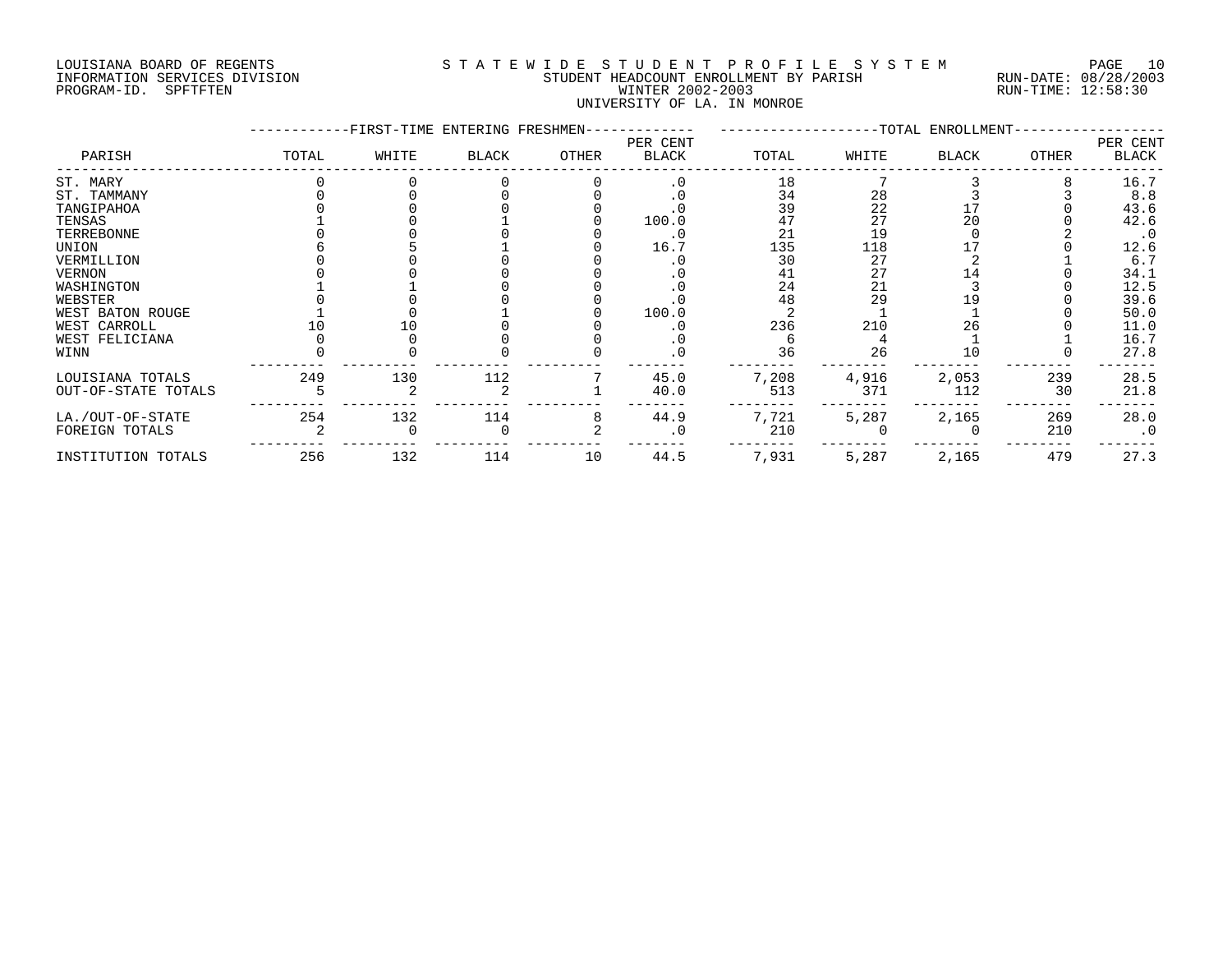## LOUISIANA BOARD OF REGENTS S T A T E W I D E S T U D E N T P R O F I L E S Y S T E M PAGE 11 INFORMATION SERVICES DIVISION STUDENT HEADCOUNT ENROLLMENT BY PARISH RUN-DATE: 08/28/2003 PROGRAM-ID. SPFTFTEN WINTER 2002-2003 RUN-TIME: 12:58:30 NORTHWESTERN STATE UNIVERSITY

|                        |                |                | -FIRST-TIME ENTERING FRESHMEN |             |              |       |                | -TOTAL ENROLLMENT |                |              |
|------------------------|----------------|----------------|-------------------------------|-------------|--------------|-------|----------------|-------------------|----------------|--------------|
|                        |                |                |                               |             | PER CENT     |       |                |                   |                | PER CENT     |
| PARISH                 | TOTAL          | WHITE          | <b>BLACK</b>                  | OTHER       | <b>BLACK</b> | TOTAL | WHITE          | <b>BLACK</b>      | OTHER          | <b>BLACK</b> |
| ACADIA                 | 0              | 0              | $\mathbf 0$                   | $\Omega$    | $\cdot$ 0    | 26    | 17             |                   | 2              | 26.9         |
| ALLEN                  | $\overline{2}$ | $\mathbf{1}$   | $\mathbf{1}$                  | $\mathbf 0$ | 50.0         | 54    | 43             | 9                 | 2              | 16.7         |
| ASCENSION              | 0              | $\mathbf 0$    | 0                             | $\Omega$    | $\cdot$ 0    | 34    | 28             | 5                 | 1              | 14.7         |
| ASSUMPTION             | $\Omega$       | $\Omega$       | $\Omega$                      | $\Omega$    | $\cdot$ 0    | 3     | $\overline{2}$ |                   | 0              | 33.3         |
| <b>AVOYELLES</b>       | $\overline{2}$ | $\Omega$       |                               | $\Omega$    | 100.0        | 98    | 68             | 26                | $\overline{4}$ | 26.5         |
| <b>BEAUREGARD</b>      | 11             | 8              | 3                             | $\Omega$    | 27.3         | 194   | 151            | 26                | 17             | 13.4         |
| <b>BIENVILLE</b>       | 2              |                |                               | 0           | 50.0         | 60    | 42             | 17                | 1              | 28.3         |
| <b>BOSSIER</b>         | 13             | 7              | 3                             | 3           | 23.1         | 500   | 381            | 76                | 43             | 15.2         |
| CADDO                  | 36             | 12             | 22                            | 2           | 61.1         | 1,110 | 583            | 449               | 78             | 40.5         |
| CALCASIEU              | 5              | 4              | $\mathbf{1}$                  | $\Omega$    | 20.0         | 165   | 101            | 54                | 10             | 32.7         |
| CALDWELL               | $\Omega$       | $\Omega$       | $\Omega$                      | n           | $\cdot$ 0    | 11    | 11             | $\Omega$          | $\Omega$       | $\cdot$ 0    |
| CAMERON                | $\Omega$       |                |                               | n           | $\cdot$ 0    | 3     | 3              | $\Omega$          | $\Omega$       | $\cdot$ 0    |
| CATAHOULA              | 7              |                |                               |             | 42.9         | 118   | 91             | 27                |                | 22.9         |
| CLAIBORNE              | $\Omega$       | $\Omega$       | $\Omega$                      |             | $\cdot$ 0    | 38    | 26             | 11                |                | 28.9         |
|                        | 8              | $\overline{2}$ | 6                             | $\Omega$    | 75.0         | 132   | 65             | 64                | 3              | 48.5         |
| CONCORDIA<br>DE SOTO   | 28             | 14             | 12                            | 2           | 42.9         | 260   | 133            | 111               | 16             | 42.7         |
|                        | 3              | $\overline{0}$ | 2                             |             | 66.7         | 233   | 129            | 93                | 11             | 39.9         |
| EAST BATON ROUGE       | 0              | $\Omega$       | $\Omega$                      |             |              | 3     | 2              | $\Omega$          |                |              |
| EAST CARROLL           | $\Omega$       | $\cap$         |                               |             | $\cdot$ 0    |       | 7              | 3                 |                | $\cdot$ 0    |
| EAST FELICIANA         | $\Omega$       | $\bigcap$      |                               |             | . 0          | 10    |                | 6                 | 0              | 30.0         |
| <b>EVANGELINE</b>      |                |                |                               |             | . 0          | 36    | 29             |                   |                | 16.7         |
| FRANKLIN               | 9              | $\Omega$       |                               | n<br>n      | 100.0        | 22    | 13             | 7                 | $\overline{2}$ | 31.8         |
| GRANT                  |                | 8              |                               |             | 11.1         | 191   | 155            | 19                | 17             | 9.9          |
| <b>IBERIA</b>          | $\overline{2}$ |                |                               |             | 50.0         | 61    | 33             | 24                | 4              | 39.3         |
| IBERVILLE              | <sup>0</sup>   |                |                               | ∩           | . 0          | 14    | 11             | $\overline{2}$    | 1              | 14.3         |
| <b>JACKSON</b>         |                |                |                               | $\cap$      | 100.0        | 40    | 19             | 17                | 4              | 42.5         |
| <b>JEFFERSON</b>       |                |                |                               | $\cap$      | $\cdot$ 0    | 148   | 98             | 37                | 13             | 25.0         |
| <b>JEFFERSON DAVIS</b> | $\Omega$       | $\bigcap$      |                               |             | . 0          | 22    | 18             | 2                 | 2              | 9.1          |
| LAFAYETTE              | $\overline{2}$ | $\Omega$       |                               |             | 100.0        | 111   | 66             | 31                | 14             | 27.9         |
| LAFOURCHE              | 3              | $\mathbf{1}$   | 2                             |             | 66.7         | 28    | 23             | 4                 | 1              | 14.3         |
| LA SALLE               | 13             | 13             |                               |             | $\cdot$ 0    | 161   | 136            | 14                | 11             | 8.7          |
| LINCOLN                | 1              | $\mathbf{1}$   | $\Omega$                      |             | $\cdot$ 0    | 42    | 27             | 12                | 3              | 28.6         |
| LIVINGSTON             | $\Omega$       | $\Omega$       | $\Omega$                      |             |              | 32    | 26             | 3                 | 3              | 9.4          |
| MADISON                | <sup>0</sup>   | $\cap$         | $\Omega$                      |             | $\cdot$ 0    | 3     | 3              | $\Omega$          | $\Omega$       | $\cdot$ 0    |
| MOREHOUSE              | $\mathbf 0$    | $\Omega$       | $\Omega$                      | $\Omega$    | . 0          | 18    | 3              | 14                | $\mathbf{1}$   | 77.8         |
| NATCHITOCHES           | 72             | 31             | 34                            |             | 47.2         | 1,254 | 702            | 457               | 95             | 36.4         |
| ORLEANS                | 2              | $\overline{0}$ | 2                             | $\Omega$    | 100.0        | 137   | 22             | 108               |                | 78.8         |
| OUACHITA               | $\Omega$       | $\Omega$       | 0                             | $\Omega$    | $\cdot$ 0    | 87    | 48             | 34                | 5              | 39.1         |
| PLAQUEMINES            |                | $\Omega$       | $\Omega$                      |             | $\cdot$ 0    | 16    | 5              | 8                 | 3              | 50.0         |
| POINTE COUPEE          | $\Omega$       | $\Omega$       | $\Omega$                      | $\cap$      | $\cdot$ 0    | 16    | 13             | $\overline{2}$    | 1              | 12.5         |
| RAPIDES                | 33             | 12             | 20                            |             | 60.6         | 1,027 | 610            | 349               | 68             | 34.0         |
| RED RIVER              | 5              | $\mathbf{1}$   |                               | $\Omega$    | 80.0         | 202   | 89             | 103               | 10             | 51.0         |
| RICHLAND               | $\mathbf 0$    | $\overline{0}$ |                               | O           | $\cdot$ 0    | 18    | 10             | 5                 | 3              | 27.8         |
| SABINE                 | 19             | 14             |                               |             | 21.1         | 448   | 301            | 71                | 76             | 15.8         |
| ST. BERNARD            | 0              | $\Omega$       |                               |             | . 0          | 11    | 9              | 1                 | 1              | 9.1          |
| ST. CHARLES            | O              | $\bigcap$      |                               |             | . 0          | 22    | 14             | 8                 | $\Omega$       | 36.4         |
| ST. HELENA             | O              |                |                               |             | . 0          | 3     | 3              | $\Omega$          |                | $\cdot$ 0    |
| ST. JAMES              |                |                |                               |             | . 0          | 13    |                | 12                |                | $\cdot$ 0    |
| ST. JOHN               |                |                |                               |             | 100.0        | 16    |                | q                 | 2              | 56.3         |
| ST. LANDRY             | 4              |                |                               | ∩           | 75.0         | 86    | 50             | 30                | 6              | 34.9         |
| ST. MARTIN             | 1              | $\cap$         |                               | $\Omega$    | 100.0        | 25    | 6              | 19                | $\Omega$       | 76.0         |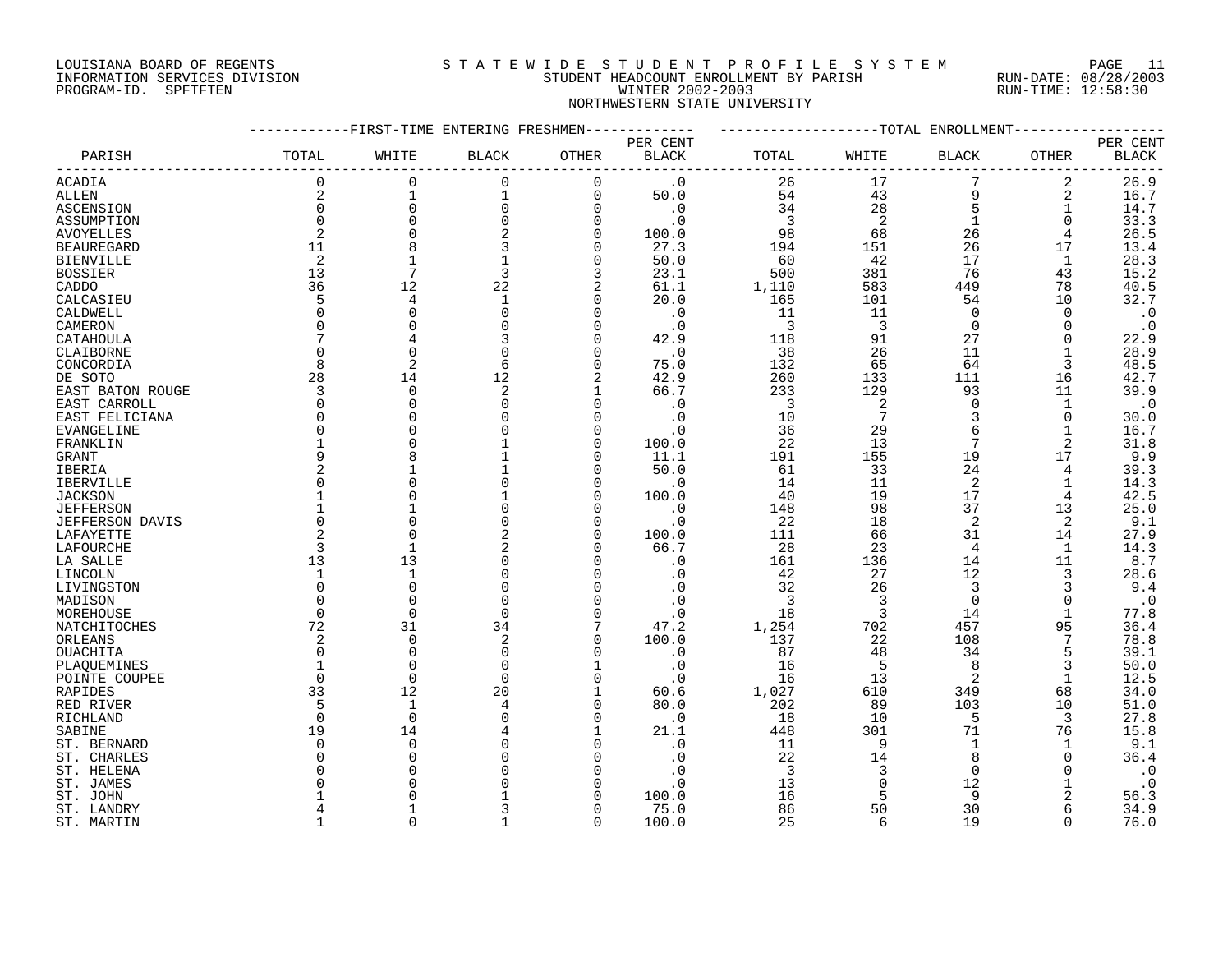#### LOUISIANA BOARD OF REGENTS S T A T E W I D E S T U D E N T P R O F I L E S Y S T E M PAGE 12 INFORMATION SERVICES DIVISION STUDENT HEADCOUNT ENROLLMENT BY PARISH RUN-DATE: 08/28/2003 PROGRAM-ID. SPFTFTEN WINTER 2002-2003 RUN-TIME: 12:58:30 NORTHWESTERN STATE UNIVERSITY

|                     |       | -FIRST-TIME ENTERING FRESHMEN- |       |       |                          |       |       | --TOTAL ENROLLMENT- |       |                   |
|---------------------|-------|--------------------------------|-------|-------|--------------------------|-------|-------|---------------------|-------|-------------------|
| PARISH              | TOTAL | WHITE                          | BLACK | OTHER | PER CENT<br><b>BLACK</b> | TOTAL | WHITE | <b>BLACK</b>        | OTHER | PER CENT<br>BLACK |
| ST. MARY            |       |                                |       |       | 66.7                     | 45    | 34    |                     |       | 20.0              |
| ST. TAMMANY         |       |                                |       |       |                          | 108   | 87    | 1 3                 |       | 12.0              |
| TANGIPAHOA          |       |                                |       |       |                          | 16    | 11    |                     |       | 25.0              |
| TENSAS              |       |                                |       |       |                          | 13    |       |                     |       | 53.8              |
| TERREBONNE          |       |                                |       |       | 100.0                    | 47    | 29    |                     |       | 27.7              |
| UNION               |       |                                |       |       | 100.0                    | 13    |       |                     |       | 46.2              |
| VERMILLION          |       |                                |       |       | $\cdot$ 0                | 41    | 31    | 10                  |       | 24.4              |
| VERNON              |       |                                | 24    | 16    | 24.7                     | 1,080 | 725   | 189                 | 166   | 17.5              |
| WASHINGTON          |       |                                |       |       | . 0                      | 14    | 10    |                     |       | 21.4              |
| WEBSTER             |       |                                |       |       | $\cdot$ 0                | 122   | 86    | 33                  |       | 27.0              |
| WEST BATON ROUGE    |       |                                |       |       |                          | 17    |       |                     |       | 23.5              |
| WEST CARROLL        |       |                                |       |       |                          |       |       |                     |       | 33.3              |
| WEST FELICIANA      |       |                                |       |       |                          | 14    |       |                     |       | 35.7              |
| WINN                |       |                                |       |       | 33.3                     | 299   | 221   | 62                  | 16    | 20.7              |
| LOUISIANA TOTALS    | 409   | 210                            | 165   | 34    | 40.3                     | 9,197 | 5,702 | 2,747               | 748   | 29.9              |
| OUT-OF-STATE TOTALS |       |                                |       |       | 33.3                     | 498   | 342   | 100                 | 56    | 20.1              |
| LA./OUT-OF-STATE    | 418   | 214                            | 168   | 36    | 40.2                     | 9,695 | 6,044 | 2,847               | 804   | 29.4              |
| FOREIGN TOTALS      |       |                                |       |       | . 0                      | 32    |       |                     | 32    | $\cdot$ 0         |
| INSTITUTION TOTALS  | 418   | 214                            | 168   | 36    | 40.2                     | 9,727 | 6,044 | 2,847               | 836   | 29.3              |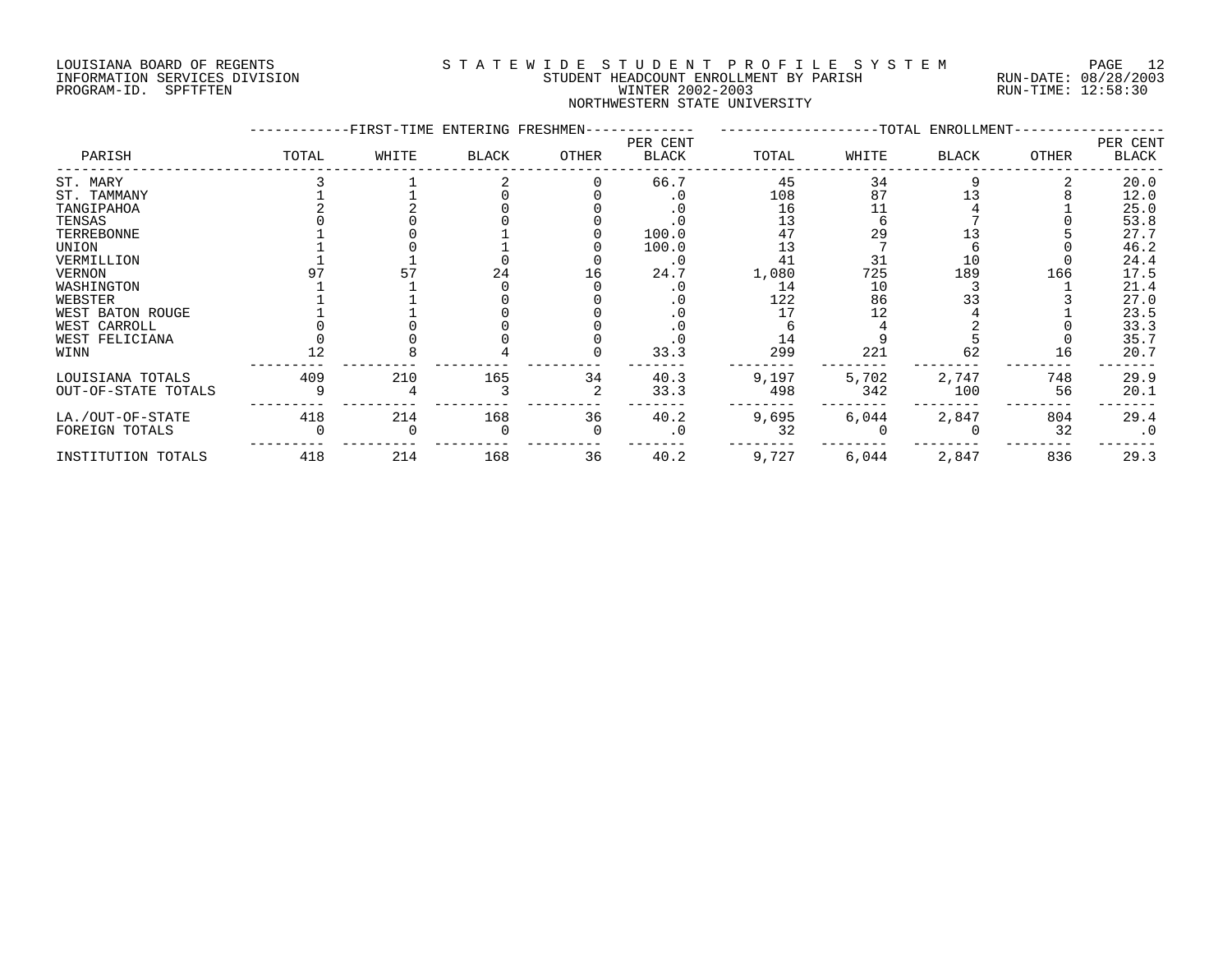# LOUISIANA BOARD OF REGENTS S T A T E W I D E S T U D E N T P R O F I L E S Y S T E M PAGE 13 INFORMATION SERVICES DIVISION STUDENT HEADCOUNT ENROLLMENT BY PARISH RUN-DATE: 08/28/2003 PROGRAM-ID. SPFTFTEN WINTER 2002-2003 RUN-TIME: 12:58:30 SOUTHEASTERN LA. UNIVERSITY

|                        |                | -FIRST-TIME ENTERING FRESHMEN |              |                |                        |                | -TOTAL             | ENROLLMENT     |             |              |
|------------------------|----------------|-------------------------------|--------------|----------------|------------------------|----------------|--------------------|----------------|-------------|--------------|
|                        |                |                               |              |                | PER CENT               |                |                    |                |             | PER CENT     |
| PARISH                 | TOTAL          | WHITE                         | <b>BLACK</b> | OTHER          | $\operatorname{BLACK}$ | TOTAL          | WHITE              | <b>BLACK</b>   | OTHER       | <b>BLACK</b> |
| <b>ACADIA</b>          | 0              | 0                             | 0            | $\Omega$       | $\cdot$ 0              | 11             | 10                 | 1              | 0           | 9.1          |
| ALLEN                  | $\mathbf 0$    | $\overline{0}$                | 0            | $\mathbf 0$    | $\cdot$ 0              | 4              | 3                  | $\mathbf{1}$   | $\mathbf 0$ | 25.0         |
| ASCENSION              | 19             | 14                            | 5            | $\overline{0}$ | 26.3                   | 571            | 505                | 51             | 15          | 8.9          |
| ASSUMPTION             | $\Omega$       | $\Omega$                      |              | $\cap$         | . 0                    | $\mathbf{1}$   |                    | $\Omega$       | $\Omega$    | $\cdot$ 0    |
| <b>AVOYELLES</b>       | 1              |                               |              |                | $\cdot$ 0              | 4              | 3                  |                | $\Omega$    | 25.0         |
| <b>BEAUREGARD</b>      | $\Omega$       |                               |              |                | . 0                    | 5              |                    | $\Omega$       |             | $\cdot$ 0    |
| <b>BIENVILLE</b>       | O              |                               |              |                |                        | $\overline{2}$ |                    | $\Omega$       |             | $\cdot$ 0    |
| <b>BOSSIER</b>         | O              |                               |              |                | . 0                    | 7              |                    |                | $\Omega$    | 14.3         |
| CADDO                  | O              |                               |              |                | . 0                    | 9              |                    |                |             | 11.1         |
| CALCASIEU              | 3              |                               |              |                | 100.0                  | 13             |                    |                | O           | 61.5         |
| CATAHOULA              | $\Omega$       |                               |              |                | . 0                    | $\mathbf{1}$   |                    |                | O           | $\cdot$ 0    |
| CONCORDIA              |                |                               | O            |                | $\cdot$ 0              | 6              |                    |                | $\Omega$    | 50.0         |
| DE SOTO                | $\Omega$       | $\Omega$                      | $\Omega$     |                | $\cdot$ 0              | $\mathbf{1}$   |                    | $\Omega$       | $\Omega$    | $\cdot$ 0    |
| EAST BATON ROUGE       | 50             | 38                            | 12           |                | 24.0                   | 2,023          | 1,584              | 354            | 85          | 17.5         |
| EAST FELICIANA         | 7              | 3                             | 4            |                | 57.1                   | 120            | 88                 | 31             |             | 25.8         |
| EVANGELINE             | 0              | $\Omega$                      |              | O              | $\cdot$ 0              | 3              | 2                  | 1              | 0           | 33.3         |
| GRANT                  | <sup>0</sup>   |                               |              |                | $\cdot$ 0              |                | $\Omega$           |                | $\Omega$    | $\cdot$ 0    |
| IBERIA                 | O              |                               |              |                | $\cdot$ 0              |                |                    | $\Omega$       | $\Omega$    | $\cdot$ 0    |
| IBERVILLE              | 4              |                               | 2            |                | 50.0                   | 88             | 65                 | 21             | 2           | 23.9         |
| <b>JEFFERSON</b>       | 19             | q                             | q            |                | 47.4                   | 751            | 562                | 141            | 48          | 18.8         |
| <b>JEFFERSON DAVIS</b> | $\Omega$       | C                             |              | n              | $\cdot$ 0              | 2              | $\Omega$           | $\mathbf{1}$   | 1           | $\cdot$ 0    |
| LAFAYETTE              | $\Omega$       |                               |              |                | $\cdot$ 0              | 32             | 27                 | 3              | 2           | 9.4          |
| LAFOURCHE              | $\Omega$       |                               |              |                | . 0                    | 27             | 25                 |                |             | 3.7          |
| LA SALLE               | $\Omega$       | $\cap$                        |              |                | . 0                    | 1              | 1                  | $\Omega$       | O           | $\cdot$ 0    |
| LINCOLN                | $\Omega$       | $\Omega$                      |              |                | $\cdot$ 0              |                | $\overline{2}$     | $\Omega$       | $\Omega$    | $\cdot$ 0    |
| LIVINGSTON             | 60             | 54                            |              |                | 6.7                    | 1,743          | 1,635              | 74             | 34          | 4.2          |
| MADISON                | $\Omega$       | $\Omega$                      |              |                | . 0                    | 1              | 1                  | $\mathbf 0$    | 0           | $\cdot$ 0    |
| MOREHOUSE              | $\Omega$       | C                             |              |                | $\cdot$ 0              | 2              |                    |                | $\Omega$    | 50.0         |
| NATCHITOCHES           | $\mathbf 1$    |                               | $\Omega$     | $\Omega$       | $\cdot$ 0              | 7              | 7                  | $\Omega$       | $\Omega$    | $\cdot$ 0    |
| ORLEANS                | 15             |                               | 10           | $\overline{2}$ | 66.7                   | 200            | 85                 | 102            | 13          | 51.0         |
| OUACHITA               | $\Omega$       | C                             | $\Omega$     | $\Omega$       | $\cdot$ 0              | 18             | 15                 | 3              | $\Omega$    | 16.7         |
| PLAQUEMINES            | $\overline{4}$ |                               | 2            | $\Omega$       | 50.0                   | 71             | 53                 | 14             | 4           | 19.7         |
| POINTE COUPEE          | O              |                               |              |                | $\cdot$ 0              | 44             | 36                 | 8              | O           | 18.2         |
| RAPIDES                | 1              |                               |              |                | . 0                    | 10             | 10                 | $\Omega$       |             | $\cdot$ 0    |
| RICHLAND               | O              |                               |              |                | . 0                    | $\mathbf{1}$   |                    | $\Omega$       | $\Omega$    | $\cdot$ 0    |
| SABINE                 | O              |                               |              |                | $\cdot$ 0              | $\mathbf{1}$   | -1                 | $\Omega$       | $\Omega$    | $\cdot$ 0    |
| ST. BERNARD            | 6              |                               |              |                | $\cdot$ 0              | 171            | 151                | 8              | 12          | 4.7          |
| ST. CHARLES            | 10             |                               |              |                | 30.0                   | 200            | 165                | 29             | 6           | 14.5         |
| ST. HELENA             | 3              |                               | 2            | n              | 66.7                   | 112            | 57                 | 54             | 1           | 48.2         |
| ST. JAMES              | 6              | 2                             |              | n              | 66.7                   | 79             | 61                 | 18             | $\Omega$    | 22.8         |
| ST. JOHN               | 15             |                               |              |                | 53.3                   | 426            | 321                | 85             | 20          | 20.0         |
| ST. LANDRY             | 0              | C                             |              |                | . 0                    | 14             | 11                 | 3              | 0           | 21.4         |
| ST. MARTIN             | ∩              | $\Omega$                      |              | n              | $\cdot$ 0              | $\overline{2}$ | $\Omega$           | $\overline{2}$ | $\Omega$    | $\cdot$ 0    |
| ST. MARY               |                | 0                             |              | $\Omega$       | 100.0                  | 10             | $\overline{2}$     | 6              | 2           | 60.0         |
| ST. TAMMANY            | 94             | 77                            | 9            |                | 9.6                    | 3,116          | 2,798              | 186            | 132         | 6.0          |
| TANGIPAHOA             | 116            | 82                            | 30           |                | 25.9                   | 3,602          | 2,643              | 846            | 113         | 23.5         |
| TENSAS                 | O              | $\cap$                        | $\Omega$     |                | . 0                    | 1              | $\Omega$           |                | 0           | $\cdot$ 0    |
| TERREBONNE             |                |                               |              |                | . 0                    | 38             | 31                 |                | 2           | 13.2         |
| VERMILLION             | 1<br>$\Omega$  | $\cap$                        | U            | $\Omega$       | . 0                    | 8<br>$\Delta$  | 8<br>$\mathcal{D}$ | $\Omega$       | $\Omega$    | $\cdot$ 0    |
| <b>VERNON</b>          |                |                               |              |                | $\Omega$               |                |                    |                |             | 25.0         |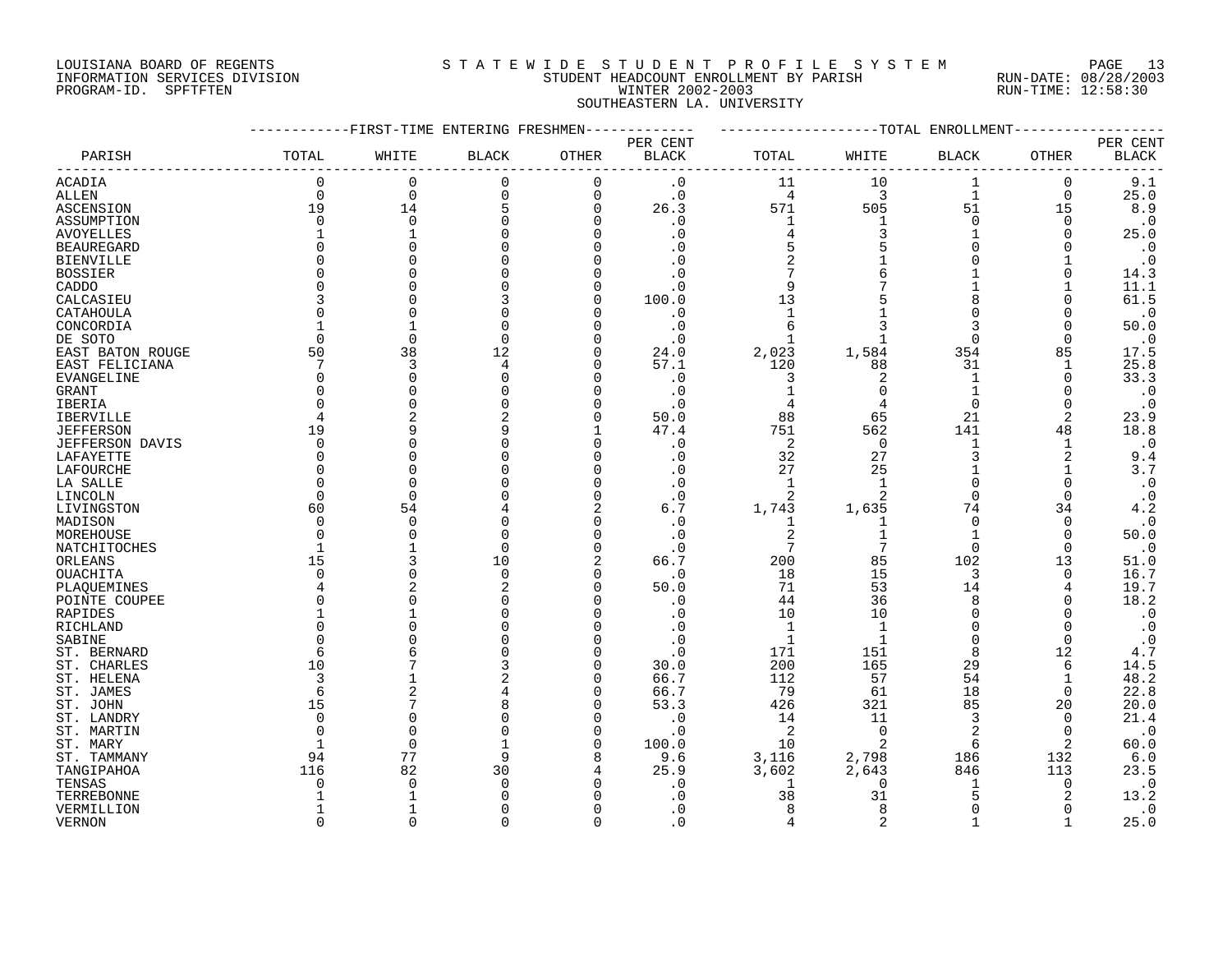# LOUISIANA BOARD OF REGENTS S T A T E W I D E S T U D E N T P R O F I L E S Y S T E M PAGE 14 INFORMATION SERVICES DIVISION STUDENT HEADCOUNT ENROLLMENT BY PARISH RUN-DATE: 08/28/2003 PROGRAM-ID. SPFTFTEN WINTER 2002-2003 RUN-TIME: 12:58:30 SOUTHEASTERN LA. UNIVERSITY

|                                                                                     |           | -FIRST-TIME ENTERING FRESHMEN- |              |       |                          |               |               | -TOTAL ENROLLMENT- |            |                                                       |
|-------------------------------------------------------------------------------------|-----------|--------------------------------|--------------|-------|--------------------------|---------------|---------------|--------------------|------------|-------------------------------------------------------|
| PARISH                                                                              | TOTAL     | WHITE                          | <b>BLACK</b> | OTHER | PER CENT<br><b>BLACK</b> | TOTAL         | WHITE         | <b>BLACK</b>       | OTHER      | PER CENT<br>BLACK                                     |
| WASHINGTON<br>WEBSTER<br>WEST BATON ROUGE<br>WEST CARROLL<br>WEST FELICIANA<br>WINN |           | 22                             |              |       | 25.8<br>. v<br>. 0       | 629<br>22     | 461<br>70     | 159                |            | 25.3<br>50.0<br>6.7<br>$\cdot$ 0<br>22.7<br>$\cdot$ 0 |
| LOUISIANA TOTALS<br>OUT-OF-STATE TOTALS                                             | 469<br>14 | 335                            | 116          | 18    | 24.7<br>28.6             | 14,300<br>337 | 11,557<br>250 | 2,237<br>68        | 506<br>19  | 15.6<br>20.2                                          |
| LA./OUT-OF-STATE<br>FOREIGN TOTALS                                                  | 483       | 344                            | 120          | 19    | 24.8<br>$\cdot$ 0        | 14,637<br>162 | 11,807        | 2,305              | 525<br>162 | 15.7<br>. 0                                           |
| INSTITUTION TOTALS                                                                  | 489       | 344                            | 120          | 25    | 24.5                     | 14,799        | 11,807        | 2,305              | 687        | 15.6                                                  |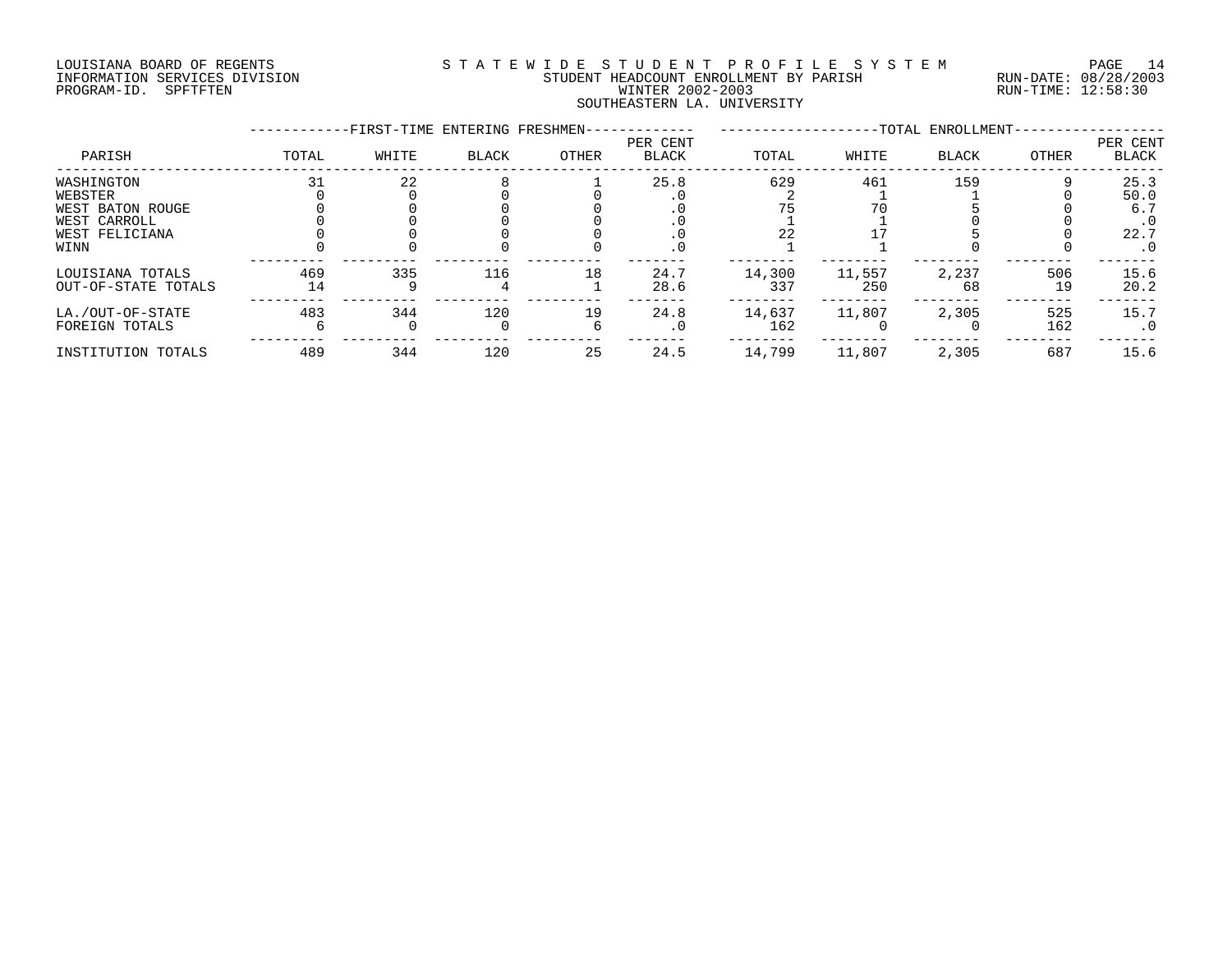# LOUISIANA BOARD OF REGENTS S T A T E W I D E S T U D E N T P R O F I L E S Y S T E M PAGE 15 INFORMATION SERVICES DIVISION STUDENT HEADCOUNT ENROLLMENT BY PARISH RUN-DATE: 08/28/2003 PROGRAM-ID. SPFTFTEN WINTER 2002-2003 RUN-TIME: 12:58:30 UNIVERSITY OF LA. IN LAFAYETTE

|                              |              |              | -FIRST-TIME ENTERING FRESHMEN |          |                        |                |                      | -TOTAL ENROLLMENT |               |                   |
|------------------------------|--------------|--------------|-------------------------------|----------|------------------------|----------------|----------------------|-------------------|---------------|-------------------|
|                              |              |              |                               |          | PER CENT               |                |                      |                   |               | PER CENT          |
| PARISH                       | TOTAL        | WHITE        | <b>BLACK</b>                  | OTHER    | <b>BLACK</b>           | TOTAL          | WHITE                | BLACK             | OTHER         | <b>BLACK</b>      |
| <b>ACADIA</b>                | 11           | 8            | 3                             | 0        | 27.3                   | 599            | 527                  | 56                | 16            | 9.3               |
| ALLEN                        | $\Omega$     | $\Omega$     | 0                             | $\Omega$ | $\cdot$ 0              | 19             | 13                   | 4                 | 2             | 21.1              |
| ASCENSION                    |              |              | $\mathbf 0$                   | $\Omega$ | $\cdot$ 0              | 72             | 51                   | 20                |               | 27.8              |
| ASSUMPTION                   |              |              | $\Omega$                      | $\Omega$ | . 0                    | 23             | 14                   | 9                 | 0             | 39.1              |
| <b>AVOYELLES</b>             |              |              |                               | $\Omega$ | 100.0                  | 170            | 135                  | 30                | 5             | 17.6              |
| <b>BEAUREGARD</b>            | $\Omega$     |              |                               |          | $\cdot$ 0              | 17             | 11                   | 5                 |               | 29.4              |
| <b>BIENVILLE</b>             | O            |              |                               | O        | . 0                    | 4              | 2                    | $\overline{2}$    | 0             | 50.0              |
| <b>BOSSIER</b>               |              |              |                               |          | $\cdot$ 0              | 34             | 28                   | 3                 | 3             | 8.8               |
| CADDO                        | U            |              |                               |          | $\cdot$ 0              | 85             | 41                   | 42                | 2             | 49.4              |
| CALCASIEU                    |              |              |                               |          | 50.0                   | 157            | 93                   | 58                | 6             | 36.9              |
| CALDWELL                     | U            |              |                               |          | . 0                    | $\overline{4}$ | 3                    | $\mathbf{1}$      | O             | 25.0              |
| CAMERON                      | O            |              |                               |          | . 0                    | 5              |                      | $\Omega$          | $\Omega$      | $\cdot$ 0         |
| CATAHOULA                    | $\Omega$     |              |                               |          |                        | 3              |                      | $\Omega$          | $\Omega$      | $\cdot$ 0         |
| CLAIBORNE                    | $\Omega$     |              |                               |          |                        | 2              |                      |                   | $\Omega$      | 50.0              |
|                              | $\Omega$     |              |                               |          |                        | 6              |                      | 2                 | $\Omega$      | 33.3              |
| CONCORDIA<br>DE SOTO         | 0            |              |                               |          | . 0                    | 8              | 4                    | 4                 | $\Omega$      | 50.0              |
|                              | 2            |              | 2                             |          | 100.0                  | 309            | 180                  | 111               | 18            | 35.9              |
| EAST BATON ROUGE             |              |              |                               |          |                        | 19             | 11                   | 8                 | $\Omega$      | 42.1              |
| EAST FELICIANA<br>EVANGELINE | 4            |              | O                             |          | $\cdot$ 0<br>$\cdot$ 0 | 203            | 169                  | 28                | 6             | 13.8              |
|                              |              |              |                               |          |                        | 5              | 5                    | $\Omega$          | $\Omega$      |                   |
| FRANKLIN                     | $\Omega$     | $\Omega$     | $\Omega$                      | $\Omega$ |                        | 8              | 5                    | 2                 | 1             | $\cdot$ 0<br>25.0 |
| GRANT                        | 48           | 29           | 17                            | 2        | $\cdot$ 0<br>35.4      | 1,276          | 946                  | 267               | 63            | 20.9              |
| IBERIA                       | $\mathbf{1}$ | $\Omega$     |                               | $\Omega$ | 100.0                  |                |                      | 11                | $\Omega$      | 26.2              |
| <b>IBERVILLE</b>             | $\Omega$     | $\Omega$     | $\Omega$                      | $\Omega$ |                        | 42             | 31<br>2              | 3                 |               |                   |
| <b>JACKSON</b>               |              |              |                               |          | $\cdot$ 0              | 5              |                      |                   | 0             | 60.0              |
| <b>JEFFERSON</b>             | 2            |              |                               | $\Omega$ | 50.0                   | 354            | 282                  | 47                | 25            | 13.3              |
| JEFFERSON DAVIS              | 2            | 2            | 0                             | $\Omega$ | $\cdot$ 0              | 86             | 67                   | 16                | 3             | 18.6              |
| LAFAYETTE                    | 267          | 196          | 59<br>$\Omega$                | 12       | 22.1                   | 5,517          | 4,481                | 743               | 293           | 13.5              |
| LAFOURCHE                    | $\Omega$     | 1<br>$\cap$  |                               | $\Omega$ | $\cdot$ 0              | 120            | 106                  | 10<br>$\Omega$    | 4             | 8.3               |
| LA SALLE                     | $\Omega$     |              |                               |          | . 0                    | 3              | 3<br>$\overline{4}$  |                   | $\Omega$      | $\cdot$ 0         |
| LINCOLN                      | $\Omega$     |              |                               |          |                        | 8              |                      | 3                 | $\Omega$<br>2 | 50.0<br>$8.8$     |
| LIVINGSTON                   | $\Omega$     |              |                               |          | . 0<br>$\cdot$ 0       | 34<br>3        | 29<br>$\overline{2}$ |                   |               | 33.3              |
| MADISON                      |              |              |                               |          |                        |                |                      |                   | $\Omega$      |                   |
| MOREHOUSE                    | <sup>0</sup> |              |                               |          | . 0                    | 2              | 2                    | $\Omega$          | O             | $\cdot$ 0         |
| NATCHITOCHES                 | O            |              |                               | $\Omega$ | . 0                    | 22             | 17                   | 5                 | $\Omega$      | 22.7              |
| ORLEANS                      | 6            |              |                               |          | 66.7                   | 227            | 74                   | 142               | 11            | 62.6              |
| OUACHITA                     | O            |              |                               |          | $\cdot$ 0              | 42             | 29                   | 11                | 2             | 26.2              |
| PLAQUEMINES                  |              |              |                               | n        | $\cdot$ 0              | 48             | 35                   | 6                 | 7             | 12.5              |
| POINTE COUPEE                | 2            |              |                               |          | $\cdot$ 0              | 89             | 70                   | 17                | 2             | 19.1              |
| RAPIDES                      | 5            |              |                               | n        | 80.0                   | 187            | 125                  | 48                | 14            | 25.7              |
| RED RIVER                    | $\Omega$     |              |                               |          | $\cdot$ 0              | $\overline{2}$ | $\mathbf{1}$         | $\mathbf{1}$      | $\Omega$      | 50.0              |
| RICHLAND                     |              |              |                               |          | . 0                    | 3              | $\overline{2}$       |                   | $\Omega$      | 33.3              |
| SABINE                       | O            |              |                               |          | . 0                    | 14             | 13                   |                   | 0             | 7.1               |
| ST. BERNARD                  | U            |              |                               |          | . 0                    | 44             | 39                   | $\overline{4}$    |               | 9.1               |
| ST. CHARLES                  |              |              |                               | ∩        | 100.0                  | 87             | 67                   | 18                | 2             | 20.7              |
| ST. HELENA                   | U            |              |                               |          | . 0                    | 2              | 1                    | -1                | $\Omega$      | 50.0              |
| ST. JAMES                    |              |              |                               |          | 100.0                  | 25             | 12                   | 12                |               | 48.0              |
| ST. JOHN                     | O            |              |                               |          | $\cdot$ 0              | 43             | 30                   | 9                 | 4             | 20.9              |
| ST. LANDRY                   | 17           | Q            | $\mathsf{R}$                  |          | 47.1                   | 1,012          | 728                  | 258               | 26            | 25.5              |
| ST. MARTIN                   | 67           | 51           | 14                            |          | 20.9                   | 910            | 664                  | 211               | 35            | 23.2              |
| ST. MARY                     | 28           | $\mathsf{R}$ | 16                            | $\Delta$ | 57.1                   | 477            | 283                  | 143               | 51            | 30.0              |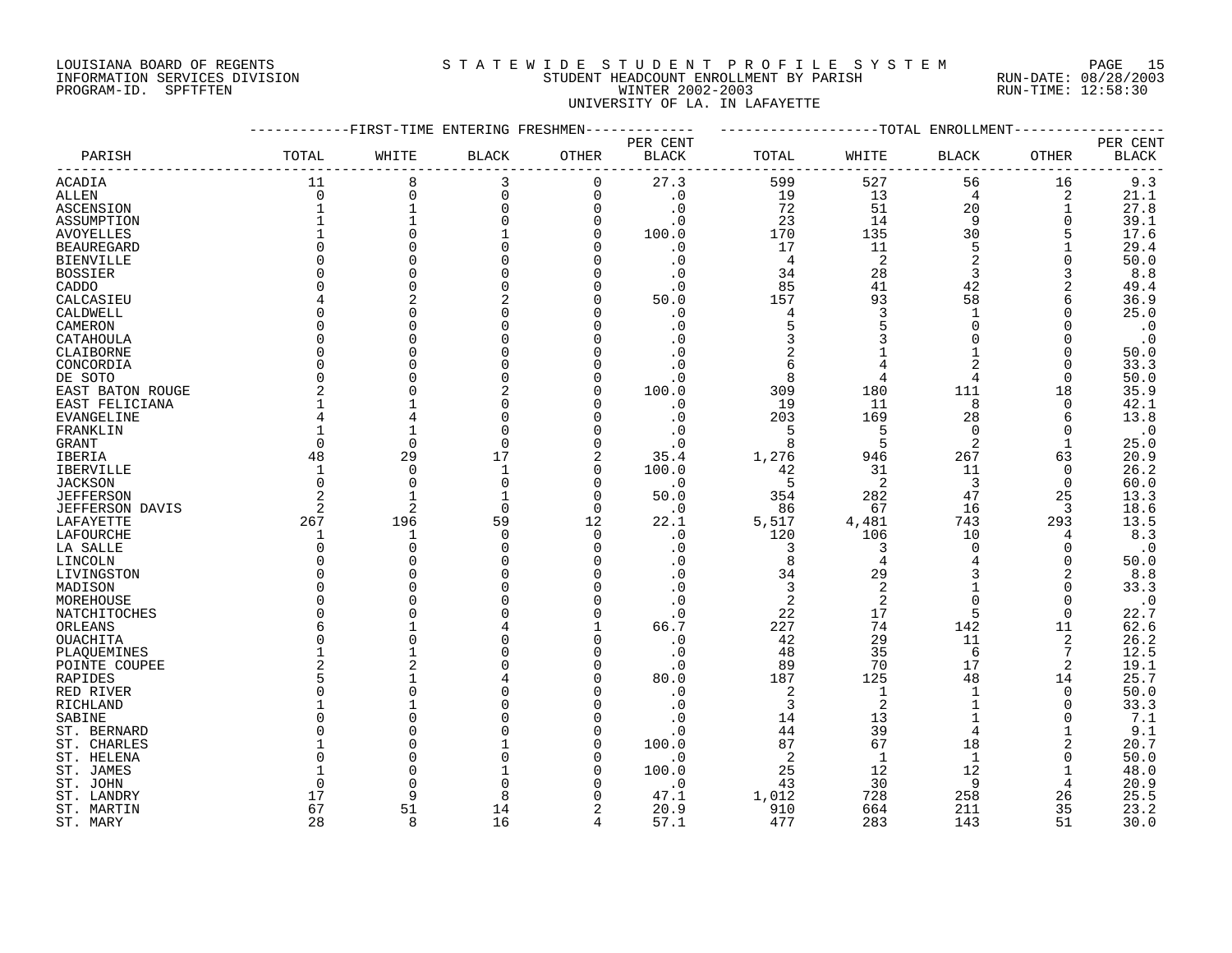## LOUISIANA BOARD OF REGENTS S T A T E W I D E S T U D E N T P R O F I L E S Y S T E M PAGE 16 INFORMATION SERVICES DIVISION STUDENT HEADCOUNT ENROLLMENT BY PARISH RUN-DATE: 08/28/2003 PROGRAM-ID. SPFTFTEN WINTER 2002-2003 RUN-TIME: 12:58:30 UNIVERSITY OF LA. IN LAFAYETTE

|                                                                                                                                                                |           | -FIRST-TIME ENTERING FRESHMEN- |              |          |                          |                                     |                               | -TOTAL ENROLLMENT-   |            |                                                                                          |
|----------------------------------------------------------------------------------------------------------------------------------------------------------------|-----------|--------------------------------|--------------|----------|--------------------------|-------------------------------------|-------------------------------|----------------------|------------|------------------------------------------------------------------------------------------|
| PARISH                                                                                                                                                         | TOTAL     | WHITE                          | <b>BLACK</b> | OTHER    | PER CENT<br><b>BLACK</b> | TOTAL                               | WHITE                         | <b>BLACK</b>         | OTHER      | PER CENT<br><b>BLACK</b>                                                                 |
| ST. TAMMANY<br>TANGIPAHOA<br>TERREBONNE<br>UNION<br>VERMILLION<br><b>VERNON</b><br>WASHINGTON<br>WEBSTER<br>WEST BATON ROUGE<br>WEST CARROLL<br>WEST FELICIANA |           |                                |              |          | 23.1                     | 220<br>46<br>173<br>932<br>24<br>24 | 189<br>22<br>124<br>805<br>14 | 22<br>20<br>40<br>74 |            | 10.0<br>43.5<br>23.1<br>33.3<br>7.9<br>25.0<br>57.1<br>12.5<br>40.9<br>$\cdot$ 0<br>45.8 |
| WINN                                                                                                                                                           |           |                                |              |          |                          |                                     |                               |                      |            | 25.0                                                                                     |
| LOUISIANA TOTALS<br>OUT-OF-STATE TOTALS                                                                                                                        | 493       | 335                            | 137          | 21       | 27.8<br>22.2             | 13,907<br>568                       | 10,645<br>380                 | 2,572<br>111         | 690<br>77  | 18.5<br>19.5                                                                             |
| LA./OUT-OF-STATE<br>FOREIGN TOTALS                                                                                                                             | 502<br>15 | 339                            | 139          | 24<br>15 | 27.7                     | 14,475<br>675                       | 11,025                        | 2,683                | 767<br>675 | 18.5<br>$\cdot$ 0                                                                        |
| INSTITUTION TOTALS                                                                                                                                             | 517       | 339                            | 139          | 39       | 26.9                     | 15,150                              | 11,025                        | 2,683                | 1,442      | 17.7                                                                                     |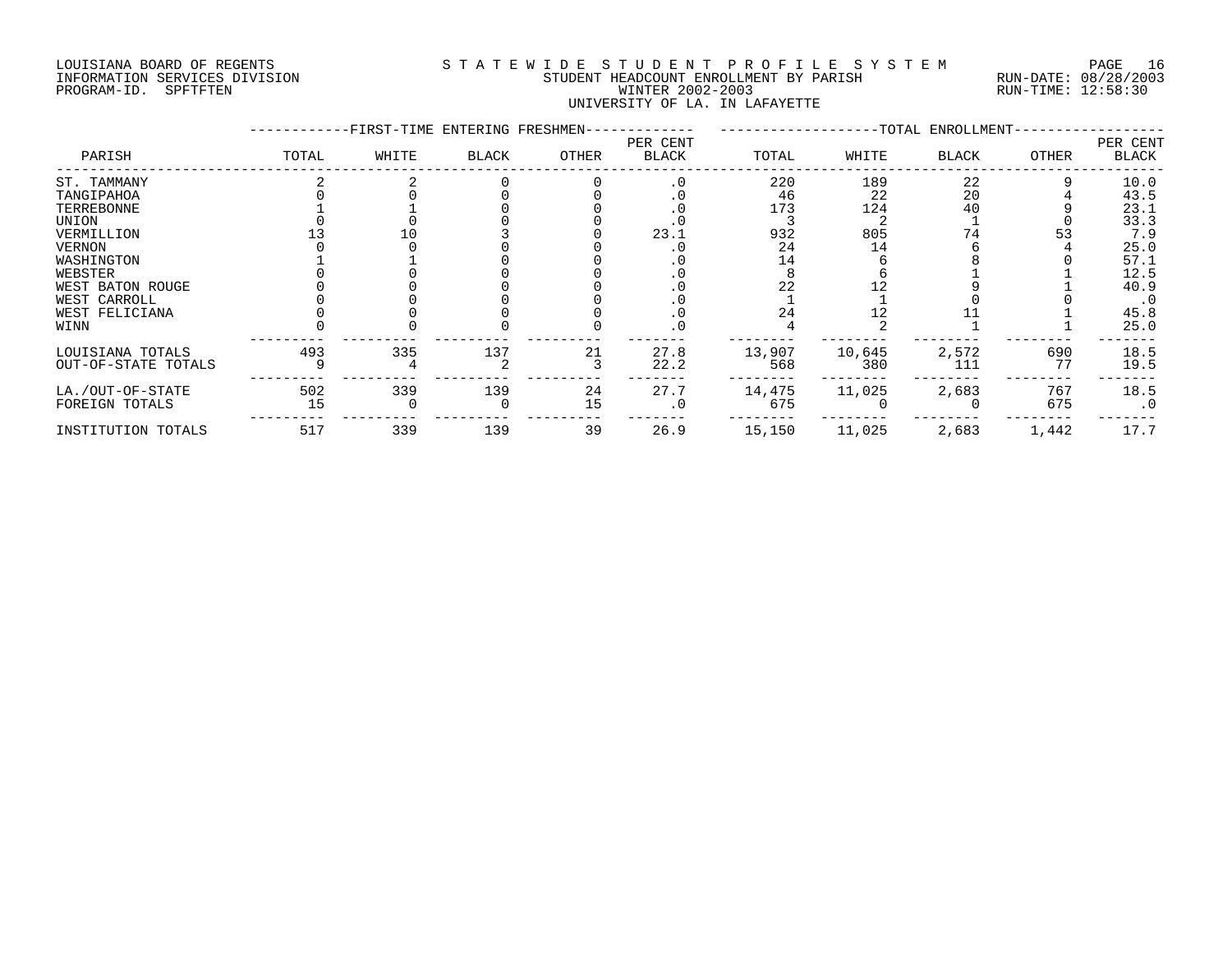# LOUISIANA BOARD OF REGENTS S T A T E W I D E S T U D E N T P R O F I L E S Y S T E M PAGE 17 INFORMATION SERVICES DIVISION STUDENT HEADCOUNT ENROLLMENT BY PARISH RUN-DATE: 08/28/2003 PROGRAM-ID. SPFTFTEN WINTER 2002-2003 RUN-TIME: 12:58:30 L.S.U. AT ALEXANDRIA

|                   |                | -FIRST-TIME ENTERING FRESHMEN |              |             |                          |                |                | -TOTAL ENROLLMENT |              |                          |
|-------------------|----------------|-------------------------------|--------------|-------------|--------------------------|----------------|----------------|-------------------|--------------|--------------------------|
| PARISH            | TOTAL          | WHITE                         | <b>BLACK</b> | OTHER       | PER CENT<br><b>BLACK</b> | TOTAL          | WHITE          | <b>BLACK</b>      | OTHER        | PER CENT<br><b>BLACK</b> |
| <b>ACADIA</b>     | 0              | 0                             | $\mathbf 0$  | $\mathbf 0$ | $\cdot$ 0                | 3              | $\overline{2}$ | $\mathbf 0$       | 1            | $\cdot$ 0                |
| ALLEN             | 2              | $\mathbf{1}$                  | 1            | $\mathbf 0$ | 50.0                     | 56             | 44             | 8                 | 4            | 14.3                     |
| ASCENSION         | 0              | $\mathbf 0$                   | $\mathbf 0$  | $\Omega$    | $\cdot$ 0                | $\overline{2}$ | $\overline{2}$ | $\Omega$          | 0            | $\cdot$ 0                |
| ASSUMPTION        |                | $\mathbf{1}$                  |              | $\Omega$    | $\cdot$ 0                | $\mathbf{1}$   |                | $\Omega$          | $\Omega$     | $\cdot$ 0                |
| <b>AVOYELLES</b>  | 36             | 22                            |              | 5           | 25.0                     | 442            | 358            | 63                | 21           | 14.3                     |
| <b>BEAUREGARD</b> | 1              | $\mathbf{1}$                  |              |             | $\cdot$ 0                | 8              | 8              | $\Omega$          | O            | $\boldsymbol{\cdot}$ 0   |
| <b>BOSSIER</b>    | 0              | $\Omega$                      |              | O           | . 0                      | $\overline{7}$ | 7              | $\Omega$          | 0            | $\cdot$ 0                |
| CADDO             | $\Omega$       |                               |              |             | . 0                      | 13             | 11             | 2                 | $\Omega$     | 15.4                     |
| CALCASIEU         | <sup>0</sup>   |                               |              |             | . 0                      | 3              | 3              | $\Omega$          | O            | $\cdot$ 0                |
| CALDWELL          |                |                               |              |             | . 0                      | 7              | 7              |                   | ∩            | $\cdot$ 0                |
| CATAHOULA         | $\Omega$       |                               |              |             | $\cdot$ 0                | 30             | 24             | 5                 |              | 16.7                     |
|                   | $\Omega$       |                               |              |             | . 0                      | 31             | 25             |                   | $\Omega$     | 19.4                     |
| CONCORDIA         | $\Omega$       | $\bigcap$                     |              |             | $\cdot$ 0                | 17             | 17             |                   |              |                          |
| EAST BATON ROUGE  | -1             |                               |              |             | $\cdot$ 0                | $\mathbf{1}$   | $\mathbf{1}$   |                   | $\Omega$     | $\cdot$ 0<br>$\cdot$ 0   |
| EAST FELICIANA    |                |                               |              |             |                          |                |                |                   |              |                          |
| EVANGELINE        | 10             | 10                            |              |             | . 0                      | 123            | 111            |                   | 5            | 5.7                      |
| FRANKLIN          | 0              | $\overline{0}$                |              |             | $\cdot$ 0                | 4              | 3              |                   | $\Omega$     | 25.0                     |
| GRANT             | 17             | 15                            |              |             | 5.9                      | 149            | 134            | 11                |              | 7.4                      |
| IBERIA            | $\Omega$       | $\Omega$                      |              |             | $\cdot$ 0                | 4              | 4              | $\Omega$          | $\Omega$     | $\cdot$ 0                |
| IBERVILLE         | <sup>0</sup>   | $\cap$                        |              |             | . 0                      | $\overline{2}$ |                |                   | 0            | 50.0                     |
| <b>JACKSON</b>    | U              |                               |              |             | . 0                      | 3              | 3              | $\Omega$          |              | $\cdot$ 0                |
| <b>JEFFERSON</b>  | <sup>0</sup>   |                               |              | n           | $\cdot$ 0                | 8              | 8              | $\Omega$          | $\Omega$     | $\cdot$ 0                |
| LAFAYETTE         | $\overline{2}$ |                               |              |             | 50.0                     | 11             | 8              | $\overline{a}$    |              | 18.2                     |
| LAFOURCHE         |                |                               |              |             | $\cdot$ 0                | $\mathbf{1}$   |                |                   | U            | $\cdot$ 0                |
| LA SALLE          | 9              | q                             |              |             | . 0                      | 96             | 92             |                   | 3            | $1\,.$ $0$               |
| LINCOLN           | O              |                               |              |             | . 0                      | 3              | 3              |                   |              | $\cdot$ 0                |
| LIVINGSTON        | O              |                               |              |             | . 0                      | $\overline{2}$ | $\overline{2}$ | ∩                 | ∩            | $\cdot$ 0                |
| MADISON           | O              |                               |              |             | . 0                      | $\mathbf{1}$   |                |                   |              | $\cdot$ 0                |
| MOREHOUSE         | O              | C                             |              |             | $\cdot$ 0                | $\mathbf{1}$   | $\Omega$       |                   | $\Omega$     | $\cdot$ 0                |
| NATCHITOCHES      | 3              |                               |              |             | 33.3                     | 24             | 17             |                   | 3            | 16.7                     |
| ORLEANS           | U              | C                             |              |             | $\cdot$ 0                | $\overline{4}$ | $\Omega$       |                   |              | $\cdot$ 0                |
| OUACHITA          |                |                               |              | n           | $\cdot$ 0                | 17             | 13             |                   | $\Omega$     | 23.5                     |
| PLAQUEMINES       | $\Omega$       | $\bigcap$                     | O            | $\Omega$    | . 0                      | 3              | 3              |                   | $\Omega$     | $\cdot$ 0                |
| POINTE COUPEE     | -1             |                               | $\Omega$     | $\cap$      | $\cdot$ 0                | 8              |                | $\Omega$          |              | $\cdot$ 0                |
| RAPIDES           | 171            | 126                           | 35           | 10          | 20.5                     | 1,765          | 1,234          | 451               | 80           | 25.6                     |
| RED RIVER         | 0              | $\Omega$                      | $\Omega$     | $\Omega$    | $\cdot$ 0                | $\mathbf{1}$   | 1              | $\Omega$          | $\Omega$     | $\cdot$ 0                |
| RICHLAND          | 0              | $\bigcap$                     | <sup>0</sup> | ∩           | $\cdot$ 0                | $\mathbf{1}$   | 1              | $\Omega$          | $\Omega$     | $\cdot$ 0                |
| SABINE            |                |                               |              |             | . 0                      | 14             | 11             |                   | 3            | $\boldsymbol{\cdot}$ 0   |
| ST. CHARLES       | U              |                               |              |             | $\cdot$ 0                |                |                |                   |              | $\boldsymbol{\cdot}$ 0   |
| ST. HELENA        | U              |                               |              |             | $\cdot$ 0                | $\mathbf{1}$   | O              |                   |              | $\cdot$ 0                |
| ST. JOHN          | O              |                               |              |             | $\cdot$ 0                | $\overline{2}$ | $\Omega$       |                   |              | $\cdot$ 0                |
| ST. LANDRY        | $\Omega$       |                               |              |             | . 0                      | 17             | 10             |                   | U            | 41.2                     |
| ST. MARTIN        | <sup>0</sup>   |                               |              |             | . 0                      | 1              | $\Omega$       |                   | $\Omega$     | $\boldsymbol{\cdot}$ 0   |
| ST. MARY          | U              |                               |              |             | $\cdot$ 0                | 3              | 2              |                   | <sup>0</sup> | 33.3                     |
| ST. TAMMANY       | O              |                               |              |             | . 0                      | 3              |                |                   | 2            | $\cdot$ 0                |
| TANGIPAHOA        | O              |                               |              |             | . 0                      |                |                |                   | ∩            | $\boldsymbol{\cdot}$ 0   |
| TENSAS            | U              |                               |              |             | . 0                      | 2              |                |                   |              | $\cdot$ 0                |
| TERREBONNE        |                |                               |              |             | . 0                      | 7              |                |                   |              | $\cdot$ 0                |
| UNION             |                |                               |              |             | . 0                      |                |                |                   |              | $\cdot$ 0                |
| <b>VERNON</b>     |                |                               |              |             | 25.0                     | 53             | 45             |                   |              | 5.7                      |
| WASHINGTON        | $\cap$         | $\cap$                        | U            | $\Omega$    | $\cdot$ 0                | $\mathbf{1}$   | $\mathbf{1}$   | $\cap$            | ∩            | $\cdot$ 0                |
|                   |                |                               |              |             |                          |                |                |                   |              |                          |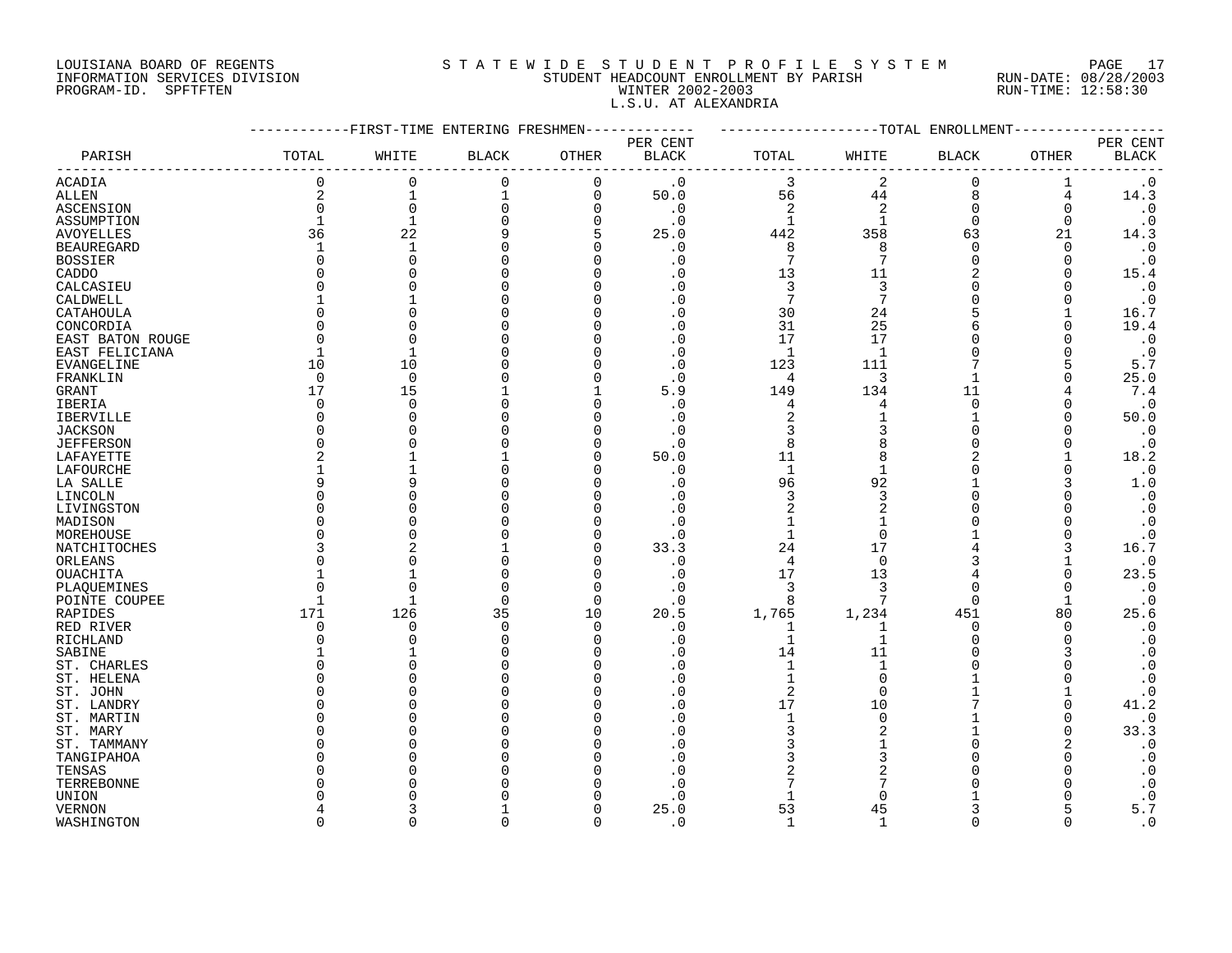# LOUISIANA BOARD OF REGENTS S T A T E W I D E S T U D E N T P R O F I L E S Y S T E M PAGE 18 INFORMATION SERVICES DIVISION STUDENT HEADCOUNT ENROLLMENT BY PARISH RUN-DATE: 08/28/2003 PROGRAM-ID. SPFTFTEN WINTER 2002-2003 RUN-TIME: 12:58:30 L.S.U. AT ALEXANDRIA

|                     |       | -FIRST-TIME ENTERING FRESHMEN- |              |       |                          |       |       | -TOTAL ENROLLMENT- |       |                   |
|---------------------|-------|--------------------------------|--------------|-------|--------------------------|-------|-------|--------------------|-------|-------------------|
| PARISH              | TOTAL | WHITE                          | <b>BLACK</b> | OTHER | PER CENT<br><b>BLACK</b> | TOTAL | WHITE | BLACK              | OTHER | PER CENT<br>BLACK |
| WEBSTER             |       |                                |              |       |                          |       |       |                    |       |                   |
| WEST BATON ROUGE    |       |                                |              |       |                          |       |       |                    |       |                   |
| WEST CARROLL        |       |                                |              |       |                          |       |       |                    |       |                   |
| WEST FELICIANA      |       |                                |              |       | . U                      |       |       |                    |       | . 0               |
| WINN                |       |                                |              |       | . 0                      | 16    | 15    |                    |       | $\cdot$ 0         |
| LOUISIANA TOTALS    | 264   | 199                            | 49           | 16    | 18.6                     | 2,981 | 2,258 | 586                | 137   | 19.7              |
| OUT-OF-STATE TOTALS |       |                                |              |       | . 0                      |       |       |                    |       | 14.3              |
| LA./OUT-OF-STATE    | 265   | 200                            | 49           | 16    | 18.5                     | 3,002 | 2,275 | 589                | 138   | 19.6              |
| FOREIGN TOTALS      |       |                                |              |       | . 0                      |       |       |                    |       | 50.0              |
| INSTITUTION TOTALS  | 265   | 200                            | 49           | 16    | 18.5                     | 3,012 | 2,277 | 594                | 141   | 19.7              |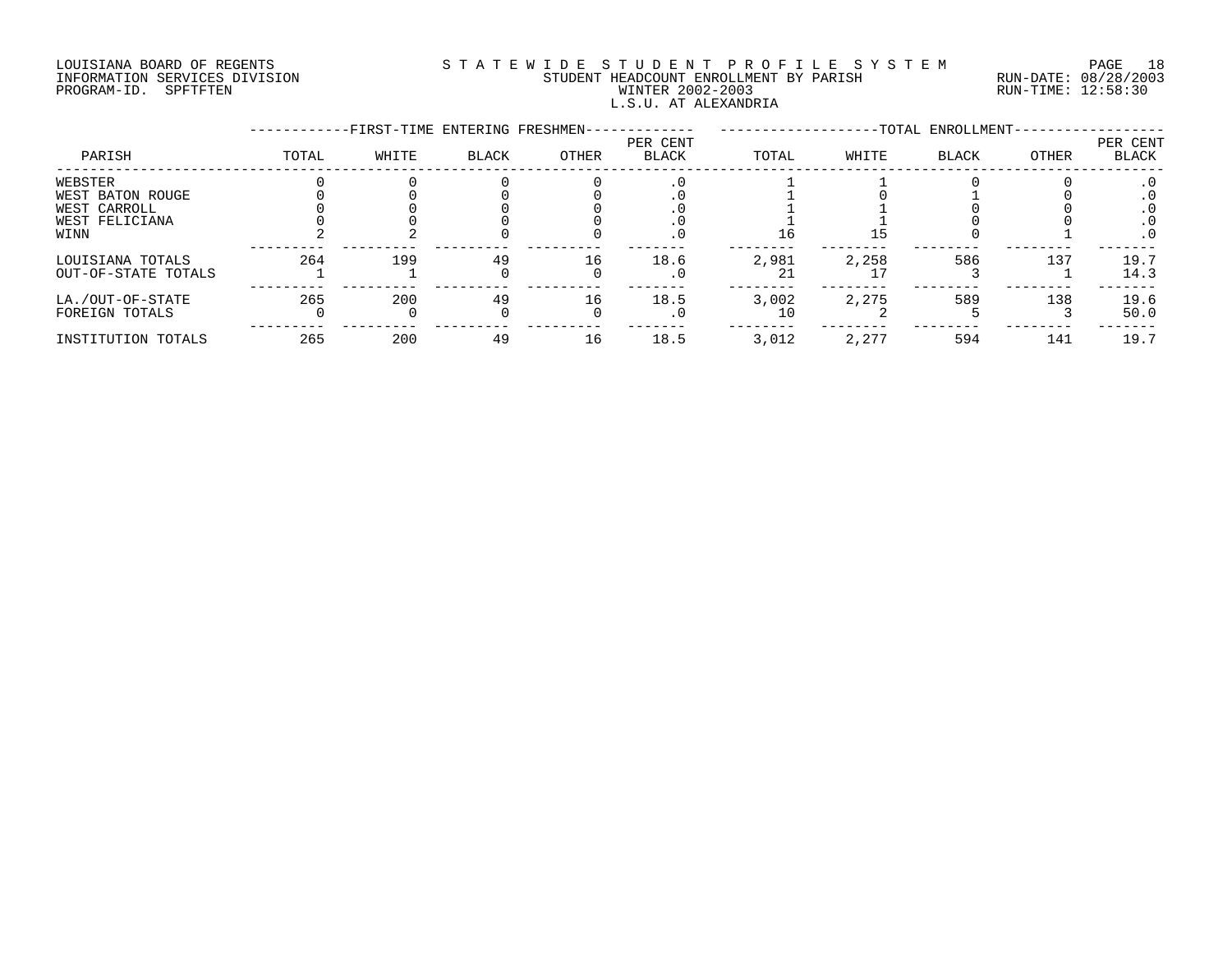## LOUISIANA BOARD OF REGENTS S T A T E W I D E S T U D E N T P R O F I L E S Y S T E M PAGE 19 INFORMATION SERVICES DIVISION STUDENT HEADCOUNT ENROLLMENT BY PARISH RUN-DATE: 08/28/2003 PROGRAM-ID. SPFTFTEN WINTER 2002-2003 RUN-TIME: 12:58:30 L.S.U. IN BATON ROUGE

|                        |                | -FIRST-TIME ENTERING FRESHMEN |              |             |              |       |              | -TOTAL ENROLLMENT |              |              |
|------------------------|----------------|-------------------------------|--------------|-------------|--------------|-------|--------------|-------------------|--------------|--------------|
|                        |                |                               |              |             | PER CENT     |       |              |                   |              | PER CENT     |
| PARISH                 | TOTAL          | WHITE                         | <b>BLACK</b> | OTHER       | <b>BLACK</b> | TOTAL | WHITE        | BLACK             | OTHER        | <b>BLACK</b> |
| ACADIA                 | 0              | 0                             | $\mathbf 0$  | $\Omega$    | . 0          | 167   | 150          | 12                | 5            | $7\,.2$      |
| ALLEN                  | 0              | 0                             | 0            | $\mathbf 0$ | $\cdot$ 0    | 41    | 36           | 4                 | 1            | 9.8          |
| ASCENSION              | 3              | 3                             | 0            | $\mathbf 0$ | $\cdot$ 0    | 886   | 771          | 68                | 47           | $7\,.7$      |
| ASSUMPTION             | $\Omega$       | $\Omega$                      | $\Omega$     | $\Omega$    | . 0          | 84    | 73           | 9                 | 2            | 10.7         |
| <b>AVOYELLES</b>       |                | $\Omega$                      |              | $\Omega$    | 100.0        | 187   | 171          | 7                 | 9            | 3.7          |
| <b>BEAUREGARD</b>      | $\Omega$       |                               |              |             | $\cdot$ 0    | 106   | 79           | 12                | 15           | 11.3         |
| <b>BIENVILLE</b>       | O              | C                             |              | O           | $\cdot$ 0    | 10    | 7            | 3                 | 0            | 30.0         |
| <b>BOSSIER</b>         | $\Omega$       |                               |              |             | $\cdot$ 0    | 170   | 149          | 13                | 8            | 7.6          |
| CADDO                  | 2              |                               |              | $\Omega$    | 50.0         | 479   | 397          | 63                | 19           | 13.2         |
| CALCASIEU              |                | $\cap$                        |              | n           | 100.0        | 703   | 581          | 83                | 39           | 11.8         |
| CALDWELL               | $\Omega$       | $\cap$                        |              |             | . 0          | 13    | 12           | $\mathbf{1}$      | $\Omega$     | 7.7          |
| CAMERON                | O              | C                             |              |             | . 0          | 23    | 20           | $\overline{2}$    | 1            | 8.7          |
| CATAHOULA              | $\Omega$       |                               |              |             | . 0          | 28    | 24           | 3                 |              | 10.7         |
|                        | $\Omega$       | $\bigcap$                     |              |             | . 0          | 13    | 10           | 3                 | 0            | 23.1         |
| CLAIBORNE              | $\Omega$       |                               |              |             |              |       |              |                   |              |              |
| CONCORDIA              |                | $\Omega$                      |              |             | . 0          | 84    | 71           | 10                | 3            | 11.9         |
| DE SOTO                | 0              | 0                             |              | $\Omega$    | $\cdot$ 0    | 14    | 13           | 1                 | 0            | 7.1          |
| EAST BATON ROUGE       | 34             | 22                            |              | 8           | 11.8         | 8,277 | 6,486        | 963               | 828          | 11.6         |
| EAST CARROLL           | 0              | $\overline{0}$                |              | $\Omega$    | $\cdot$ 0    | 14    | 12           | $\mathbf{1}$      | 1            | 7.1          |
| EAST FELICIANA         | 0              | $\Omega$                      | O            | $\Omega$    | . 0          | 144   | 114          | 24                | 6            | 16.7         |
| <b>EVANGELINE</b>      | 1              |                               |              | n           | . 0          | 136   | 122          | 12                | 2            | 8.8          |
| FRANKLIN               | $\Omega$       | $\cap$                        |              | n           | $\cdot$ 0    | 29    | 23           | 6                 | $\Omega$     | 20.7         |
| GRANT                  | $\Omega$       |                               |              |             | . 0          | 28    | 21           | 3                 | 4            | 10.7         |
| IBERIA                 | $\Omega$       | $\bigcap$                     |              |             | $\cdot$ 0    | 320   | 249          | 54                | 17           | 16.9         |
| IBERVILLE              | 2              | $\overline{2}$                |              | n           | . 0          | 209   | 169          | 28                | 12           | 13.4         |
| <b>JACKSON</b>         | O              | $\Omega$                      |              |             | $\cdot$ 0    | 7     | 5            | 2                 | $\Omega$     | 28.6         |
| <b>JEFFERSON</b>       | 3              |                               |              |             | $\cdot$ 0    | 1,448 | 1,091        | 113               | 244          | 7.8          |
| <b>JEFFERSON DAVIS</b> | $\Omega$       | $\Omega$                      |              |             | . 0          | 64    | 55           | 5                 | 4            | 7.8          |
| LAFAYETTE              | 2              |                               |              |             | . 0          | 894   | 773          | 76                | 45           | $8.5$        |
| LAFOURCHE              | $\Omega$       | $\cap$                        |              |             | . 0          | 414   | 369          | 11                | 34           | 2.7          |
| LA SALLE               | $\cap$         | $\bigcap$                     |              | $\Omega$    | $\Omega$     | 16    | 15           | $\Omega$          | $\mathbf{1}$ | $\cdot$ 0    |
| LINCOLN                | $\Omega$       | $\Omega$                      |              | $\Omega$    | $\cdot$ 0    | 71    | 62           | 6                 | 3            | $8.5\,$      |
| LIVINGSTON             | 10             | 10                            |              |             | $\cdot$ 0    | 766   | 722          | 10                | 34           | 1.3          |
| MADISON                | 0              | $\Omega$                      |              | ∩           | . 0          | 25    | 19           | 5                 | 1            | 20.0         |
| MOREHOUSE              | O              | $\cap$                        |              | $\Omega$    | . 0          | 19    | 10           | 7                 | 2            | 36.8         |
| NATCHITOCHES           |                |                               |              | $\Omega$    | $\cdot$ 0    | 334   | 243          | 34                | 57           | 10.2         |
| ORLEANS                | 5              |                               |              |             | $\cdot$ 0    | 2,470 | 1,809        | 409               | 252          | 16.6         |
| OUACHITA               | $\Omega$       |                               |              | $\Omega$    | . 0          | 334   | 283          | 44                | 7            | 13.2         |
| PLAQUEMINES            | $\Omega$       |                               |              | n           | $\cdot$ 0    | 60    | 46           | 7                 | 7            | 11.7         |
| POINTE COUPEE          | $\Omega$       | $\cap$                        |              | $\Omega$    | $\cdot$ 0    | 258   | 228          | 21                | 9            | 8.1          |
| RAPIDES                | $\overline{2}$ |                               |              | n           | $\cdot$ 0    | 471   | 399          | 44                | 28           | 9.3          |
| RED RIVER              | $\Omega$       |                               |              |             | . 0          | 9     | $\mathsf{R}$ | $\Omega$          |              | $\cdot$ 0    |
| RICHLAND               |                |                               |              |             | . 0          | 41    | 36           | 4                 |              | 9.8          |
| SABINE                 | O              |                               |              |             | $\cdot$ 0    | 23    | 19           | $\overline{2}$    | 2            | 8.7          |
| ST. BERNARD            | O              |                               |              | $\Omega$    | $\cdot$ 0    | 150   | 131          | 4                 | 15           | 2.7          |
| ST. CHARLES            |                |                               |              |             | $\cdot$ 0    | 329   | 275          | 34                | 20           | 10.3         |
| ST. HELENA             | O              |                               |              |             | . 0          | 6     | 6            | $\Omega$          | $\Omega$     | $\cdot$ 0    |
| ST. JAMES              | N              |                               |              |             | . 0          | 93    | 80           | 13                | 0            | 14.0         |
| ST. JOHN               |                |                               |              |             | $\Omega$     | 220   | 170          | 27                | 23           | 12.3         |
| ST. LANDRY             | O              |                               |              |             | $\cdot$ 0    | 345   | 262          | 70                | 13           | 20.3         |
|                        | $\cap$         | $\cap$                        | $\Omega$     | $\Omega$    | . 0          |       |              | 15                |              | 12.8         |
| ST. MARTIN             |                |                               |              |             |              | 117   | 92           |                   | 10           |              |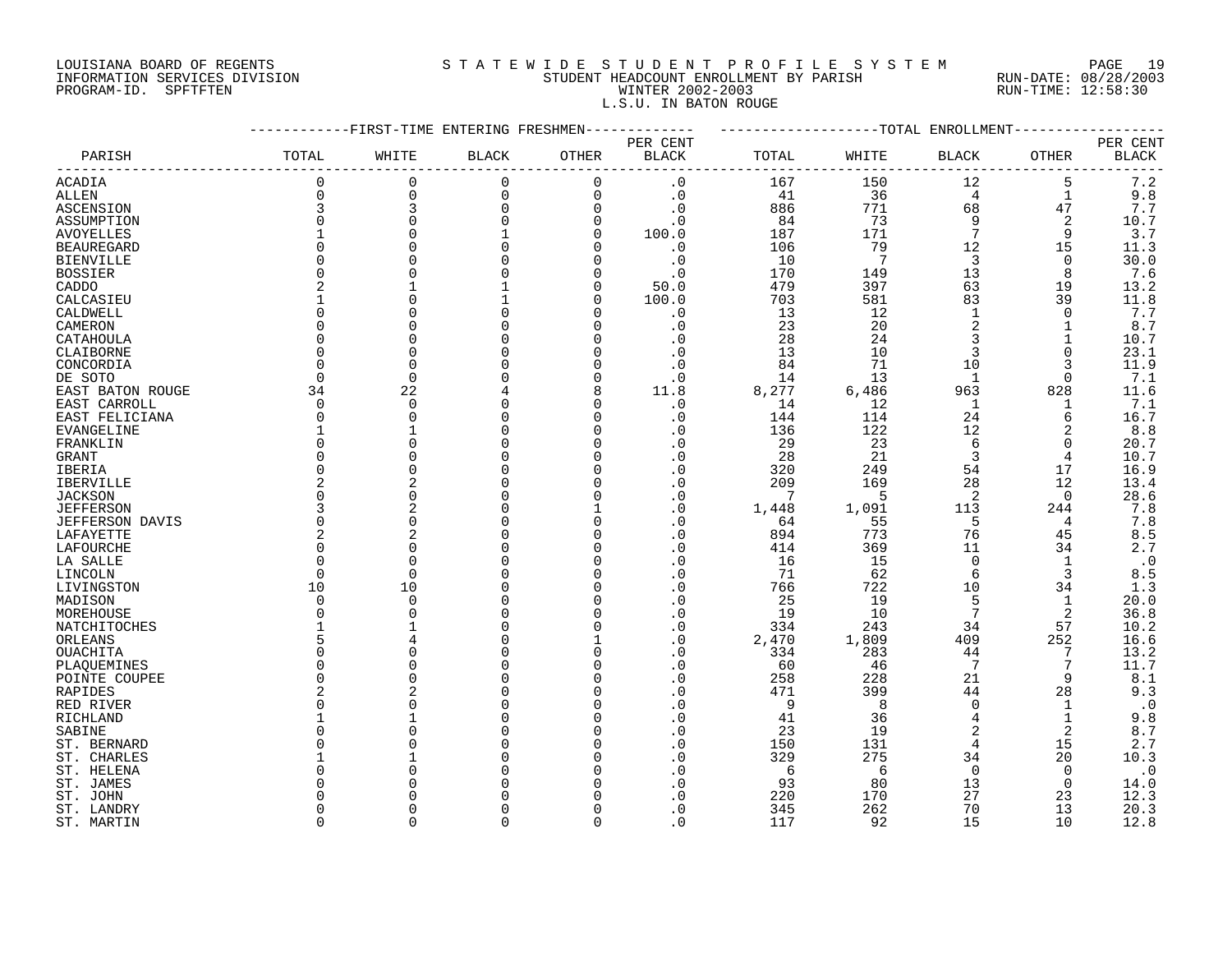# LOUISIANA BOARD OF REGENTS S T A T E W I D E S T U D E N T P R O F I L E S Y S T E M PAGE 20 INFORMATION SERVICES DIVISION STUDENT HEADCOUNT ENROLLMENT BY PARISH RUN-DATE: 08/28/2003 PROGRAM-ID. SPFTFTEN WINTER 2002-2003 RUN-TIME: 12:58:30 L.S.U. IN BATON ROUGE

|                     |       | -FIRST-TIME ENTERING FRESHMEN- |              |       |                          |        |        | -TOTAL ENROLLMENT- |              |                   |
|---------------------|-------|--------------------------------|--------------|-------|--------------------------|--------|--------|--------------------|--------------|-------------------|
| PARISH              | TOTAL | WHITE                          | <b>BLACK</b> | OTHER | PER CENT<br><b>BLACK</b> | TOTAL  | WHITE  | <b>BLACK</b>       | <b>OTHER</b> | PER CENT<br>BLACK |
| ST. MARY            |       |                                |              |       | $\cdot$ 0                | 286    | 213    | 31                 | 42           | 10.8              |
| ST. TAMMANY         |       |                                |              |       | . 0                      | 1,771  | 1,609  | 43                 | 119          | 2.4               |
| TANGIPAHOA          |       |                                |              |       | 100.0                    | 359    | 305    | 39                 | 15           | 10.9              |
| TENSAS              |       |                                |              |       |                          | 21     | 20     |                    |              | 4.8               |
| TERREBONNE          |       |                                |              |       |                          | 352    | 301    |                    | 34           | 4.8               |
| UNION               |       |                                |              |       |                          |        |        |                    |              | 25.0              |
| VERMILLION          |       |                                |              |       |                          | 172    | 142    |                    | 24           | 3.5               |
| VERNON              |       |                                |              |       |                          | 94     | 73     |                    | 15           | 6.4               |
| WASHINGTON          |       |                                |              |       |                          | 109    | 85     | 20                 |              | 18.3              |
| WEBSTER             |       |                                |              |       |                          | 43     | 39     |                    |              | 7.0               |
| WEST BATON ROUGE    |       |                                |              |       |                          | 237    | 203    | 28                 |              | 11.8              |
| WEST CARROLL        |       |                                |              |       |                          |        |        |                    |              | $\cdot$ 0         |
| WEST FELICIANA      |       |                                |              |       | . 0                      | 109    | 100    |                    |              | 4.6               |
| WINN                |       |                                |              |       |                          | 10     |        |                    |              | 10.0              |
| LOUISIANA TOTALS    | 78    | 59                             |              | 11    | 10.3                     | 24,727 | 20,080 | 2,550              | 2,097        | 10.3              |
| OUT-OF-STATE TOTALS |       |                                |              |       | 22.2                     | 2,830  | 2,270  | 285                | 275          | 10.1              |
| LA./OUT-OF-STATE    | 87    | 65                             | 10           | 12    | 11.5                     | 27,557 | 22,350 | 2,835              | 2,372        | 10.3              |
| FOREIGN TOTALS      | 18    |                                |              | 18    | $\cdot$ 0                | 1,752  |        |                    | 1,752        | $\cdot$ 0         |
| INSTITUTION TOTALS  | 105   | 65                             | 10           | 30    | 9.5                      | 29,309 | 22,350 | 2,835              | 4,124        | 9.7               |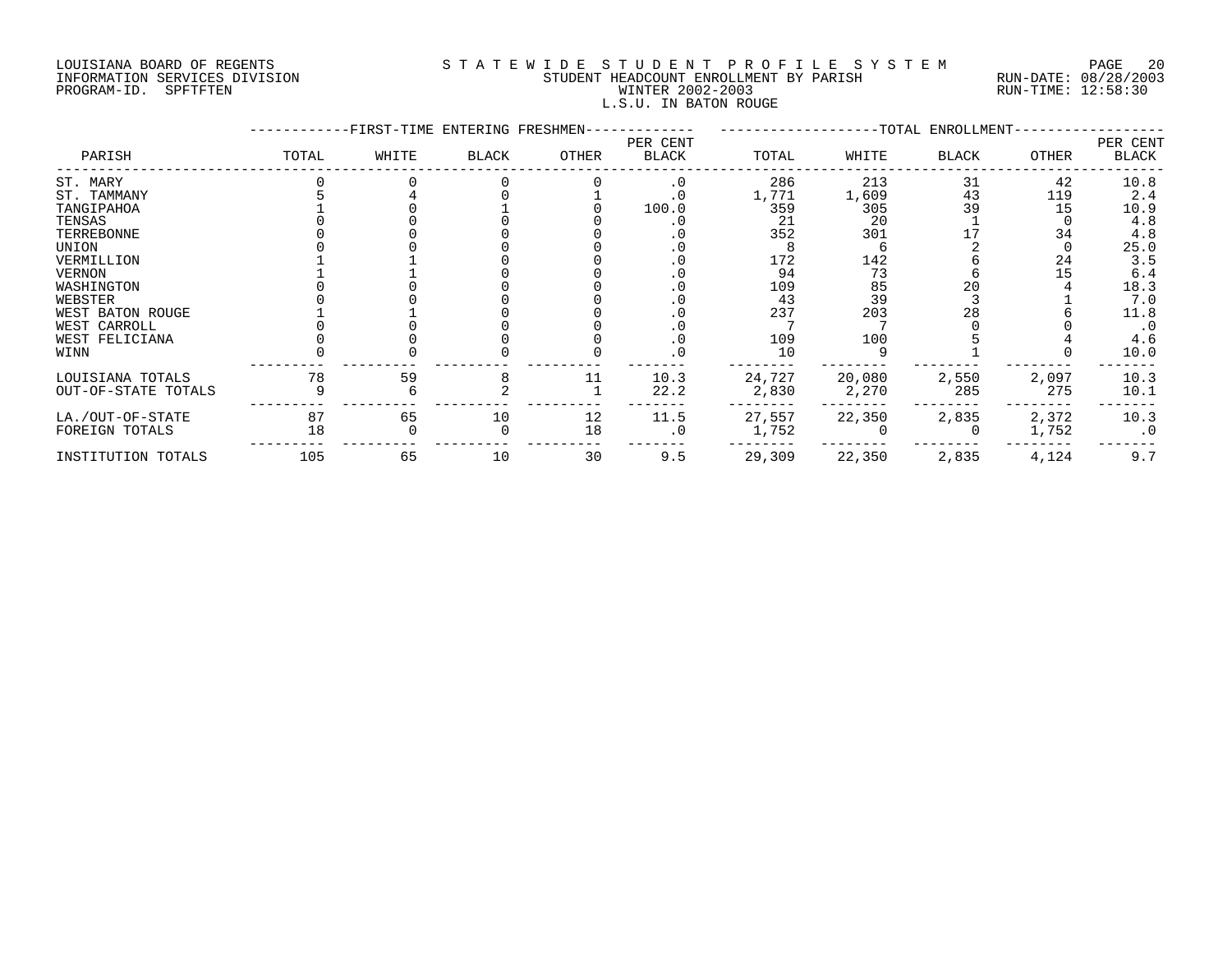# LOUISIANA BOARD OF REGENTS S T A T E W I D E S T U D E N T P R O F I L E S Y S T E M PAGE 21 INFORMATION SERVICES DIVISION STUDENT HEADCOUNT ENROLLMENT BY PARISH RUN-DATE: 08/28/2003 PROGRAM-ID. SPFTFTEN WINTER 2002-2003 RUN-TIME: 12:58:30 L.S.U. AT EUNICE

|                     |              |               | FIRST-TIME ENTERING FRESHMEN- |             |              |              |              | -TOTAL ENROLLMENT |              |                        |
|---------------------|--------------|---------------|-------------------------------|-------------|--------------|--------------|--------------|-------------------|--------------|------------------------|
|                     |              |               |                               |             | PER CENT     |              |              |                   |              | PER CENT               |
| PARISH              | TOTAL        | WHITE         | <b>BLACK</b>                  | OTHER       | <b>BLACK</b> | TOTAL        | WHITE        | <b>BLACK</b>      | <b>OTHER</b> | <b>BLACK</b>           |
| ACADIA              | 50           | 39            | 11                            | 0           | 22.0         | 662          | 541          | 117               | 4            | 17.7                   |
| ALLEN               | 5            | 5             | $\mathbf 0$                   | $\mathbf 0$ | . 0          | 72           | 48           | 23                | 1            | 31.9                   |
| ASCENSION           | <sup>0</sup> | $\mathbf 0$   | $\Omega$                      | 0           | $\cdot$ 0    | 4            | 3            | 1                 | 0            | 25.0                   |
| AVOYELLES           |              | U             |                               | O           | . 0          | 19           | 17           |                   |              | 5.3                    |
| <b>BEAUREGARD</b>   |              |               |                               |             |              | 10           | 10           |                   |              | $\cdot$ 0              |
| <b>BOSSIER</b>      |              |               |                               |             | C            | 1            | $\mathbf{1}$ |                   |              | $\cdot$ 0              |
| CADDO               |              |               |                               |             | . 0          | 3            | 3            |                   |              | $\cdot$ 0              |
| CALCASIEU           |              |               |                               | O           | 33.3         | 38           | 27           |                   |              | 23.7                   |
| CALDWELL            |              |               |                               | O           | . 0          | $\mathbf{1}$ | $\mathbf{1}$ |                   |              | $\cdot$ 0              |
| CAMERON             |              |               |                               | O           | . 0          | 2            |              |                   |              | 50.0                   |
| EAST BATON ROUGE    |              | 3             |                               | O           | 25.0         | 37           | 32           | 5                 |              | 13.5                   |
| EAST CARROLL        |              | $\mathbf{1}$  |                               | O           | . 0          | 2            | 2            | $\Omega$          |              | $\cdot$ 0              |
| EVANGELINE          | 25           | 19            |                               | 0           | 24.0         | 414          | 323          | 88                |              | 21.3                   |
| GRANT               |              | 0             |                               | O           | $\cdot$ 0    | $\mathbf 1$  | $\mathbf{1}$ | $\Omega$          |              | $\cdot$ 0              |
| IBERIA              |              | 2             |                               | O           | 50.0         | 58           | 31           | 26                |              | 44.8                   |
| <b>IBERVILLE</b>    |              | 2             |                               | O           | $\cdot$ 0    | 3            | 2            | $\Omega$          |              | $\cdot$ 0              |
| <b>JEFFERSON</b>    |              | $\Omega$      |                               | O           | . 0          | 7            | 7            | $\Omega$          |              | $\cdot$ 0              |
| JEFFERSON DAVIS     | 15           | 8             |                               |             | 40.0         | 130          | 97           | 30                |              | 23.1                   |
| LAFAYETTE           | 26           | 17            |                               | O           | 34.6         | 265          | 197          | 66                |              | 24.9                   |
| LAFOURCHE           |              | $\Omega$      |                               |             | . 0          | 9            | 8            |                   |              | 11.1                   |
| LINCOLN             |              | U             |                               |             | 0            |              |              | ∩                 |              | $\boldsymbol{\cdot}$ 0 |
| LIVINGSTON          |              | O             |                               |             | C.           |              |              | ∩                 |              | $\boldsymbol{\cdot}$ 0 |
| MADISON             |              |               |                               |             | . 0          |              |              | O                 |              | $\cdot$ 0              |
| NATCHITOCHES        |              | O             |                               |             | $\Omega$     |              |              |                   |              | $\cdot$ 0              |
| ORLEANS             |              | O             |                               |             | . 0          | 4            |              |                   |              | 25.0                   |
| OUACHITA            |              |               |                               |             | . 0          | 17           | 16           |                   |              | 5.9                    |
| PLAQUEMINES         |              | $\Omega$      |                               |             | . 0          | 2            | 2            |                   |              | $\cdot$ 0              |
| POINTE COUPEE       |              | $\Omega$      |                               |             | . 0          | 15           | 15           |                   |              | $\boldsymbol{\cdot}$ 0 |
| RAPIDES             |              | 2             |                               | O           | . 0          | 15           | 15           |                   |              | $\cdot$ 0              |
| RED RIVER           |              | $\Omega$      |                               | O           | 100.0        |              |              |                   |              | $\cdot$ 0              |
| RICHLAND            |              | $\Omega$      |                               | O           | . 0          | 2            |              |                   |              | $\boldsymbol{\cdot}$ 0 |
| SABINE              |              | $\Omega$      |                               |             | . 0          |              |              |                   |              | 25.0                   |
| ST. JAMES           |              | 0             |                               |             | . 0          | 1            | O            |                   |              | $\cdot$ 0              |
| ST. JOHN            | U            | $\Omega$      | $\Omega$                      |             | . 0          | 3            | 3            | $\Omega$          | $\Omega$     | $\cdot$ 0              |
| ST. LANDRY          | 72           | 48            | 23                            |             | 31.9         | 898          | 576          | 311               | 11           | 34.6                   |
| ST. MARTIN          | 12           | 3             | 9                             | 0           | 75.0         | 67           | 31           | 36                | $\Omega$     | 53.7                   |
| ST. MARY            |              | 2             |                               | O           | 71.4         | 24           | 12           | 12                |              | 50.0                   |
| ST. TAMMANY         |              | $\mathbf{1}$  |                               | O           | . 0          | 18           | 17           | 1                 |              | 5.6                    |
| TANGIPAHOA          |              | $\Omega$      |                               |             | . 0          | 4            |              | ∩                 |              | $\cdot$ 0              |
| TERREBONNE          |              | O             |                               |             | . 0          |              |              |                   |              | 20.0                   |
| UNION               |              |               |                               | O           | . 0          | 4            | 3            |                   |              | 25.0                   |
| VERMILLION          |              | 8             |                               | O           | 11.1         | 101          | 92           |                   |              | 6.9                    |
| VERNON              |              |               |                               | O           | $\cdot$ 0    | 8            |              |                   | O            | 12.5                   |
| WEBSTER             |              | $\Omega$      |                               | 0           | $\cdot$ 0    | 8            | 6            | 2                 | O            | 25.0                   |
| WEST BATON ROUGE    |              | $\Omega$<br>U |                               | 0           | . 0          | 2            | 2            | $\Omega$<br>∩     | O            | $\cdot$ 0              |
| WEST FELICIANA      |              |               | O                             | 0           | $\cdot$ 0    | 1            |              |                   | O            | $\cdot$ 0              |
| LOUISIANA TOTALS    | 246          | 168           | 76                            | $\sqrt{2}$  | 30.9         | 2,951        | 2,175        | 745               | 31           | 25.2                   |
| OUT-OF-STATE TOTALS | 1            | 1             | 0                             | 0           | . 0          | 15           | 15           | 0                 | 0            | $\cdot$ 0              |
|                     |              |               |                               |             |              |              |              |                   |              |                        |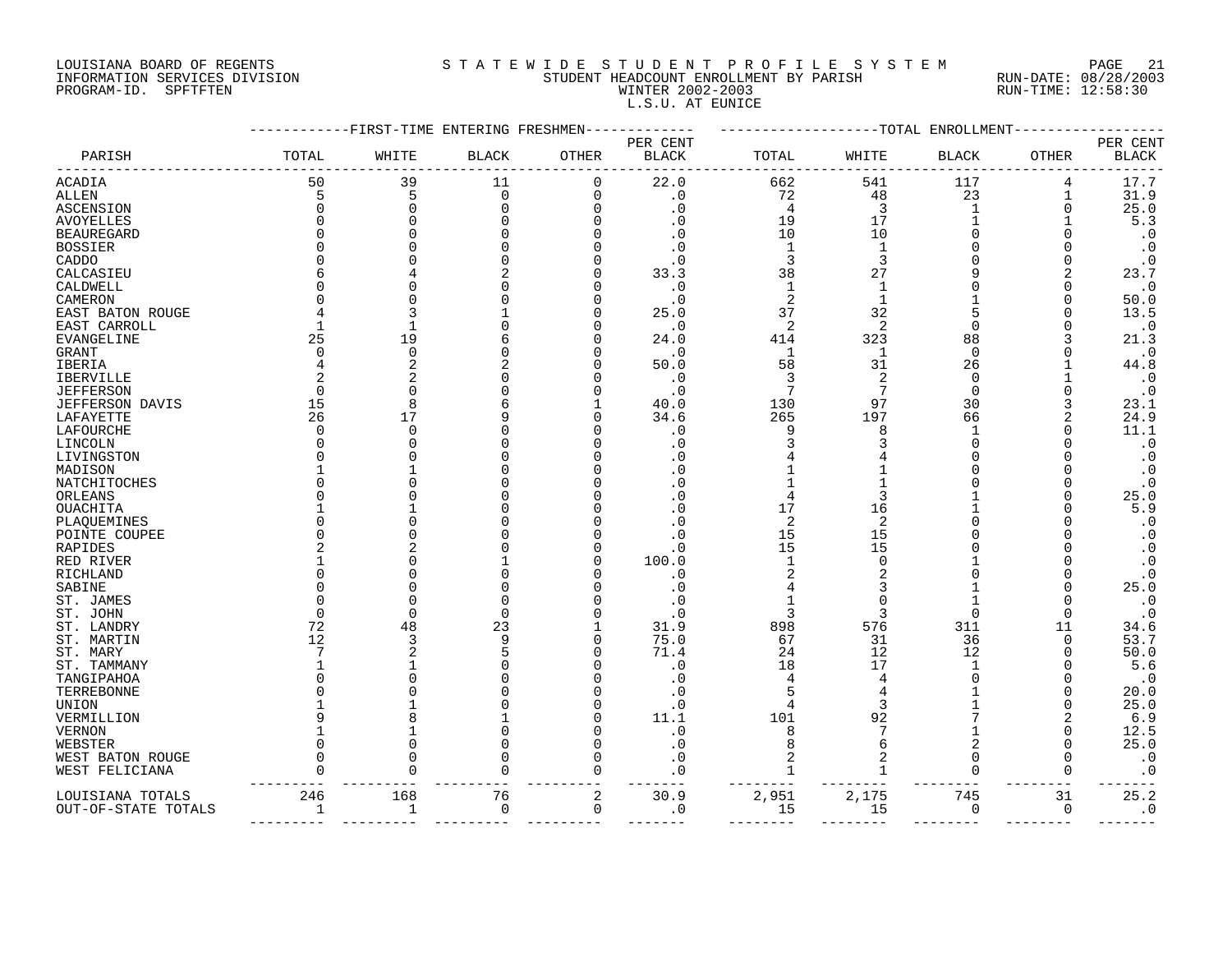# LOUISIANA BOARD OF REGENTS S T A T E W I D E S T U D E N T P R O F I L E S Y S T E M PAGE 22 INFORMATION SERVICES DIVISION STUDENT HEADCOUNT ENROLLMENT BY PARISH RUN-DATE: 08/28/2003 PROGRAM-ID. SPFTFTEN WINTER 2002-2003 RUN-TIME: 12:58:30 L.S.U. AT EUNICE

|                                    |              |       |              | -FIRST-TIME ENTERING FRESHMEN----- |                          |       |       | -TOTAL ENROLLMENT-- |              |                          |
|------------------------------------|--------------|-------|--------------|------------------------------------|--------------------------|-------|-------|---------------------|--------------|--------------------------|
| PARISH                             | TOTAL        | WHITE | <b>BLACK</b> | OTHER                              | PER CENT<br><b>BLACK</b> | TOTAL | WHITE | <b>BLACK</b>        | <b>OTHER</b> | PER CENT<br><b>BLACK</b> |
| LA./OUT-OF-STATE<br>FOREIGN TOTALS | $24^{\circ}$ | 169   |              |                                    | 30.8                     | 2,966 | 2,190 | 745                 |              | 25.1                     |
| INSTITUTION TOTALS                 | 247          | 169   | 76           |                                    | 30.8                     | 2,966 | 2,190 | 745                 |              | 25.1                     |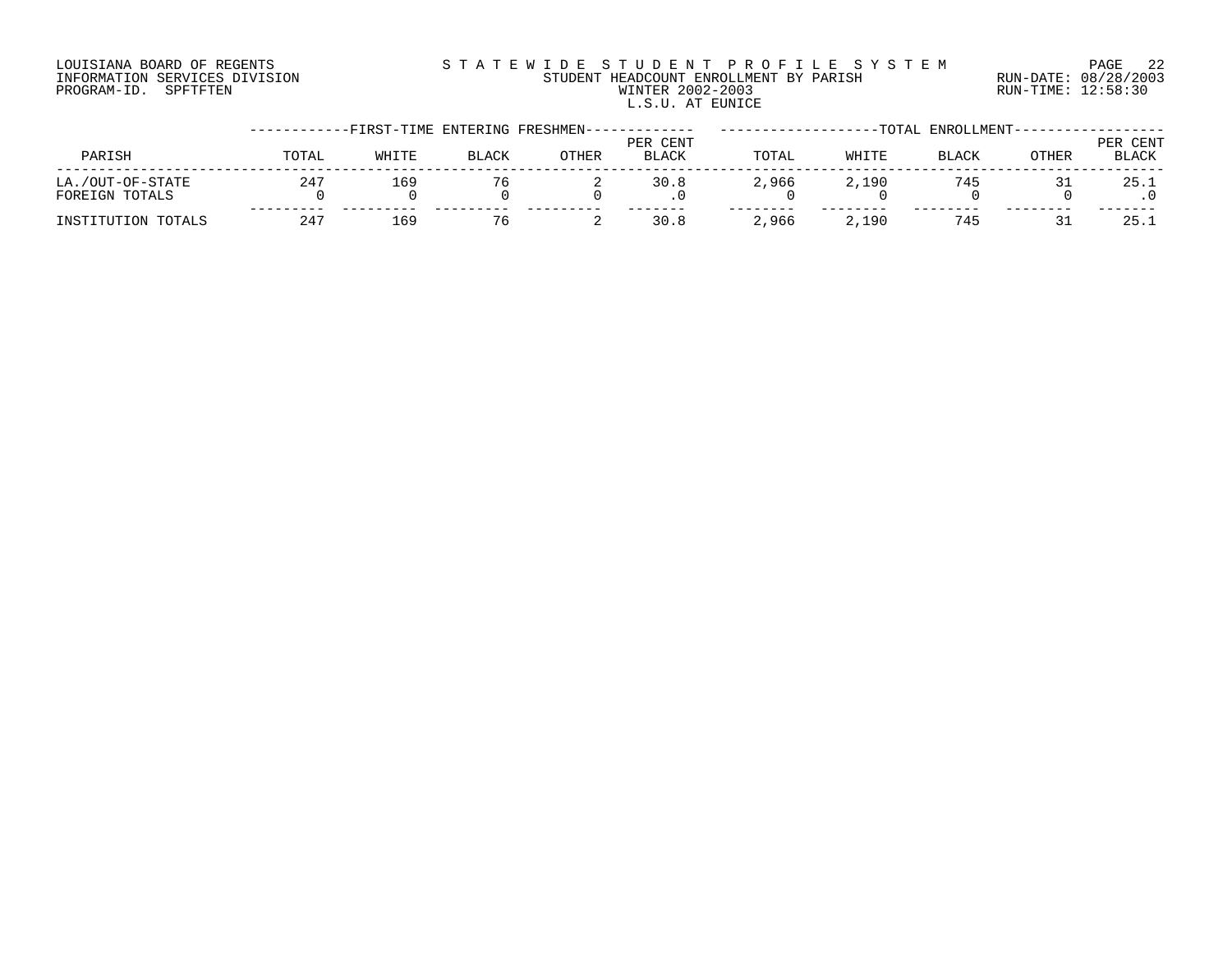# LOUISIANA BOARD OF REGENTS S T A T E W I D E S T U D E N T P R O F I L E S Y S T E M PAGE 23 INFORMATION SERVICES DIVISION STUDENT HEADCOUNT ENROLLMENT BY PARISH RUN-DATE: 08/28/2003 PROGRAM-ID. SPFTFTEN WINTER 2002-2003 RUN-TIME: 12:58:30 L.S.U. IN SHREVEPORT

|                          |                   | --------FIRST-TIME ENTERING FRESHMEN- |              |             | -----------     | -------------------TOTAL ENROLLMENT- |                |                |              |                        |
|--------------------------|-------------------|---------------------------------------|--------------|-------------|-----------------|--------------------------------------|----------------|----------------|--------------|------------------------|
|                          |                   |                                       |              |             | PER CENT        |                                      |                |                |              | PER CENT               |
| PARISH                   | TOTAL             | WHITE                                 | <b>BLACK</b> | OTHER       | <b>BLACK</b>    | TOTAL                                | WHITE          | <b>BLACK</b>   | OTHER        | $\operatorname{BLACK}$ |
| <b>ACADIA</b>            | 0                 | 0                                     | 0            | $\mathbf 0$ | $\cdot$ 0       | 3                                    | 2              | $\mathbf 0$    | 1            | $\cdot$ 0              |
| <b>ALLEN</b>             | 0                 | $\overline{0}$                        | $\mathbf 0$  | $\Omega$    | $\cdot$ 0       | $\overline{\mathbf{c}}$              | 1              | $\mathbf{1}$   | $\mathbf 0$  | 50.0                   |
| ASCENSION                | 0                 | $\mathbf 0$                           | 0            | $\Omega$    | $\cdot$ 0       | $\mathsf 3$                          | 3              | $\Omega$       | 0            | $\cdot$ 0              |
| AVOYELLES                | 0                 | $\Omega$                              | $\Omega$     | $\Omega$    | . 0             | 8                                    | 5              | 3              | 0            | 37.5                   |
| <b>BEAUREGARD</b>        | $\Omega$          | $\Omega$                              |              | $\Omega$    | . 0             | $\overline{2}$                       | 2              | $\Omega$       | $\Omega$     | $\cdot$ 0              |
| <b>BIENVILLE</b>         | $\Omega$          | $\Omega$                              | $\Omega$     | $\Omega$    | . 0             | 21                                   | 17             | 3              | 1            | 14.3                   |
| <b>BOSSIER</b>           | 17                | 9                                     | 2            | 6           | 11.8            | 834                                  | 626            | 80             | 128          | 9.6                    |
| CADDO                    | 55                | 19                                    | 21           | 15          | 38.2            | 2,278                                | 1,441          | 588            | 249          | 25.8                   |
| CALCASIEU                | $\Omega$          | $\Omega$                              | $\mathbf 0$  | $\Omega$    | $\cdot$ 0       | 13                                   | 12             | -1             | 0            | 7.7                    |
| CALDWELL                 | 0                 | $\Omega$                              | $\Omega$     | $\Omega$    | $\cdot$ 0       | $\overline{2}$                       | $\mathbf{1}$   | $\Omega$       |              | $\cdot$ 0              |
| CATAHOULA                | <sup>0</sup>      |                                       |              | ∩           | $\cdot$ 0       | $\mathbf 1$                          | $\mathbf 1$    | $\Omega$       | 0            | $\cdot$ 0              |
| CLAIBORNE                | <sup>0</sup>      |                                       |              | ∩           | . 0             | 24                                   | 17             | 5              | 2            | 20.8                   |
| CONCORDIA                | $\Omega$          |                                       |              | $\cap$      | $\cdot$ 0       | 3                                    | 1              | $\mathbf{1}$   | 1            | 33.3                   |
| DE SOTO                  | 4                 |                                       | 2            |             | 50.0            | 135                                  | 89             | 33             | 13           | 24.4                   |
| EAST BATON ROUGE         | $\Omega$          |                                       |              | $\cap$      | $\cdot$ 0       | 18                                   | 13             | $\mathbf{1}$   | 4            | 5.6                    |
| EAST CARROLL             | $\Omega$          |                                       |              |             | $\cdot$ 0       | $\mathbf{1}$                         | $\mathbf{1}$   | $\Omega$       | ∩            | $\cdot$ 0              |
| EVANGELINE               | 0                 |                                       |              | $\Omega$    | $\cdot$ 0       | $\overline{2}$                       | $\overline{2}$ | $\Omega$       | O            | $\cdot$ 0              |
| FRANKLIN                 | 2                 |                                       |              |             | 50.0            | 11                                   | 7              | 2              |              | 18.2                   |
| GRANT                    | <sup>0</sup>      |                                       |              |             | $\cdot$ 0       | 10                                   |                | 2              |              | 20.0                   |
| IBERIA                   | O                 |                                       |              |             | . 0             | $\mathbf{1}$                         |                |                | ∩            | $\cdot$ 0              |
| <b>IBERVILLE</b>         | O                 |                                       |              |             | . 0             | $\mathbf{1}$                         |                |                | ∩            | $\cdot$ 0              |
| <b>JACKSON</b>           | <sup>0</sup>      |                                       |              |             | . 0             | 5                                    |                |                | $\Omega$     | 20.0                   |
| <b>JEFFERSON</b>         | $\Omega$          |                                       |              |             | . 0             | 8                                    |                |                | $\Omega$     | 12.5                   |
| JEFFERSON DAVIS          | 0                 |                                       |              |             | . 0             | 2                                    |                |                | 0            | 50.0                   |
| LAFAYETTE                | <sup>0</sup>      |                                       |              |             | . 0             | 5                                    |                |                |              | $\cdot$ 0              |
| LAFOURCHE                | <sup>0</sup>      |                                       |              |             | $\cdot$ 0       | 4                                    | 4              | <sup>0</sup>   | $\Omega$     | $\cdot$ 0              |
| LINCOLN                  | $\Omega$          |                                       |              |             | . 0             | 16                                   | 11             |                | $\Omega$     | 31.3                   |
| LIVINGSTON               | O                 |                                       |              |             | . 0             | $\mathbf{1}$                         |                |                | $\Omega$     | $\cdot$ 0              |
| MADISON                  | $\Omega$          |                                       |              |             | . 0             | $\overline{c}$                       |                |                | $\Omega$     | 50.0                   |
| MOREHOUSE                | $\Omega$          |                                       |              |             | . 0             | 8                                    | 3              | 5              | $\Omega$     | 62.5                   |
| NATCHITOCHES             | 0                 |                                       |              |             | . 0             | 38                                   | 22             | 9              | 7            | 23.7                   |
| ORLEANS                  | O                 |                                       |              |             | . 0             | 10                                   | 4              | 6              | 0            | 60.0                   |
| <b>OUACHITA</b>          | <sup>0</sup><br>U |                                       |              |             | . 0             | 44                                   | 26             |                | 10           | 18.2                   |
| PLAQUEMINES              | O                 |                                       |              |             | . 0<br>$\Omega$ | 3<br>$\mathbf{1}$                    | 3<br>$\Omega$  | $\Omega$       | $\Omega$     | $\boldsymbol{\cdot}$ 0 |
| POINTE COUPEE<br>RAPIDES | <sup>0</sup>      |                                       |              |             | . 0             | 38                                   | 29             | 5              | 4            | $\cdot$ 0<br>13.2      |
| RED RIVER                | 0                 |                                       |              |             | . 0             | 44                                   | 27             | 15             | 2            | 34.1                   |
| RICHLAND                 | O                 |                                       |              |             | . 0             | 3                                    | $\mathbf{1}$   |                |              | 33.3                   |
| SABINE                   | O                 |                                       |              |             | . 0             | 26                                   | 13             | 3              | 10           | 11.5                   |
| ST. CHARLES              | O                 |                                       |              |             | . 0             | 3                                    | $\overline{2}$ | $\Omega$       | $\mathbf{1}$ | $\cdot$ 0              |
| ST. LANDRY               | O                 |                                       |              |             | . 0             | 8                                    | 4              | 2              | 2            | 25.0                   |
| ST. MARTIN               | <sup>0</sup>      |                                       |              |             | . 0             | $\overline{2}$                       |                | $\Omega$       | $\Omega$     | $\cdot$ 0              |
| ST. MARY                 | $\Omega$          |                                       |              |             | $\cdot$ 0       | $\overline{4}$                       |                | $\overline{a}$ |              | 50.0                   |
| ST. TAMMANY              | O                 |                                       |              |             | . 0             | 12                                   |                |                | 2            | 16.7                   |
| TANGIPAHOA               | O                 |                                       |              |             | . 0             | $\mathbf{1}$                         |                |                | $\Omega$     | $\cdot$ 0              |
| TERREBONNE               | O                 |                                       |              |             | . 0             | 6                                    |                |                |              | $\cdot$ 0              |
| UNION                    | N                 |                                       |              |             | . 0             | 9                                    |                |                | 2            | 44.4                   |
| VERMILLION               |                   |                                       |              |             | $\Omega$        |                                      |                |                |              | $\cdot$ 0              |
| <b>VERNON</b>            | O                 |                                       |              |             | $\cdot$ 0       | 15                                   |                |                |              | 20.0                   |
| WASHINGTON               | $\cap$            | $\cap$                                | U            | $\Omega$    | $\Omega$        | $\overline{4}$                       | ς              |                | $\Omega$     | 25.0                   |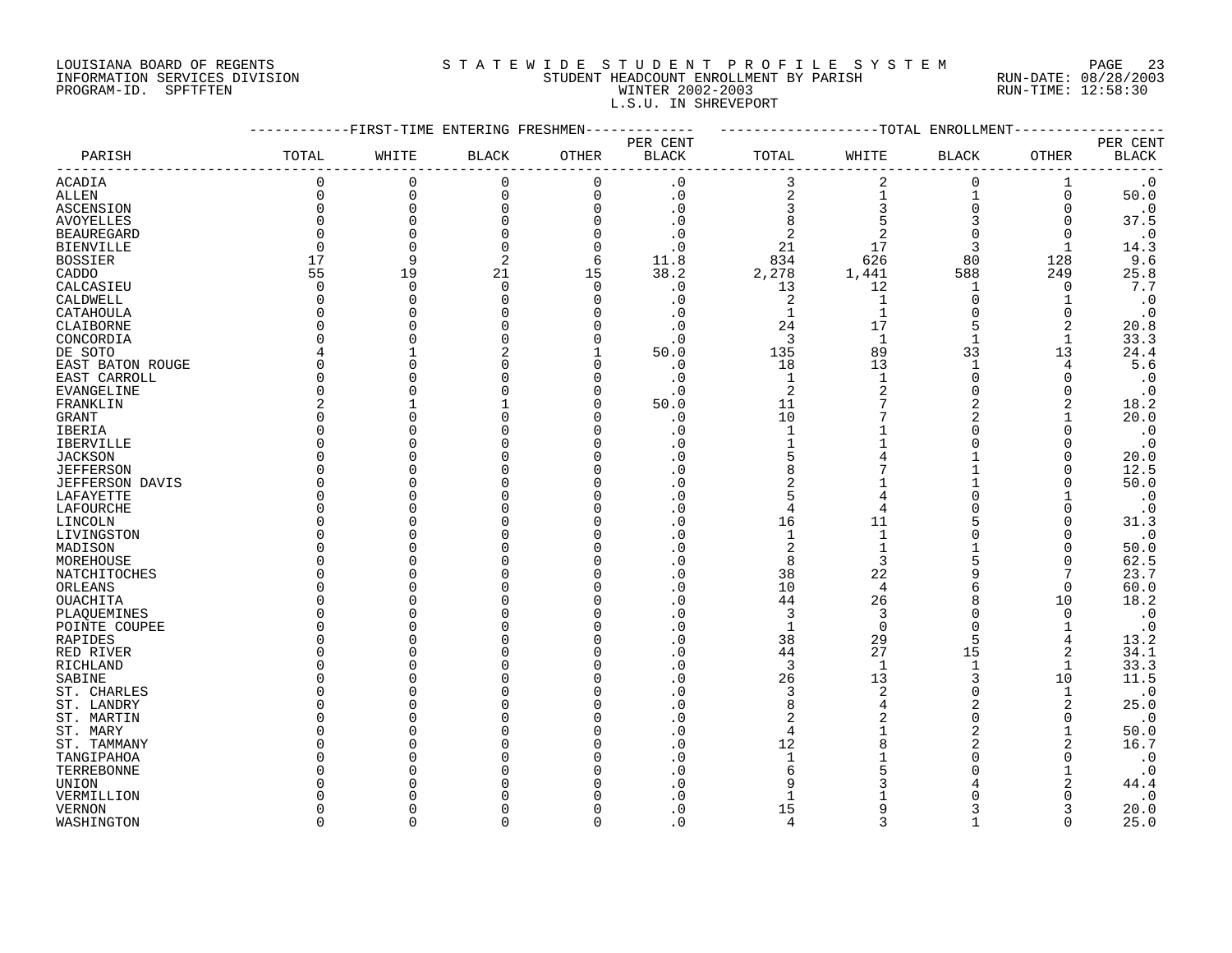# LOUISIANA BOARD OF REGENTS S T A T E W I D E S T U D E N T P R O F I L E S Y S T E M PAGE 24 INFORMATION SERVICES DIVISION STUDENT HEADCOUNT ENROLLMENT BY PARISH RUN-DATE: 08/28/2003 PROGRAM-ID. SPFTFTEN WINTER 2002-2003 RUN-TIME: 12:58:30 L.S.U. IN SHREVEPORT

|                                                                       |       | -FIRST-TIME ENTERING FRESHMEN- |              |       |                          |              |       | -TOTAL ENROLLMENT- |           |                                   |
|-----------------------------------------------------------------------|-------|--------------------------------|--------------|-------|--------------------------|--------------|-------|--------------------|-----------|-----------------------------------|
| PARISH                                                                | TOTAL | WHITE                          | <b>BLACK</b> | OTHER | PER CENT<br><b>BLACK</b> | TOTAL        | WHITE | <b>BLACK</b>       | OTHER     | PER CENT<br>BLACK                 |
| WEBSTER<br>WEST BATON ROUGE<br>WEST CARROLL<br>WEST FELICIANA<br>WINN |       |                                |              |       | 66.7<br>. 0              | 132          | 98    | 24                 | 10        | 18.2<br>25.0<br>$\cdot$ 0<br>57.1 |
| LOUISIANA TOTALS<br>OUT-OF-STATE TOTALS                               | 82    |                                | 28           | 23    | 34.1<br>$\cdot$ 0        | 3,841<br>125 | 2,554 | 824<br>25          | 463<br>23 | 21.5<br>20.0                      |
| LA./OUT-OF-STATE<br>FOREIGN TOTALS                                    | 82    |                                | 28           | 23    | 34.1<br>$\cdot$ 0        | 3,966        | 2,631 | 849                | 486<br>12 | 21.4<br>. 0                       |
| INSTITUTION TOTALS                                                    | 82    | 31                             | 28           | 23    | 34.1                     | 3,978        | 2,631 | 849                | 498       | 21.3                              |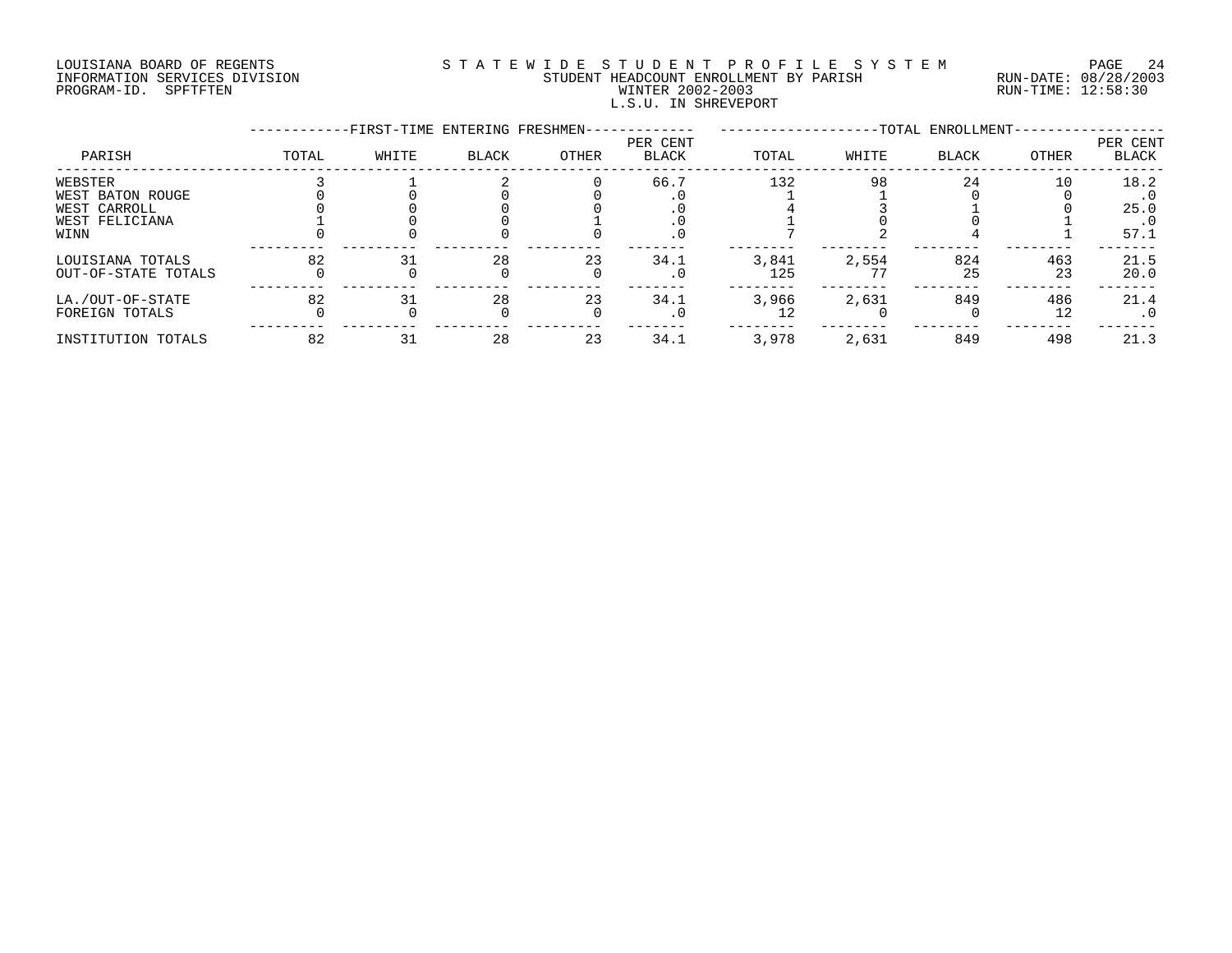## LOUISIANA BOARD OF REGENTS S T A T E W I D E S T U D E N T P R O F I L E S Y S T E M PAGE 25 INFORMATION SERVICES DIVISION STUDENT HEADCOUNT ENROLLMENT BY PARISH RUN-DATE: 08/28/2003 PROGRAM-ID. SPFTFTEN WINTER 2002-2003 RUN-TIME: 12:58:30 UNIVERSITY OF NEW ORLEANS

|                   | -----------FIRST-TIME ENTERING FRESHMEN------------ |                |              |                |                          | ------------------TOTAL ENROLLMENT-------- |                |                |              |                          |
|-------------------|-----------------------------------------------------|----------------|--------------|----------------|--------------------------|--------------------------------------------|----------------|----------------|--------------|--------------------------|
| PARISH            | TOTAL                                               | WHITE          | <b>BLACK</b> | OTHER          | PER CENT<br><b>BLACK</b> | TOTAL                                      | WHITE          | <b>BLACK</b>   | <b>OTHER</b> | PER CENT<br><b>BLACK</b> |
| <b>ACADIA</b>     |                                                     |                | $\mathbf 0$  | $\Omega$       | $\cdot$ 0                | 15                                         |                | 5              | 2            | 33.3                     |
| ALLEN             | $\mathsf{O}\xspace$                                 | $\mathbf 0$    | 0            | 0              | $\cdot$ 0                | $\overline{c}$                             | $\mathbf{1}$   | $\mathbf 0$    | 1            | $\cdot$ 0                |
| ASCENSION         | $\Omega$                                            | $\Omega$       | $\Omega$     | 0              | $\cdot$ 0                | 33                                         | 11             | 18             | 4            | 54.5                     |
| ASSUMPTION        |                                                     | $\Omega$       |              | $\mathbf 0$    | 100.0                    | $\overline{4}$                             | $\mathsf 0$    | $\mathbf{3}$   | 1            | $\cdot$ 0                |
| <b>AVOYELLES</b>  |                                                     |                |              | $\Omega$       | $\cdot$ 0                | 10                                         | 5              | $\overline{4}$ |              | 40.0                     |
| <b>BEAUREGARD</b> |                                                     |                |              | $\mathbf 0$    | $\cdot$ 0                | $\overline{4}$                             | $\overline{c}$ | 2              | $\Omega$     | 50.0                     |
| <b>BOSSIER</b>    |                                                     |                |              | 0              | . 0                      | 12                                         | $\epsilon$     | $\overline{3}$ | 3            | 25.0                     |
| CADDO             |                                                     |                |              | $\Omega$       | $\cdot$ 0                | 60                                         | $2\sqrt{2}$    | 32             | 6            | 53.3                     |
| CALCASIEU         |                                                     |                |              | $\Omega$       | $\cdot$ 0                | 25                                         | 13             | 11             |              | 44.0                     |
| CATAHOULA         | $\Omega$                                            |                |              | 0              | . 0                      | $\mathbf{3}$                               | $\mathbf{1}$   | $\overline{2}$ | 0            | 66.7                     |
| CLAIBORNE         | $\Omega$                                            |                |              | $\Omega$       |                          | 3                                          | 2              |                | $\Omega$     | 33.3                     |
| CONCORDIA         | $\Omega$                                            |                |              | $\Omega$       | $\cdot$ 0                | $7\phantom{.0}$                            | - 6            | $\mathbf{1}$   | $\Omega$     | 14.3                     |
| EAST BATON ROUGE  |                                                     |                |              | 0              | 50.0                     | 227                                        | 88             | 119            | 20           | 52.4                     |
| EAST CARROLL      | $\Omega$                                            |                |              | $\mathbf 0$    | $\cdot$ 0                | $\mathbf{1}$                               | $\mathbf 0$    | 1              | $\Omega$     | $\cdot$ 0                |
| EAST FELICIANA    | 2                                                   |                |              | 0              | 50.0                     | 3                                          | 2              |                | 0            | 33.3                     |
|                   | $\Omega$                                            |                |              | $\Omega$       | $\cdot$ 0                |                                            |                | 3              |              | $\cdot$ 0                |
| EVANGELINE        |                                                     |                |              | $\Omega$       | $\cdot$ 0                |                                            |                | $\mathbf 0$    |              | $\cdot$ 0                |
| FRANKLIN          |                                                     |                |              |                |                          |                                            |                |                |              |                          |
| GRANT             |                                                     |                |              | $\mathbf 0$    | $\cdot$ 0                | $\overline{2}$                             | 2              | $\mathbf 0$    |              | $\cdot$ 0                |
| IBERIA            |                                                     |                |              | 0              |                          | 25                                         | 10             | 15             | $\Omega$     | 60.0                     |
| IBERVILLE         |                                                     |                |              | $\mathbf 0$    | $\cdot$ 0                | 15                                         | 3              | 12             | $\Omega$     | 80.0                     |
| <b>JACKSON</b>    | $\Omega$                                            | $\cap$         | 0            | 0              | $\cdot$ 0                | - 2                                        | 1              | 0              | 1            | $\cdot$ 0                |
| <b>JEFFERSON</b>  | 77                                                  | 38             | 18           | 21             | 23.4                     | 5,621                                      | 3,671          | 643            | 1,307        | 11.4                     |
| JEFFERSON DAVIS   | $\overline{0}$                                      | $\Omega$       | $\mathbf 0$  | $\overline{0}$ | $\cdot$ 0                | 10                                         | $\overline{7}$ | 2              | 1            | 20.0                     |
| LAFAYETTE         | 3                                                   |                |              | 1              | 33.3                     | 86                                         | 49             | 23             | 14           | 26.7                     |
| LAFOURCHE         | $\Omega$                                            |                |              | $\Omega$       | $\cdot$ 0                | 99                                         | 61             | 19             | 19           | 19.2                     |
| LA SALLE          | $\Omega$                                            |                |              | $\mathbf 0$    | $\cdot$ 0                | $\mathbf{1}$                               | 1              | $\mathbf 0$    | $\mathbf 0$  | $\cdot$ 0                |
| LINCOLN           |                                                     |                |              | 0              |                          | $7\phantom{.0}$                            |                |                | $\Omega$     | 28.6                     |
| LIVINGSTON        |                                                     |                |              | $\Omega$       | $\cdot$ 0                | 17                                         | 15             | $\mathbf{1}$   | $\mathbf{1}$ | 5.9                      |
| MADISON           |                                                     |                |              | $\mathbf 0$    | $\cdot$ 0                | $\mathbf{1}$                               | 1              | $\mathbf 0$    | $\mathbf 0$  | $\cdot$ 0                |
| MOREHOUSE         |                                                     |                |              | $\mathbf 0$    | $\cdot$ 0                | 4                                          | 4              | $\Omega$       | $\mathbf 0$  | $\cdot$ 0                |
| NATCHITOCHES      |                                                     | 3              | $\Omega$     | $\mathbf{1}$   | $\cdot$ 0                | 39                                         | 18             | 8              | 13           | 20.5                     |
| ORLEANS           | 100                                                 | 21             | 66           | 13             | 66.0                     | 5,395                                      | 2,156          | 2,270          | 969          | 42.1                     |
| <b>OUACHITA</b>   | $\Omega$                                            | $\overline{0}$ | $\Omega$     | $\overline{0}$ | $\cdot$ 0                | 23                                         | 14             | 5              | 4            | 21.7                     |
| PLAQUEMINES       | 2                                                   | $\overline{2}$ | $\Omega$     | 0              | $\cdot$ 0                | 196                                        | 150            | 22             | 24           | 11.2                     |
| POINTE COUPEE     | $\Omega$                                            |                |              | $\mathbf 0$    | $\cdot$ 0                | $\overline{4}$                             | $\overline{1}$ | 3              | 0            | 75.0                     |
| RAPIDES           | $\Omega$                                            |                |              | $\Omega$       | $\cdot$ 0                | 52                                         | 35             | 12             | 5            | 23.1                     |
| RICHLAND          |                                                     |                |              | $\mathbf 0$    | $\cdot$ 0                | 3                                          | 2              | $\mathbf 0$    |              | $\cdot$ 0                |
| SABINE            |                                                     |                |              | $\mathbf 0$    | $\cdot$ 0                | -1                                         | $\overline{1}$ | $\overline{0}$ | $\Omega$     | $\cdot$ 0                |
| ST. BERNARD       | 3                                                   |                |              | 1              | $\cdot$ 0                | 678                                        | 571            | 13             | 94           | 1.9                      |
|                   | 10                                                  |                |              | 3              | 20.0                     | 448                                        | 313            | 67             | 68           | 15.0                     |
| ST. CHARLES       | $\Omega$                                            |                |              | $\mathbf 0$    | $\cdot$ 0                | $\overline{4}$                             | 4              | $\overline{0}$ | $\Omega$     | $\cdot$ 0                |
| ST. HELENA        | $\Omega$                                            |                |              |                |                          |                                            | 8              |                |              |                          |
| ST. JAMES         |                                                     |                |              | 0              | $\cdot$ 0                | 39                                         |                | 25             | 6            | 64.1                     |
| ST. JOHN          |                                                     |                |              | $\mathbf 0$    | 75.0                     | 237                                        | 143            | 71             | 23           | 30.0                     |
| ST. LANDRY        |                                                     |                |              | $\mathbf 0$    | $\cdot$ 0                | 28                                         | 19             | 8              | 1            | 28.6                     |
| ST. MARTIN        |                                                     | $\Omega$       |              | $\mathbf 0$    | $\cdot$ 0                | 13                                         | $\overline{4}$ | 8              | $\mathbf 1$  | 61.5                     |
| ST. MARY          | $\Omega$                                            | $\Omega$       |              | $\mathbf 0$    | $\cdot$ 0                | 48                                         | 13             | 27             | 8            | 56.3                     |
| ST. TAMMANY       | 18                                                  | 13             |              | 3              | 11.1                     | 1,070                                      | 826            | 104            | 140          | 9.7                      |
| TANGIPAHOA        |                                                     |                |              |                | . 0                      | 58                                         | 44             | 10             | 4            | 17.2                     |
| TENSAS            | O                                                   | ∩              |              | $\Omega$       | $\cdot$ 0                | 2                                          | <sup>1</sup>   | $\overline{0}$ | 1            | $\cdot$ 0                |
| TERREBONNE        |                                                     | $\cap$         |              |                | . 0                      | 116                                        | 57             | 42             | 17           | 36.2                     |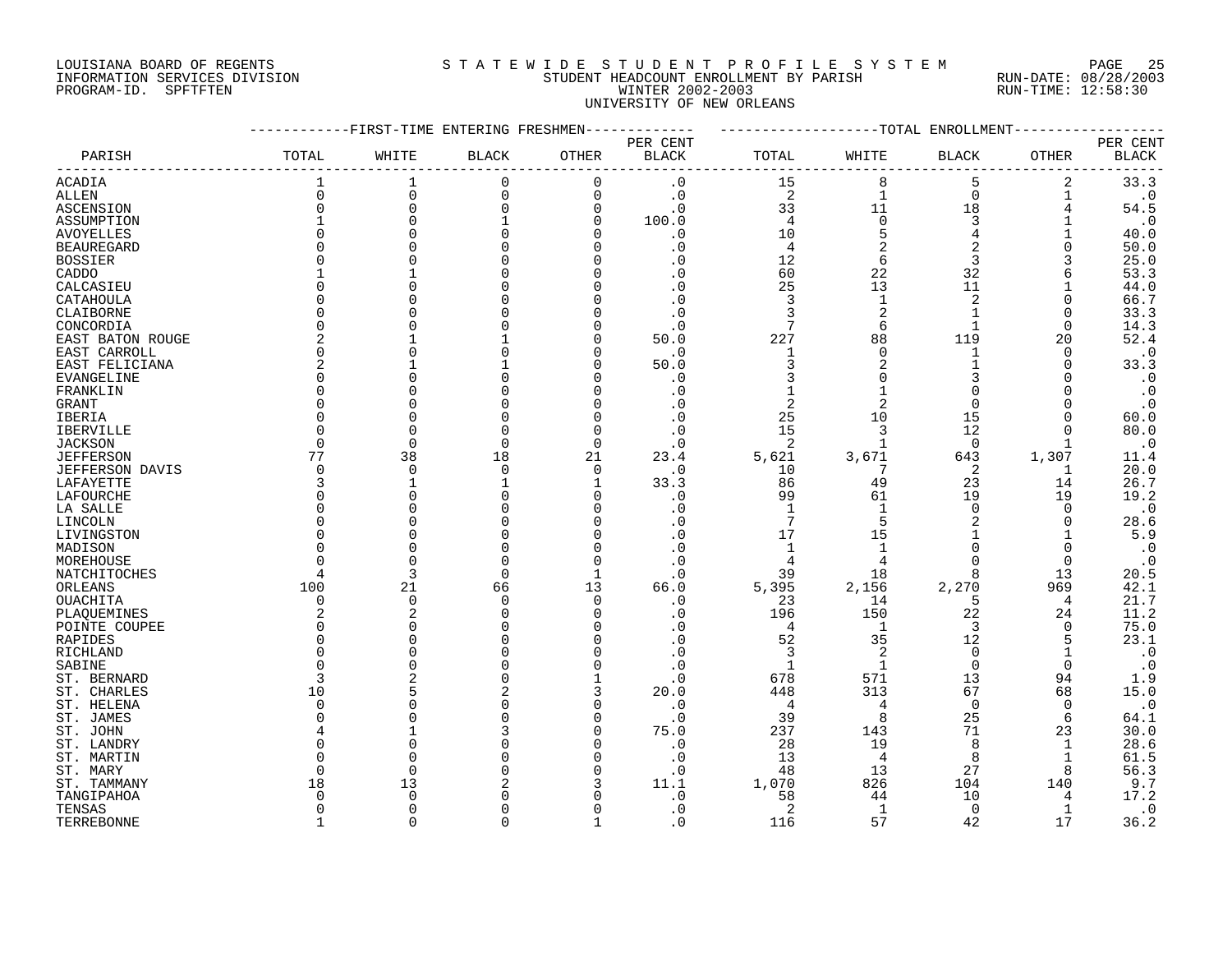# LOUISIANA BOARD OF REGENTS S T A T E W I D E S T U D E N T P R O F I L E S Y S T E M PAGE 26 INFORMATION SERVICES DIVISION STUDENT HEADCOUNT ENROLLMENT BY PARISH RUN-DATE: 08/28/2003 PROGRAM-ID. SPFTFTEN WINTER 2002-2003 RUN-TIME: 12:58:30 UNIVERSITY OF NEW ORLEANS

|                     |       |       | -TOTAL ENROLLMENT-<br>-FIRST-TIME ENTERING FRESHMEN- |       |                          |        |       |       |              |                   |
|---------------------|-------|-------|------------------------------------------------------|-------|--------------------------|--------|-------|-------|--------------|-------------------|
| PARISH              | TOTAL | WHITE | BLACK                                                | OTHER | PER CENT<br><b>BLACK</b> | TOTAL  | WHITE | BLACK | <b>OTHER</b> | PER CENT<br>BLACK |
| UNION               |       |       |                                                      |       |                          |        |       |       |              |                   |
| VERMILLION          |       |       |                                                      |       |                          |        |       |       |              |                   |
| <b>VERNON</b>       |       |       |                                                      |       |                          |        |       |       |              | 16.7              |
| WASHINGTON          |       |       |                                                      |       | 100.0                    |        |       |       |              | 48.5              |
| WEBSTER             |       |       |                                                      |       |                          |        |       |       |              | $\cdot$ 0         |
| WEST BATON ROUGE    |       |       |                                                      |       |                          |        |       |       |              | 12.5              |
| WEST CARROLL        |       |       |                                                      |       |                          |        |       |       |              | $\cdot$ 0         |
| WINN                |       |       |                                                      |       |                          |        |       |       |              | $\cdot$ 0         |
| LOUISIANA TOTALS    | 231   | 91    | 96                                                   | 44    | 41.6                     | 14,821 | 8,415 | 3,636 | 2,770        | 24.5              |
| OUT-OF-STATE TOTALS |       |       |                                                      |       | 12.5                     | 556    | 357   | 97    | 102          | 17.4              |
| LA./OUT-OF-STATE    | 239   | 95    | 97                                                   | 47    | 40.6                     | 15,377 | 8,772 | 3,733 | 2,872        | 24.3              |
| FOREIGN TOTALS      |       |       |                                                      |       | . 0                      | 761    |       | 15    | 743          | 2.0               |
| INSTITUTION TOTALS  | 248   | 95    | 97                                                   | 56    | 39.1                     | 16,138 | 8,775 | 3,748 | 3,615        | 23.2              |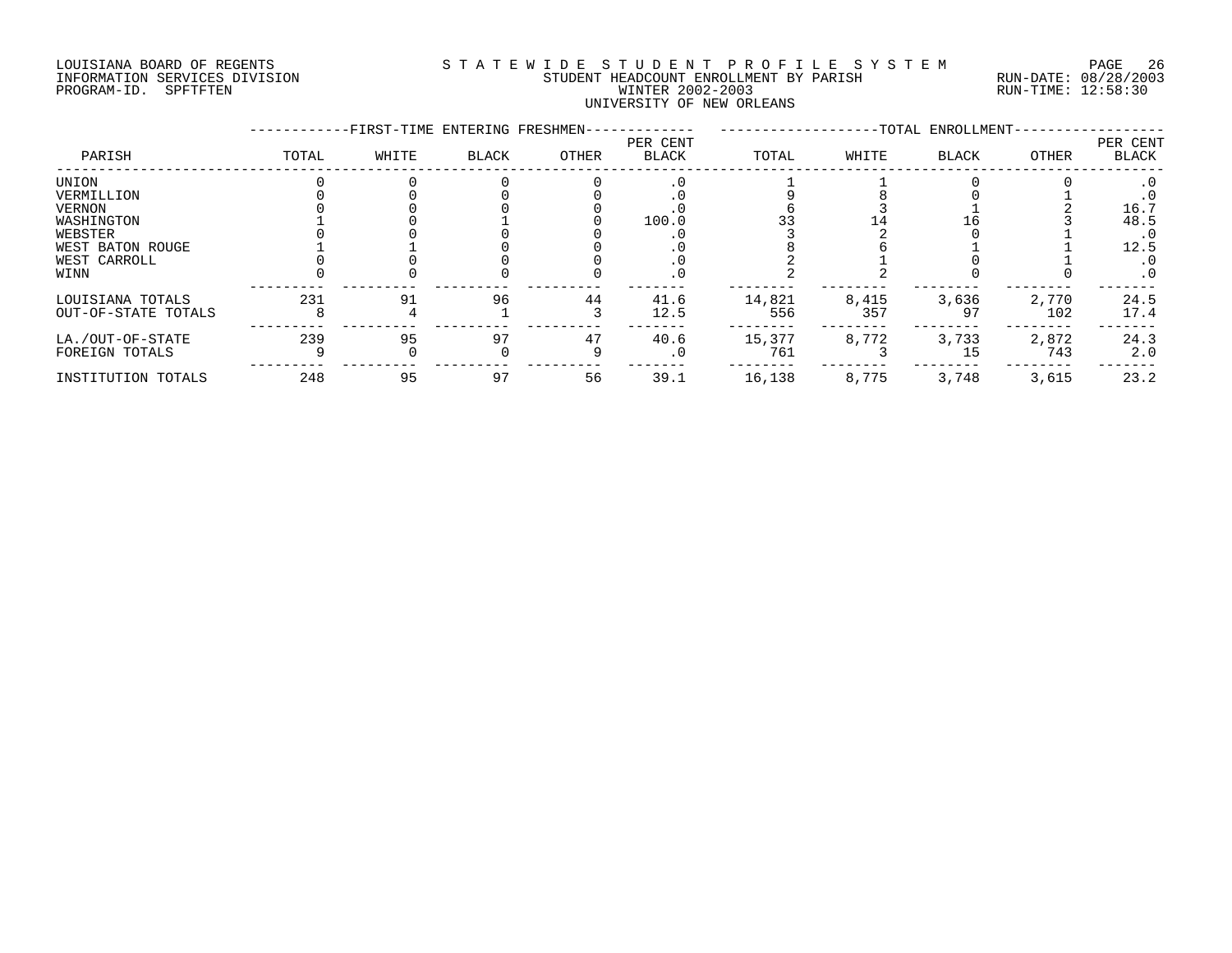# LOUISIANA BOARD OF REGENTS S T A T E W I D E S T U D E N T P R O F I L E S Y S T E M PAGE 27 INFORMATION SERVICES DIVISION STUDENT HEADCOUNT ENROLLMENT BY PARISH RUN-DATE: 08/28/2003 PROGRAM-ID. SPFTFTEN WINTER 2002-2003 RUN-TIME: 12:58:30 L.S.U. LAW CENTER

|                        |              |          | -FIRST-TIME ENTERING FRESHMEN- |              |                            |                |                | --TOTAL ENROLLMENT |               |                                |
|------------------------|--------------|----------|--------------------------------|--------------|----------------------------|----------------|----------------|--------------------|---------------|--------------------------------|
|                        |              |          |                                |              | PER CENT                   |                |                |                    |               | PER CENT                       |
| PARISH                 | TOTAL        | WHITE    | <b>BLACK</b>                   | <b>OTHER</b> | <b>BLACK</b>               | TOTAL          | WHITE          | <b>BLACK</b>       | OTHER         | <b>BLACK</b>                   |
| <b>ACADIA</b>          | 0            | 0        | $\mathbf 0$                    | $\mathbf 0$  | $\cdot$ 0                  | $\overline{c}$ |                | 1                  | 0             | 50.0                           |
| ALLEN                  | 0            | $\Omega$ | 0                              | $\mathbf 0$  | $\cdot$ 0                  | $\mathbf{1}$   | $\mathbf{1}$   | $\overline{0}$     | 0             | $\cdot$ 0                      |
| ASCENSION              | $\Omega$     | $\Omega$ | $\Omega$                       | $\Omega$     | $\cdot$ 0                  |                | 5              | $\Omega$           | 2             | $\cdot$ 0                      |
| ASSUMPTION             | $\Omega$     |          |                                | $\cap$       | . 0                        |                |                | $\Omega$           |               | $\cdot$ 0                      |
| <b>AVOYELLES</b>       | $\Omega$     |          |                                |              | . 0                        |                |                | 2                  | $\Omega$      | 66.7                           |
| <b>BEAUREGARD</b>      | $\Omega$     |          |                                |              | . 0                        | 6              | 6              |                    |               | $\boldsymbol{\cdot}$ 0         |
| <b>BIENVILLE</b>       | O            |          |                                | ∩            | . 0                        |                |                | $\Omega$           |               | $\boldsymbol{\cdot}$ 0         |
| <b>BOSSIER</b>         | O            |          |                                |              | . 0                        | 5              |                |                    |               | $\cdot$ 0                      |
| CADDO                  | O            |          |                                |              | . 0                        | 29             | 29             |                    |               | $\cdot$ 0                      |
| CALCASIEU              | U            |          |                                |              | $\overline{\phantom{0}}$ . | 17             | 15             |                    |               | $5.9$                          |
| CALDWELL               | O            |          |                                |              | $\Omega$                   | $\mathbf{1}$   | $\mathbf{1}$   | $\Omega$           |               | $\cdot$ 0                      |
| CAMERON                | O            |          |                                |              | . 0                        | $\overline{2}$ |                |                    | U             | 50.0                           |
| CATAHOULA              | $\Omega$     |          |                                |              | $\cdot$ 0                  |                |                | $\Omega$           |               | $\cdot$ 0                      |
| CLAIBORNE              | $\Omega$     |          |                                |              | . 0                        |                |                | $\Omega$           |               | $\cdot$ 0                      |
| DE SOTO                | <sup>0</sup> |          |                                |              | $\cdot$ 0                  | $\mathbf{1}$   |                | $\Omega$           |               | $\cdot$ 0                      |
| EAST BATON ROUGE       | 0            |          |                                |              | . 0                        | 164            | 135            | 21                 | 8             | 12.8                           |
| EVANGELINE             | 0            |          |                                |              | $\cdot$ 0                  | 8              | 8              | $\Omega$           |               | $\cdot$ 0                      |
| FRANKLIN               | $\Omega$     |          |                                |              | . 0                        |                | 4              | $\Omega$           |               | $\boldsymbol{\cdot}$ 0         |
| GRANT                  | <sup>0</sup> |          |                                |              | . 0                        | 3              | $\overline{2}$ | $\Omega$           |               | $\cdot$ 0                      |
| <b>IBERIA</b>          | $\Omega$     |          |                                |              | $\Omega$                   | 8              | 6              | 2                  | U             | 25.0                           |
| <b>IBERVILLE</b>       | O            |          |                                |              | $\cdot$ 0                  | $\overline{2}$ | $\mathbf{1}$   | $\Omega$           |               | $\cdot$ 0                      |
| <b>JEFFERSON</b>       | $\Omega$     |          |                                |              | $\Omega$                   | 30             | 26             | $\overline{a}$     | 2             | 6.7                            |
| <b>JEFFERSON DAVIS</b> | $\Omega$     |          |                                |              | $\cdot$ 0                  | $\overline{4}$ | 3              |                    | $\Omega$      | 25.0                           |
| LAFAYETTE              | <sup>0</sup> |          |                                |              | . 0                        | 44             | 38             | 3                  | 3             | $6.8$                          |
| LAFOURCHE              | O            |          |                                |              | $\Omega$                   | 4              | 4              |                    |               | $\cdot$ 0                      |
| LINCOLN                | 0            |          |                                |              | . 0                        | 9              | 8              |                    | O             | 11.1                           |
| LIVINGSTON             | O            |          |                                |              | $\Omega$                   | 13             | 13             |                    |               | $\boldsymbol{\cdot}$ 0         |
| MADISON                | <sup>0</sup> |          |                                |              | . 0                        | $\overline{4}$ | 4              |                    |               | $\boldsymbol{\cdot}$ 0         |
| MOREHOUSE              | $\Omega$     |          |                                |              | $\overline{0}$             | $\overline{2}$ | $\overline{2}$ |                    |               | $\boldsymbol{\cdot}$ 0         |
| NATCHITOCHES           | U            |          |                                |              | $\Omega$                   | 11             | 10             |                    |               | $\cdot$ 0                      |
| ORLEANS                | O            |          |                                |              | $\cdot$ 0                  | 45             | 38             | 6                  |               | 13.3                           |
| <b>OUACHITA</b>        | $\Omega$     |          |                                |              | $\Omega$                   | 17             | 16             |                    |               | $5.9$                          |
| PLAQUEMINES            | O            |          |                                |              | . 0                        | $\overline{c}$ | 2              | $\Omega$           | O             | $\boldsymbol{\cdot}$ 0         |
| POINTE COUPEE          | O            |          |                                |              | . 0                        | 6              | 4              |                    |               | 16.7                           |
| RAPIDES                | O            |          |                                |              | . 0                        | 10             | 10             | $\Omega$           |               | $\cdot$ 0                      |
| RED RIVER              | <sup>0</sup> |          |                                |              | . 0                        | $\mathbf{1}$   |                | $\Omega$           |               | $\cdot$ 0                      |
| RICHLAND               | <sup>0</sup> |          |                                |              | . 0                        |                | $\Omega$       | $\Omega$           |               | $\cdot$ 0                      |
| ST. BERNARD            | U            |          |                                |              | . 0                        | 5              | U              |                    |               | $\boldsymbol{\cdot}$ 0         |
| ST. CHARLES            | O<br>O       |          |                                |              | $\Omega$<br>$\cdot$ 0      | 3              |                | $\overline{2}$     | ∩<br>$\Omega$ | $\boldsymbol{\cdot}$ 0<br>66.7 |
| ST. HELENA             | $\Omega$     |          |                                |              | . 0                        | 3              | $\overline{2}$ |                    | $\Omega$      | 33.3                           |
| ST. JAMES<br>ST. JOHN  | <sup>0</sup> |          |                                |              | . 0                        | 6              | 6              | $\Omega$           | $\Omega$      | $\cdot$ 0                      |
| ST. LANDRY             | U            |          |                                |              | $\cdot$ 0                  | 11             | 10             |                    |               | 9.1                            |
| ST. MARTIN             | O            |          |                                |              | . 0                        | 5              | .5             | $\Omega$           |               | $\cdot$ 0                      |
| ST. MARY               | O            |          |                                |              | . 0                        | $\overline{4}$ | 3              |                    |               | $\cdot$ 0                      |
| ST. TAMMANY            | O            |          |                                |              | . 0                        | 28             | 26             |                    |               | $\cdot$ 0                      |
| TANGIPAHOA             | $\Omega$     |          |                                |              | . 0                        | 13             | 12             |                    |               | $\cdot$ 0                      |
| TERREBONNE             |              |          |                                |              | $\Omega$                   | 5              |                |                    |               | $\cdot$ 0                      |
| UNION                  | O            |          |                                |              | $\cdot$ 0                  | $\overline{c}$ |                |                    |               | 50.0                           |
| VERMILLION             | $\cap$       | $\cap$   | $\Omega$                       | $\Omega$     | $\overline{0}$             | $\Delta$       | $\Delta$       | $\Omega$           | $\Omega$      | $\cdot$ 0                      |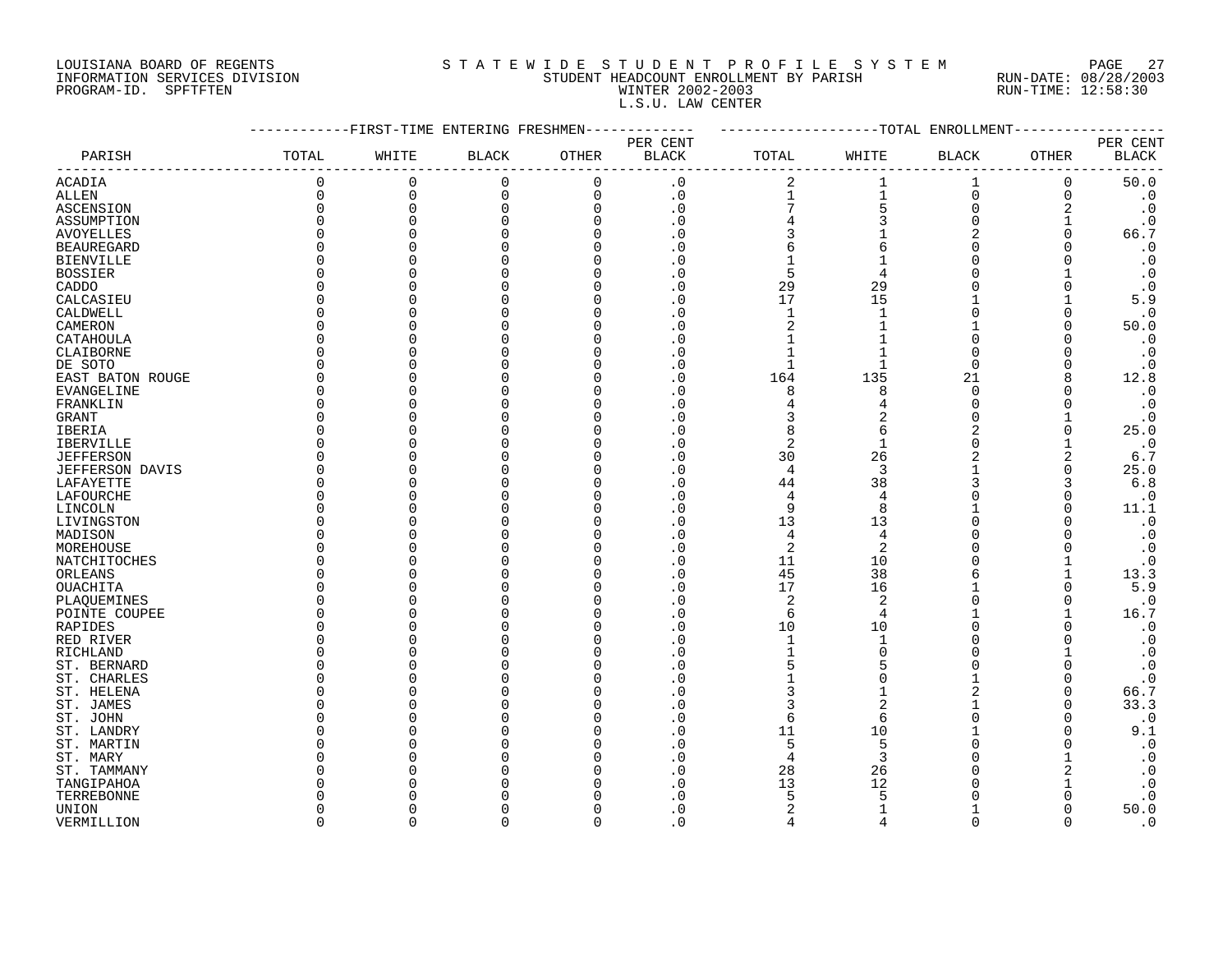# LOUISIANA BOARD OF REGENTS S T A T E W I D E S T U D E N T P R O F I L E S Y S T E M PAGE 28 INFORMATION SERVICES DIVISION STUDENT HEADCOUNT ENROLLMENT BY PARISH RUN-DATE: 08/28/2003 PROGRAM-ID. SPFTFTEN WINTER 2002-2003 RUN-TIME: 12:58:30 L.S.U. LAW CENTER

|                     |       |       |              | -FIRST-TIME ENTERING FRESHMEN-<br>-TOTAL ENROLLMENT- |                          |       |       |       |       |                   |
|---------------------|-------|-------|--------------|------------------------------------------------------|--------------------------|-------|-------|-------|-------|-------------------|
| PARISH              | TOTAL | WHITE | <b>BLACK</b> | OTHER                                                | PER CENT<br><b>BLACK</b> | TOTAL | WHITE | BLACK | OTHER | PER CENT<br>BLACK |
| <b>VERNON</b>       |       |       |              |                                                      |                          |       |       |       |       |                   |
| WASHINGTON          |       |       |              |                                                      |                          |       |       |       |       |                   |
| WEBSTER             |       |       |              |                                                      |                          |       |       |       |       |                   |
| WEST CARROLL        |       |       |              |                                                      |                          |       |       |       |       |                   |
| WEST FELICIANA      |       |       |              |                                                      |                          |       |       |       |       | . 0               |
| WINN                |       |       |              |                                                      | . 0                      |       |       |       |       | $\cdot$ 0         |
| LOUISIANA TOTALS    |       |       |              |                                                      |                          | 576   | 499   | 49    | 28    | 8.5               |
| OUT-OF-STATE TOTALS |       |       |              |                                                      |                          | 60    | 36    | 21    |       | 35.0              |
| LA./OUT-OF-STATE    |       |       |              |                                                      |                          | 636   | 535   |       |       | 11.0              |
| FOREIGN TOTALS      |       |       |              |                                                      |                          |       |       |       |       | $\cdot$ 0         |
| INSTITUTION TOTALS  |       |       |              |                                                      |                          | 649   | 535   | 70    | 44    | 10.8              |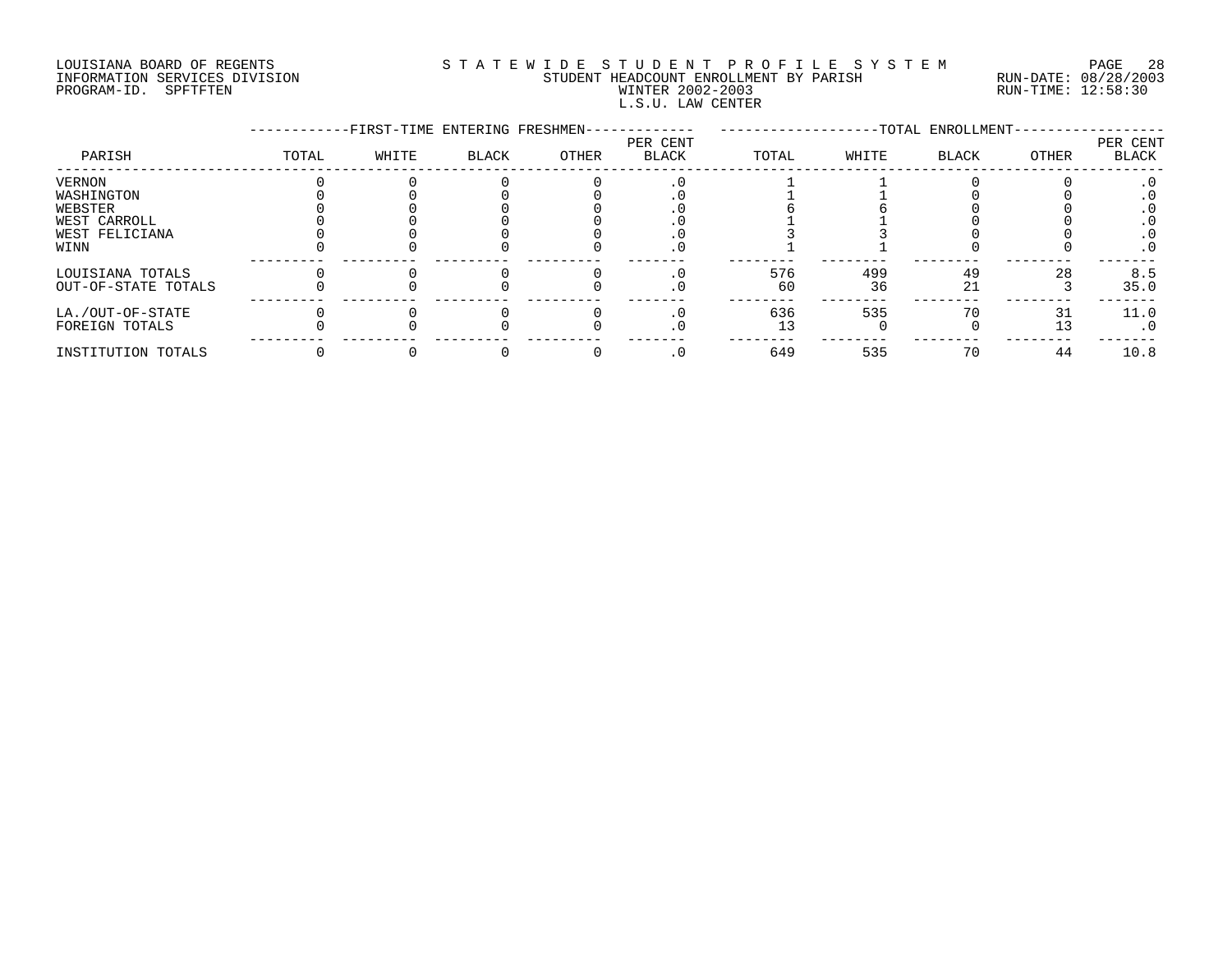# LOUISIANA BOARD OF REGENTS S T A T E W I D E S T U D E N T P R O F I L E S Y S T E M PAGE 29 INFORMATION SERVICES DIVISION STUDENT HEADCOUNT ENROLLMENT BY PARISH RUN-DATE: 08/28/2003 PROGRAM-ID. SPFTFTEN WINTER 2002-2003 RUN-TIME: 12:58:30 SOUTHERN U. IN BATON ROUGE

|                     | -----------FIRST-TIME ENTERING FRESHMEN------------ |             |                         |                |                          | ------------------TOTAL ENROLLMENT- |                     |              |              |                          |
|---------------------|-----------------------------------------------------|-------------|-------------------------|----------------|--------------------------|-------------------------------------|---------------------|--------------|--------------|--------------------------|
| PARISH              | TOTAL                                               | WHITE       | $\operatorname{BLACK}$  | OTHER          | PER CENT<br><b>BLACK</b> | TOTAL                               | WHITE               | <b>BLACK</b> | OTHER        | PER CENT<br><b>BLACK</b> |
| <b>ACADIA</b>       |                                                     | $\Omega$    | 1                       | $\overline{0}$ | 100.0                    | 40                                  | 2                   | 38           | 0            | 95.0                     |
| ALLEN               | $\overline{2}$                                      | $\mathbf 0$ | $\overline{\mathbf{c}}$ | 0              | 100.0                    | 15                                  | $\mathbf{1}$        | 14           | 0            | 93.3                     |
| <b>ASCENSION</b>    | 3                                                   | $\mathbf 0$ | 3                       | $\mathbf 0$    | 100.0                    | 189                                 | 13                  | 175          |              | 92.6                     |
| ASSUMPTION          | $\Omega$                                            | $\mathbf 0$ |                         | $\Omega$       | $\cdot$ 0                | 21                                  | $\overline{3}$      | 18           | 0            | 85.7                     |
| AVOYELLES           |                                                     | $\Omega$    |                         | $\Omega$       | 100.0                    | 53                                  | $\overline{5}$      | 48           | 0            | 90.6                     |
| <b>BEAUREGARD</b>   | $\Omega$                                            |             |                         |                | $\cdot$ 0                | 15                                  |                     | 14           | $\Omega$     | 93.3                     |
| <b>BIENVILLE</b>    | $\Omega$                                            |             |                         |                | $\cdot$ 0                | 11                                  | $\mathbf 1$         | 10           | 0            | 90.9                     |
| <b>BOSSIER</b>      |                                                     |             |                         |                | $\cdot$ 0                | 26                                  | $\mathbf{3}$        | 21           | 2            | 80.8                     |
| CADDO               |                                                     |             |                         | $\Omega$       | 100.0                    | 250                                 | $\mathbf{3}$        | 246          |              | 98.4                     |
| CALCASIEU           |                                                     |             |                         |                | 100.0                    | 147                                 | 8                   | 139          | 0            | 94.6                     |
| CALDWELL            |                                                     |             |                         |                | $\cdot$ 0                | $\overline{4}$                      |                     | 3            | $\Omega$     | 75.0                     |
| CAMERON             | $\Omega$                                            |             |                         |                | $\boldsymbol{\cdot}$ 0   | <sup>1</sup>                        | $\Omega$            | $\mathbf{1}$ |              | $\cdot$ 0                |
| CATAHOULA           | $\Omega$                                            |             |                         |                |                          | 33                                  | $\mathbf 0$         | 33           |              | $\cdot$ 0                |
| CLAIBORNE           | $\Omega$                                            |             |                         |                | $\cdot$ 0                | 11                                  | $\Omega$            | 10           |              | $\cdot$ 0                |
| CONCORDIA           | $\mathbf{1}$                                        |             |                         |                | 100.0                    | 44                                  | $\mathbf 0$         | 44           | $\mathbf 0$  | $\cdot$ 0                |
| DE SOTO             |                                                     |             |                         | O              | 100.0                    | 30                                  | 1                   | 29           | $\Omega$     | 96.7                     |
| EAST BATON ROUGE    | 55                                                  | $\Omega$    | 54                      |                | 98.2                     | 2,905                               | 87                  | 2,782        | 36           | 95.8                     |
| EAST CARROLL        | $\Omega$                                            |             | $\mathbf 0$             |                | $\cdot$ 0                | 19                                  | $\Omega$            | 19           | $\mathbf 0$  | $\cdot$ 0                |
| EAST FELICIANA      | $\Omega$                                            |             | $\Omega$                |                | $\cdot$ 0                | 119                                 | 3                   | 115          |              | 96.6                     |
| <b>EVANGELINE</b>   | $\Omega$                                            |             |                         | $\Omega$       | $\cdot$ 0                | 37                                  | $\overline{4}$      | 32           | 1            | 86.5                     |
| FRANKLIN            | 2                                                   |             |                         | $\Omega$       | 100.0                    | 35                                  | $\overline{a}$      | 33           | $\Omega$     | 94.3                     |
| GRANT               | $\Omega$                                            |             |                         | $\Omega$       | $\cdot$ 0                | $-5$                                | $\mathbf 0$         | 5            |              | $\cdot$ 0                |
|                     | $\overline{2}$                                      |             |                         |                | 100.0                    | 86                                  | $\mathsf{O}\xspace$ | 86           |              |                          |
| IBERIA<br>IBERVILLE |                                                     |             |                         | $\Omega$       | 100.0                    | 287                                 | 5                   | 282          |              | $\cdot$ 0<br>98.3        |
|                     | $\Omega$                                            |             |                         | $\Omega$       |                          | $-5$                                | $\mathbf 0$         | 5            | $\Omega$     |                          |
| <b>JACKSON</b>      |                                                     |             |                         |                | $\cdot$ 0                | 184                                 | 16                  | 167          |              | $\cdot$ 0                |
| <b>JEFFERSON</b>    | $\Omega$                                            |             |                         |                | 100.0                    |                                     | 2                   |              | $\Omega$     | 90.8                     |
| JEFFERSON DAVIS     |                                                     |             |                         |                | $\cdot$ 0                | -12                                 |                     | 10           |              | 83.3                     |
| LAFAYETTE           | 2                                                   |             |                         |                | 100.0                    | 134                                 | 13                  | 120          | $\mathbf{1}$ | 89.6                     |
| LAFOURCHE           | $\Omega$                                            |             |                         |                | $\cdot$ 0                | 24                                  | 6                   | 18           | 0            | 75.0                     |
| LA SALLE            | $\Omega$                                            |             |                         |                | $\cdot$ 0                | $5^{\circ}$                         | $\Omega$            | 5            | $\Omega$     | $\cdot$ 0                |
| LINCOLN             | $\Omega$                                            |             |                         |                |                          | 13                                  | 2                   | 11           | $\Omega$     | 84.6                     |
| LIVINGSTON          | $\Omega$                                            |             |                         |                |                          | 30                                  | 15                  | 14           |              | 46.7                     |
| MADISON             | $\Omega$                                            |             |                         |                | $\cdot$ 0                | 31                                  | $\Omega$            | 31           | $\Omega$     | $\cdot$ 0                |
| MOREHOUSE           | $\Omega$                                            |             |                         |                | $\cdot$ 0                | 46                                  | $\mathbf 0$         | 46           | 0            | $\cdot$ 0                |
| NATCHITOCHES        | $\Omega$                                            | $\Omega$    | $\Omega$                |                | $\cdot$ 0                | 43                                  | 5                   | 36           | 2            | 83.7                     |
| ORLEANS             | 12                                                  | $\Omega$    | 12                      | $\Omega$       | 100.0                    | 601                                 | 10                  | 588          | 3            | 97.8                     |
| OUACHITA            | 1                                                   | $\Omega$    | $\mathbf{1}$            | $\mathbf 0$    | 100.0                    | 117                                 | 6                   | 111          | $\Omega$     | 94.9                     |
| PLAQUEMINES         | 2                                                   |             |                         |                | 100.0                    | 35                                  | $\Omega$            | 34           |              | $\cdot$ 0                |
| POINTE COUPEE       | 5                                                   |             |                         | $\Omega$       | 100.0                    | 148                                 | 10                  | 137          |              | 92.6                     |
| RAPIDES             | 3                                                   |             |                         |                | 100.0                    | 220                                 | 9                   | 210          |              | 95.5                     |
| RED RIVER           | $\Omega$                                            |             |                         | $\Omega$       | $\cdot$ 0                | 11                                  | $\Omega$            | 11           | $\Omega$     | $\cdot$ 0                |
| RICHLAND            |                                                     |             |                         |                | 100.0                    | 19                                  | $\Omega$            | 19           | $\Omega$     | $\cdot$ 0                |
| SABINE              | $\Omega$                                            |             |                         |                | $\cdot$ 0                | 8                                   |                     |              | $\Omega$     | 87.5                     |
| ST. BERNARD         | $\Omega$                                            |             |                         | ∩              | $\cdot$ 0                | 4                                   | $\mathbf{1}$        | 3            | $\Omega$     | 75.0                     |
| ST. CHARLES         | $\overline{2}$                                      |             |                         | $\Omega$       | 100.0                    | 39                                  | $\mathbf{1}$        | 38           | $\Omega$     | 97.4                     |
| ST. HELENA          |                                                     |             |                         |                | 100.0                    | 76                                  | $\mathbf{1}$        | 75           | $\Omega$     | 98.7                     |
| ST. JAMES           |                                                     |             |                         |                | 100.0                    | 117                                 | $\Omega$            | 117          | $\Omega$     | $\cdot$ 0                |
| ST. JOHN            |                                                     |             |                         |                | 100.0                    | 115                                 |                     | 112          |              | 97.4                     |
| ST. LANDRY          | <sup>0</sup>                                        | C           |                         | $\cap$         | $\cdot$ 0                | 232                                 |                     | 224          |              | 96.6                     |
| ST. MARTIN          | ζ                                                   | $\cap$      | ς                       | $\Omega$       | 100.0                    | 63                                  |                     | 59           | $\Omega$     | 93.7                     |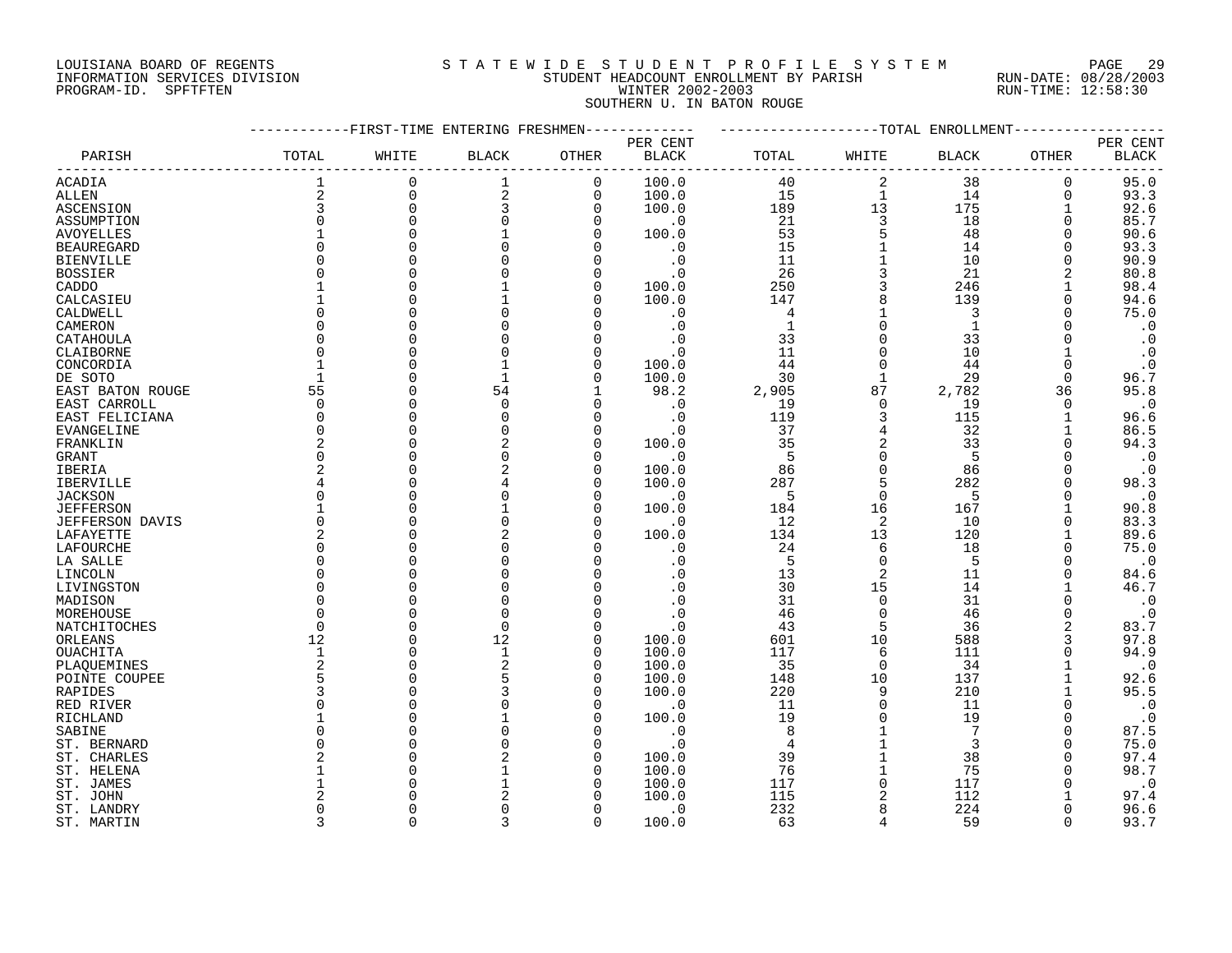#### LOUISIANA BOARD OF REGENTS S T A T E W I D E S T U D E N T P R O F I L E S Y S T E M PAGE 30 INFORMATION SERVICES DIVISION STUDENT HEADCOUNT ENROLLMENT BY PARISH RUN-DATE: 08/28/2003 PROGRAM-ID. SPFTFTEN WINTER 2002-2003 RUN-TIME: 12:58:30 SOUTHERN U. IN BATON ROUGE

|                     |       | -FIRST-TIME ENTERING FRESHMEN- |              |       |                   |       |       | --TOTAL ENROLLMENT- |              |                   |
|---------------------|-------|--------------------------------|--------------|-------|-------------------|-------|-------|---------------------|--------------|-------------------|
| PARISH              | TOTAL | WHITE                          | <b>BLACK</b> | OTHER | PER CENT<br>BLACK | TOTAL | WHITE | <b>BLACK</b>        | <b>OTHER</b> | PER CENT<br>BLACK |
| ST. MARY            |       |                                |              |       | 100.0             | 81    |       | 78                  |              | 96.3              |
| ST. TAMMANY         |       |                                |              |       |                   | 64    |       | 53                  |              | 82.8              |
| TANGIPAHOA          |       |                                |              |       | 100.0             | 142   |       | 136                 |              | 95.8              |
| TENSAS              |       |                                |              |       | 100.0             | 33    |       | 32                  |              | 97.0              |
| TERREBONNE          |       |                                |              |       | . 0               | 67    |       | 63                  |              | 94.0              |
| UNION               |       |                                |              |       | 100.0             | 10    |       | 10                  |              | $\cdot$ 0         |
| VERMILLION          |       |                                |              |       |                   | 15    |       | 14                  |              | 93.3              |
| <b>VERNON</b>       |       |                                |              |       | 100.0             | 16    |       | 16                  |              | $\cdot$ 0         |
| WASHINGTON          |       |                                |              |       | 100.0             | 65    |       | 64                  |              | 98.5              |
| WEBSTER             |       |                                |              |       | 100.0             | 31    |       | 28                  |              | 90.3              |
| WEST BATON ROUGE    |       |                                |              |       | 100.0             | 145   |       | 142                 |              | 97.9              |
| WEST CARROLL        |       |                                |              |       |                   |       |       |                     |              | 77.8              |
| WEST FELICIANA      |       |                                |              |       | 100.0             |       |       | 38                  |              | 92.7              |
| WINN                |       |                                |              |       | . 0               |       |       |                     |              | 75.0              |
| LOUISIANA TOTALS    | 122   |                                | 121          |       | 99.2              | 7,438 | 291   | 7,089               | 58           | 95.3              |
| OUT-OF-STATE TOTALS | 11    |                                | 10           |       | 90.9              | 1,172 | 28    | 1,133               | 11           | 96.7              |
| LA./OUT-OF-STATE    | 133   |                                | 131          |       | 98.5              | 8,610 | 319   | 8,222               | 69           | 95.5              |
| FOREIGN TOTALS      |       |                                |              |       | 50.0              | 176   |       | 32                  | 142          | 18.2              |
| INSTITUTION TOTALS  | 135   |                                | 132          |       | 97.8              | 8,786 | 321   | 8,254               | 211          | 93.9              |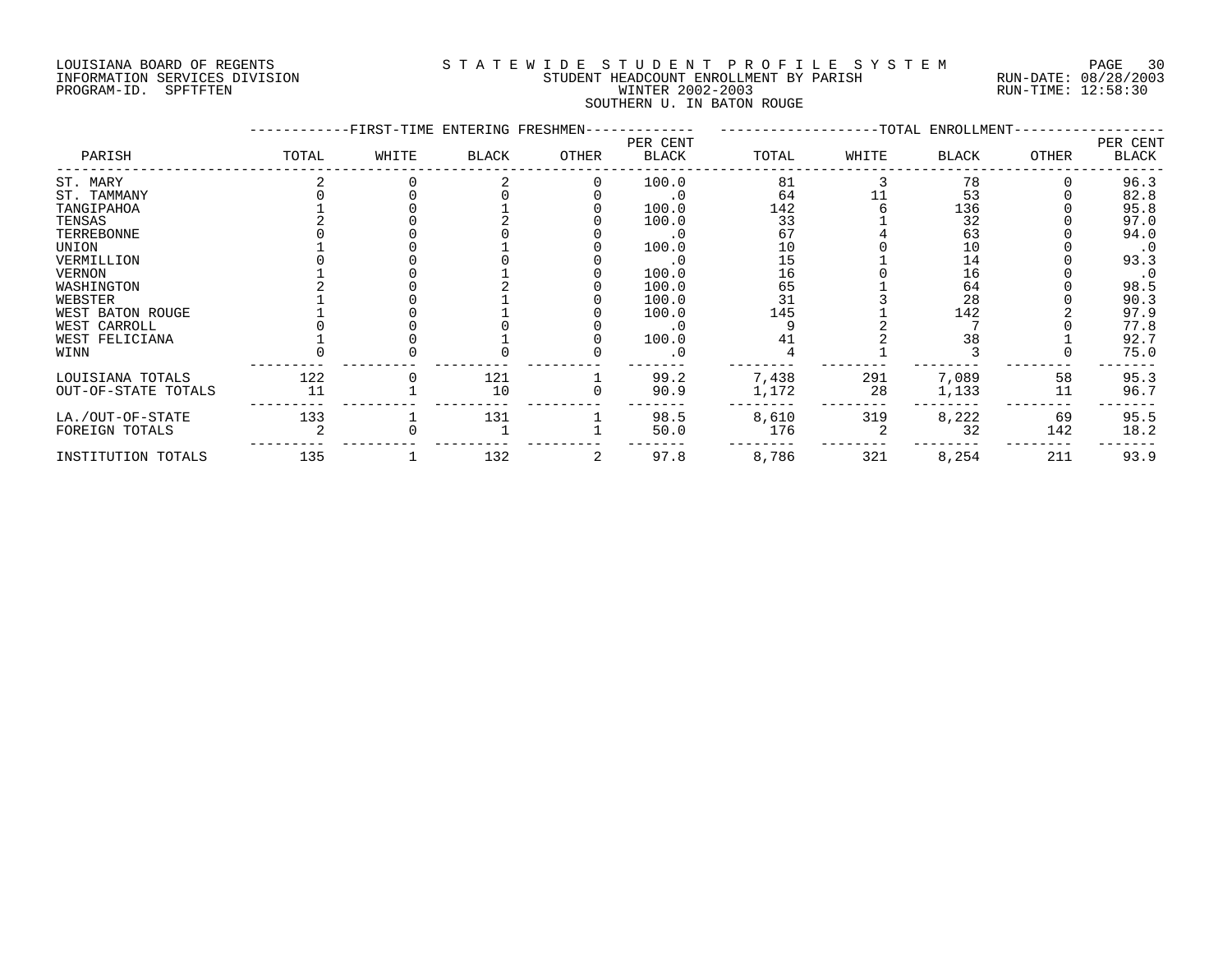# LOUISIANA BOARD OF REGENTS SOURCLEARIE S T A T E W I D E S T U D E N T P R O F I L E S Y S T E M PAGE 31 INFORMATION SERVICES DIVISION STUDENT HEADCOUNT ENROLLMENT BY PARISH RUN-DATE: 08/28/2003 PROGRAM-ID. SPFTFTEN WINTER 2002-2003 RUN-TIME: 12:58:30 SOUTHERN U. IN NEW ORLEANS

|                        |              | ------FIRST-TIME ENTERING FRESHMEN------------ |              |              |                          |                         |          | ------------TOTAL ENROLLMENT- |              |                            |
|------------------------|--------------|------------------------------------------------|--------------|--------------|--------------------------|-------------------------|----------|-------------------------------|--------------|----------------------------|
| PARISH                 | TOTAL        | WHITE                                          | <b>BLACK</b> | OTHER        | PER CENT<br><b>BLACK</b> | TOTAL                   | WHITE    | <b>BLACK</b>                  | <b>OTHER</b> | PER CENT<br>$_{\rm BLACK}$ |
| <b>ASCENSION</b>       | $\Omega$     | $\mathbf 0$                                    | $\mathbf 0$  | $\cap$       | . 0                      |                         | $\Omega$ | 4                             | $\Omega$     | $\boldsymbol{\cdot}$ 0     |
| <b>AVOYELLES</b>       | $\Omega$     | $\Omega$                                       | $\mathbf 0$  | $\Omega$     | $\cdot$ 0                | $\mathbf{1}$            | $\Omega$ |                               | $\Omega$     | $\boldsymbol{\cdot}$ 0     |
| CADDO                  | $\Omega$     | $\Omega$                                       | $\Omega$     | $\Omega$     | $\cdot$ 0                | $\overline{a}$          | $\Omega$ |                               |              | $\boldsymbol{\cdot}$ 0     |
| CALCASIEU              | $\Omega$     |                                                |              |              | . 0                      | $\overline{2}$          |          | $\overline{2}$                |              | $\boldsymbol{\cdot}$ 0     |
| CALDWELL               | $\cap$       |                                                |              |              |                          |                         |          |                               |              | $\boldsymbol{\cdot}$ 0     |
| CATAHOULA              |              |                                                |              |              |                          |                         |          |                               |              | $\boldsymbol{\cdot}$ 0     |
| CONCORDIA              | O            |                                                |              |              | . 0                      |                         |          |                               |              | $\cdot$ 0                  |
| DE SOTO                |              |                                                |              |              | . 0                      |                         |          |                               |              | $\cdot$ 0                  |
| EAST BATON ROUGE       |              |                                                |              |              | 100.0                    | 39                      |          | 35                            |              | 89.7                       |
| EAST CARROLL           | $\Omega$     |                                                |              |              | $\cdot$ 0                | $\mathbf{1}$            |          | $\mathbf{1}$                  |              | $\boldsymbol{\cdot}$ 0     |
| EVANGELINE             | U            |                                                |              |              | $\cdot$ 0                |                         |          |                               |              | $\cdot$ 0                  |
| IBERIA                 |              |                                                |              |              | $\cdot$ 0                | 9                       |          | q                             | $\Omega$     | $\cdot$ 0                  |
| <b>IBERVILLE</b>       | $\Omega$     |                                                |              |              | $\cdot$ 0                | 3                       |          | 3                             | 0            | $\cdot$ 0                  |
| <b>JEFFERSON</b>       | 19           |                                                | 17           |              | 89.5                     | 412                     | 18       | 358                           | 36           | 86.9                       |
| <b>JEFFERSON DAVIS</b> | $\Omega$     |                                                | $\Omega$     |              | $\cdot$ 0                | $\mathbf{1}$            |          | 1                             | $\Omega$     | $\cdot$ 0                  |
| LAFAYETTE              | U            |                                                |              |              | . 0                      | 3                       |          | $\overline{a}$                |              | $\cdot$ 0                  |
| LAFOURCHE              | <sup>0</sup> |                                                |              |              |                          | 8                       |          |                               |              | 75.0                       |
| LINCOLN                | U            |                                                |              |              |                          |                         |          |                               |              | $\cdot$ 0                  |
| LIVINGSTON             | U            |                                                |              |              |                          |                         |          |                               |              | $\cdot$ 0                  |
| MADISON                | O            |                                                |              |              |                          |                         |          | $\Omega$                      |              | $\cdot$ 0                  |
| NATCHITOCHES           | ∩            |                                                | $\Omega$     |              |                          |                         |          |                               | $\Omega$     | $\cdot$ 0                  |
| ORLEANS                | 96           |                                                | 91           |              | 94.8                     | 2,650                   | 30       | 2,476                         | 144          | 93.4                       |
| OUACHITA               | $\Omega$     |                                                | $\Omega$     |              | $\cdot$ 0                | 4                       | $\cap$   | 3                             | 1            | $\cdot$ 0                  |
| PLAQUEMINES            |              |                                                |              |              | 100.0                    | 20                      |          | 18                            |              | 90.0                       |
| POINTE COUPEE          | U            |                                                |              |              | $\cdot$ 0                | $\overline{2}$          |          | 2                             |              | $\cdot$ 0                  |
| RAPIDES                | ∩            |                                                |              |              | $\cdot$ 0                | 6                       | $\cap$   | 5                             |              | $\cdot$ 0                  |
| ST. BERNARD            |              |                                                |              |              | $\cdot$ 0                | 22                      | 10       | 11                            |              | 50.0                       |
| ST. CHARLES            |              |                                                |              |              | 100.0                    | 42                      |          | 40                            |              | 95.2                       |
| ST. HELENA             |              |                                                |              |              | 100.0                    | $\overline{2}$          |          | 2                             |              | $\cdot$ 0                  |
|                        |              |                                                |              |              |                          | 12                      |          | 12                            |              |                            |
| ST. JAMES              |              |                                                |              |              | $\boldsymbol{\cdot}$ 0   | 36                      |          | 35                            |              | $\cdot$ 0                  |
| ST. JOHN               |              |                                                |              |              | 100.0                    | 5                       |          | $\overline{4}$                |              | $\cdot$ 0<br>80.0          |
| ST. LANDRY             |              |                                                |              |              | . 0                      |                         |          |                               |              |                            |
| ST. MARTIN             |              |                                                |              |              | $\cdot$ 0                |                         |          |                               |              | $\cdot$ 0                  |
| ST. MARY               |              |                                                |              |              | . 0                      | 9                       |          | 6                             | 2            | 66.7                       |
| ST. TAMMANY            |              |                                                |              |              | 100.0                    | 39                      |          | 29                            | 2            | 74.4                       |
| TANGIPAHOA             |              |                                                |              |              | .0                       | 13                      |          | 9                             |              | 69.2                       |
| TENSAS                 |              |                                                |              |              | $\cdot$ 0                | $\mathbf{1}$            |          |                               |              | $\cdot$ 0                  |
| TERREBONNE             |              |                                                |              |              | 100.0                    | 25                      |          | 25                            |              | $\cdot$ 0                  |
| VERMILLION             |              |                                                |              |              | . 0                      | $\mathbf{1}$            |          | $\mathbf{1}$                  |              | $\cdot$ 0                  |
| <b>VERNON</b>          |              |                                                |              |              | $\Omega$                 | $\overline{\mathbf{c}}$ |          | $\overline{2}$                |              | $\boldsymbol{\cdot}$ 0     |
| WASHINGTON             |              |                                                |              |              |                          | 12                      |          | 12                            |              | $\cdot$ 0                  |
| WEST BATON ROUGE       | U            |                                                |              |              |                          | 3                       |          | 2                             |              | 66.7                       |
| WEST CARROLL           | U            | C                                              |              |              |                          |                         |          |                               | $\Omega$     | $\cdot$ 0                  |
| WEST FELICIANA         | $\Omega$     | $\Omega$                                       |              |              | $\cdot$ 0                |                         | $\Omega$ | 2                             | $\Omega$     | $\cdot$ 0                  |
| LOUISIANA TOTALS       | 126          | $\mathbf 0$                                    | 119          | 7            | 94.4                     | 3,412                   | 80       | 3,137                         | 195          | 91.9                       |
| OUT-OF-STATE TOTALS    | 3            | 0                                              | 3            | $\mathbf 0$  | 100.0                    | 118                     | 8        | 100                           | 10           | 84.7                       |
|                        |              |                                                |              |              |                          |                         |          |                               |              |                            |
| LA./OUT-OF-STATE       | 129          | $\mathbf 0$                                    | 122          | 7            | 94.6                     | 3,530                   | 88       | 3,237                         | 205          | 91.7                       |
| FOREIGN TOTALS         | 2            | $\mathbf 0$                                    | $\mathbf{1}$ | $\mathbf{1}$ | 50.0                     | 65                      | $\Omega$ | 12                            | 53           | $\cdot$ 0                  |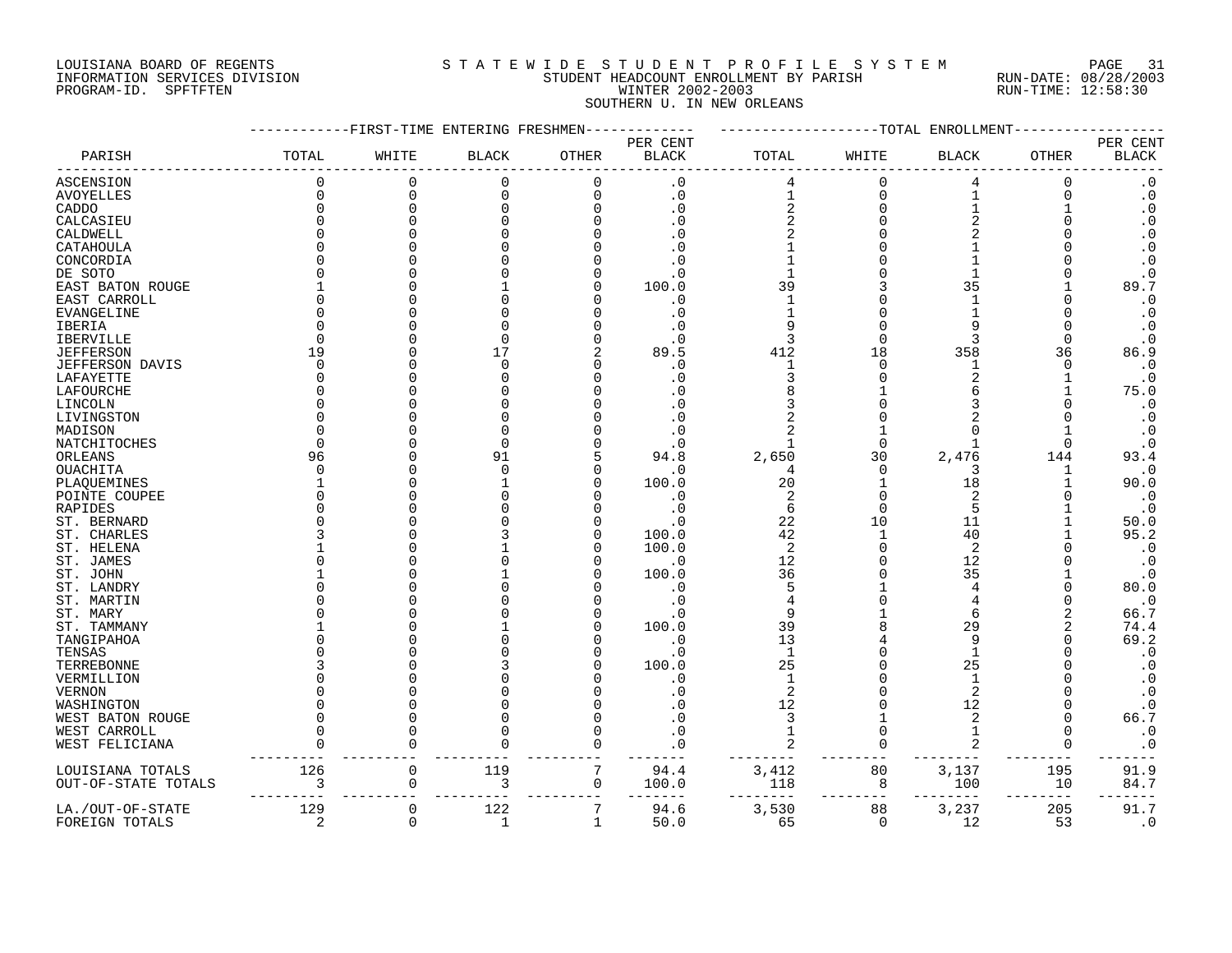# LOUISIANA BOARD OF REGENTS S T A T E W I D E S T U D E N T P R O F I L E S Y S T E M PAGE 32 INFORMATION SERVICES DIVISION STUDENT HEADCOUNT ENROLLMENT BY PARISH RUN-DATE: 08/28/2003 PROGRAM-ID. SPFTFTEN WINTER 2002-2003 RUN-TIME: 12:58:30 SOUTHERN U. IN NEW ORLEANS

|                    |       | -----------FIRST-TIME ENTERING FRESHMEN------- |              |       | PER CENT     |       |       | -TOTAL ENROLLMENT-- |              | CENT         |
|--------------------|-------|------------------------------------------------|--------------|-------|--------------|-------|-------|---------------------|--------------|--------------|
| PARISH             | TOTAL | WHITE                                          | <b>BLACK</b> | OTHER | <b>BLACK</b> | TOTAL | WHITE | BLACK               | <b>OTHER</b> | <b>BLACK</b> |
| INSTITUTION TOTALS |       |                                                | 123          |       | 93.9         | ,595  | 88    | 249,                | 258          | 90.4         |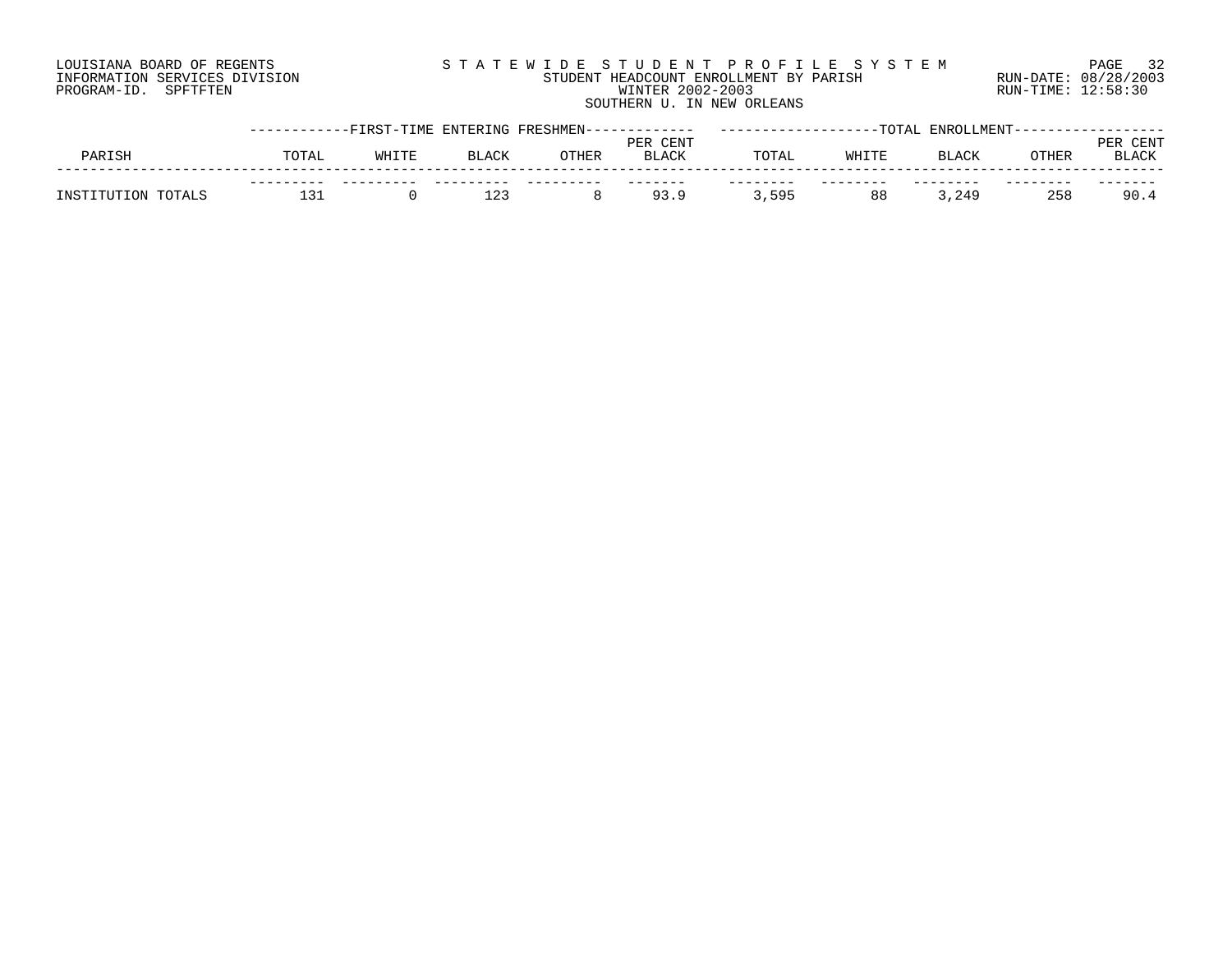# LOUISIANA BOARD OF REGENTS S T A T E W I D E S T U D E N T P R O F I L E S Y S T E M PAGE 33 INFORMATION SERVICES DIVISION STUDENT HEADCOUNT ENROLLMENT BY PARISH RUN-DATE: 08/28/2003 PROGRAM-ID. SPFTFTEN WINTER 2002-2003 RUN-TIME: 12:58:30 SOUTHERN U. IN SHREVEPORT

|                     |             |          | FIRST-TIME ENTERING FRESHMEN |          |                          |                | -TOTAL      | <b>ENROLLMENT</b> |              |                                    |
|---------------------|-------------|----------|------------------------------|----------|--------------------------|----------------|-------------|-------------------|--------------|------------------------------------|
| PARISH              | TOTAL       | WHITE    | <b>BLACK</b>                 | OTHER    | PER CENT<br><b>BLACK</b> | TOTAL          | WHITE       | <b>BLACK</b>      | <b>OTHER</b> | PER CENT<br>$\operatorname{BLACK}$ |
| ALLEN               |             |          | $\Omega$                     |          | $\cdot$ 0                |                |             |                   |              | $\cdot 0$                          |
| <b>AVOYELLES</b>    |             |          | $\Omega$                     | $\Omega$ | $\cdot$ 0                |                | U           |                   |              | $\cdot$ 0                          |
| <b>BEAUREGARD</b>   |             |          |                              |          | 100.0                    |                |             |                   |              | $\cdot$ 0                          |
| <b>BIENVILLE</b>    |             |          |                              |          | 100.0                    |                |             |                   |              | 87.5                               |
| <b>BOSSIER</b>      | 46          |          | 37                           |          | 80.4                     | 172            | 52          | 116               |              | 67.4                               |
| CADDO               | 448         | 30       | 404                          | 14       | 90.2                     | 1,811          | 136         | 1,636             | 39           | 90.3                               |
| CALCASIEU           |             |          |                              |          | 100.0                    | 2              | $\Omega$    |                   |              | $\cdot$ 0                          |
| CALDWELL            |             |          |                              |          | . 0                      |                |             |                   |              | $\cdot$ 0                          |
| CLAIBORNE           |             |          | $\Omega$                     |          | . 0                      |                |             |                   |              | . 0                                |
| DE SOTO             |             |          | 10                           |          | 58.8                     | 66             | 11          | 53                |              | 80.3                               |
| EAST BATON ROUGE    |             |          | $\Omega$                     |          | . 0                      |                |             |                   |              | $\cdot$ 0                          |
| EAST CARROLL        |             |          |                              |          |                          |                |             |                   |              | 50.0                               |
| EAST FELICIANA      |             |          |                              |          |                          |                |             |                   |              | . 0                                |
| <b>EVANGELINE</b>   |             |          |                              |          | . 0                      |                |             |                   |              | $\cdot$ 0                          |
| FRANKLIN            |             |          |                              |          | 100.0                    |                |             |                   |              | $\cdot$ 0                          |
| <b>JACKSON</b>      |             |          |                              |          | 100.0                    |                |             |                   |              | . 0                                |
| LAFAYETTE           |             |          |                              |          | . 0                      |                |             |                   |              | . 0                                |
| LA SALLE            |             |          |                              |          |                          |                |             |                   |              | . 0                                |
| LINCOLN             |             |          |                              |          |                          |                |             |                   |              | . 0                                |
| MADISON             |             |          |                              |          |                          |                |             |                   |              | $\cdot$ 0                          |
| MOREHOUSE           |             |          |                              |          | 100.0                    |                |             |                   |              |                                    |
| NATCHITOCHES        |             |          |                              |          | 100.0                    |                |             |                   |              | 62.5                               |
| ORLEANS             |             |          |                              |          | 100.0                    |                |             |                   |              | $\cdot$ 0                          |
| OUACHITA            |             |          |                              |          | 87.5                     | 14             |             | 12                |              | 85.7                               |
| POINTE COUPEE       |             |          |                              |          | 100.0                    | $\overline{2}$ |             |                   |              | $\cdot$ 0                          |
| RAPIDES             |             |          |                              |          | $\cdot$ 0                | 12             |             |                   |              | 75.0                               |
| RED RIVER           |             |          |                              |          | 50.0                     |                |             |                   |              | 85.7                               |
| RICHLAND            |             |          |                              |          | $\cdot$ 0                |                |             |                   |              | $\cdot$ 0                          |
| SABINE              |             |          |                              |          |                          |                |             |                   |              | 25.0                               |
| TERREBONNE          |             |          |                              |          |                          |                |             |                   |              | . 0                                |
| <b>VERNON</b>       |             |          |                              |          |                          |                |             |                   |              | . 0                                |
| WASHINGTON          |             |          |                              |          | 100.0                    | 11             |             | 10                |              | 90.9                               |
| WEBSTER             |             |          |                              |          | 66.7                     | 30             |             | 21                |              | 70.0                               |
| WINN                |             |          |                              |          |                          | $\mathfrak{D}$ |             | $\mathcal{D}$     |              | . 0                                |
| LOUISIANA TOTALS    | 544         | 51       | 476                          | 17       | 87.5                     | 2,192          | 225         | 1,917             | 50           | 87.5                               |
| OUT-OF-STATE TOTALS | $\Omega$    |          | $\Omega$                     | 0        |                          | 0              | 0           |                   | $\Omega$     | $\cdot$ 0                          |
| LA./OUT-OF-STATE    | 544         | 51       | 476                          | 17       | 87.5                     | 2,192          | 225         | 1,917             | 50           | 87.5                               |
| FOREIGN TOTALS      | $\mathbf 0$ | $\Omega$ | $\mathbf 0$                  | 0        | $\cdot$ 0                | 0              | $\mathbf 0$ | $\Omega$          | $\mathbf 0$  | $\cdot$ 0                          |
| INSTITUTION TOTALS  | 544         | 51       | 476                          | 17       | 87.5                     | 2,192          | 225         | 1,917             | 50           | 87.5                               |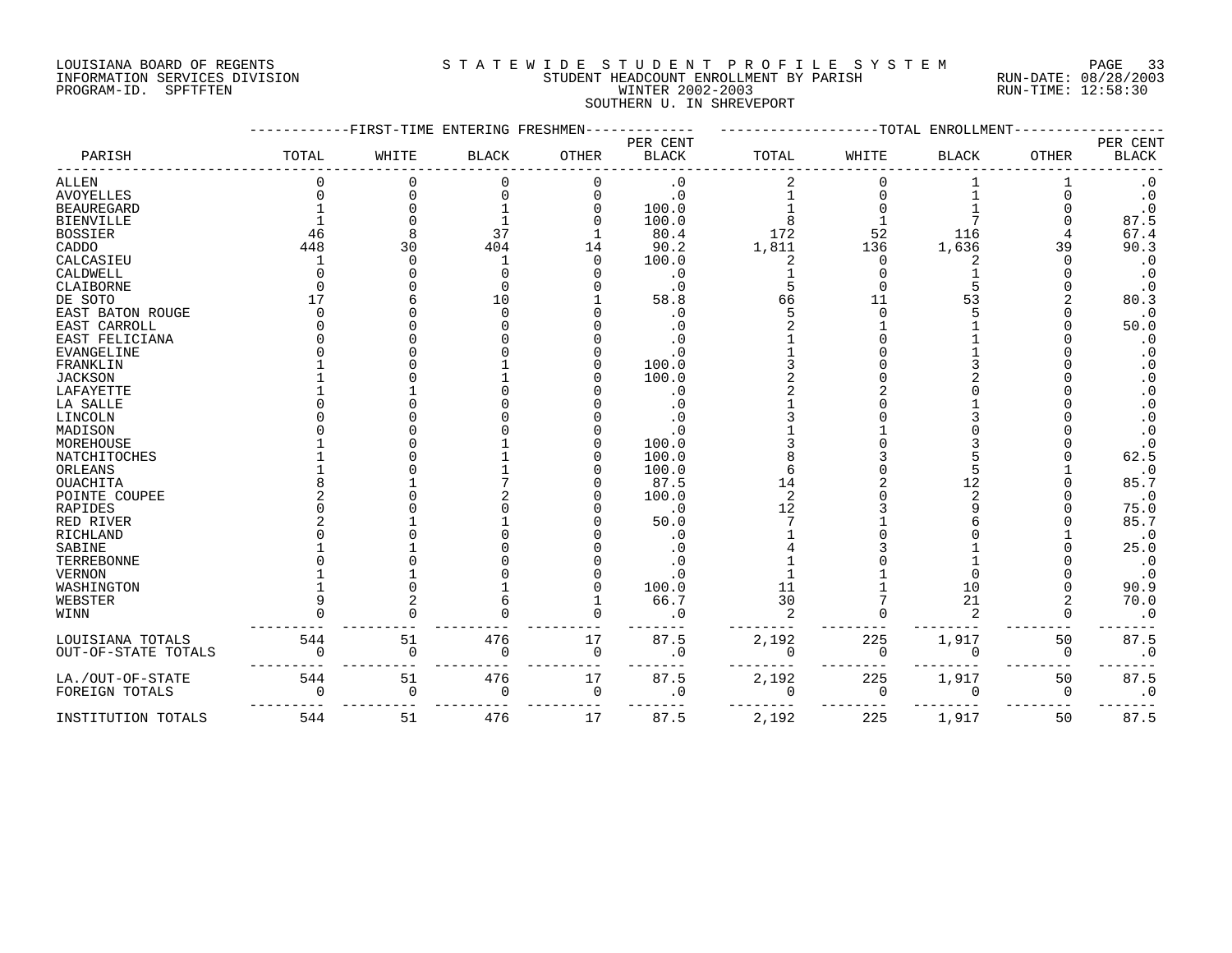## LOUISIANA BOARD OF REGENTS S T A T E W I D E S T U D E N T P R O F I L E S Y S T E M PAGE 34 INFORMATION SERVICES DIVISION STUDENT HEADCOUNT ENROLLMENT BY PARISH RUN-DATE: 08/28/2003 PROGRAM-ID. SPFTFTEN WINTER 2002-2003 RUN-TIME: 12:58:30 BATON ROUGE COMMUNITY COLLEGE

|                        |              | --------FIRST-TIME ENTERING FRESHMEN- |              |              |                          |              |              | ------------TOTAL ENROLLMENT |             |                          |
|------------------------|--------------|---------------------------------------|--------------|--------------|--------------------------|--------------|--------------|------------------------------|-------------|--------------------------|
| PARISH                 | TOTAL        | WHITE                                 | <b>BLACK</b> | OTHER        | PER CENT<br><b>BLACK</b> | TOTAL        | WHITE        | BLACK                        | OTHER       | PER CENT<br><b>BLACK</b> |
| ACADIA                 | $\mathbf 0$  | 0                                     | 0            | 0            | $\cdot$ 0                | 2            | 2            | 0                            | 0           | $\cdot$ 0                |
| ALLEN                  | $\mathbf{1}$ | 0                                     | $\mathbf{1}$ | 0            | 100.0                    | 3            | $\mathbf 1$  | $\overline{2}$               | $\mathbf 0$ | 66.7                     |
| ASCENSION              | 59           | 51                                    | 7            | 1            | 11.9                     | 184          | 145          | 27                           | 12          | 14.7                     |
| ASSUMPTION             |              | 3                                     |              | O            | . 0                      | 8            |              | <sup>n</sup>                 | $\Omega$    | $\cdot$ 0                |
| AVOYELLES              |              | $\Omega$                              |              |              | . 0                      | 6            |              | <sup>n</sup>                 | ∩           | $\cdot$ 0                |
| <b>BOSSIER</b>         |              | 2                                     |              |              | . 0                      | 5            |              |                              |             | $\cdot$ 0                |
| CADDO                  |              |                                       |              |              | . 0                      | 14           |              |                              |             | 42.9                     |
| CALCASIEU              |              | $\overline{2}$                        |              |              | 25.0                     | 15           | 13           |                              |             | 6.7                      |
| CONCORDIA              |              | $\overline{2}$                        |              | $\Omega$     | . 0                      |              |              |                              | ∩           | $\cdot$ 0                |
| DE SOTO                | $\Omega$     | $\Omega$                              | $\Omega$     | $\Omega$     | . 0                      | $\mathbf{1}$ |              | <sup>n</sup>                 | ∩           | $\cdot$ 0                |
| EAST BATON ROUGE       | 896          | 498                                   | 345          | 53           | 38.5                     | 3,064        | 1,752        | 1,120                        | 192         | 36.6                     |
| EAST CARROLL           | $\Omega$     | $\Omega$                              | $\Omega$     | O            | . 0                      | 1            |              | $\Omega$                     | O           | $\cdot$ 0                |
| EAST FELICIANA         | 36           | 21                                    | 15           | O            | 41.7                     | 88           | 55           | 32                           |             | 36.4                     |
| EVANGELINE             |              | 0                                     | ∩            |              | . 0                      | 5            |              | 1                            | O           | 20.0                     |
| FRANKLIN               |              | $\Omega$                              |              |              | . 0                      |              |              | <sup>n</sup>                 |             | $\cdot$ 0                |
| GRANT                  |              | $\Omega$                              |              |              | . 0                      |              |              |                              |             | $\cdot$ 0                |
| IBERIA                 |              | $\mathbf{1}$                          | 1            |              | 50.0                     | 5            |              |                              |             | 20.0                     |
| <b>IBERVILLE</b>       | 77           | 53                                    | 23           |              | 29.9                     | 201          | 125          | 71                           |             | 35.3                     |
|                        | $\mathbf{1}$ | -1                                    | $\Omega$     |              |                          |              | $\mathbf{1}$ | $\Omega$                     |             | $\cdot$ 0                |
| JACKSON                | 22           | 19                                    |              |              | . 0                      | 1<br>71      |              |                              |             |                          |
| <b>JEFFERSON</b>       |              | $\mathbf{1}$                          |              |              | . 0                      |              | 61           |                              |             | 1.4                      |
| <b>JEFFERSON DAVIS</b> | $\mathbf{1}$ |                                       |              |              | . 0                      | 2            | 2            |                              |             | $\cdot$ 0                |
| LAFAYETTE              |              | 1                                     |              |              | . 0                      | 12           | 10           |                              |             | $\cdot$ 0                |
| <b>LAFOURCHE</b>       |              |                                       |              |              | . 0                      | 19           | 17           |                              |             | 10.5                     |
| LA SALLE               |              | $\Omega$                              |              |              |                          | $\mathbf 1$  | -1           |                              |             | $\cdot$ 0                |
| LINCOLN                |              | $\Omega$                              |              |              | . 0                      | 1            |              |                              |             | $\cdot$ 0                |
| LIVINGSTON             | 56           | 55                                    |              |              | . 0                      | 214          | 202          |                              |             | 1.9                      |
| ORLEANS                | 10           | 7                                     |              |              | 20.0                     | 35           | 24           |                              |             | 20.0                     |
| OUACHITA               | -1           | $\mathbf{1}$                          |              |              | $\cdot$ 0                | 7            | 6            |                              |             | 14.3                     |
| PLAQUEMINES            |              | $\Omega$                              |              |              | $\cdot$ 0                | 4            |              | <sup>n</sup>                 |             | $\cdot$ 0                |
| POINTE COUPEE          | 35           | 32                                    |              |              | 8.6                      | 94           | 78           | 15                           |             | 16.0                     |
| RAPIDES                | $\mathbf{1}$ | $\mathbf{1}$                          |              |              | . 0                      | 6            | 4            | 2                            |             | 33.3                     |
| ST. BERNARD            |              | 2                                     |              |              | $\cdot$ 0                | 7            |              | <sup>n</sup>                 |             | $\cdot$ 0                |
| ST. CHARLES            |              | 8                                     |              |              | 11.1                     | 23           | 21           |                              |             | 8.7                      |
| ST. HELENA             |              | U                                     |              |              | . 0                      | $\mathbf{1}$ |              |                              |             | $\cdot$ 0                |
| ST. JAMES              |              | U                                     |              |              | 100.0                    | 6            |              |                              |             | 50.0                     |
| ST. JOHN               |              |                                       |              |              | 50.0                     | 12           |              |                              |             | 16.7                     |
| ST. LANDRY             |              |                                       |              |              | 50.0                     | 4            |              |                              |             | 50.0                     |
| ST. MARTIN             |              | $\Omega$                              |              |              | 100.0                    | 2            |              |                              |             | $\cdot$ 0                |
| ST. MARY               |              | $\mathbf{1}$                          |              |              | . 0                      | 5            |              |                              | 2           | 20.0                     |
| ST. TAMMANY            | 13           | 12                                    |              |              | . 0                      | 45           | 43           |                              |             | $\cdot$ 0                |
| TANGIPAHOA             |              | 3                                     |              |              | 57.1                     | 14           | 9            |                              |             | 35.7                     |
| TERREBONNE             |              | 0                                     |              |              | . 0                      | 11           | 11           |                              |             | $\cdot$ 0                |
| VERMILLION             |              | $\Omega$                              |              |              | . 0                      | -1           |              |                              |             | $\cdot$ 0                |
| VERNON                 |              | $\Omega$                              |              |              | . 0                      |              |              |                              |             | $\cdot$ 0                |
| WASHINGTON             |              | ∩                                     |              |              | . 0                      | 3            |              |                              |             | 33.3                     |
| WEST BATON ROUGE       | 50           | 35                                    | 14           | 1            | 28.0                     | 154          | 96           | 53                           | 5           | 34.4                     |
| WEST FELICIANA         | 29           | 19                                    | 10           | 0            | 34.5                     | 67           | 50           | 16                           |             | 23.9                     |
| LOUISIANA TOTALS       | 1,333        | 837                                   | 431          | 65           | 32.3                     | 4,431        | 2,802        | 1,380                        | 249         | 31.1                     |
| OUT-OF-STATE TOTALS    | q            | 7                                     | -1           | $\mathbf{1}$ | 11.1                     | 34           | 23           | 8                            | 3           | 23.5                     |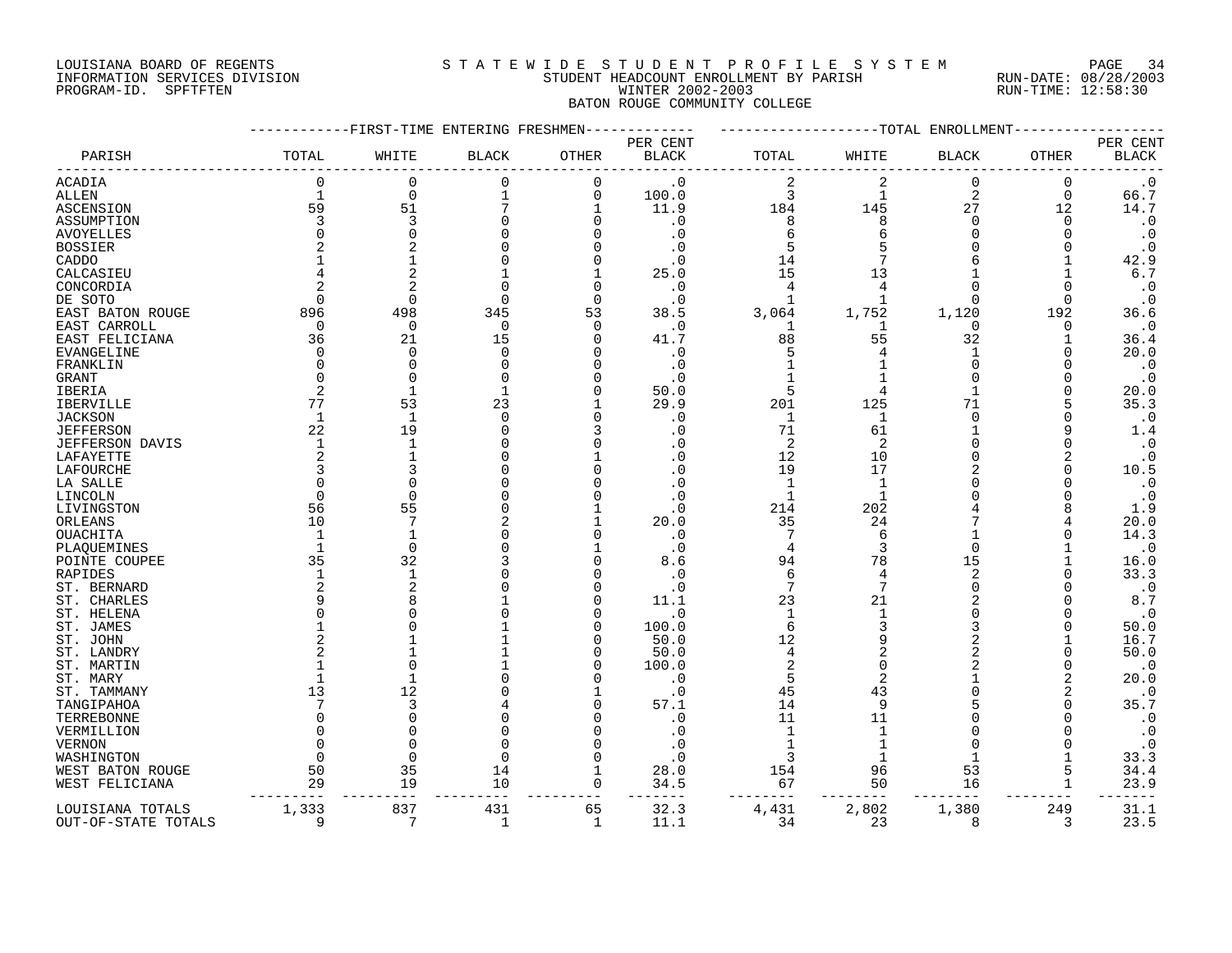# LOUISIANA BOARD OF REGENTS S T A T E W I D E S T U D E N T P R O F I L E S Y S T E M PAGE 35 INFORMATION SERVICES DIVISION STUDENT HEADCOUNT ENROLLMENT BY PARISH RUN-DATE: 08/28/2003 PROGRAM-ID. SPFTFTEN WINTER 2002-2003 RUN-TIME: 12:58:30 BATON ROUGE COMMUNITY COLLEGE

|                                    |       |       |              | -FIRST-TIME ENTERING FRESHMEN---- |                          |       |       | -TOTAL ENROLLMENT- |           |                          |
|------------------------------------|-------|-------|--------------|-----------------------------------|--------------------------|-------|-------|--------------------|-----------|--------------------------|
| PARISH                             | TOTAL | WHITE | <b>BLACK</b> | <b>OTHER</b>                      | PER CENT<br><b>BLACK</b> | TOTAL | WHITE | BLACK              | OTHER     | PER CENT<br><b>BLACK</b> |
| LA./OUT-OF-STATE<br>FOREIGN TOTALS | 1,342 | 844   | 432          | 66<br>14                          | 32.2                     | 4,465 | 2,825 | 1,388              | 252<br>35 | 31.1                     |
| INSTITUTION TOTALS                 | 1,356 | 844   | 432          | 80                                | 31.9                     | 4,500 | 2,825 | ⊥,388              | 287       | 30.8                     |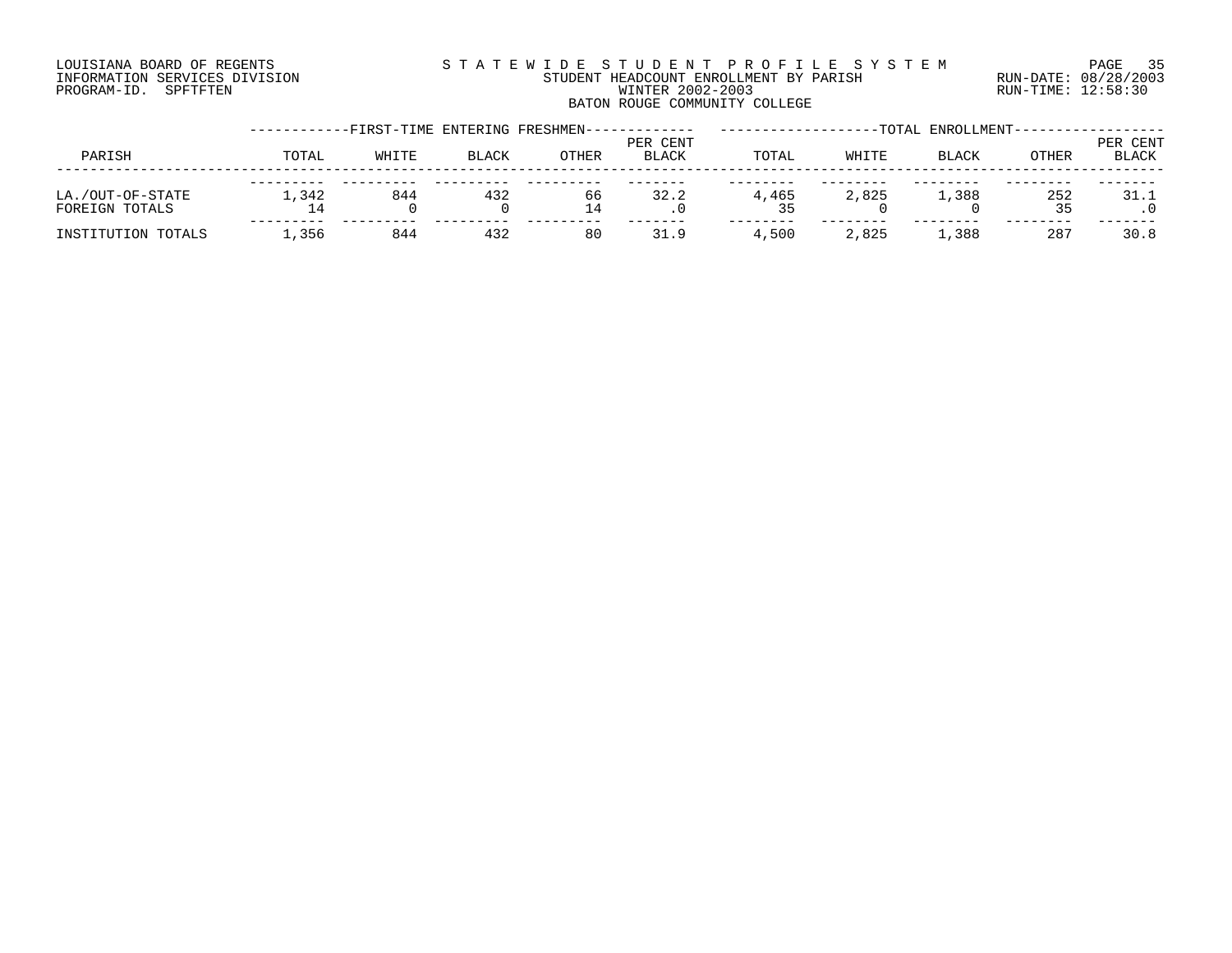#### LOUISIANA BOARD OF REGENTS S T A T E W I D E S T U D E N T P R O F I L E S Y S T E M PAGE 36 INFORMATION SERVICES DIVISION STUDENT HEADCOUNT ENROLLMENT BY PARISH RUN-DATE: 08/28/2003 PROGRAM-ID. SPFTFTEN WINTER 2002-2003 RUN-TIME: 12:58:30 BOSSIER PARISH COMMUNITY COLLEGE

|                     |          | -------FIRST-TIME ENTERING FRESHMEN- |              |              |              |          | -----------TOTAL | ENROLLMENT   |              |              |
|---------------------|----------|--------------------------------------|--------------|--------------|--------------|----------|------------------|--------------|--------------|--------------|
|                     |          |                                      |              |              | PER CENT     |          |                  |              |              | PER CENT     |
| PARISH              | TOTAL    | WHITE                                | <b>BLACK</b> | <b>OTHER</b> | <b>BLACK</b> | TOTAL    | WHITE            | <b>BLACK</b> | <b>OTHER</b> | <b>BLACK</b> |
| ASCENSION           | $\Omega$ |                                      |              | 0            | $\cdot$ 0    |          |                  | 0            | 0            | $\cdot$ 0    |
| <b>BIENVILLE</b>    | 11       | 5                                    |              |              | 54.5         | 39       | 22               | 16           |              | 41.0         |
| <b>BOSSIER</b>      | 181      | 119                                  | 41           | 21           | 22.7         | 1,517    | 1,095            | 281          | 141          | 18.5         |
| CADDO               | 229      | 154                                  | 55           | 20           | 24.0         | 1,974    | 1,277            | 572          | 125          | 29.0         |
| CALCASIEU           |          |                                      |              |              | $\cdot$ 0    | 4        |                  |              | n            | 50.0         |
| CLAIBORNE           |          |                                      |              |              | 33.3         | 54       | 30               | 23           |              | 42.6         |
| DE SOTO             |          |                                      |              |              | . 0          | 114      | 89               | 19           |              | 16.7         |
| EAST BATON ROUGE    |          |                                      |              |              |              |          |                  |              |              | $\cdot$ 0    |
| FRANKLIN            |          |                                      |              |              | . 0          |          |                  |              |              |              |
| LAFAYETTE           |          |                                      |              |              | . 0          |          |                  |              |              | $\cdot$ 0    |
| LINCOLN             |          |                                      |              |              |              | 1 ೧      |                  |              |              | 20.0         |
| LIVINGSTON          |          |                                      |              |              |              |          |                  |              |              | $\cdot$ 0    |
| MADISON             |          |                                      |              |              |              |          |                  |              |              | $\cdot$ 0    |
| NATCHITOCHES        |          |                                      |              |              | . 0          |          |                  |              |              | $\cdot$ 0    |
| <b>OUACHITA</b>     |          |                                      |              |              |              | 12       |                  |              |              | 41.7         |
| POINTE COUPEE       |          |                                      |              |              | . 0          |          |                  |              |              | 50.0         |
| RAPIDES             |          |                                      |              |              | 100.0        |          |                  |              |              | 75.0         |
| RED RIVER           |          |                                      |              |              | . 0          |          | 12               |              |              | 23.5         |
| RICHLAND            |          |                                      |              |              |              |          |                  |              |              | $\cdot$ 0    |
| SABINE              |          |                                      |              |              |              |          |                  |              |              | 11.1         |
| ST. JOHN            |          |                                      |              |              |              |          |                  |              |              | $\cdot$ 0    |
| ST. MARTIN          |          |                                      |              |              |              |          |                  |              |              | $\cdot$ 0    |
| TERREBONNE          |          |                                      |              |              |              |          |                  |              |              | $\cdot$ 0    |
| UNION               |          |                                      |              |              | . 0          |          |                  |              |              | 50.0         |
| VERMILLION          |          |                                      |              |              | . 0          |          |                  |              |              | $\cdot$ 0    |
| VERNON              |          |                                      |              |              | . 0          |          |                  |              |              | $\cdot$ 0    |
| WEBSTER             | 57       | 42                                   | 15           |              | 26.3         | 384      | 262              | 105          | 17           | 27.3         |
| WEST CARROLL        |          |                                      |              |              | . 0          |          |                  |              |              | $\cdot$ 0    |
| LOUISIANA TOTALS    | 496      | 334                                  | 120          | 42           | 24.2         | 4,164    | 2,831            | 1,037        | 296          | 24.9         |
| OUT-OF-STATE TOTALS | 10       | 10                                   |              | $\Omega$     | . 0          | 43       | 33               |              |              | 14.0         |
| LA./OUT-OF-STATE    | 506      | 344                                  | 120          | 42           | 23.7         | 4,207    | 2,864            | 1,043        | 300          | 24.8         |
| FOREIGN TOTALS      |          | 0                                    | $\Omega$     | $\Omega$     | . 0          | $\Omega$ | $\Omega$         | $\Omega$     | $\Omega$     | $\cdot$ 0    |
| INSTITUTION TOTALS  | 506      | 344                                  | 120          | 42           | 23.7         | 4,207    | 2,864            | 1,043        | 300          | 24.8         |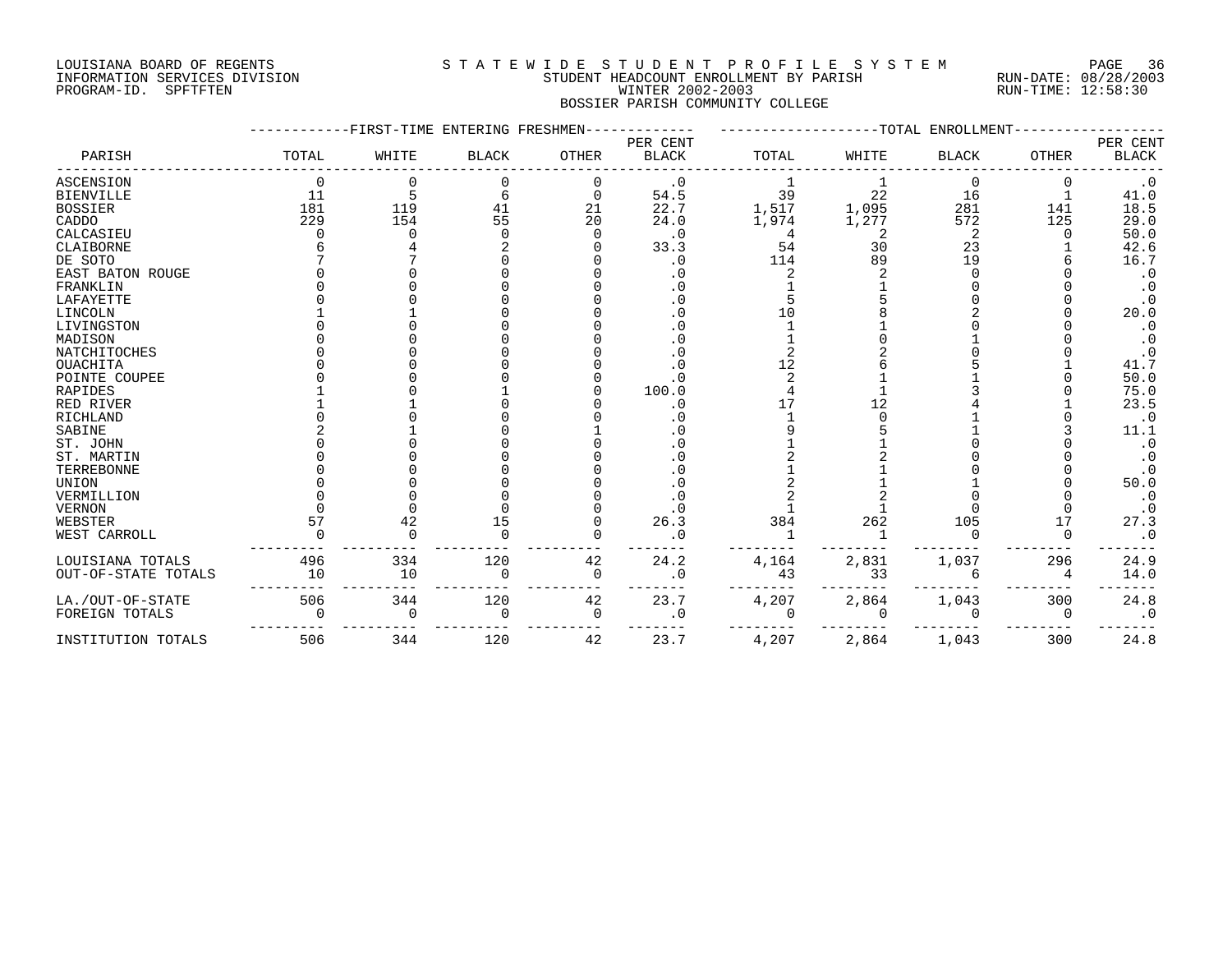## LOUISIANA BOARD OF REGENTS S T A T E W I D E S T U D E N T P R O F I L E S Y S T E M PAGE 37 INFORMATION SERVICES DIVISION STUDENT HEADCOUNT ENROLLMENT BY PARISH RUN-DATE: 08/28/2003 PROGRAM-ID. SPFTFTEN WINTER 2002-2003 RUN-TIME: 12:58:30 DELGADO COMMUNITY COLLEGE

|                  | -----------FIRST-TIME ENTERING FRESHMEN------------ |                |              |                |                             |                                                    |                         | -------------TOTAL ENROLLMENT------- |              |                                    |
|------------------|-----------------------------------------------------|----------------|--------------|----------------|-----------------------------|----------------------------------------------------|-------------------------|--------------------------------------|--------------|------------------------------------|
| PARISH           | TOTAL                                               | WHITE          | <b>BLACK</b> | OTHER          | PER CENT<br><b>BLACK</b>    | TOTAL                                              | WHITE                   | <b>BLACK</b>                         | OTHER        | PER CENT<br>$\operatorname{BLACK}$ |
| <b>ACADIA</b>    |                                                     |                |              | $\mathbf 0$    | . 0                         |                                                    |                         | 0                                    |              | $\cdot$ 0                          |
| ALLEN            | $1\,$                                               | $\mathbf 1$    | 0            | 0              | $\cdot$ 0                   | $\mathbf{1}$                                       | $\mathbf{1}$            | 0                                    | 0            | $\cdot$ 0                          |
| ASCENSION        |                                                     | $\overline{0}$ | $\Omega$     | 0              | $\cdot$ 0                   | $\begin{array}{c}\n21 \\ 9 \\ 1 \\ 3\n\end{array}$ | 15                      | $\overline{4}$                       |              | 19.0                               |
| ASSUMPTION       |                                                     | $\Omega$       |              | $\mathsf 0$    | $\cdot$ 0                   |                                                    | $6\overline{6}$         | $\overline{a}$                       | $\mathbf{1}$ | 22.2                               |
| AVOYELLES        |                                                     |                |              | 0              | 100.0                       |                                                    |                         | $\mathbf{1}$                         | 0            | $\cdot$ 0                          |
| <b>BOSSIER</b>   |                                                     |                |              | $\Omega$       | . 0                         |                                                    |                         | $\mathbf{1}$                         | $\Omega$     | 33.3                               |
| CADDO            |                                                     |                |              | 0              | . 0                         | 3                                                  |                         | 2                                    | 0            | 66.7                               |
| CALCASIEU        |                                                     |                |              | $\Omega$       |                             | 10                                                 |                         | 3                                    |              | 30.0                               |
| CALDWELL         |                                                     |                |              | $\Omega$       | $\cdot$ 0                   | $\mathbf{1}$                                       |                         | 0                                    |              | $\cdot$ 0                          |
| CAMERON          |                                                     |                |              |                | $\cdot$ 0                   | $\mathbf 1$                                        |                         | $\Omega$                             |              | $\cdot$ 0                          |
| CATAHOULA        |                                                     |                |              |                |                             |                                                    | $\mathbf 0$             |                                      |              | $\ddot{o}$                         |
| CONCORDIA        |                                                     |                |              | $\Omega$       |                             | $\frac{1}{3}$                                      | $\Omega$                | 3                                    | $\Omega$     | $\cdot$ 0                          |
| DE SOTO          |                                                     |                |              |                |                             | 5                                                  | 2                       | $\mathbf{1}$                         |              | 20.0                               |
| EAST BATON ROUGE |                                                     |                |              | $\Omega$       | 66.7                        | 48                                                 | 26                      | 16                                   |              | 33.3                               |
|                  |                                                     |                |              | $\Omega$       |                             | $\mathbf{1}$                                       | $\mathbf{1}$            | 0                                    | 0            | $\cdot$ 0                          |
| EAST CARROLL     |                                                     |                |              | $\Omega$       | $\cdot$ 0<br>100.0          | 14                                                 |                         | 6                                    |              | 42.9                               |
| EAST FELICIANA   |                                                     |                |              |                |                             | 5                                                  |                         |                                      |              |                                    |
| EVANGELINE       |                                                     |                |              |                | $\cdot$ 0                   |                                                    |                         |                                      |              | 20.0                               |
| GRANT            |                                                     |                |              | $\mathbf 0$    | $\cdot$ 0                   | $\sqrt{2}$                                         |                         |                                      |              | 50.0                               |
| IBERIA           |                                                     |                |              | $\mathbf 0$    |                             |                                                    |                         |                                      |              | 11.1                               |
| <b>IBERVILLE</b> |                                                     | $\Omega$       |              | $\Omega$       | $\cdot$ 0                   | 5                                                  |                         |                                      |              | $\cdot$ 0                          |
| <b>JACKSON</b>   |                                                     | $\mathbf{1}$   | $\Omega$     | $\mathbf 0$    | . 0                         |                                                    |                         | 0                                    | 0            | $\cdot$ 0                          |
| <b>JEFFERSON</b> | 460                                                 | 202            | 129          | 129            | 28.0                        | 5,467                                              | $\mathbb{R}^2$<br>2,706 | 1,456                                | 1,305        | 26.6                               |
| JEFFERSON DAVIS  | 2                                                   | 2              | 0            | 0              | $\cdot$ 0                   | $\overline{2}$                                     |                         | $\mathbf 0$                          | 0            | $\cdot$ 0                          |
| LAFAYETTE        | $\overline{0}$                                      | $\Omega$       |              | $\mathbf 0$    | $\cdot$ 0                   | 16                                                 | - 8                     | 4                                    | 4            | 25.0                               |
| LAFOURCHE        | 13                                                  |                |              |                | 23.1                        | 165                                                | 122                     | 20                                   | 23           | 12.1                               |
| LA SALLE         | $\Omega$                                            |                |              | 0              | $\cdot$ 0                   | $\mathbf{1}$                                       | $\mathbf{1}$            | $\Omega$                             | $\Omega$     | $\cdot$ 0                          |
| LINCOLN          |                                                     |                |              | $\Omega$       | $\cdot$ 0                   | $\mathbf{1}$                                       |                         |                                      |              | $\cdot$ 0                          |
| LIVINGSTON       |                                                     |                |              | $\Omega$       | . 0                         | 9                                                  |                         |                                      | $\Omega$     | 44.4                               |
| MADISON          |                                                     | $\mathbf 0$    |              | $\mathbf 0$    | $\cdot$ 0                   |                                                    |                         |                                      | 0            | 50.0                               |
| MOREHOUSE        |                                                     | $\Omega$       |              | $\Omega$       | 100.0                       |                                                    |                         |                                      | $\Omega$     | $\cdot$ 0                          |
| NATCHITOCHES     |                                                     | $\Omega$       | $\Omega$     | $\Omega$       | $\overline{\phantom{0}}$ .0 |                                                    | $\overline{0}$          | 2                                    | 2            | $\cdot$ 0                          |
| ORLEANS          | 603                                                 | 52             | 448          | 103            | 74.3                        | 6,030                                              | 944                     | 4,211                                | 875          | 69.8                               |
| <b>OUACHITA</b>  | $\Omega$                                            | $\mathbf 0$    | $\Omega$     | $\overline{0}$ | $\cdot$ 0                   | 3                                                  | $\overline{1}$          | 2                                    | $\Omega$     | 66.7                               |
| PLAQUEMINES      | 15                                                  | 9              | 2            | $\overline{4}$ | 13.3                        | 207                                                | 115                     | 44                                   | 48           | 21.3                               |
| POINTE COUPEE    | $\Omega$                                            | $\mathbf 0$    |              | $\mathbf 0$    | $\cdot$ 0                   | 7                                                  | 2                       | 5                                    | $\Omega$     | 71.4                               |
| RAPIDES          | $\mathbf{1}$                                        | $\Omega$       |              | $\Omega$       | 100.0                       | 10                                                 | - 5                     | $\overline{2}$                       | 3            | 20.0                               |
| SABINE           |                                                     | $\mathbf{1}$   |              | $\mathbf 0$    | $\cdot$ 0                   | $\overline{\phantom{0}}^2$                         | $\overline{2}$          | $\Omega$                             | $\mathbf 0$  | $\cdot$ 0                          |
| ST. BERNARD      | 13                                                  | 9              |              | 2              | 15.4                        | 292                                                | 196                     | 32                                   | 64           | 11.0                               |
| ST. CHARLES      | 47                                                  | 24             | 12           | 11             | 25.5                        | 428                                                | 243                     | 126                                  | 59           | 29.4                               |
| ST. HELENA       |                                                     | $\Omega$       | $\mathbf{1}$ | $\mathbf 0$    | 100.0                       | $\overline{4}$                                     | $\overline{0}$          | $\overline{\phantom{a}}$             | $\mathbf{1}$ |                                    |
|                  | 6                                                   | 3              |              | $\mathbf 0$    | 50.0                        | 67                                                 | 26                      | 34                                   | 7            | 50.7                               |
| ST. JAMES        | 23                                                  |                | 14           |                | 60.9                        | 308                                                | 111                     | 146                                  | 51           |                                    |
| ST. JOHN         |                                                     |                |              | 5              |                             |                                                    |                         |                                      |              | 47.4                               |
| ST. LANDRY       | $\mathbf{1}$                                        | $\mathbf 0$    |              | $\mathbf 0$    | 100.0                       | $\overline{\mathbf{3}}$                            | $\overline{1}$          | $\mathbf{1}$<br>$\mathbf{1}$         | 1            | 33.3                               |
| ST. MARTIN       |                                                     | $\mathbf{1}$   |              | $\mathbf 0$    | 50.0                        | 3                                                  | 2                       |                                      | 0            | 33.3                               |
| ST. MARY         | 1                                                   | $\mathbf{1}$   | $\Omega$     | $\overline{0}$ | $\cdot$ 0                   | 8                                                  | 5                       | 2                                    | $\mathbf{1}$ | 25.0                               |
| ST. TAMMANY      | 175                                                 | 102            | 21           | 52             | 12.0                        | 1,500                                              | 1,003                   | 181                                  | 316          | 12.1                               |
| TANGIPAHOA       | 6                                                   | 4              | 2            | $\Omega$       | 33.3                        | 58                                                 | 29                      | 21                                   | 8            | 36.2                               |
| TERREBONNE       | 14                                                  |                |              | 3              | 28.6                        | 159                                                | 91                      | 37                                   | 31           | 23.3                               |
| VERMILLION       | 4                                                   | 3              |              | 0              | 25.0                        | 12                                                 | 9                       | 1                                    | 2            | 8.3                                |
| VERNON           |                                                     | $\Omega$       |              | $\Omega$       | $\cdot$ 0                   | <sup>1</sup>                                       | $\mathbf{1}$            | $\Omega$                             | $\Omega$     | $\cdot$ 0                          |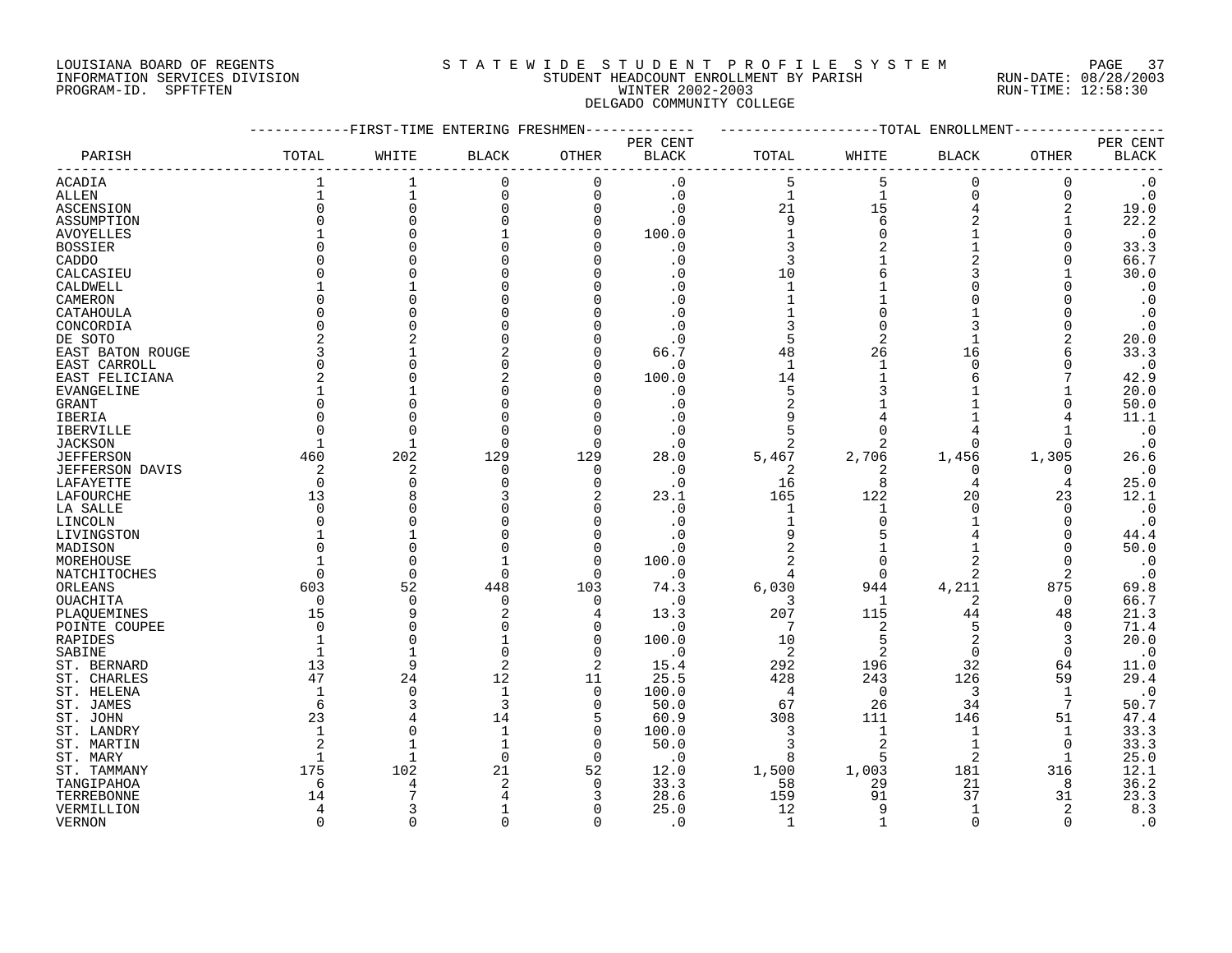# LOUISIANA BOARD OF REGENTS S T A T E W I D E S T U D E N T P R O F I L E S Y S T E M PAGE 38 INFORMATION SERVICES DIVISION STUDENT HEADCOUNT ENROLLMENT BY PARISH RUN-DATE: 08/28/2003 PROGRAM-ID. SPFTFTEN WINTER 2002-2003 RUN-TIME: 12:58:30 DELGADO COMMUNITY COLLEGE

|                                                          |             | -FIRST-TIME ENTERING FRESHMEN- |              |           |                          |               |             | -TOTAL ENROLLMENT- |              |                                |
|----------------------------------------------------------|-------------|--------------------------------|--------------|-----------|--------------------------|---------------|-------------|--------------------|--------------|--------------------------------|
| PARISH                                                   | TOTAL       | WHITE                          | <b>BLACK</b> | OTHER     | PER CENT<br><b>BLACK</b> | TOTAL         | WHITE       | <b>BLACK</b>       | OTHER        | PER CENT<br><b>BLACK</b>       |
| WASHINGTON<br>WEST BATON ROUGE<br>WEST FELICIANA<br>WINN |             |                                |              |           | 12.5<br>. 0              | 44            | 24          |                    |              | 25.0<br>$\cdot$ 0<br>$\cdot$ 0 |
| LOUISIANA TOTALS<br>OUT-OF-STATE TOTALS                  | 1,411<br>34 | 446<br>18                      | 652          | 313       | 46.2<br>26.5             | 14,968<br>198 | 5,735       | 6,397<br>45        | 2,836<br>56  | 42.7<br>22.7                   |
| LA./OUT-OF-STATE<br>FOREIGN TOTALS                       | 1,445<br>28 | 464                            | 661          | 320<br>22 | 45.7<br>3.6              | 15,166<br>206 | 5,832<br>27 | 6,442              | 2,892<br>173 | 42.5<br>2.9                    |
| INSTITUTION TOTALS                                       | 1,473       | 469                            | 662          | 342       | 44.9                     | 15,372        | 5,859       | 6,448              | 3,065        | 41.9                           |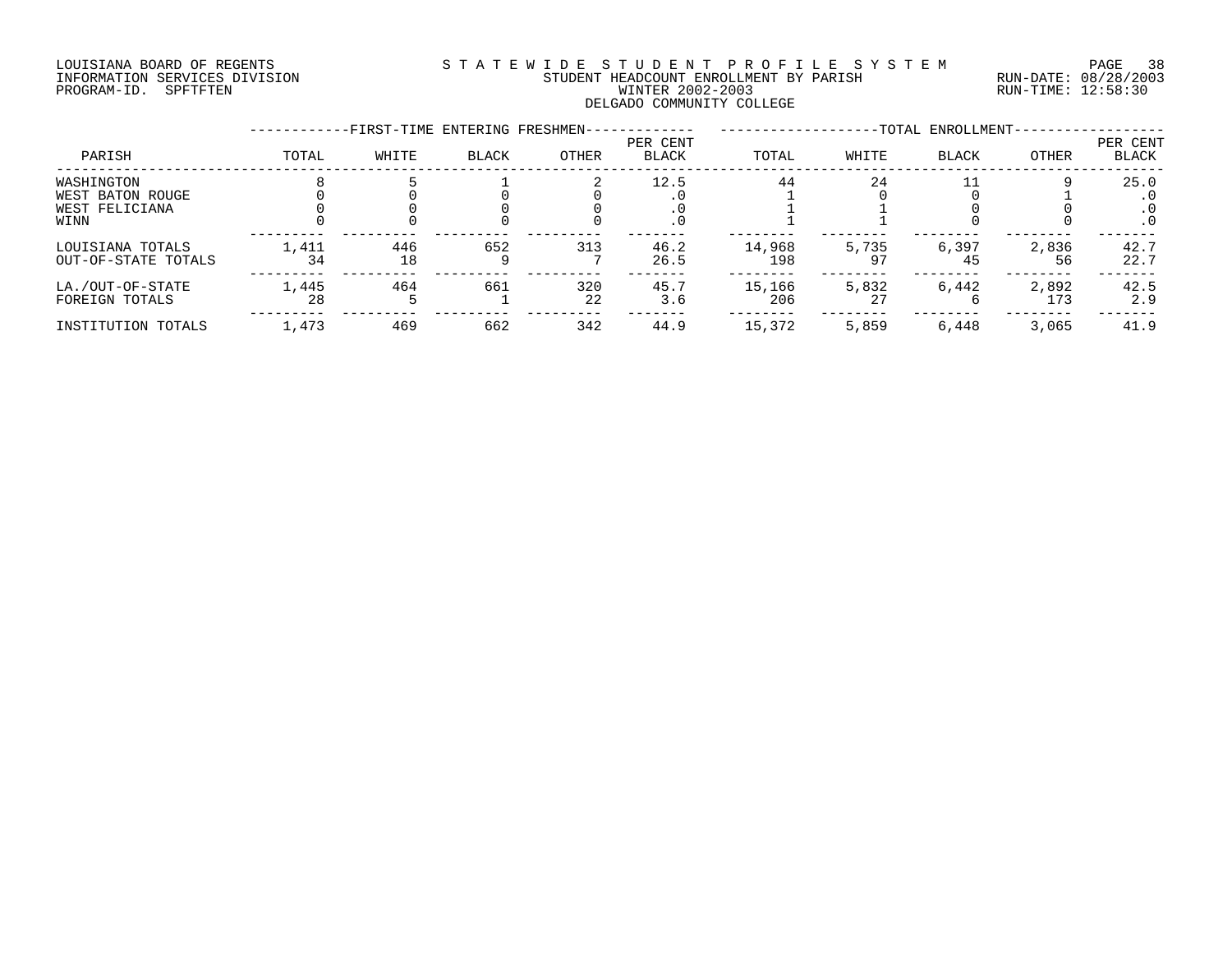# LOUISIANA BOARD OF REGENTS S T A T E W I D E S T U D E N T P R O F I L E S Y S T E M PAGE 39 INFORMATION SERVICES DIVISION STUDENT HEADCOUNT ENROLLMENT BY PARISH RUN-DATE: 08/28/2003 PROGRAM-ID. SPFTFTEN WINTER 2002-2003 RUN-TIME: 12:58:30 ELAINE P. NUNEZ COMMUN. COLLEGE

|                     |       | FIRST-TIME ENTERING FRESHMEN- |              |       |                          |       |       | -TOTAL ENROLLMENT- |              |                   |
|---------------------|-------|-------------------------------|--------------|-------|--------------------------|-------|-------|--------------------|--------------|-------------------|
| PARISH              | TOTAL | WHITE                         | <b>BLACK</b> | OTHER | PER CENT<br><b>BLACK</b> | TOTAL | WHITE | <b>BLACK</b>       | <b>OTHER</b> | PER CENT<br>BLACK |
| ASCENSION           |       |                               |              |       |                          |       |       |                    |              |                   |
| ASSUMPTION          |       |                               |              |       |                          |       |       |                    |              |                   |
| EAST BATON ROUGE    |       |                               |              |       |                          |       |       |                    |              |                   |
| <b>JEFFERSON</b>    |       |                               |              |       | 33.3                     |       |       | 24                 |              | 34.8              |
| LAFAYETTE           |       |                               |              |       |                          |       |       |                    |              |                   |
| LIVINGSTON          |       |                               |              |       |                          |       |       |                    |              |                   |
| ORLEANS             |       | 18                            | 33           |       | 57.9                     | 654   | 192   | 407                | 55           | 62.2              |
| PLAQUEMINES         | 23    | 10                            |              |       | 52.2                     | 194   | 69    | 114                | 11           | 58.8              |
| ST. BERNARD         | 126   | 106                           |              |       | 5.6                      | 1,204 | 1,066 | 37                 | 101          | 3.1               |
| ST. CHARLES         |       |                               |              |       | 100.0                    |       |       |                    |              | 50.0              |
| ST. MARY            |       |                               |              |       |                          |       |       |                    |              | $\cdot$ 0         |
| ST. TAMMANY         |       |                               |              |       |                          | 69    | 54    |                    |              | 7.2               |
| TANGIPAHOA          |       |                               |              |       |                          |       |       |                    |              | $\cdot$ 0         |
| TERREBONNE          |       |                               |              |       |                          |       |       |                    |              | $\cdot$ 0         |
| LOUISIANA TOTALS    | 229   | 146                           | 56           | 27    | 24.5                     | 2,202 | 1,424 | 590                | 188          | 26.8              |
| OUT-OF-STATE TOTALS |       |                               |              |       |                          |       |       |                    |              | $\cdot$ 0         |
| LA./OUT-OF-STATE    | 229   | 146                           | 56           | 27    | 24.5                     | 2,203 | 1,425 | 590                | 188          | 26.8              |
| FOREIGN TOTALS      |       |                               |              |       |                          |       |       |                    |              | $\cdot$ 0         |
| INSTITUTION TOTALS  | 229   | 146                           | 56           | 27    | 24.5                     | 2,203 | 1,425 | 590                | 188          | 26.8              |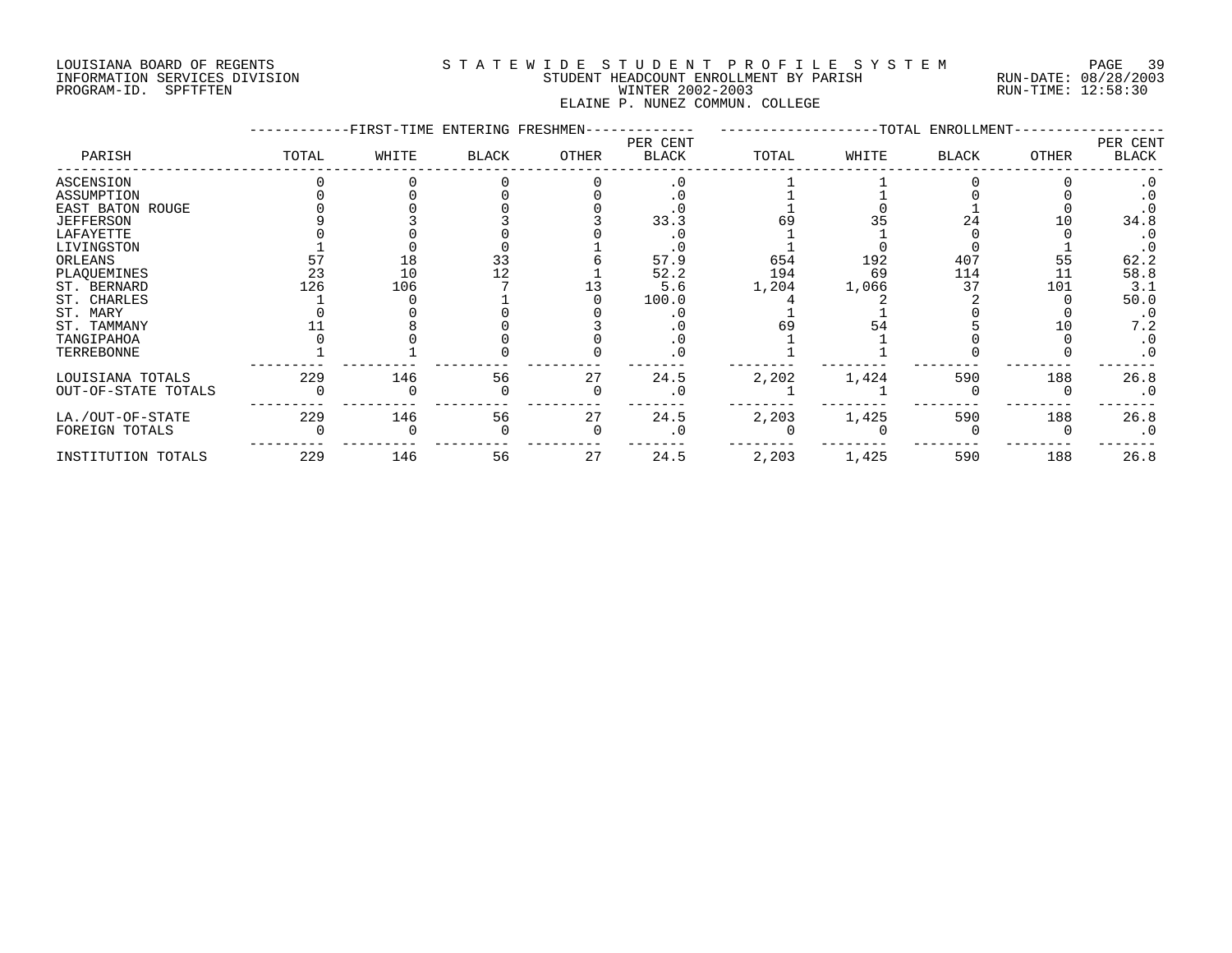# LOUISIANA BOARD OF REGENTS S T A T E W I D E S T U D E N T P R O F I L E S Y S T E M PAGE 40 INFORMATION SERVICES DIVISION STUDENT HEADCOUNT ENROLLMENT BY PARISH RUN-DATE: 08/28/2003 PROGRAM-ID. SPFTFTEN WINTER 2002-2003 RUN-TIME: 12:58:30 RIVER PARISHES COMMUNITY COLLEGE

|                     |       | -FIRST-TIME ENTERING FRESHMEN- |              |       |                   |       |       | -------------------TOTAL ENROLLMENT- |       |                   |
|---------------------|-------|--------------------------------|--------------|-------|-------------------|-------|-------|--------------------------------------|-------|-------------------|
| PARISH              | TOTAL | WHITE                          | <b>BLACK</b> | OTHER | PER CENT<br>BLACK | TOTAL | WHITE | <b>BLACK</b>                         | OTHER | PER CENT<br>BLACK |
| ASCENSION           | 39    | 33                             |              |       | 10.3              | 364   | 325   | 27                                   | 12    | 7.4               |
| ASSUMPTION          |       |                                |              |       | 66.7              | 41    | 21    | 20                                   |       | 48.8              |
| CALCASIEU           |       |                                |              |       |                   |       |       |                                      |       | $\cdot$ 0         |
| EAST BATON ROUGE    |       |                                |              |       |                   | 2.0   |       |                                      |       | 5.0               |
| IBERVILLE           |       |                                |              |       | 100.0             |       |       |                                      |       |                   |
| <b>JEFFERSON</b>    |       |                                |              |       |                   |       |       |                                      |       |                   |
| LAFOURCHE           |       |                                |              |       |                   |       |       |                                      |       |                   |
| LIVINGSTON          |       |                                |              |       |                   |       |       |                                      |       |                   |
| ORLEANS             |       |                                |              |       |                   |       |       |                                      |       |                   |
| ST. CHARLES         |       |                                |              |       |                   |       |       |                                      |       | 25.0              |
| ST. JAMES           |       |                                |              |       | 63.6              | 95    | 56    | 39                                   |       | 41.1              |
| ST. JOHN            |       |                                |              |       | 75.0              | 45    | 22    | 1 R                                  |       | 40.0              |
| ST. LANDRY          |       |                                |              |       |                   |       |       |                                      |       |                   |
| ST. MARY            |       |                                |              |       |                   |       |       |                                      |       |                   |
| TERREBONNE          |       |                                |              |       |                   |       |       |                                      |       |                   |
| LOUISIANA TOTALS    | 74    | 45                             | 26           |       | 35.1              | 590   | 462   | 109                                  | 19    | 18.5              |
| OUT-OF-STATE TOTALS |       |                                |              |       |                   |       |       |                                      |       | $\cdot$ 0         |
| LA./OUT-OF-STATE    | 74    | 45                             | 26           |       | 35.1              | 590   | 462   | 109                                  | 19    | 18.5              |
| FOREIGN TOTALS      |       |                                |              |       |                   |       |       |                                      |       | $\cdot$ 0         |
| INSTITUTION TOTALS  | 74    | 45                             | 26           |       | 35.1              | 590   | 462   | 109                                  | 19    | 18.5              |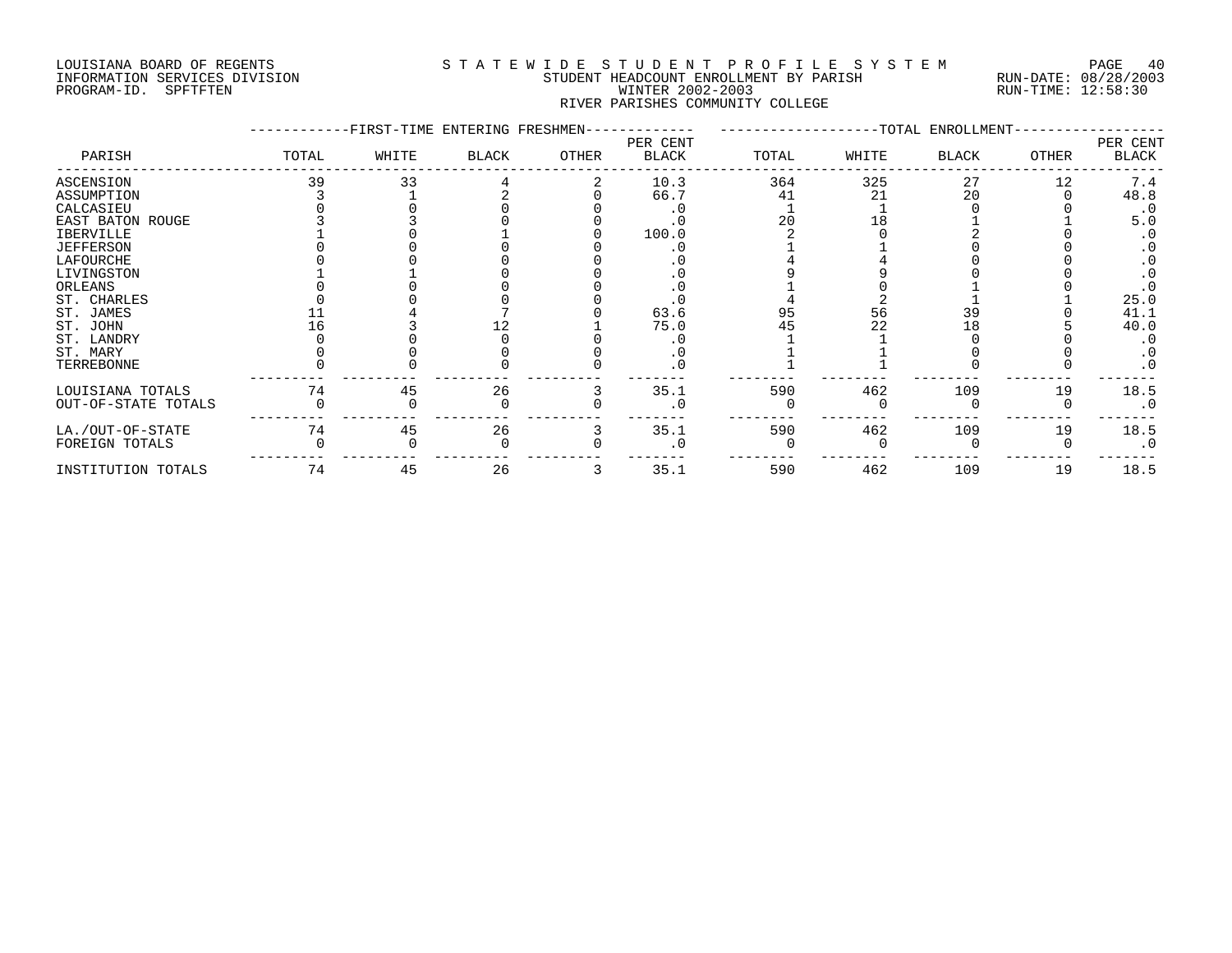# LOUISIANA BOARD OF REGENTS S T A T E W I D E S T U D E N T P R O F I L E S Y S T E M PAGE 41 INFORMATION SERVICES DIVISION STUDENT HEADCOUNT ENROLLMENT BY PARISH RUN-DATE: 08/28/2003 PROGRAM-ID. SPFTFTEN WINTER 2002-2003 RUN-TIME: 12:58:30 SOUTH LA. COMMUNITY COLLEGE

|                     |       | FIRST-TIME ENTERING FRESHMEN- |              |          |                          |       |       | -TOTAL ENROLLMENT- |       |                   |
|---------------------|-------|-------------------------------|--------------|----------|--------------------------|-------|-------|--------------------|-------|-------------------|
| PARISH              | TOTAL | WHITE                         | <b>BLACK</b> | OTHER    | PER CENT<br><b>BLACK</b> | TOTAL | WHITE | <b>BLACK</b>       | OTHER | PER CENT<br>BLACK |
| <b>ACADIA</b>       |       |                               |              |          | 57.1                     | 13    |       |                    |       | 38.5              |
| <b>AVOYELLES</b>    |       |                               |              |          |                          |       |       |                    |       | $\cdot$ 0         |
| CALCASIEU           |       |                               |              |          |                          |       |       |                    |       |                   |
| CAMERON             |       |                               |              |          |                          |       |       |                    |       |                   |
| EAST BATON ROUGE    |       |                               |              |          |                          |       |       |                    |       |                   |
| EVANGELINE          |       |                               |              |          |                          |       |       |                    |       |                   |
| FRANKLIN            |       |                               |              |          |                          | 23    | 10    | 12                 |       | 52.2              |
| <b>IBERIA</b>       |       | 16                            |              |          | 23.8                     | 300   | 180   | 113                |       | 37.7              |
| <b>IBERVILLE</b>    |       |                               |              |          |                          |       |       |                    |       | 50.0              |
| <b>JEFFERSON</b>    |       |                               |              |          |                          |       |       |                    |       | $\cdot$ 0         |
| JEFFERSON DAVIS     |       |                               |              |          |                          |       |       |                    |       |                   |
| LAFAYETTE           | 233   | 150                           |              |          | 32.2                     | 561   | 352   | 188                |       | 33.5              |
| LAFOURCHE           |       |                               |              |          |                          |       |       |                    |       |                   |
| POINTE COUPEE       |       |                               |              |          |                          |       |       |                    |       |                   |
| RAPIDES             |       |                               |              |          |                          |       |       |                    |       |                   |
| RED RIVER           |       |                               |              |          |                          |       |       |                    |       |                   |
| ST. LANDRY          |       |                               |              |          | 55.6                     | 28    | 16    |                    |       | 32.1              |
| ST. MARTIN          | 45    | 30                            |              |          | 33.3                     | 124   | 69    | 54                 |       | 43.5              |
| ST. MARY            |       |                               |              |          | 63.6                     | 82    | 33    | 41                 |       | 50.0              |
| TERREBONNE          |       |                               |              |          | $\cdot$ 0                |       |       |                    |       | $\cdot$ 0         |
| VERMILLION          |       | 16                            |              |          | 5.9                      | 64    | 54    |                    |       | 12.5              |
| LOUISIANA TOTALS    | 353   | 231                           | 112          | 10       | 31.7                     | 1,215 | 741   | 431                | 43    | 35.5              |
| OUT-OF-STATE TOTALS |       |                               |              | $\Omega$ | 0                        |       |       |                    |       | $\cdot$ 0         |
| LA./OUT-OF-STATE    | 353   | 231                           | 112          | 10       | 31.7                     | 1,215 | 741   | 431                | 43    | 35.5              |
| FOREIGN TOTALS      |       |                               |              | $\Omega$ |                          |       |       |                    |       | $\cdot$ 0         |
| INSTITUTION TOTALS  | 353   | 231                           | 112          | 10       | 31.7                     | 1,221 | 741   | 431                | 49    | 35.3              |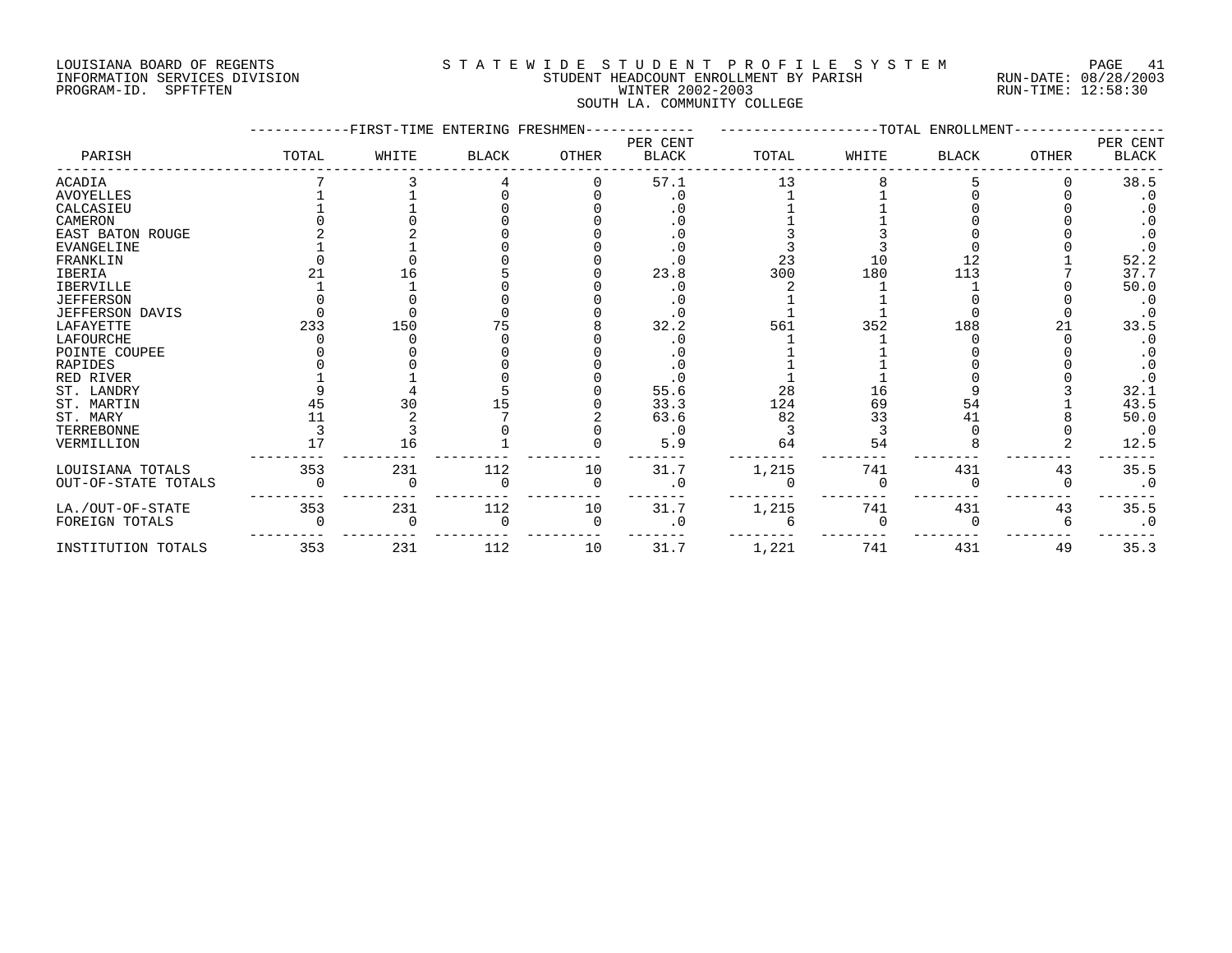## LOUISIANA BOARD OF REGENTS S T A T E W I D E S T U D E N T P R O F I L E S Y S T E M PAGE 42 INFORMATION SERVICES DIVISION STUDENT HEADCOUNT ENROLLMENT BY PARISH RUN-DATE: 08/28/2003 PROGRAM-ID. SPFTFTEN WINTER 2002-2003 RUN-TIME: 12:58:30 LA. DELTA COMMUNITY COLLEGE

|                        |          | FIRST-TIME ENTERING FRESHMEN |              |              |              |             |              | -TOTAL ENROLLMENT |              |                        |
|------------------------|----------|------------------------------|--------------|--------------|--------------|-------------|--------------|-------------------|--------------|------------------------|
|                        |          |                              |              |              | PER CENT     |             |              |                   |              | PER CENT               |
| PARISH                 | TOTAL    | WHITE                        | <b>BLACK</b> | <b>OTHER</b> | <b>BLACK</b> | TOTAL       | WHITE        | <b>BLACK</b>      | <b>OTHER</b> | <b>BLACK</b>           |
| ALLEN                  |          |                              |              |              | $\cdot$ 0    |             |              |                   |              | $\cdot$ 0              |
| <b>BIENVILLE</b>       |          |                              |              |              | . 0          |             |              |                   |              | $\cdot$ 0              |
| <b>BOSSIER</b>         |          |                              |              |              | . 0          |             |              |                   |              | $\cdot$ 0              |
| CADDO                  |          |                              |              |              | . 0          | 13          |              |                   |              | 23.1                   |
| CALCASIEU              |          |                              |              |              | . ∩          |             |              |                   |              | $\cdot$ 0              |
| CALDWELL               | 16       |                              |              |              | 43.8         | 21          |              |                   |              | 38.1                   |
| CATAHOULA              |          |                              |              |              | . 0          |             |              |                   |              | $\cdot$ 0              |
| CLAIBORNE              |          |                              |              |              |              |             |              |                   |              |                        |
|                        |          |                              |              |              |              |             |              |                   |              | 50.0                   |
| CONCORDIA              |          |                              |              |              |              |             |              |                   |              | $\cdot$ 0              |
| EAST BATON ROUGE       |          |                              |              |              | . 0          |             |              |                   |              | $\cdot$ 0              |
| EAST CARROLL           |          |                              |              |              | 100.0        | 22          |              | 22                |              | $\cdot$ 0              |
| FRANKLIN               |          |                              |              |              | 50.0         | 17          | 12           |                   |              | 23.5                   |
| IBERIA                 |          |                              |              |              | . 0          |             |              |                   |              | $\cdot$ 0              |
| <b>JACKSON</b>         |          |                              |              |              |              | 14          | 11           |                   |              | 21.4                   |
| <b>JEFFERSON</b>       |          |                              |              |              |              |             |              |                   |              | $\cdot$ 0              |
| <b>JEFFERSON DAVIS</b> |          |                              |              |              |              |             |              |                   |              | $\cdot$ 0              |
| LAFAYETTE              |          |                              |              |              | . 0          |             |              |                   |              | $\cdot$ 0              |
| LAFOURCHE              |          |                              |              |              | . 0          |             |              |                   |              | $\cdot$ 0              |
| LA SALLE               |          |                              |              |              |              |             |              |                   |              | $\cdot$ 0              |
| LINCOLN                |          |                              |              |              | . 0          | 28          | 24           |                   |              | 10.7                   |
| MADISON                | 22       |                              |              |              | 77.3         | 34          | $\mathsf{R}$ | 24                |              | 70.6                   |
| MOREHOUSE              | 20       | 11                           |              |              | 45.0         | 34          | 19           | 15                |              | 44.1                   |
| ORLEANS                | $\Omega$ | $\Omega$                     |              |              | $\cdot$ 0    | 2           |              | $\Omega$          |              | $\cdot$ 0              |
| OUACHITA               | 72       | 41                           | 24           |              | 33.3         | 207         | 123          | 74                | 10           | 35.7                   |
| PLAOUEMINES            |          |                              |              |              | . 0          |             |              |                   |              | 33.3                   |
| RAPIDES                |          |                              |              |              | $\cdot$ 0    |             |              |                   |              | 40.0                   |
| RICHLAND               |          |                              |              |              |              | 13          |              |                   |              | 30.8                   |
| ST. LANDRY             |          |                              |              |              |              |             |              |                   |              |                        |
| ST. TAMMANY            |          |                              |              |              | . 0          |             |              |                   |              | $\cdot$ 0<br>$\cdot$ 0 |
|                        |          |                              |              |              |              |             |              | 18                |              |                        |
| TENSAS                 |          |                              |              |              |              | 22          |              |                   |              | 81.8                   |
| UNION                  |          |                              |              |              |              | 17          | 13           |                   |              | 11.8                   |
| <b>VERNON</b>          |          |                              |              |              |              |             |              |                   |              | $\cdot$ 0              |
| WEBSTER                |          |                              |              |              |              |             |              |                   |              | 50.0                   |
| WEST CARROLL           |          |                              |              |              | 33.3         |             |              |                   |              | 22.2                   |
| $\texttt{WINN}$        |          |                              |              |              | $\cdot$ 0    |             |              |                   |              | $\cdot$ 0              |
| LOUISIANA TOTALS       | 154      | 82                           | 62           | 10           | 40.3         | 508         | 290          | 195               | 23           | 38.4                   |
| OUT-OF-STATE TOTALS    |          | $\Omega$                     | $\Omega$     | $\Omega$     | . 0          | 17          | 6            | 9                 | 2            | 52.9                   |
|                        |          |                              |              |              |              |             |              |                   |              |                        |
| LA./OUT-OF-STATE       | 154      | 82                           | 62           | 10           | 40.3         | 525         | 296          | 204               | 25           | 38.9                   |
| FOREIGN TOTALS         | $\Omega$ | $\Omega$                     | $\Omega$     | $\mathbf 0$  | . 0          | $\mathbf 0$ | $\Omega$     | 0                 | 0            | $\cdot$ 0              |
| INSTITUTION TOTALS     | 154      | 82                           | 62           | 10           | 40.3         | 525         | 296          | 204               | 25           | 38.9                   |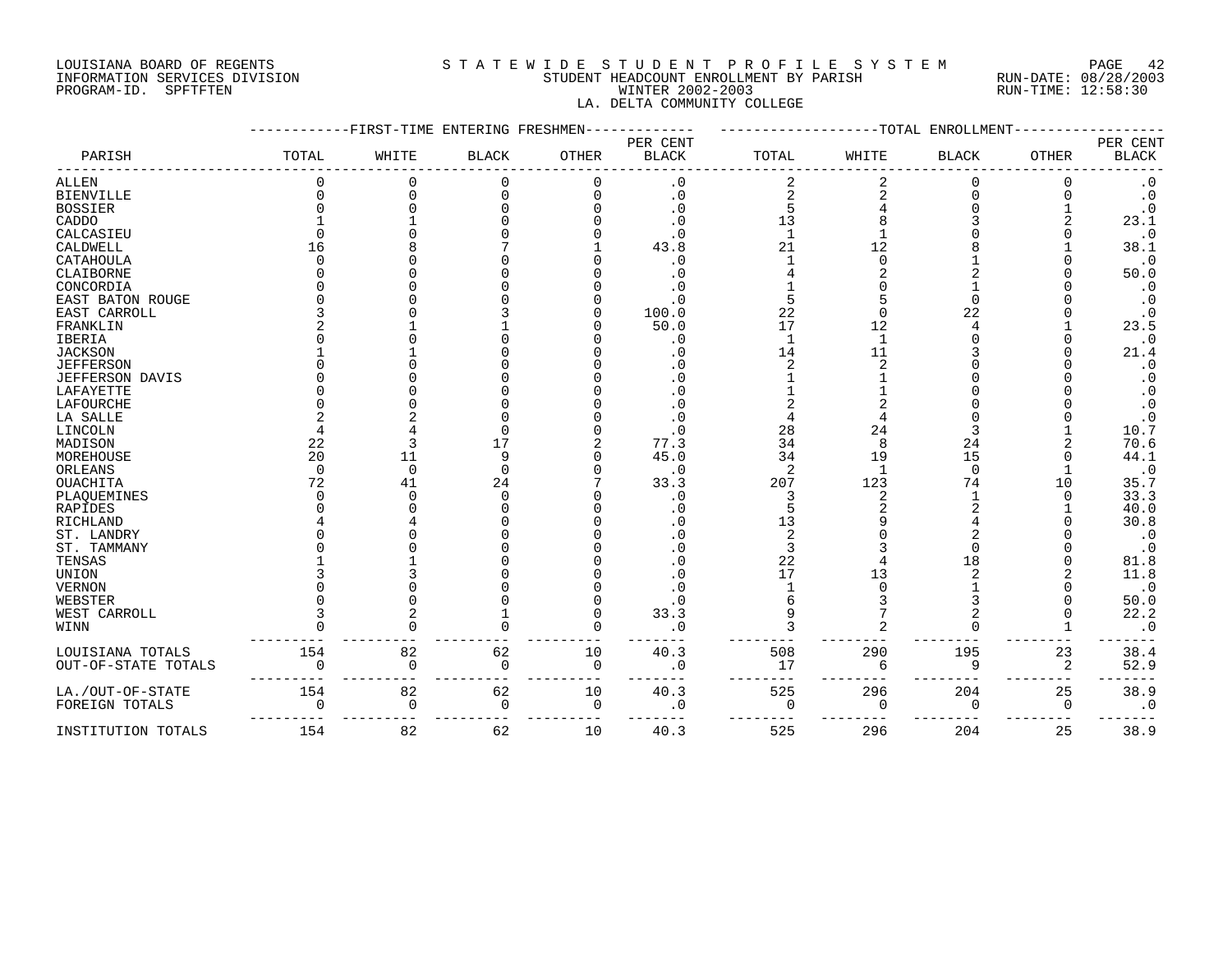# LOUISIANA BOARD OF REGENTS S T A T E W I D E S T U D E N T P R O F I L E S Y S T E M PAGE 43 INFORMATION SERVICES DIVISION STUDENT HEADCOUNT ENROLLMENT BY PARISH RUN-DATE: 08/28/2003 PROGRAM-ID. SPFTFTEN WINTER 2002-2003 RUN-TIME: 12:58:30 U. OF LOUISIANA SYSTEM TOTALS

|                   |                | -FIRST-TIME ENTERING FRESHMEN |              |                |              |       |            | --TOTAL ENROLLMENT |       |              |
|-------------------|----------------|-------------------------------|--------------|----------------|--------------|-------|------------|--------------------|-------|--------------|
|                   |                |                               |              |                | PER CENT     |       |            |                    |       | PER CENT     |
| PARISH            | TOTAL          | WHITE                         | <b>BLACK</b> | OTHER          | <b>BLACK</b> | TOTAL | WHITE      | <b>BLACK</b>       | OTHER | <b>BLACK</b> |
| ACADIA            | 19             | 12                            | 7            | $\mathbf 0$    | 36.8         |       | 900<br>735 | 143                | 22    | 15.9         |
| ALLEN             | 12             | 6                             | 5            | 1              | 41.7         |       | 281<br>365 | 69                 | 15    | 18.9         |
| ASCENSION         | 23             | 16                            | 7            | $\overline{0}$ | 30.4         |       | 686<br>827 | 118                | 23    | 14.3         |
| ASSUMPTION        | 11             | $\overline{7}$                | 3            | 1              | 27.3         | 318   | 235        | 78                 | 5     | 24.5         |
| <b>AVOYELLES</b>  | 7              | $\overline{2}$                | 5            | $\Omega$       | 71.4         |       | 251<br>342 | 80                 | 11    | 23.4         |
| <b>BEAUREGARD</b> | 19             | 16                            | 3            | $\mathbf 0$    | 15.8         |       | 748<br>620 | 90                 | 38    | 12.0         |
| <b>BIENVILLE</b>  | 11             | 4                             | 7            | $\Omega$       | 63.6         |       | 165<br>366 | 183                | 18    | 50.0         |
| <b>BOSSIER</b>    | 43             | 22                            | 12           |                | 27.9         | 1,552 | 1,102      | 271                | 179   | 17.5         |
| CADDO             | 81             | 22                            | 52           |                | 64.2         | 2,998 | 1,535      | 1,270              | 193   | 42.4         |
| CALCASIEU         | 169            | 117                           | 51           |                | 30.2         | 4,871 | 3,739      | 992                | 140   | 20.4         |
| CALDWELL          | 5              | 5                             | $\mathbf 0$  | $\Omega$       | $\cdot$ 0    | 181   | 150        | 27                 | 4     | 14.9         |
| CAMERON           | 6              | 6                             | $\mathbf 0$  | $\Omega$       | $\cdot$ 0    |       | 228<br>218 | 6                  | 4     | 2.6          |
| CATAHOULA         | 8              | 5                             | 3            |                | 37.5         |       | 259<br>186 | 71                 | 2     | 27.4         |
| CLAIBORNE         | 9              | $\overline{2}$                |              | $\Omega$       | 77.8         |       | 174<br>335 | 153                | 8     | 45.7         |
| CONCORDIA         | 10             | $\overline{4}$                | 6            | 0              | 60.0         |       | 202<br>373 | 164                |       | 44.0         |
| DE SOTO           | 28             | 14                            | 12           | 2              | 42.9         |       | 393<br>190 | 184                | 19    | 46.8         |
| EAST BATON ROUGE  | 70             | 42                            | 27           | 1              | 38.6         | 3,190 | 2,278      | 749                | 163   | 23.5         |
| EAST CARROLL      | 20             | $\overline{3}$                | 16           | $\mathbf 1$    | 80.0         | 194   | 47         | 144                | 3     | 74.2         |
| EAST FELICIANA    | 8              | 4                             | 4            | 0              | 50.0         | 185   | 126        | 57                 | 2     | 30.8         |
| <b>EVANGELINE</b> | 10             | 6                             | 4            | $\Omega$       | 40.0         |       | 319<br>400 | 73                 | 8     | 18.3         |
| FRANKLIN          | 25             | 11                            | 13           | 1              | 52.0         |       | 329<br>464 | 124                | 11    | 26.7         |
| GRANT             | 9              | 8                             | $\mathbf{1}$ | $\Omega$       | 11.1         |       | 275<br>220 | 33                 | 22    | 12.0         |
| IBERIA            | 56             | 30                            | 23           | 3              | 41.1         | 1,520 | 1,059      | 388                | 73    | 25.5         |
| IBERVILLE         | 8              | $\overline{2}$                | $\sqrt{6}$   | $\overline{0}$ | 75.0         | 227   | 155        | 66                 | 6     | 29.1         |
| <b>JACKSON</b>    | 16             | 7                             | 8            | $\mathbf 1$    | 50.0         | 429   | 251        | 164                | 14    | 38.2         |
| <b>JEFFERSON</b>  | 42             | 14                            | 26           | $\overline{2}$ | 61.9         | 1,891 | 1,288      | 433                | 170   | 22.9         |
| JEFFERSON DAVIS   | 17             | 11                            | 5            | $\mathbf 1$    | 29.4         |       | 543<br>659 | 100                | 16    | 15.2         |
| LAFAYETTE         | 274            | 199                           | 62           | 13             | 22.6         | 5,834 | 4,686      | 832                | 316   | 14.3         |
| LAFOURCHE         | 75             | 57                            | 15           | 3              | 20.0         | 2,310 | 1,988      | 207                | 115   | 9.0          |
| LA SALLE          | 15             | 14                            | $\mathbf{1}$ | $\Omega$       | 6.7          |       | 295<br>251 | 27                 | 17    | 9.2          |
| LINCOLN           | 62             | 21                            | 37           | $\overline{4}$ | 59.7         | 2,156 | 1,143      | 860                | 153   | 39.9         |
| LIVINGSTON        | 60             | 54                            | 4            | $\overline{2}$ | 6.7          | 1,885 | 1,763      | 83                 | 39    | 4.4          |
| MADISON           | 11             | $\overline{2}$                | 9            | $\mathbf 0$    | 81.8         |       | 244<br>96  | 147                | 1     | 60.2         |
| MOREHOUSE         | 25             | 13                            | 10           | 2              | 40.0         |       | 715<br>403 | 297                | 15    | 41.5         |
| NATCHITOCHES      | 75             | 33                            | 35           |                | 46.7         | 1,411 | 812        | 501                | 98    | 35.5         |
| ORLEANS           | 42             | 6                             | 32           | $\overline{4}$ | 76.2         | 1,094 | 300        | 723                | 71    | 66.1         |
| OUACHITA          | 160            | 78                            | 76           | 6              | 47.5         | 4,629 | 3,132      | 1,362              | 135   | 29.4         |
| PLAQUEMINES       | 9              | $\overline{4}$                | 3            |                | 33.3         |       | 151<br>222 | 53                 | 18    | 23.9         |
| POINTE COUPEE     | $\overline{4}$ | $\overline{2}$                | 2            | $\Omega$       | 50.0         | 181   | 144        | 34                 | 3     | 18.8         |
| RAPIDES           | 47             | 15                            | 31           | $\mathbf 1$    | 66.0         | 1,914 | 1,227      | 571                | 116   | 29.8         |
| RED RIVER         | 6              | $\overline{2}$                | 4            | $\Omega$       | 66.7         |       | 112<br>253 | 130                | 11    | 51.4         |
| RICHLAND          | 14             | 8                             | 6            | 0              | 42.9         |       | 316<br>472 | 141                | 15    | 29.9         |
| SABINE            | 19             | 14                            |              |                | 21.1         |       | 507<br>341 | 85                 | 81    | 16.8         |
| ST. BERNARD       | 6              | 6                             | 0            | $\Omega$       | $\cdot$ 0    |       | 284<br>237 | 23                 | 24    | 8.1          |
| ST. CHARLES       | 18             | 10                            | 8            | n              | 44.4         |       | 499<br>636 | 109                | 28    | 17.1         |
| ST. HELENA        | 5              | $\overline{2}$                | 3            |                | 60.0         |       | 66<br>129  | 62                 |       | 48.1         |
| ST. JAMES         | 8              | $\overline{c}$                | 6            |                | 75.0         |       | 300<br>183 | 111                | 6     | 37.0         |
| ST. JOHN          | 20             | 9                             | 11           |                | 55.0         |       | 635<br>450 | 153                | 32    | 24.1         |
| ST. LANDRY        | 30             | 14                            | 16           | $\Omega$       | 53.3         | 1,350 | 924        | 387                | 39    | 28.7         |
| ST. MARTIN        | 72             | 53                            | 17           | 2              | 23.6         |       | 994<br>689 | 269                | 36    | 27.1         |
|                   |                |                               |              |                |              |       |            |                    |       |              |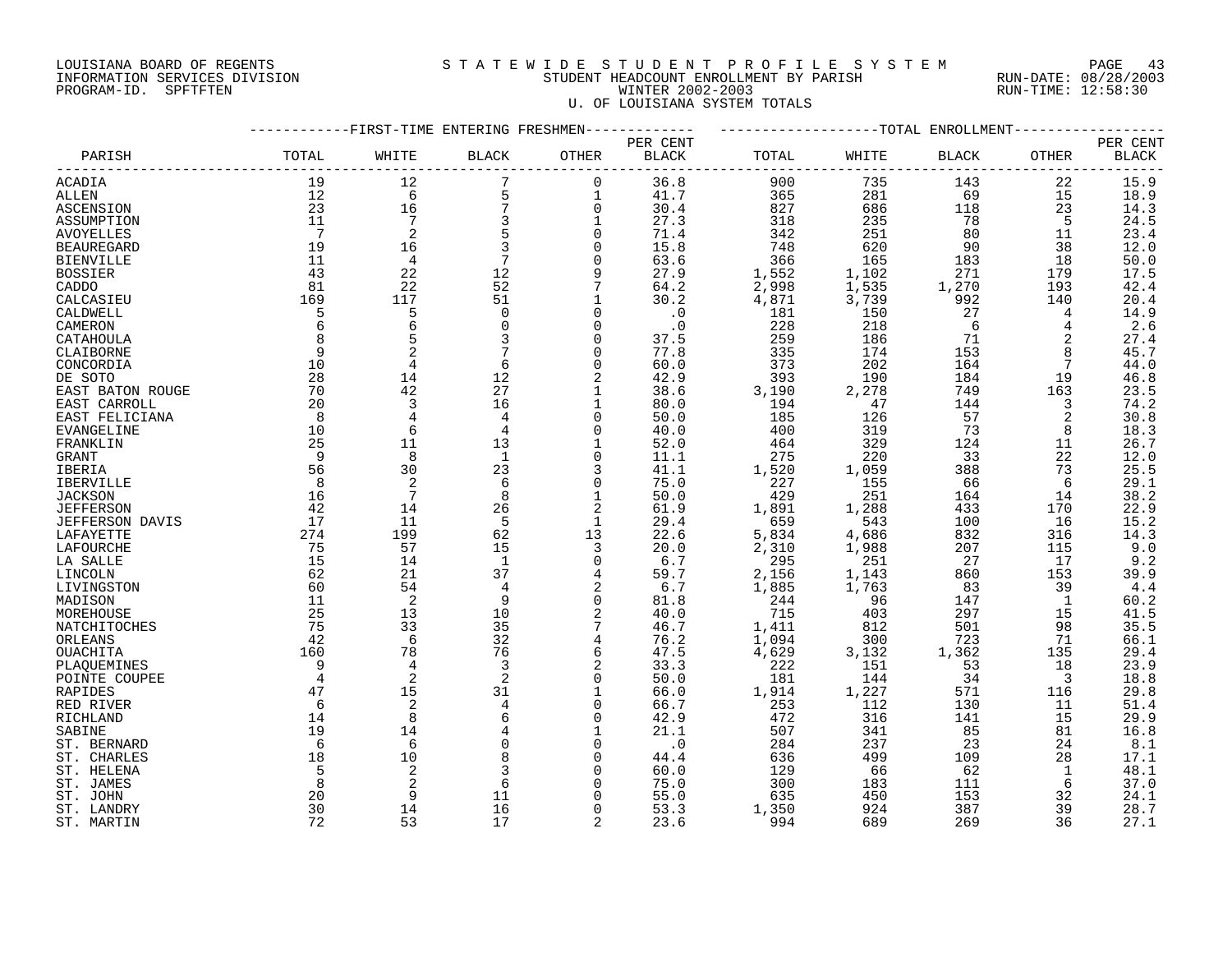## LOUISIANA BOARD OF REGENTS S T A T E W I D E S T U D E N T P R O F I L E S Y S T E M PAGE 44 INFORMATION SERVICES DIVISION STUDENT HEADCOUNT ENROLLMENT BY PARISH RUN-DATE: 08/28/2003 PROGRAM-ID. SPFTFTEN WINTER 2002-2003 RUN-TIME: 12:58:30 U. OF LOUISIANA SYSTEM TOTALS

|                     |       | FIRST-TIME ENTERING FRESHMEN- |       |       |                   |        |        | --TOTAL ENROLLMENT- |       |                   |
|---------------------|-------|-------------------------------|-------|-------|-------------------|--------|--------|---------------------|-------|-------------------|
| PARISH              | TOTAL | WHITE                         | BLACK | OTHER | PER CENT<br>BLACK | TOTAL  | WHITE  | BLACK               | OTHER | PER CENT<br>BLACK |
| ST. MARY            | 62    | 28                            | 27    |       | 43.5              | 1,159  | 777    | 274                 | 108   | 23.6              |
| ST. TAMMANY         | 101   | 82                            | 11    |       | 10.9              | 3,772  | 3,357  | 249                 | 166   | 6.6               |
| TANGIPAHOA          | 120   | 84                            | 32    |       | 26.7              | 3,776  | 2,738  | 916                 | 122   | 24.3              |
| TENSAS              |       |                               |       |       | 100.0             | 100    | 59     | 41                  |       | 41.0              |
| TERREBONNE          | 83    | 52                            | 19    |       | 22.9              | 2,421  | 1,968  | 288                 | 165   | 11.9              |
| UNION               | 25    |                               | 16    |       | 64.0              | 504    | 372    | 112                 | 20    | 22.2              |
| VERMILLION          | 16    | 13                            |       |       | 18.8              | 1,156  | 998    | 101                 | 57    | 8.7               |
| <b>VERNON</b>       | 101   | 58<br>25                      | 25    | 18    | 24.8              | 1,332  | 899    | 240                 | 193   | 18.0              |
| WASHINGTON          | 34    |                               |       |       | 23.5              | 730    | 535    | 185                 | 10    | 25.3              |
| WEBSTER             |       |                               |       |       | 60.0              | 573    | 366    | 185                 | 22    | 32.3              |
| WEST BATON ROUGE    |       |                               |       |       | 66.7              | 132    | 103    | 26                  |       | 19.7              |
| WEST CARROLL        |       | 12                            |       |       | 7.7               | 310    | 262    | 46                  |       | 14.8              |
| WEST FELICIANA      |       |                               |       |       | $\cdot$ 0         | 90     | 56     | 32                  |       | 35.6              |
| WINN                | 15    |                               |       |       | 40.0              | 459    | 321    | 115                 | 23    | 25.1              |
| LOUISIANA TOTALS    | 2,378 | 1,390                         | 859   | 129   | 36.1              | 69,454 | 49,808 | 16,207              | 3,439 | 23.3              |
| OUT-OF-STATE TOTALS | 195   | 60                            | 93    | 42    | 47.7              | 5,045  | 2,672  | 1,944               | 429   | 38.5              |
| LA./OUT-OF-STATE    | 2,573 | 1,450                         | 952   | 171   | 37.0              | 74,499 | 52,480 | 18,151              | 3,868 | 24.4              |
| FOREIGN TOTALS      | 55    |                               |       | 51    | 5.5               | 1,944  |        |                     | 1,931 | $\cdot$ 5         |
| INSTITUTION TOTALS  | 2,628 | 1,451                         | 955   | 222   | 36.3              | 76,443 | 52,484 | 18,160              | 5,799 | 23.8              |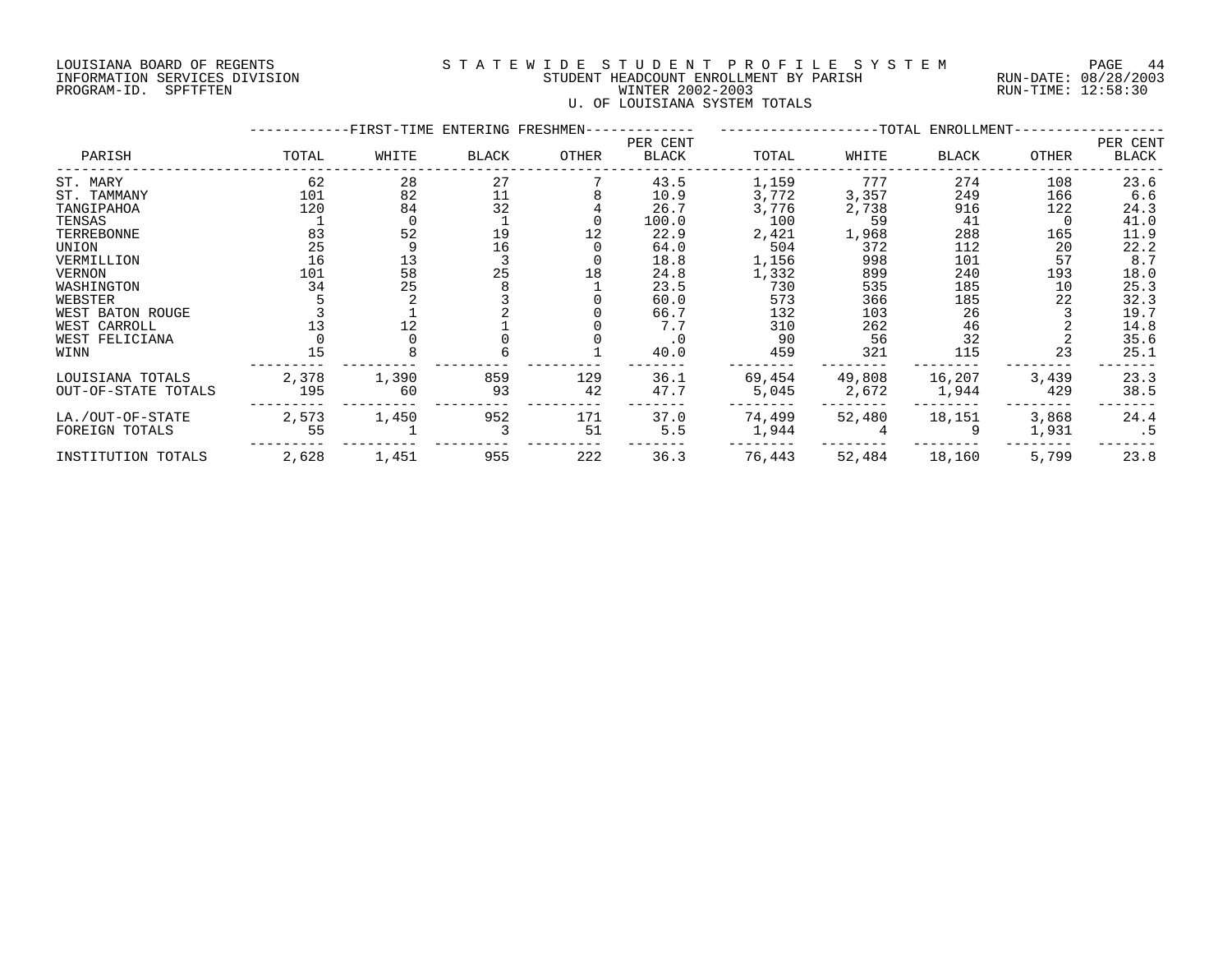# LOUISIANA BOARD OF REGENTS S T A T E W I D E S T U D E N T P R O F I L E S Y S T E M PAGE 45 INFORMATION SERVICES DIVISION STUDENT HEADCOUNT ENROLLMENT BY PARISH RUN-DATE: 08/28/2003 PROGRAM-ID. SPFTFTEN WINTER 2002-2003 RUN-TIME: 12:58:30 L.S.U. SYSTEM TOTALS

|                   |                | ------FIRST-TIME ENTERING FRESHMEN- |              |              | -----------            | -------------------TOTAL ENROLLMENT- |       |              |              |          |
|-------------------|----------------|-------------------------------------|--------------|--------------|------------------------|--------------------------------------|-------|--------------|--------------|----------|
|                   |                |                                     |              |              | PER CENT               |                                      |       |              |              | PER CENT |
| PARISH            | TOTAL          | WHITE                               | <b>BLACK</b> | OTHER        | BLACK                  | TOTAL                                | WHITE | <b>BLACK</b> | OTHER        | BLACK    |
| <b>ACADIA</b>     | 51             | 40                                  | 11           | 0            | 21.6                   | 852                                  | 704   | 135          | 13           | 15.8     |
| ALLEN             | 7              | 6                                   | $\mathbf{1}$ | $\mathbf 0$  | 14.3                   | 174                                  | 131   | 36           | 7            | 20.7     |
| ASCENSION         | 3              | 3                                   | $\mathbf 0$  | 0            | $\boldsymbol{\cdot}$ 0 | 935                                  | 795   | 87           | 53           | 9.3      |
| ASSUMPTION        | $\overline{2}$ | 1                                   |              | 0            | 50.0                   | 93                                   | 77    | 12           | 4            | 12.9     |
| <b>AVOYELLES</b>  | 37             | 22                                  | 10           | 5            | 27.0                   | 669                                  | 557   | 80           | 32           | 12.0     |
| <b>BEAUREGARD</b> | 1              | 1                                   | $\mathbf 0$  | $\mathbf 0$  | $\cdot$ 0              | 136                                  | 107   | 14           | 15           | 10.3     |
| <b>BIENVILLE</b>  | $\Omega$       | $\Omega$                            | $\Omega$     | $\Omega$     | $\cdot$ 0              | 32                                   | 25    | 6            | $\mathbf{1}$ | 18.8     |
| <b>BOSSIER</b>    | 17             | 9                                   | 2            | 6            | 11.8                   | 1,029                                | 793   | 96           | 140          | 9.3      |
| CADDO             | 58             | 21                                  | 22           | 15           | 37.9                   | 2,862                                | 1,903 | 685          | 274          | 23.9     |
| CALCASIEU         | 7              | 4                                   | 3            | $\mathbf 0$  | 42.9                   | 799                                  | 651   | 105          | 43           | 13.1     |
| CALDWELL          | $\mathbf 1$    |                                     | $\mathbf 0$  | 0            | . 0                    | 24                                   | 22    | 1            | 1            | 4.2      |
| CAMERON           | $\Omega$       | ∩                                   | $\Omega$     | $\Omega$     | . 0                    | 27                                   | 22    | 4            | 1            | 14.8     |
| CATAHOULA         | $\Omega$       |                                     | O            | $\mathbf 0$  | $\cdot$ 0              | 63                                   | 51    | 10           | 2            | 15.9     |
| CLAIBORNE         | $\Omega$       |                                     | $\Omega$     | $\mathbf 0$  | . 0                    | 41                                   | 30    | 9            | 2            | 22.0     |
| CONCORDIA         | $\Omega$       | $\Omega$                            | $\Omega$     | $\Omega$     | $\cdot$ 0              | 125                                  | 103   | 18           | 4            | 14.4     |
| DE SOTO           | 4              | $\mathbf{1}$                        |              | 1            | 50.0                   | 150                                  | 103   | 34           | 13           | 22.7     |
| EAST BATON ROUGE  | 40             | 26                                  | 6            | 8            | 15.0                   | 8,740                                | 6,771 | 1,109        | 860          | 12.7     |
| EAST CARROLL      | 1              | 1                                   | 0            | $\mathbf 0$  | $\cdot$ 0              | 18                                   | 15    | 2            | 1            | 11.1     |
| EAST FELICIANA    | 3              | 2                                   |              | 0            | 33.3                   | 148                                  | 117   | 25           | 6            | 16.9     |
| EVANGELINE        | 36             | 30                                  | 6            | 0            | 16.7                   | 686                                  | 566   | 110          | 10           | 16.0     |
| FRANKLIN          | 2              | $\mathbf{1}$                        |              | $\Omega$     | 50.0                   | 49                                   | 38    | 9            | 2            | 18.4     |
| <b>GRANT</b>      | 17             | 15                                  |              | 1            | 5.9                    | 193                                  | 167   | 16           | 10           | 8.3      |
| IBERIA            | 4              | $\overline{2}$                      |              | $\mathbf 0$  | 50.0                   | 416                                  | 301   | 97           | 18           | 23.3     |
| IBERVILLE         | 4              | 4                                   | 0            | 0            | $\cdot$ 0              | 232                                  | 177   | 41           | 14           | 17.7     |
| <b>JACKSON</b>    | $\Omega$       | $\Omega$                            | $\Omega$     | 0            | . 0                    | 17                                   | 13    | 3            | 1            | 17.6     |
| <b>JEFFERSON</b>  | 80             | 40                                  | 18           | 22           | 22.5                   | 7,122                                | 4,810 | 759          | 1,553        | 10.7     |
| JEFFERSON DAVIS   | 15             | 8                                   | 6            | 1            | 40.0                   | 210                                  | 163   | 39           | 8            | 18.6     |
| LAFAYETTE         | 33             | 21                                  | 11           | 1            | 33.3                   | 1,305                                | 1,069 | 170          | 66           | 13.0     |
| LAFOURCHE         | 1              | $\mathbf{1}$                        | $\Omega$     | 0            | $\cdot$ 0              | 531                                  | 447   | 31           | 53           | 5.8      |
| LA SALLE          | 9              | q                                   | $\Omega$     | $\mathbf 0$  | . 0                    | 113                                  | 108   | $\mathbf{1}$ | 4            | .9       |
| LINCOLN           | 0              | 0                                   | 0            | $\mathbf 0$  | . 0                    | 109                                  | 92    | 14           | 3            | 12.8     |
| LIVINGSTON        | 10             | 10                                  | 0            | 0            | . 0                    | 803                                  | 757   | 11           | 35           | 1.4      |
| MADISON           | 1              | $\mathbf{1}$                        | $\Omega$     | $\mathbf 0$  |                        | 34                                   | 27    | 6            | 1            | 17.6     |
| MOREHOUSE         | $\Omega$       | $\Omega$                            | $\Omega$     | $\mathbf 0$  | . 0                    | 34                                   | 19    | 13           | 2            | 38.2     |
| NATCHITOCHES      | 8              | 6                                   | $\mathbf{1}$ | $\mathbf{1}$ | 12.5                   | 447                                  | 311   | 55           | 81           | 12.3     |
| ORLEANS           | 105            | 25                                  | 66           | 14           | 62.9                   | 7,928                                | 4,010 | 2,695        | 1,223        | 34.0     |
| OUACHITA          | 2              | $\overline{2}$                      | $\mathbf 0$  | $\mathbf 0$  | $\cdot$ 0              | 452                                  | 368   | 63           | 21           | 13.9     |
| PLAQUEMINES       |                |                                     | $\Omega$     | 0            | $\cdot$ 0              | 266                                  | 206   | 29           | 31           | 10.9     |
| POINTE COUPEE     | 1              | 1                                   | $\Omega$     | $\mathbf 0$  | $\cdot$ 0              | 292                                  | 255   | 25           | 12           | 8.6      |
| RAPIDES           | 175            | 130                                 | 35           | 10           | 20.0                   | 2,351                                | 1,722 | 512          | 117          | 21.8     |
| RED RIVER         | 1              | $\Omega$                            | 1            | $\Omega$     | 100.0                  | 56                                   | 37    | 16           | 3            | 28.6     |
| RICHLAND          | $\mathbf{1}$   |                                     | 0            | 0            | . 0                    | 51                                   | 42    | 5            | 4            | 9.8      |
| SABINE            |                |                                     | $\Omega$     | $\Omega$     | $\cdot$ 0              | 68                                   | 47    | $\sqrt{2}$   | 15           | $8.8\,$  |
| ST. BERNARD       | 3              |                                     | $\Omega$     | 1            | $\cdot$ 0              | 833                                  | 707   | 17           | 109          | 2.0      |
| ST. CHARLES       | 11             |                                     | 2            |              | 18.2                   | 782                                  | 591   | 102          | 89           | 13.0     |
| ST. HELENA        | $\Omega$       |                                     | $\Omega$     | $\mathbf 0$  | $\cdot$ 0              | 14                                   | 11    | 3            | $\Omega$     | 21.4     |
| ST. JAMES         | ∩              |                                     | 0            | 0            | $\cdot$ 0              | 136                                  | 90    | 40           | 6            | 29.4     |
| ST. JOHN          |                |                                     | 3            | $\cap$       | 75.0                   | 468                                  | 322   | 99           | 47           | 21.2     |
| ST. LANDRY        | 72             | 48                                  | 23           | 1            | 31.9                   | 1,307                                | 881   | 399          | 27           | 30.5     |
| ST. MARTIN        | 12             | 3                                   | 9            | $\Omega$     | 75.0                   | 205                                  | 134   | 60           | 11           | 29.3     |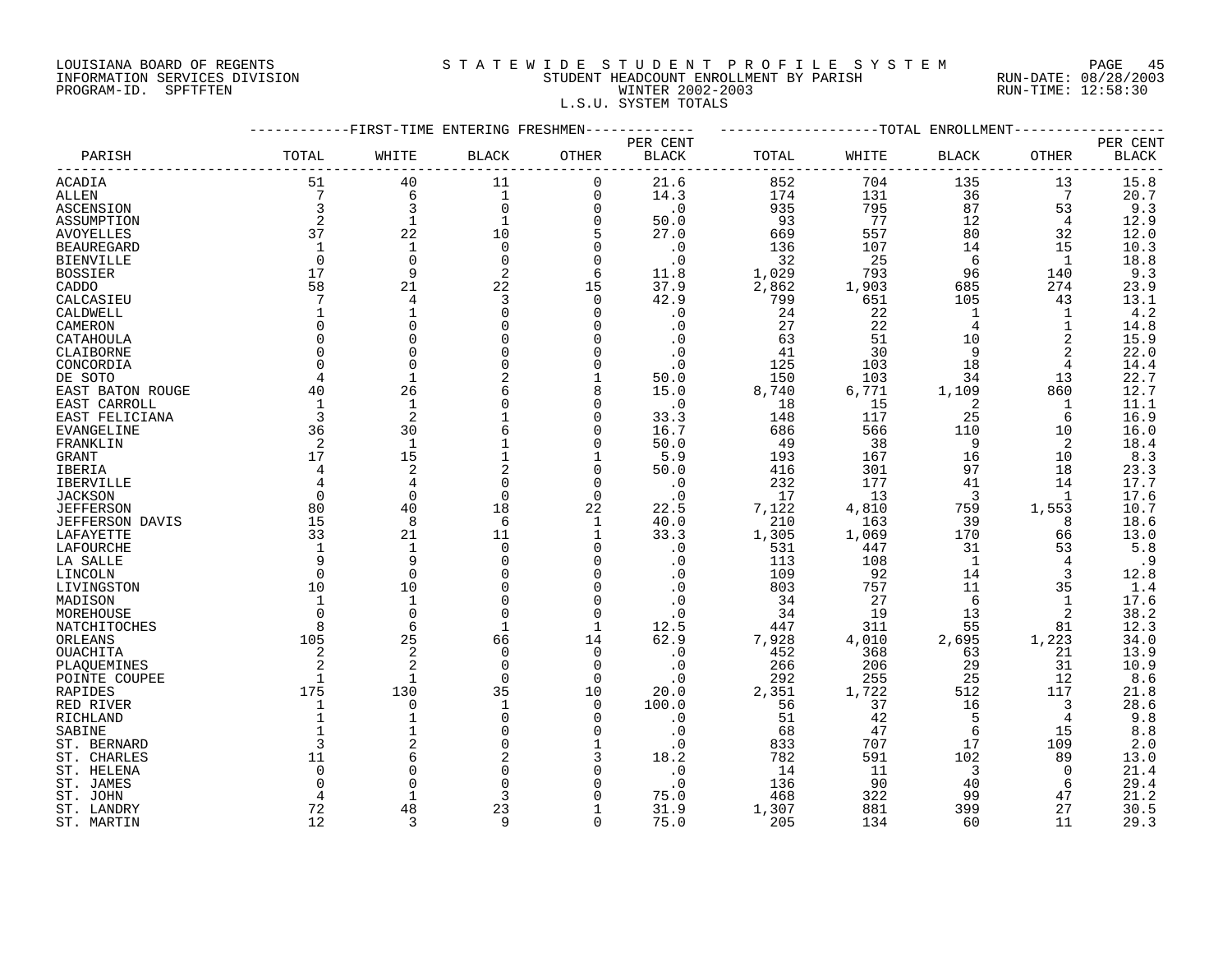## LOUISIANA BOARD OF REGENTS S T A T E W I D E S T U D E N T P R O F I L E S Y S T E M PAGE 46 INFORMATION SERVICES DIVISION STUDENT HEADCOUNT ENROLLMENT BY PARISH RUN-DATE: 08/28/2003 PROGRAM-ID. SPFTFTEN WINTER 2002-2003 RUN-TIME: 12:58:30 L.S.U. SYSTEM TOTALS

|                     |       | -FIRST-TIME ENTERING FRESHMEN- |              |       |                   |        |        | --TOTAL ENROLLMENT- |       |                   |
|---------------------|-------|--------------------------------|--------------|-------|-------------------|--------|--------|---------------------|-------|-------------------|
| PARISH              | TOTAL | WHITE                          | <b>BLACK</b> | OTHER | PER CENT<br>BLACK | TOTAL  | WHITE  | BLACK               | OTHER | PER CENT<br>BLACK |
| ST. MARY            |       |                                |              |       | 71.4              | 369    | 244    | 73                  | 52    | 19.8              |
| ST. TAMMANY         | 24    | 18                             |              |       | 8.3               | 2,902  | 2,487  | 150                 | 265   | 5.2               |
| TANGIPAHOA          |       |                                |              |       | 100.0             | 438    | 369    | 49                  | 20    | 11.2              |
| TENSAS              |       |                                |              |       |                   | 25     | 23     |                     |       | 4.0               |
| TERREBONNE          |       |                                |              |       |                   | 491    | 379    | 60                  | 52    | 12.2              |
| UNION               |       |                                |              |       |                   | 25     | 14     |                     |       | 36.0              |
| VERMILLION          |       |                                |              |       | 10.0              | 287    | 247    | 13                  | 27    | 4.5               |
| <b>VERNON</b>       |       |                                |              |       | 16.7              | 177    | 138    | 14                  | 25    | 7.9               |
| WASHINGTON          |       |                                |              |       | 100.0             | 148    | 104    | 37                  |       | 25.0              |
| WEBSTER             |       |                                |              |       | 66.7              | 193    | 152    | 29                  | 12    | 15.0              |
| WEST BATON ROUGE    |       |                                |              |       |                   | 249    | 212    | 30                  |       | 12.0              |
| WEST CARROLL        |       |                                |              |       |                   | 15     | 13     |                     |       | 6.7               |
| WEST FELICIANA      |       |                                |              |       | . 0               | 115    | 105    |                     |       | 4.3               |
| WINN                |       |                                |              |       | . 0               | 36     | 29     |                     |       | 13.9              |
| LOUISIANA TOTALS    | 901   | 548                            | 257          | 96    | 28.5              | 49,897 | 35,981 | 8,390               | 5,526 | 16.8              |
| OUT-OF-STATE TOTALS | 19    | 12                             |              |       | 15.8              | 3,607  | 2,772  | 431                 | 404   | 11.9              |
| LA./OUT-OF-STATE    | 920   | 560                            | 260          | 100   | 28.3              | 53,504 | 38,753 | 8,821               | 5,930 | 16.5              |
| FOREIGN TOTALS      | 27    |                                |              | 27    | $\cdot$ 0         | 2,548  |        | 20                  | 2,523 | .8                |
| INSTITUTION TOTALS  | 947   | 560                            | 260          | 127   | 27.5              | 56,052 | 38,758 | 8,841               | 8,453 | 15.8              |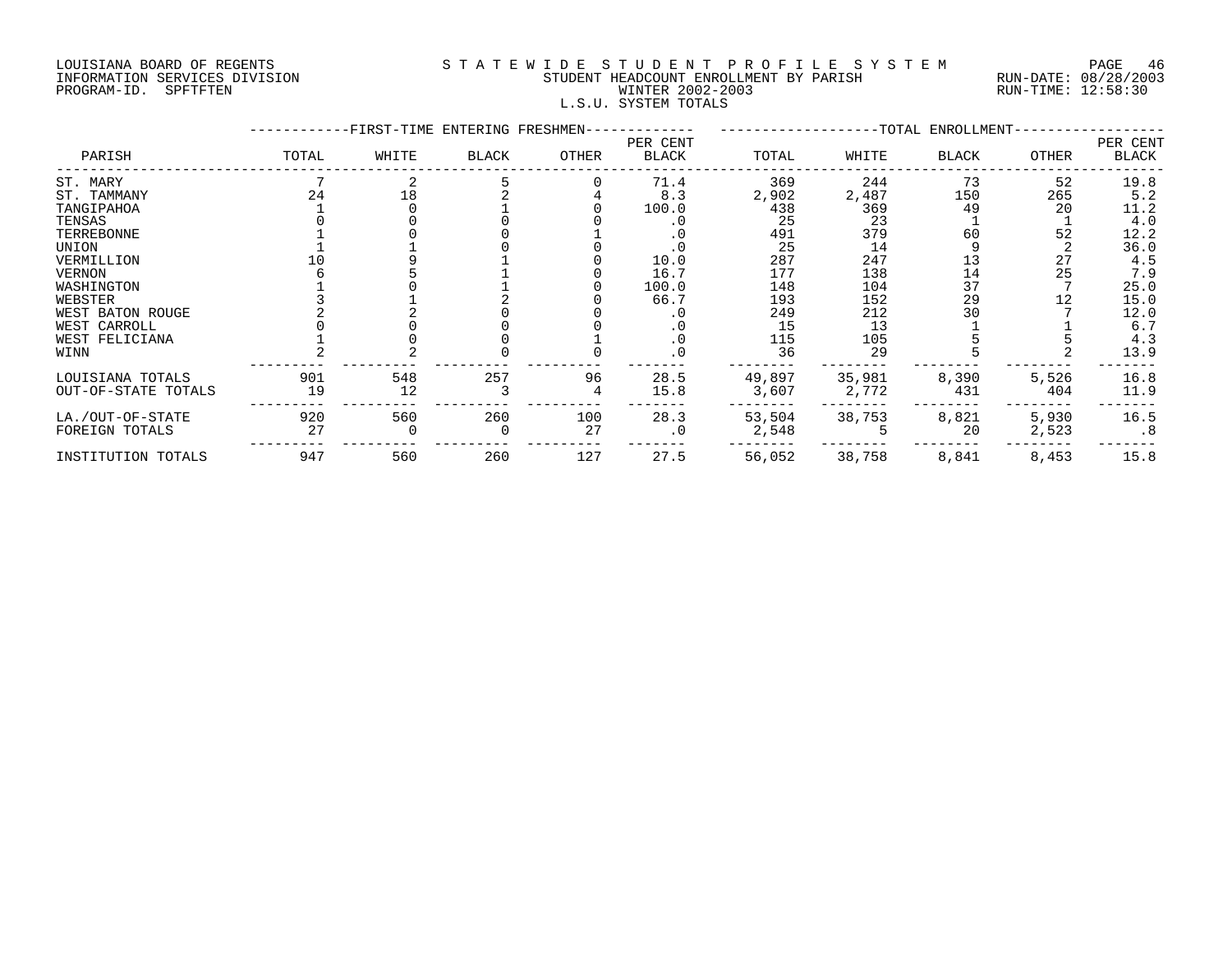## LOUISIANA BOARD OF REGENTS S T A T E W I D E S T U D E N T P R O F I L E S Y S T E M PAGE 47 INFORMATION SERVICES DIVISION STUDENT HEADCOUNT ENROLLMENT BY PARISH RUN-DATE: 08/28/2003 PROGRAM-ID. SPFTFTEN WINTER 2002-2003 RUN-TIME: 12:58:30 SOUTHERN UNIVERSITY SYSTEM TOTAL

|                              |                | -FIRST-TIME ENTERING FRESHMEN |              |                |                |              |                | -TOTAL ENROLLMENT |          |              |
|------------------------------|----------------|-------------------------------|--------------|----------------|----------------|--------------|----------------|-------------------|----------|--------------|
|                              |                |                               |              |                | PER CENT       |              |                |                   |          | PER CENT     |
| PARISH                       | TOTAL          | WHITE                         | <b>BLACK</b> | OTHER          | <b>BLACK</b>   | TOTAL        | WHITE          | <b>BLACK</b>      | OTHER    | <b>BLACK</b> |
| <b>ACADIA</b>                | 1              | 0                             | 1            | $\mathbf 0$    | 100.0          | 40           | $\overline{2}$ | 38                | 0        | 95.0         |
| ALLEN                        | $\overline{2}$ | $\Omega$                      | 2            | $\mathbf 0$    | 100.0          | 17           | $\mathbf 1$    | 15                |          | 88.2         |
| ASCENSION                    | 3              | $\Omega$                      | 3            | $\overline{0}$ | 100.0          | 193          | 13             | 179               |          | 92.7         |
| ASSUMPTION                   | $\Omega$       | $\Omega$                      | $\Omega$     | $\Omega$       | $\cdot$ 0      | 21           | 3              | 18                | $\Omega$ | 85.7         |
| <b>AVOYELLES</b>             |                | $\Omega$                      |              | $\Omega$       | 100.0          | 55           | 5              | 50                | $\Omega$ | 90.9         |
| <b>BEAUREGARD</b>            |                | $\Omega$                      |              | $\Omega$       | 100.0          | 16           | $\mathbf{1}$   | 15                | O        | 93.8         |
| <b>BIENVILLE</b>             |                | $\Omega$                      |              | 0              | 100.0          | 19           | $\overline{c}$ | 17                | 0        | 89.5         |
| <b>BOSSIER</b>               | 46             | 8                             | 37           | 1              | 80.4           | 198          | 55             | 137               | 6        | 69.2         |
| CADDO                        | 449            | 30                            | 405          | 14             | 90.2           | 2,063        | 139            | 1,883             | 41       | 91.3         |
| CALCASIEU                    | 2              | $\overline{0}$                | 2            | $\Omega$       | 100.0          | 151          | 8              | 143               | 0        | 94.7         |
| CALDWELL                     | $\Omega$       | $\Omega$                      | $\Omega$     | $\Omega$       | . 0            | 7            | $\mathbf{1}$   | 6                 | $\Omega$ | 85.7         |
| CAMERON                      | $\Omega$       | C                             |              |                | . 0            | $\mathbf{1}$ | $\Omega$       |                   |          | $\cdot$ 0    |
| CATAHOULA                    | $\Omega$       |                               |              |                | . 0            | 34           |                | 34                |          | $\cdot$ 0    |
| CLAIBORNE                    | $\Omega$       | $\cap$                        | $\Omega$     |                | $\cdot$ 0      | 16           | $\Omega$       | 15                |          | $\cdot$ 0    |
| CONCORDIA                    |                | $\cap$                        |              | $\Omega$       | 100.0          | 45           | $\Omega$       | 45                | $\Omega$ | $\cdot$ 0    |
| DE SOTO                      | 18             | 6                             | 11           |                | 61.1           | 97           | 12             | 83                | 2        | 85.6         |
| EAST BATON ROUGE             | 56             |                               | 55           |                | 98.2           | 2,949        | 90             | 2,822             | 37       | 95.7         |
| EAST CARROLL                 | $\mathbf 0$    | U                             | $\Omega$     |                | $\cdot$ 0      | 22           | 1              | 21                | $\Omega$ | 95.5         |
| EAST FELICIANA               | 0              | $\Omega$                      | $\Omega$     | n              | $\cdot$ 0      | 120          | 3              | 116               |          | 96.7         |
| <b>EVANGELINE</b>            | $\Omega$       |                               |              | n              | . 0            | 39           | 4              | 34                |          | 87.2         |
| FRANKLIN                     | 3              | $\cap$                        |              | $\cap$         | 100.0          | 38           | $\overline{a}$ | 36                | $\Omega$ | 94.7         |
| GRANT                        | $\Omega$       |                               | $\Omega$     | $\cap$         | . 0            | 5            | $\Omega$       | 5                 | $\Omega$ | $\cdot$ 0    |
| IBERIA                       |                | $\cap$                        |              | $\Omega$       | 100.0          | 95           | $\Omega$       | 95                |          | $\cdot$ 0    |
| IBERVILLE                    | 4              | $\cap$                        | 4            | $\Omega$       | 100.0          | 290          | 5              | 285               | $\Omega$ | 98.3         |
| <b>JACKSON</b>               |                | $\cap$                        | $\mathbf{1}$ | $\Omega$       | 100.0          | 7            | $\Omega$       |                   | $\Omega$ | $\cdot$ 0    |
| <b>JEFFERSON</b>             | 20             | $\bigcap$                     | 18           |                | 90.0           | 596          | 34             | 525               | 37       | 88.1         |
| <b>JEFFERSON DAVIS</b>       | $\Omega$       |                               | $\mathbf 0$  | $\Omega$       | . 0            | 13           | 2              | 11                | 0        | 84.6         |
| LAFAYETTE                    | 3              |                               |              | $\cap$         | 66.7           | 139          | 15             | 122               | 2        | 87.8         |
| LAFOURCHE                    | $\Omega$       |                               |              |                | . 0            | 32           | 7              | 24                |          | 75.0         |
| LA SALLE                     | $\Omega$       |                               |              |                | $\cdot$ 0      | 6            | $\Omega$       | 6                 |          | $\cdot$ 0    |
| LINCOLN                      | $\Omega$       |                               |              |                | . 0            | 19           | $\overline{2}$ | 17                | $\Omega$ | 89.5         |
| LIVINGSTON                   | $\Omega$       |                               |              |                | .0             | 32           | 15             | 16                |          | 50.0         |
| MADISON                      | U              |                               |              |                | $\cdot$ 0      | 34           | 2              | 31                |          | 91.2         |
| MOREHOUSE                    |                |                               |              | $\Omega$       | 100.0          | 49           | $\Omega$       | 49                | 0        | $\cdot$ 0    |
| NATCHITOCHES                 |                | C                             | $\mathbf{1}$ | $\Omega$       | 100.0          | 52           | 8              | 42                | 2        | 80.8         |
| ORLEANS                      | 109<br>9       |                               | 104<br>8     | 5<br>$\Omega$  | 95.4           | 3,257        | 40<br>8        | 3,069<br>126      | 148      | 94.2         |
| OUACHITA                     | 3              |                               |              | $\cap$         | 88.9           | 135          | $\mathbf{1}$   |                   | 1<br>2   | 93.3<br>94.5 |
| PLAQUEMINES<br>POINTE COUPEE | 7              |                               |              | $\Omega$       | 100.0<br>100.0 | 55<br>152    | 10             | 52<br>141         |          | 92.8         |
| RAPIDES                      | 3              |                               |              | $\cap$         | 100.0          | 238          | 12             | 224               | 2        | 94.1         |
| RED RIVER                    | $\overline{2}$ |                               |              | ∩              | 50.0           | 18           | 1              | 17                | $\Omega$ | 94.4         |
| RICHLAND                     |                |                               |              |                | 100.0          | 20           | $\Omega$       | 19                |          | $\cdot$ 0    |
| SABINE                       |                |                               |              |                | $\cdot$ 0      | 12           | 4              | 8                 |          | 66.7         |
| ST. BERNARD                  | O              |                               |              | $\Omega$       | $\cdot$ 0      | 26           | 11             | 14                |          | 53.8         |
| ST. CHARLES                  | 5              |                               |              | $\cap$         | 100.0          | 81           | 2              | 78                |          | 96.3         |
| ST. HELENA                   | 2              |                               |              | $\cap$         | 100.0          | 78           |                | 77                |          | 98.7         |
| ST. JAMES                    |                |                               |              |                | 100.0          | 129          | $\cap$         | 129               | O        | $\cdot$ 0    |
| ST. JOHN                     |                |                               |              |                | 100.0          | 151          | 2              | 147               | 2        | 97.4         |
| ST. LANDRY                   | <sup>0</sup>   |                               |              |                | $\cdot$ 0      | 237          |                | 228               | $\Omega$ | 96.2         |
| ST. MARTIN                   | ζ              | $\cap$                        | ς            | $\Omega$       | 100.0          | 67           |                | 63                | $\Omega$ | 94.0         |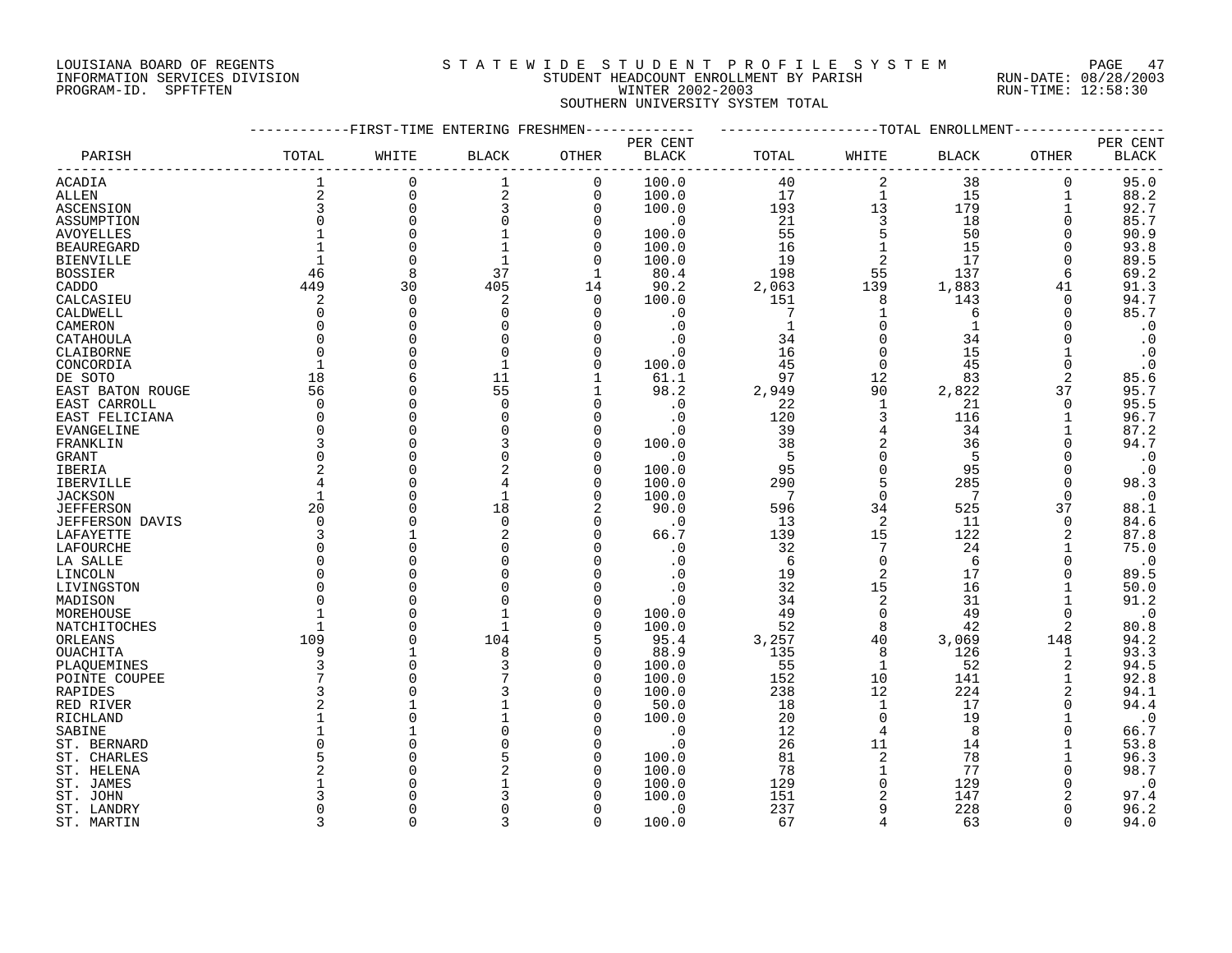#### LOUISIANA BOARD OF REGENTS S T A T E W I D E S T U D E N T P R O F I L E S Y S T E M PAGE 48 INFORMATION SERVICES DIVISION STUDENT HEADCOUNT ENROLLMENT BY PARISH RUN-DATE: 08/28/2003 PROGRAM-ID. SPFTFTEN WINTER 2002-2003 RUN-TIME: 12:58:30 SOUTHERN UNIVERSITY SYSTEM TOTAL

|                     |       | -FIRST-TIME ENTERING FRESHMEN- |              |       |                          |        |       | -TOTAL ENROLLMENT- |              |                   |
|---------------------|-------|--------------------------------|--------------|-------|--------------------------|--------|-------|--------------------|--------------|-------------------|
| PARISH              | TOTAL | WHITE                          | <b>BLACK</b> | OTHER | PER CENT<br><b>BLACK</b> | TOTAL  | WHITE | <b>BLACK</b>       | <b>OTHER</b> | PER CENT<br>BLACK |
| ST. MARY            |       |                                |              |       | 100.0                    | 90     |       | 84                 |              | 93.3              |
| ST. TAMMANY         |       |                                |              |       | 100.0                    | 103    | 19    | 82                 |              | 79.6              |
| TANGIPAHOA          |       |                                |              |       | 100.0                    | 155    | 10    | 145                |              | 93.5              |
| TENSAS              |       |                                |              |       | 100.0                    | 34     |       | 33                 |              | 97.1              |
| TERREBONNE          |       |                                |              |       | 100.0                    | 93     |       | 89                 |              | 95.7              |
| UNION               |       |                                |              |       | 100.0                    | 10     |       | 10                 |              | $\cdot$ 0         |
| VERMILLION          |       |                                |              |       |                          | 16     |       | 15                 |              | 93.8              |
| <b>VERNON</b>       |       |                                |              |       | 50.0                     | 19     |       | 18                 |              | 94.7              |
| WASHINGTON          |       |                                |              |       | 100.0                    | 88     |       | 86                 |              | 97.7              |
| WEBSTER             |       |                                |              |       | 70.0                     | 61     |       | 49                 |              | 80.3              |
| WEST BATON ROUGE    |       |                                |              |       | 100.0                    | 148    |       | 144                |              | 97.3              |
| WEST CARROLL        |       |                                |              |       |                          | 10     |       |                    |              | 80.0              |
| WEST FELICIANA      |       |                                |              |       | 100.0                    | 43     |       | 40                 |              | 93.0              |
| WINN                |       |                                |              |       |                          |        |       |                    |              | 83.3              |
| LOUISIANA TOTALS    | 792   | 51                             | 716          | 25    | 90.4                     | 13,042 | 596   | 12,143             | 303          | 93.1              |
| OUT-OF-STATE TOTALS | 14    |                                | 13           |       | 92.9                     | 1,290  | 36    | 1,233              | 21           | 95.6              |
| LA./OUT-OF-STATE    | 806   | 52                             | 729          | 25    | 90.4                     | 14,332 | 632   | 13,376             | 324          | 93.3              |
| FOREIGN TOTALS      |       |                                |              |       | 50.0                     | 241    |       | 44                 | 195          | 18.3              |
| INSTITUTION TOTALS  | 810   | 52                             | 731          | 27    | 90.2                     | 14,573 | 634   | 13,420             | 519          | 92.1              |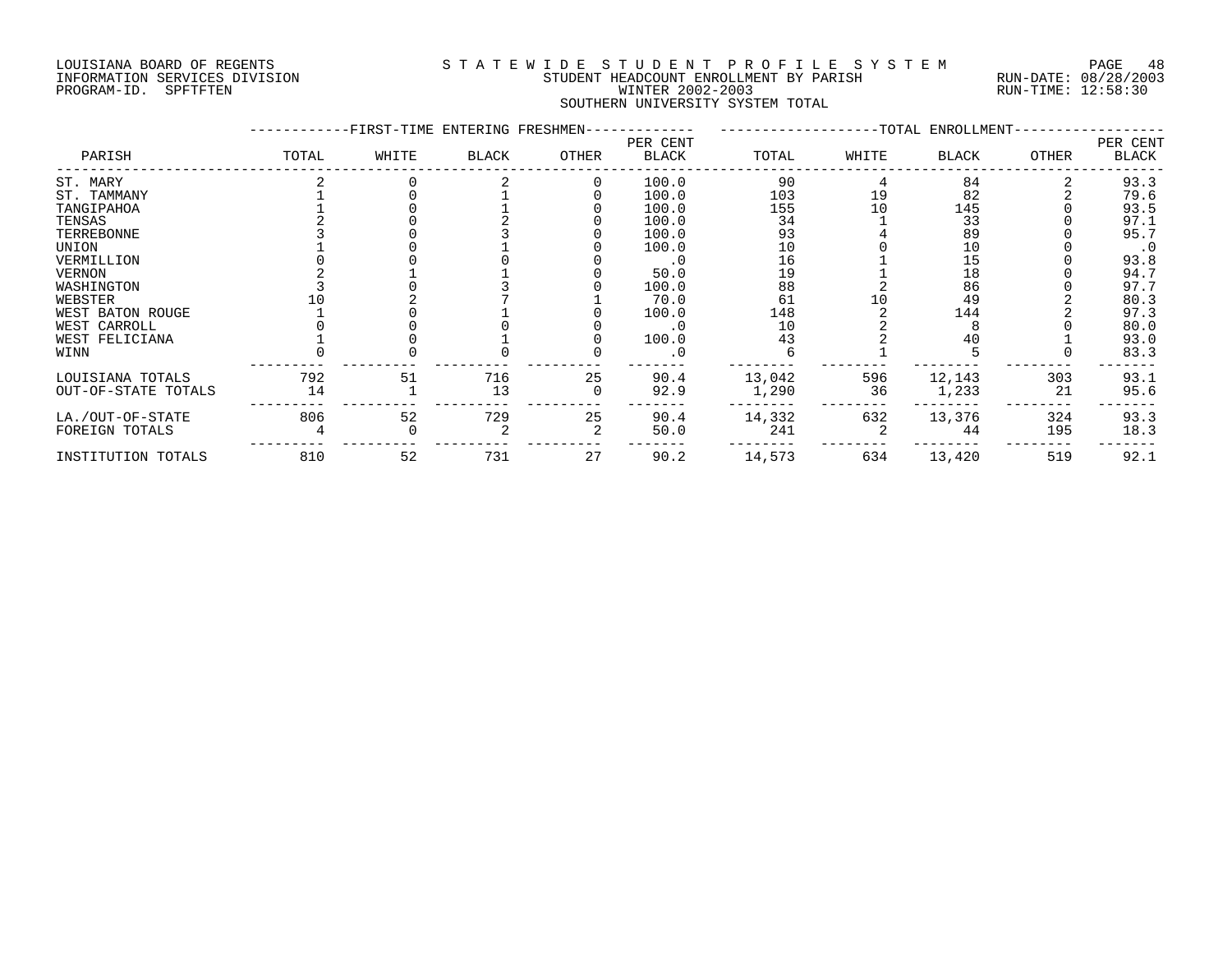# LOUISIANA BOARD OF REGENTS S T A T E W I D E S T U D E N T P R O F I L E S Y S T E M PAGE 49 INFORMATION SERVICES DIVISION STUDENT HEADCOUNT ENROLLMENT BY PARISH RUN-DATE: 08/28/2003 PROGRAM-ID. SPFTFTEN WINTER 2002-2003 RUN-TIME: 12:58:30 COMMUNITY AND TECHNICAL COLLEGE

|                        |              | -FIRST-TIME ENTERING FRESHMEN |                 |                |                                    |                |                 | TOTAL<br>ENROLLMENT |                   |                          |
|------------------------|--------------|-------------------------------|-----------------|----------------|------------------------------------|----------------|-----------------|---------------------|-------------------|--------------------------|
| PARISH                 | TOTAL        | WHITE                         | <b>BLACK</b>    | OTHER          | PER CENT<br>$\operatorname{BLACK}$ | TOTAL          | WHITE           | <b>BLACK</b>        | OTHER             | PER CENT<br><b>BLACK</b> |
| ACADIA                 | 8            | 4                             | 4               | $\Omega$       | 50.0                               | 20             | 15              | 5                   | $\mathbf 0$       | 25.0                     |
| ALLEN                  | 2            | $\mathbf{1}$                  | $\mathbf 1$     | 0              | 50.0                               | 6              | 4               | $\overline{2}$      | 0                 | 33.3                     |
| ASCENSION              | 98           | 84                            | 11              | 3              | 11.2                               | 571            | 487             | 58                  | 26                | 10.2                     |
| ASSUMPTION             | 6            | $\overline{4}$                | $\overline{2}$  | $\Omega$       | 33.3                               | 59             | 36              | 22                  | 1                 | 37.3                     |
|                        |              |                               |                 |                |                                    |                |                 |                     |                   |                          |
| <b>AVOYELLES</b>       |              |                               | $\mathbf{1}$    | $\Omega$       | 50.0                               | 8              | $7\phantom{.0}$ | $\mathbf{1}$        | $\Omega$          | 12.5                     |
| <b>BIENVILLE</b>       | 11           | 5                             | 6               | $\mathbf 0$    | 54.5                               | 41             | 24              | 16                  | $\mathbf{1}$      | 39.0                     |
| <b>BOSSIER</b>         | 183          | 121                           | 41              | 21             | 22.4                               | 1,530          | 1,106           | 282                 | 142               | 18.4                     |
| CADDO                  | 231          | 156                           | 55              | 20             | 23.8                               | 2,004          | 1,293           | 583                 | 128               | 29.1                     |
| CALCASIEU              | 5            | 3                             | $\mathbf{1}$    | 1              | 20.0                               | 32             | 24              | 6                   | 2                 | 18.8                     |
| CALDWELL               | 17           | 9                             |                 | $\mathbf{1}$   | 41.2                               | 22             | 13              | 8                   | 1                 | 36.4                     |
| CAMERON                | $\Omega$     | $\Omega$                      | $\mathbf 0$     | $\Omega$       | $\cdot$ 0                          | 2              | 2               | $\mathbf 0$         | $\Omega$          | $\cdot$ 0                |
| CATAHOULA              | $\Omega$     | $\Omega$                      | $\Omega$        | $\Omega$       | $\cdot$ 0                          | $\overline{2}$ | 0               | 2                   | $\Omega$          | $\cdot$ 0                |
| CLAIBORNE              |              | 4                             |                 | $\Omega$       | 33.3                               | 58             | 32              | 25                  |                   | 43.1                     |
| CONCORDIA              |              | $\overline{c}$                | $\Omega$        | $\Omega$       | $\cdot$ 0                          | 8              | 4               | $\overline{4}$      | $\Omega$          | 50.0                     |
| DE SOTO                | 9            | 9                             | $\Omega$        | $\Omega$       | $\cdot$ 0                          | 120            | 92              | 20                  | 8                 | 16.7                     |
| EAST BATON ROUGE       | 904          | 504                           | 347             | 53             | 38.4                               | 3,143          | 1,806           | 1,138               | 199               | 36.2                     |
| EAST CARROLL           | 3            | $\mathbf 0$                   | 3               | $\Omega$       | 100.0                              | 24             | 2               | 22                  | 0                 | 91.7                     |
| EAST FELICIANA         | 38           | 21                            | 17              | $\Omega$       | 44.7                               | 102            | 56              | 38                  | 8                 | 37.3                     |
| EVANGELINE             | 2            | 2                             | $\mathbf 0$     | $\Omega$       | $\cdot$ 0                          | 13             | 10              | $\overline{2}$      | 1                 | 15.4                     |
| FRANKLIN               |              | 1                             |                 | $\Omega$       | 50.0                               | 42             | 24              | 16                  | 2                 | 38.1                     |
| <b>GRANT</b>           | $\Omega$     | $\Omega$                      | $\Omega$        | $\Omega$       | $\cdot$ 0                          | 3              | 2               | $\mathbf{1}$        | $\Omega$          | 33.3                     |
| IBERIA                 | 23           | 17                            | 6               | $\Omega$       | 26.1                               | 315            | 189             | 115                 | 11                | 36.5                     |
| <b>IBERVILLE</b>       | 79           | 54                            | 24              |                | 30.4                               | 210            | 126             | 78                  | 6                 | 37.1                     |
| <b>JACKSON</b>         | 3            | 3                             | $\overline{0}$  | $\Omega$       | $\cdot$ 0                          | 17             | 14              | 3                   | $\mathbf 0$       | 17.6                     |
|                        | 491          | 224                           | 132             | 135            | 26.9                               | 5,611          | 2,806           | 1,481               |                   | 26.4                     |
| <b>JEFFERSON</b>       | 3            | 3                             | $\mathbf 0$     | $\Omega$       | $\cdot$ 0                          | 6              | 6               | $\Omega$            | 1,324<br>$\Omega$ |                          |
| <b>JEFFERSON DAVIS</b> | 235          | 151                           | 75              | 9              |                                    | 596            | 377             | 192                 | 27                | $\cdot$ 0                |
| LAFAYETTE              |              |                               |                 |                | 31.9                               |                |                 |                     |                   | 32.2                     |
| LAFOURCHE              | 16           | 11                            | 3               | $\overline{a}$ | 18.8                               | 191            | 146             | 22                  | 23                | 11.5                     |
| LA SALLE               | 2            | 2                             | $\Omega$        | $\Omega$       | $\cdot$ 0                          | 6              | 6               | $\overline{0}$      | $\Omega$          | $\cdot$ 0                |
| LINCOLN                | 5            | 5                             | $\Omega$        | $\Omega$       | $\cdot$ 0                          | 40             | 33              | 6                   | 1                 | 15.0                     |
| LIVINGSTON             | 59           | 57                            | $\Omega$        | $\overline{a}$ | $\cdot$ 0                          | 234            | 217             | 8                   | 9                 | 3.4                      |
| MADISON                | 22           | 3                             | 17              | 2              | 77.3                               | 37             | 9               | 26                  | $\overline{2}$    | 70.3                     |
| MOREHOUSE              | 21           | 11                            | 10              | $\Omega$       | 47.6                               | 36             | 19              | 17                  | $\mathbf 0$       | 47.2                     |
| NATCHITOCHES           | $\Omega$     | $\Omega$                      | $\Omega$        | $\Omega$       | $\cdot$ 0                          | 6              | 2               | 2                   | 2                 | 33.3                     |
| ORLEANS                | 670          | 77                            | 483             | 110            | 72.1                               | 6,722          | 1,161           | 4,626               | 935               | 68.8                     |
| OUACHITA               | 73           | 42                            | 24              |                | 32.9                               | 229            | 136             | 82                  | 11                | 35.8                     |
| PLAQUEMINES            | 39           | 19                            | 14              | 6              | 35.9                               | 408            | 189             | 159                 | 60                | 39.0                     |
| POINTE COUPEE          | 35           | 32                            | 3               | <sup>0</sup>   | 8.6                                | 104            | 82              | 21                  | 1                 | 20.2                     |
| RAPIDES                |              | $\mathbf{1}$                  |                 | $\Omega$       | 66.7                               | 26             | 13              | 9                   | 4                 | 34.6                     |
| RED RIVER              |              | 2                             | $\Omega$        | $\Omega$       | . 0                                | 18             | 13              |                     | 1                 | 22.2                     |
| RICHLAND               |              | 4                             | $\Omega$        | $\Omega$       | $\cdot$ 0                          | 14             | 9               | 5                   | $\Omega$          | 35.7                     |
| SABINE                 |              | 2                             | $\Omega$        | 1              | $\cdot$ 0                          | 11             | 7               | $\mathbf{1}$        | 3                 | 9.1                      |
| ST. BERNARD            | 141          | 117                           | 9               | 15             | 6.4                                | 1,503          | 1,269           | 69                  | 165               | 4.6                      |
| ST. CHARLES            | 57           | 32                            | 14              | 11             | 24.6                               | 459            | 268             | 131                 | 60                | 28.5                     |
| ST. HELENA             | $\mathbf{1}$ | 0                             | $\mathbf{1}$    | $\Omega$       | 100.0                              | 5              | 1               | 3                   | 1                 | 60.0                     |
| ST. JAMES              | 18           |                               | 11              | 0              | 61.1                               | 168            | 85              | 76                  | 7                 | 45.2                     |
| ST. JOHN               | 41           |                               | 27              | 6              | 65.9                               | 366            | 143             | 166                 | 57                | 45.4                     |
| ST. LANDRY             | 12           | 5                             | $7\phantom{.0}$ |                | 58.3                               | 38             | 20              | 14                  | 4                 | 36.8                     |
| ST. MARTIN             | 48           | 31                            | 17              | $\Omega$       | 35.4                               | 131            | 73              | 57                  | 1                 | 43.5                     |
| ST. MARY               | 13           | 4                             | $7\phantom{.0}$ | $\overline{2}$ | 53.8                               | 97             | 42              | 44                  | 11                | 45.4                     |
|                        |              |                               |                 |                |                                    |                |                 |                     |                   |                          |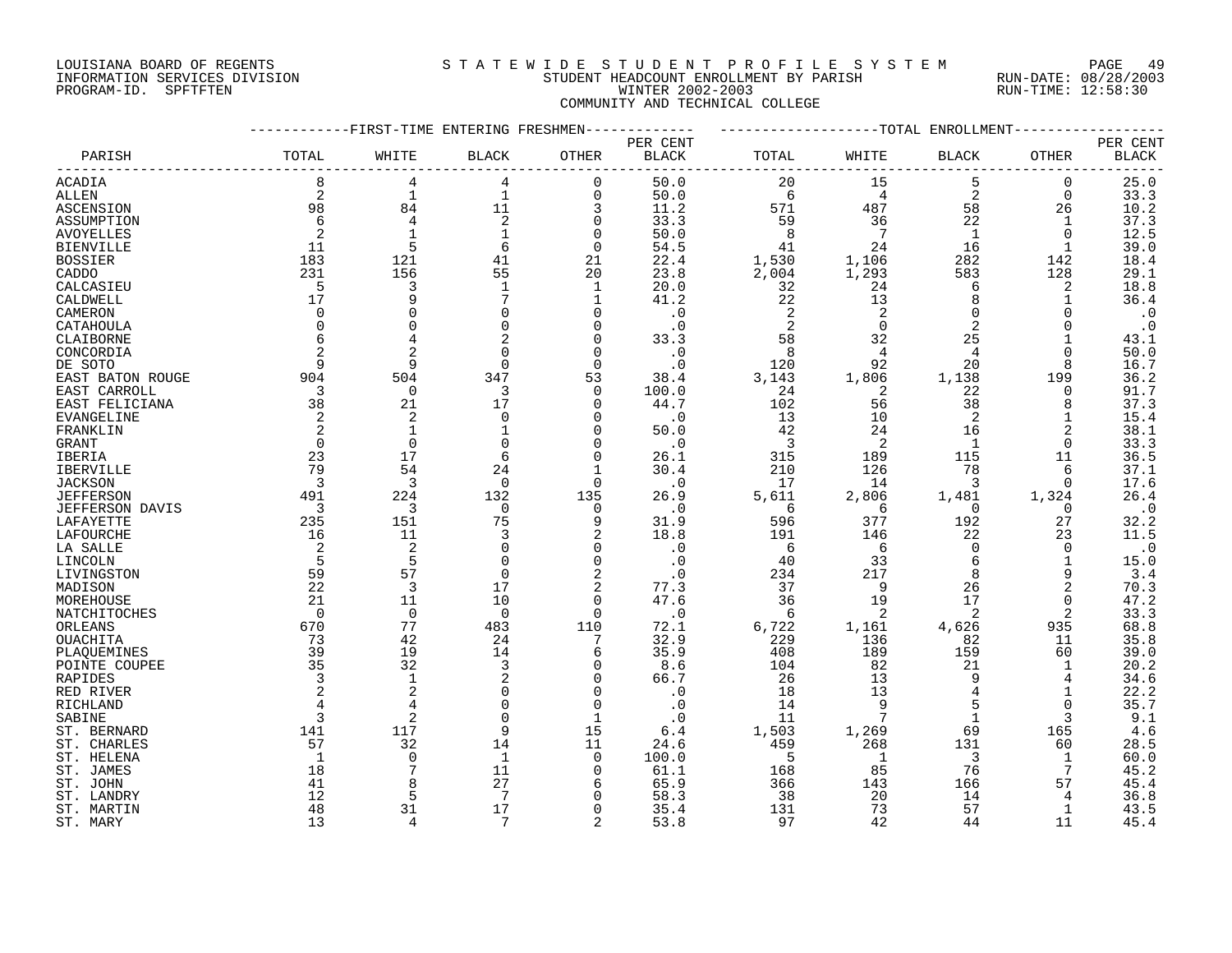# LOUISIANA BOARD OF REGENTS S T A T E W I D E S T U D E N T P R O F I L E S Y S T E M PAGE 50 INFORMATION SERVICES DIVISION STUDENT HEADCOUNT ENROLLMENT BY PARISH RUN-DATE: 08/28/2003 PROGRAM-ID. SPFTFTEN WINTER 2002-2003 RUN-TIME: 12:58:30 COMMUNITY AND TECHNICAL COLLEGE

|                                         | -FIRST-TIME ENTERING FRESHMEN- |             |              |           |                          | -TOTAL ENROLLMENT- |               |              |              |                   |  |
|-----------------------------------------|--------------------------------|-------------|--------------|-----------|--------------------------|--------------------|---------------|--------------|--------------|-------------------|--|
| PARISH                                  | TOTAL                          | WHITE       | <b>BLACK</b> | OTHER     | PER CENT<br><b>BLACK</b> | TOTAL              | WHITE         | BLACK        | OTHER        | PER CENT<br>BLACK |  |
| ST. TAMMANY                             | 199                            | 122         | 21           | 56        | 10.6                     | 1,617              | 1,103         | 186          | 328          | 11.5              |  |
| TANGIPAHOA                              | 13                             |             |              |           | 46.2                     | 73                 | 39            | 26           |              | 35.6              |  |
| TENSAS                                  |                                |             |              |           | . 0                      | 22                 |               | 18           |              | 81.8              |  |
| TERREBONNE                              |                                |             |              |           | 22.2                     | 176                | 108           | 37           | 31           | 21.0              |  |
| UNION                                   |                                |             |              |           | . 0                      | 19                 | 14            |              |              | 15.8              |  |
| VERMILLION                              |                                |             |              |           | 9.5                      | 79                 | 66            |              |              | 11.4              |  |
| <b>VERNON</b>                           |                                |             |              |           |                          |                    |               |              |              | 25.0              |  |
| WASHINGTON                              |                                |             |              |           | 12.5                     | 47                 | 25            |              | 10           | 25.5              |  |
| WEBSTER                                 | 57                             | 42          | 15           |           | 26.3                     | 390                | 265           | 108          |              | 27.7              |  |
| WEST BATON ROUGE                        | 50                             | 35          | 14           |           | 28.0                     | 155                | 96            | 53           |              | 34.2              |  |
| WEST CARROLL                            |                                |             |              |           | 33.3                     | 10                 |               |              |              | 20.0              |  |
| WEST FELICIANA                          | 29                             | 19          | 10           |           | 34.5                     | 68                 | 51            | 16           |              | 23.5              |  |
| WINN                                    |                                |             |              |           | $\cdot$ 0                |                    |               |              |              | $\cdot$ 0         |  |
| LOUISIANA TOTALS<br>OUT-OF-STATE TOTALS | 4,050<br>53                    | 2,121<br>35 | 1,459<br>10  | 470       | 36.0<br>18.9             | 28,078<br>293      | 14,285<br>160 | 10,139<br>68 | 3,654<br>65  | 36.1<br>23.2      |  |
| LA./OUT-OF-STATE<br>FOREIGN TOTALS      | 4,103<br>42                    | 2,156       | 1,469        | 478<br>36 | 35.8<br>2.4              | 28,371<br>247      | 14,445<br>27  | 10,207       | 3,719<br>214 | 36.0<br>2.4       |  |
| INSTITUTION TOTALS                      | 4,145                          | 2,161       | 1,470        | 514       | 35.5                     | 28,618             | 14,472        | 10,213       | 3,933        | 35.7              |  |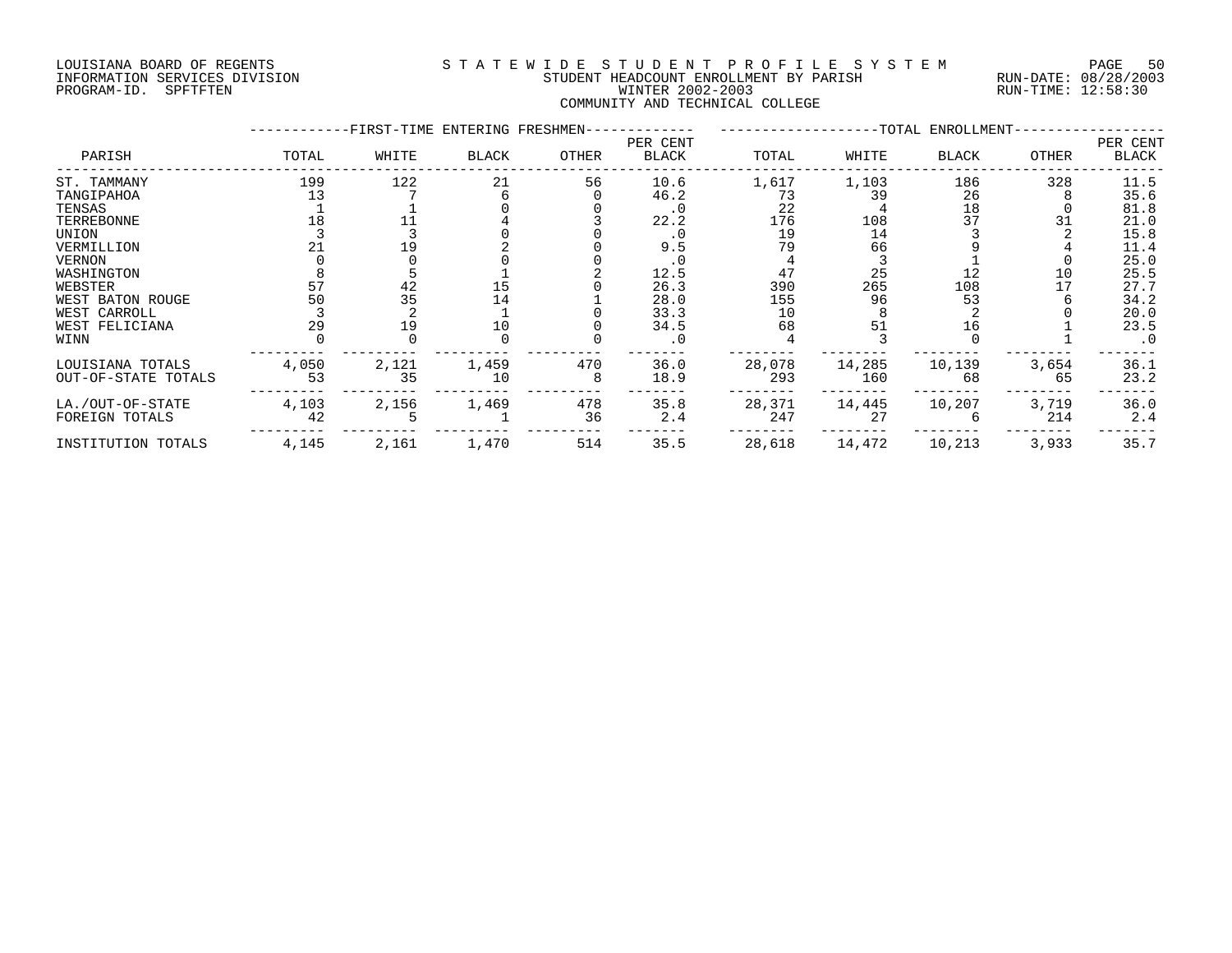### LOUISIANA BOARD OF REGENTS S T A T E W I D E S T U D E N T P R O F I L E S Y S T E M PAGE 51 INFORMATION SERVICES DIVISION STUDENT HEADCOUNT ENROLLMENT BY PARISH RUN-DATE: 08/28/2003 PROGRAM-ID. SPFTFTEN WINTER 2002-2003 RUN-TIME: 12:58:30 PUBLIC INSTITUTIONS TOTALS

|                   |         |                | -FIRST-TIME ENTERING FRESHMEN |                |              |        |         |             | --TOTAL ENROLLMENT |                     |
|-------------------|---------|----------------|-------------------------------|----------------|--------------|--------|---------|-------------|--------------------|---------------------|
|                   |         |                |                               |                | PER CENT     |        |         |             |                    | PER CENT            |
| PARISH            | TOTAL   | WHITE          | <b>BLACK</b>                  | OTHER          | <b>BLACK</b> | TOTAL  | WHITE   | BLACK       | OTHER              | <b>BLACK</b>        |
| ACADIA            | 79      | 56             | 23                            | $\mathbf 0$    | 29.1         | 1,812  | 1,456   | 321         | 35                 | 17.7                |
| ALLEN             | 23      | 13             | 9                             | $\mathbf 1$    | 39.1         | 562    | 417     | 122         | 23                 | 21.7                |
| ASCENSION         | 127     | 103            | 21                            | 3              | 16.5         | 2,526  | 1,981   | 442         | 103                | $\frac{17.5}{26.5}$ |
| ASSUMPTION        | 19      | 12             | 6                             | 1              | 31.6         | 491    | 351     | 130         | 10                 |                     |
| <b>AVOYELLES</b>  | 47      | 25             | 17                            | 5              | 36.2         | 1,074  | 820     | 211         | 43                 | 19.6                |
| <b>BEAUREGARD</b> | 21      | 17             | $\overline{4}$                | $\overline{0}$ | 19.0         | 900    | 728     | 119         | 53                 | 13.2                |
| <b>BIENVILLE</b>  | 23      | 9              | 14                            | 0              | 60.9         | 458    | 216     | 222         | 20                 | 48.5                |
| <b>BOSSIER</b>    | 289     | 160            | 92                            | 37             | 31.8         | 4,309  | 3,056   | 786         | 467                | 18.2                |
| CADDO             | 819     | 229            | 534                           | 56             | 65.2         | 9,927  | 4,870   | 4,421       | 636                | 44.5                |
| CALCASIEU         | 183     | 124            | 57                            | 2              | 31.1         | 5,853  | 4,422   |             | 185                | 21.3                |
| CALDWELL          | 23      | 15             | 7                             | 1              | 30.4         | 234    | 186     | 1,246<br>42 | 6                  | 17.9                |
|                   | 6       | 6              | $\mathbf 0$                   | $\Omega$       |              |        |         | 11          |                    |                     |
| CAMERON           |         | 5              |                               | $\Omega$       | $\cdot$ 0    | 258    | 242     |             | 5                  | 4.3                 |
| CATAHOULA         | 8<br>15 | 6              | 3                             |                | 37.5         | 358    | 237     | 117         | 4                  | 32.7                |
| CLAIBORNE         |         |                | 9                             | $\Omega$       | 60.0         | 450    | 236     | 202         | 12                 | 44.9                |
| CONCORDIA         | 13      | 6              | $\overline{7}$                | $\Omega$       | 53.8         | 551    | 309     | 231         | 11                 | 41.9                |
| DE SOTO           | 59      | 30             | 25                            | 4              | 42.4         | 760    | 397     | 321         | 42                 | 42.2                |
| EAST BATON ROUGE  | 1,070   | 572            | 435                           | 63             | 40.7         | 18,022 | 10,945  | 5,818       | 1,259              | 32.3                |
| EAST CARROLL      | 24      | $\overline{4}$ | 19                            | 1              | 79.2         | 258    | 65      | 189         | 4                  | 73.3                |
| EAST FELICIANA    | 49      | 27             | 22                            | 0              | 44.9         | 555    | 302     | 236         | 17                 | 42.5                |
| EVANGELINE        | 48      | 38             | 10                            | $\Omega$       | 20.8         | 1,138  | 899     | 219         | 20                 | 19.2                |
| FRANKLIN          | 32      | 13             | 18                            | $\mathbf 1$    | 56.3         | 593    | 393     | 185         | 15                 | 31.2                |
| GRANT             | 26      | 23             | 2                             | $\mathbf 1$    | 7.7          | 476    | 389     | 55          | 32                 | 11.6                |
| <b>IBERIA</b>     | 85      | 49             | 33                            | 3              | 38.8         | 2,346  | 1,549   | 695         | 102                | 29.6                |
| IBERVILLE         | 95      | 60             | 34                            | 1              | 35.8         | 959    | 463     | 470         | 26                 | 49.0                |
| <b>JACKSON</b>    | 20      | 10             | 9                             | 1              | 45.0         | 470    | 278     | 177         | 15                 | 37.7                |
| <b>JEFFERSON</b>  | 633     | 278            | 194                           | 161            | 30.6         | 15,220 | 8,938   | 3,198       | 3,084              | 21.0                |
| JEFFERSON DAVIS   | 35      | 22             | 11                            | 2              | 31.4         | 888    | 714     | 150         | 24                 | 16.9                |
| LAFAYETTE         | 545     | 372            | 150                           | 23             | 27.5         | 7,874  | $6,147$ | 1,316       | 411                | 16.7                |
| LAFOURCHE         | 92      | 69             | 18                            | 5              | 19.6         | 3,064  | 2,588   | 284         | 192                | 9.3                 |
| LA SALLE          | 26      | 25             | $\mathbf{1}$                  | $\Omega$       | 3.8          | 420    | 365     | 34          | 21                 | $8.1\,$             |
| LINCOLN           | 67      | 26             | 37                            | 4              | 55.2         | 2,324  | 1,270   | 897         | 157                | 38.6                |
| LIVINGSTON        | 129     | 121            | 4                             | 4              | 3.1          | 2,954  | 2,752   | 118         | 84                 | 4.0                 |
| MADISON           | 34      | 6              | 26                            | $\sqrt{2}$     | 76.5         | 349    | 134     | 210         | -5                 | 60.2                |
| MOREHOUSE         | 47      | 24             | 21                            | $\overline{2}$ | 44.7         | 834    | 441     | 376         | 17                 | 45.1                |
| NATCHITOCHES      | 84      | 39             | 37                            | 8              | 44.0         | 1,916  | 1,133   | 600         | 183                |                     |
| ORLEANS           | 926     | 108            | 685                           | 133            | 74.0         | 19,001 | 5,511   | 11,113      | 2,377              | $31.3$<br>58.5      |
| OUACHITA          | 244     | 123            | 108                           | 13             | 44.3         | 5,445  | 3,644   | 1,633       | 168                | 30.0                |
| PLAQUEMINES       | 53      | 25             | 20                            | 8              | 37.7         | 951    | 547     | 293         | 111                | 30.8                |
| POINTE COUPEE     | 47      | 35             | 12                            | $\Omega$       | 25.5         | 729    | 491     | 221         | 17                 | 30.3                |
| RAPIDES           | 228     | 146            | 71                            | 11             | 31.1         | 4,529  | 2,974   | 1,316       | 239                | 29.1                |
| RED RIVER         | 11      | 5              | 6                             | $\Omega$       | 54.5         | 345    | 163     | 167         | 15                 | 48.4                |
| RICHLAND          | 20      | 13             | 7                             | 0              | 35.0         | 557    | 367     | 170         | 20                 | 30.5                |
| SABINE            | 24      | 18             | 4                             | 2              | 16.7         | 598    | 399     | 100         | 99                 | 16.7                |
| ST. BERNARD       | 150     | 125            | 9                             | 16             | 6.0          | 2,646  | 2,224   | 123         | 299                | 4.6                 |
| ST. CHARLES       | 91      | 48             | 29                            | 14             | 31.9         | 1,958  | 1,360   | 420         | 178                | 21.5                |
| ST. HELENA        | 8       | 2              | 6                             | $\Omega$       | 75.0         | 226    | 79      | 145         | 2                  | 64.2                |
| ST. JAMES         | 27      | 9              | 18                            | 0              | 66.7         | 733    | 358     | 356         | 19                 | 48.6                |
| ST. JOHN          | 68      | 18             | 44                            | 6              | 64.7         | 1,620  | 917     | 565         | 138                | 34.9                |
| ST. LANDRY        | 114     | 67             | 46                            | $\mathbf 1$    | 40.4         | 2,932  | 1,834   | 1,028       | 70                 | 35.1                |
|                   | 135     | 87             | 46                            | 2              |              |        | 900     | 449         | 48                 |                     |
| ST. MARTIN        |         |                |                               |                | 34.1         | 1,397  |         |             |                    | 32.1                |